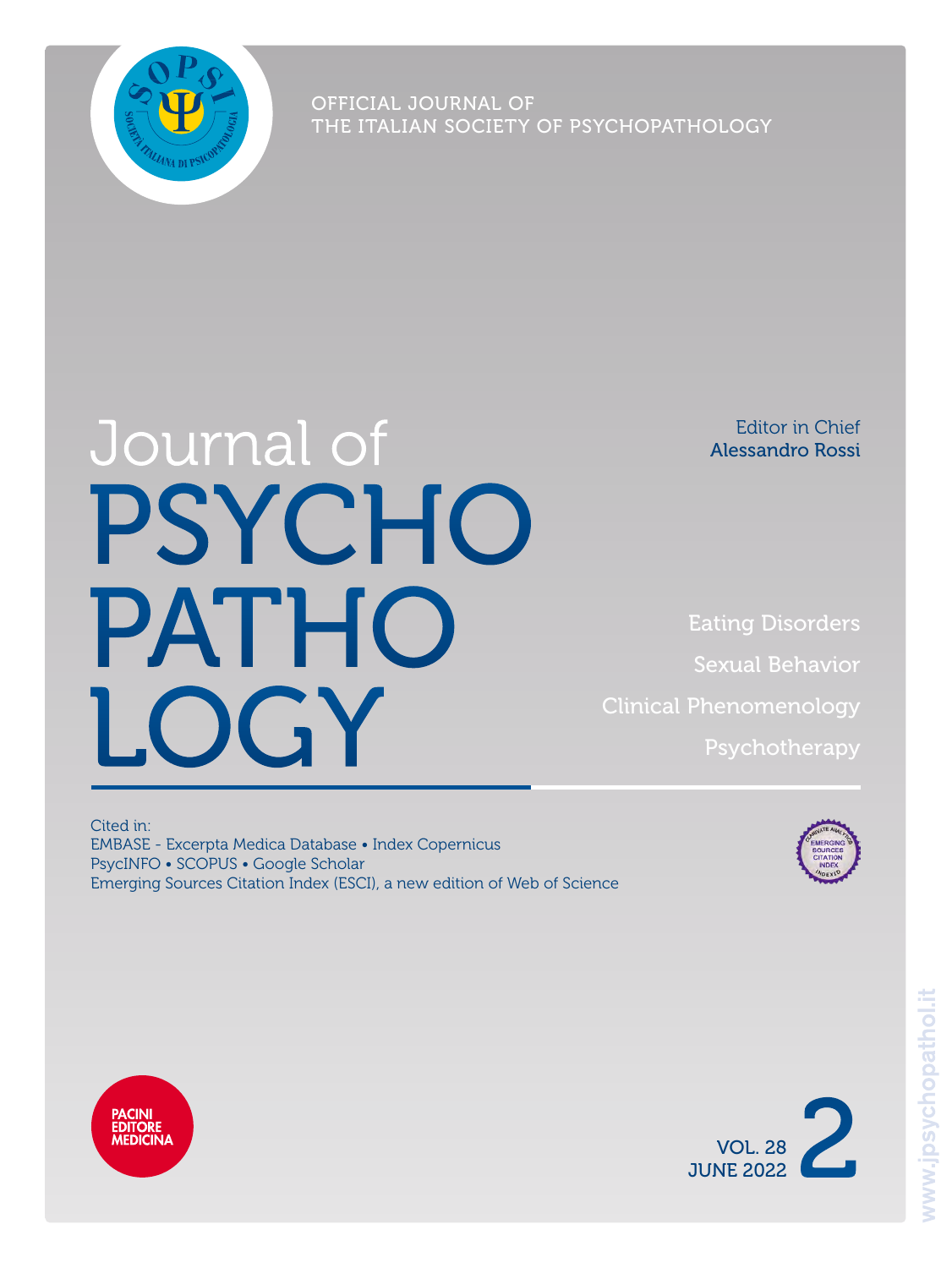

OFFICIAL JOURNAL OF THE ITALIAN SOCIETY OF PSYCHOPATHOLOGY

# Journal of **PSYCHO PATHO**

Editor in Chief Alessandro Rossi

> Eating Disorders Sexual Behavior

Psychotherapy

Clinical Phenomenology

# www.jpsychopathol.it

Cited in: EMBASE - Excerpta Medica Database • Index Copernicus PsycINFO • SCOPUS • Google Scholar Emerging Sources Citation Index (ESCI), a new edition of Web of Science

#### *Section Editors*

Psychopathology of Eating Disorders: Palmiero Monteleone Psychopathology of Sexual Behavior:

Emmanuele A. Jannini (Editor), Giorgio Di Lorenzo (Co-Editor) Psychopathology and Clinical Phenomenology: Giovanni Stanghellini Psychopathology and Psychotherapy:

Antonino Carcione

#### *International Editorial Board*

- D. Baldwin (University of Southampton, UK)
- D. Bhugra (Emeritus Professor, King's College, London, UK)
- J.M. Cyranowski (University of Pittsburgh Medical Center, USA)
- V. De Luca (University of Toronto, Canada)
- B. Dell'Osso ("Luigi Sacco" Hospital, University of Milan, Italy)
- A. Fagiolini (University of Siena, Italy)
- N. Fineberg (University of Hertfordshire, Hatfield, UK)
- A. Fiorillo (University of Campania "Luigi Vanvitelli", Naples, Italy)
- B. Forresi (Sigmund Freud Privat Universität Wien GmbH, Milan, Italy)
- T. Ketter (Professor Emeritus, Stanford University, Stanford, USA)
- G. Maina (University "San Luigi Gonzaga", Turin, Italy)
- V. Manicavasagar (Black Dog Institute, Randwick, Australia)
- P. Monteleone (University of Salerno, Italy)
- D. Mueller (University of Toronto, Canada)
- S. Pallanti (Stanford University Medical Center, USA)
- C. Pariante (King's College, London, UK)
- J. Parnas (University of Copenhagen, Denmark)
- S. Pini (University of Pisa, Italy)
- P. Rucci ("Alma Mater Studiorum" University of Bologna, Italy)
- N. Sartorius (Emeritus Professor, University of Geneva, Switzerland)
- G. Stanghellini (University "G. d'Annunzio" Chieti-Pescara, Italy)
- J. Treasure (King's College, London, UK)

#### *Advisory Board*

- E. Aguglia (University of Catania, Italy)
- M. Amore (University of Genoa, IRCCS Ospedale Policlinico San Martino, Genoa, Italy)
- L. Bellodi (Ospedale San Raffaele, Milan, Italy)
- A. Bertolino (University of Bari "Aldo Moro", Azienda Ospedaliero
- Universitaria Consorziale Policlinico, Bari, Italy)
- M. Biondi (Sapienza University of Rome, Italy)
- B. Carpiniello (University of Cagliari, Italy)
- F. Catapano (University of Campania "Luigi Vanvitelli", Naples, Italy)
- D. De Ronchi (University of Bologna, Italy)
- 
- 
- 
- S. Galderisi, University of Campania "Luigi Vanvitelli", Naples, Italy)
- D. La Barbera (University of Palermo, Italy)
- M. Maj (University of Campania "Luigi Vanvitelli", Naples, Italy)
- P. Rocca (University of Turin, Italy)
- R. Roncone (University of L'Aquila, Italy)
- A. Rossi (University of L'Aquila, Italy)
- A. Siracusano (University of Rome Tor Vergata, Italy)
- A. Vita (ASST Spedali Civili, Brescia, Italy)

#### Italian Society of Psychopathology *Executive Council*

*President:* Eugenio Aguglia *Past President:* Alessandro Rossi *President Elect:* Silvana Galderisi *Secretary:* Andrea Fagiolini *Treasurer:* Paola Rocca *Councillors:* Mario Amore, Bernardo Carpiniello, Massimo Di Giannantonio, Alberto Siracusano, Massimo Biondi, Cristina Colombo, Palmiero Monteleone, Antonio Vita *Founders:* Giovanni B. Cassano, Paolo Pancheri Honorary Councillors: Giovanni B. Cassano, Luigi Ravizza

Editorial Coordinator: Francesca Pacitti

Editorial Staff: Milena Mancini

Editorial and Scientific Secretariat: Valentina Barberi, Pacini Editore Srl, Via Gherardesca 1, 56121 Pisa • Tel. 050 3130376 • Fax 050 3130300 • journal@jpsychopathol.it © Copyright by Pacini Editore Srl

Publisher: Pacini Editore Srl, Via Gherardesca 1, 56121 Pisa • www.pacinimedicina.it







- L. Dell'Osso (University of Pisa, Italy) M. Di Giannantonio (University of Chieti, Italy)
	- A. Favaro (University of Padova, Italy)
		-
	-
	-
	-
	-
	-
	-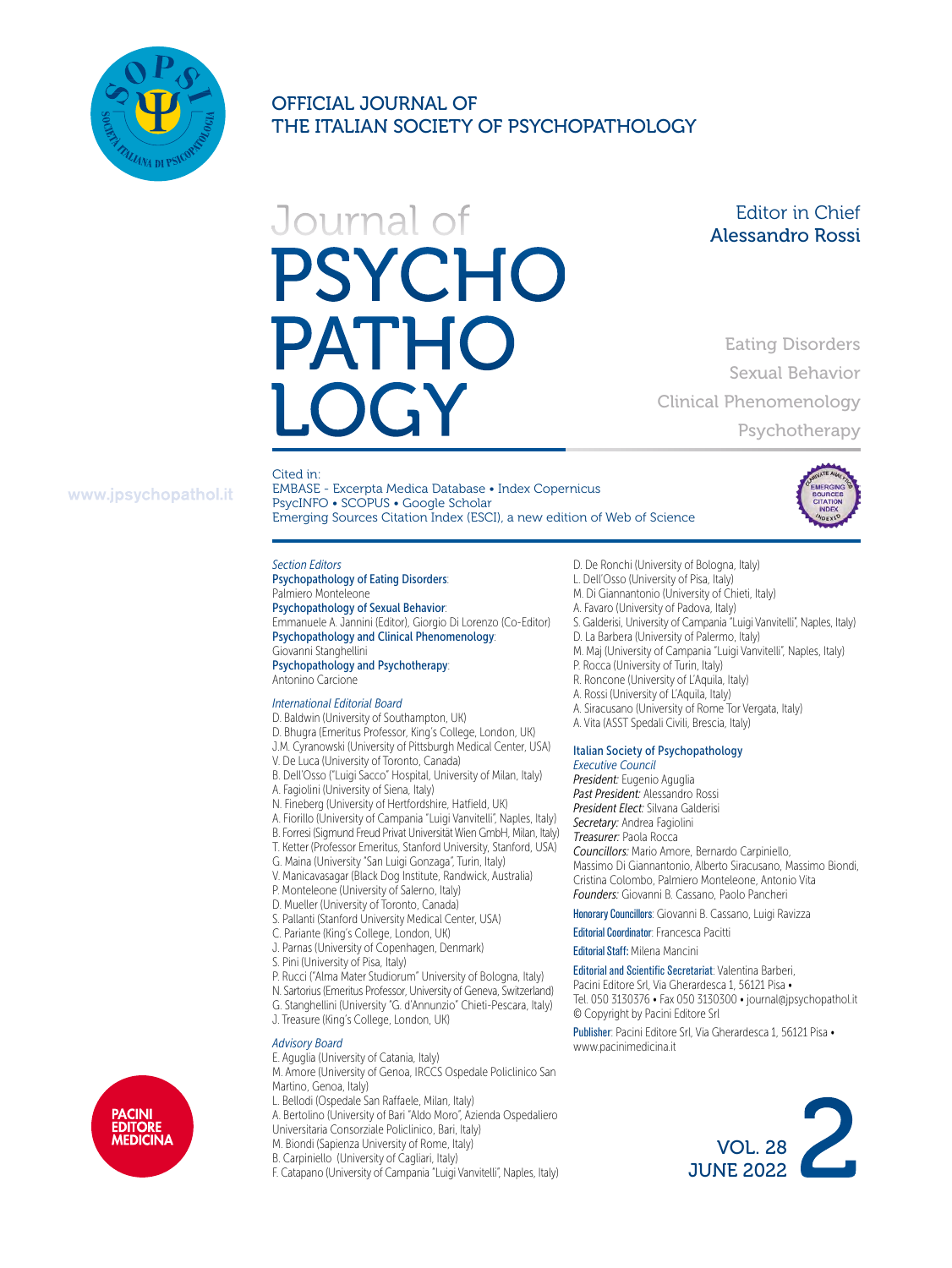# **Contents**

# Original articles

| Resistant or not resistant depression: that is the question                                                                                                                                                                                                                  |  |
|------------------------------------------------------------------------------------------------------------------------------------------------------------------------------------------------------------------------------------------------------------------------------|--|
| Suicide prevention. Knowledge of WHO guidelines and collaboration between media and mental health<br>professionals in Italy                                                                                                                                                  |  |
| Substance use among psychiatric patients hospitalized in a psychiatric unit in Southern Italy:<br>an observational study<br>Francesca Giannini, Giuliano Anastasi, Giovanni Pietro Barillà, Giuseppe Merante, Miriam Sirianni, Michele Gabriele Rossi 61                     |  |
| A dimensional approach to the psychopathology of migrants: a cross-sectional matched sample study<br>Corinna Pancheri, Valentina Roselli, Riccardo Serra, Roberta Giordani, Valentina Magliocchetti, Liliana Todini,                                                         |  |
| Attitudes and perceptions on gender identity among Italian general population:<br>a pilot investigatory study<br>Elsa Vitale, Roberto Lupo, Chiara Clemente, Antonino Calabrò, Maicol Carvello, Maurizio Ercolani,                                                           |  |
| Psychopathology of sexual behavior                                                                                                                                                                                                                                           |  |
| Validation of the Dark Future Scale (DFS) for future anxiety on an Italian sample                                                                                                                                                                                            |  |
| Assessment and instruments in psychopathology                                                                                                                                                                                                                                |  |
| Reliability of the "Parma Scale" for forensic psychiatric treatment evaluation:<br>preliminary findings in a sample of prisoners with mental disorder<br>Lorenzo Pelizza, Davide Maestri, Cecilia Paraggio, Ilaria De Amicis, Elena Mammone, Melania Scarci, Emanuela Leuci, |  |

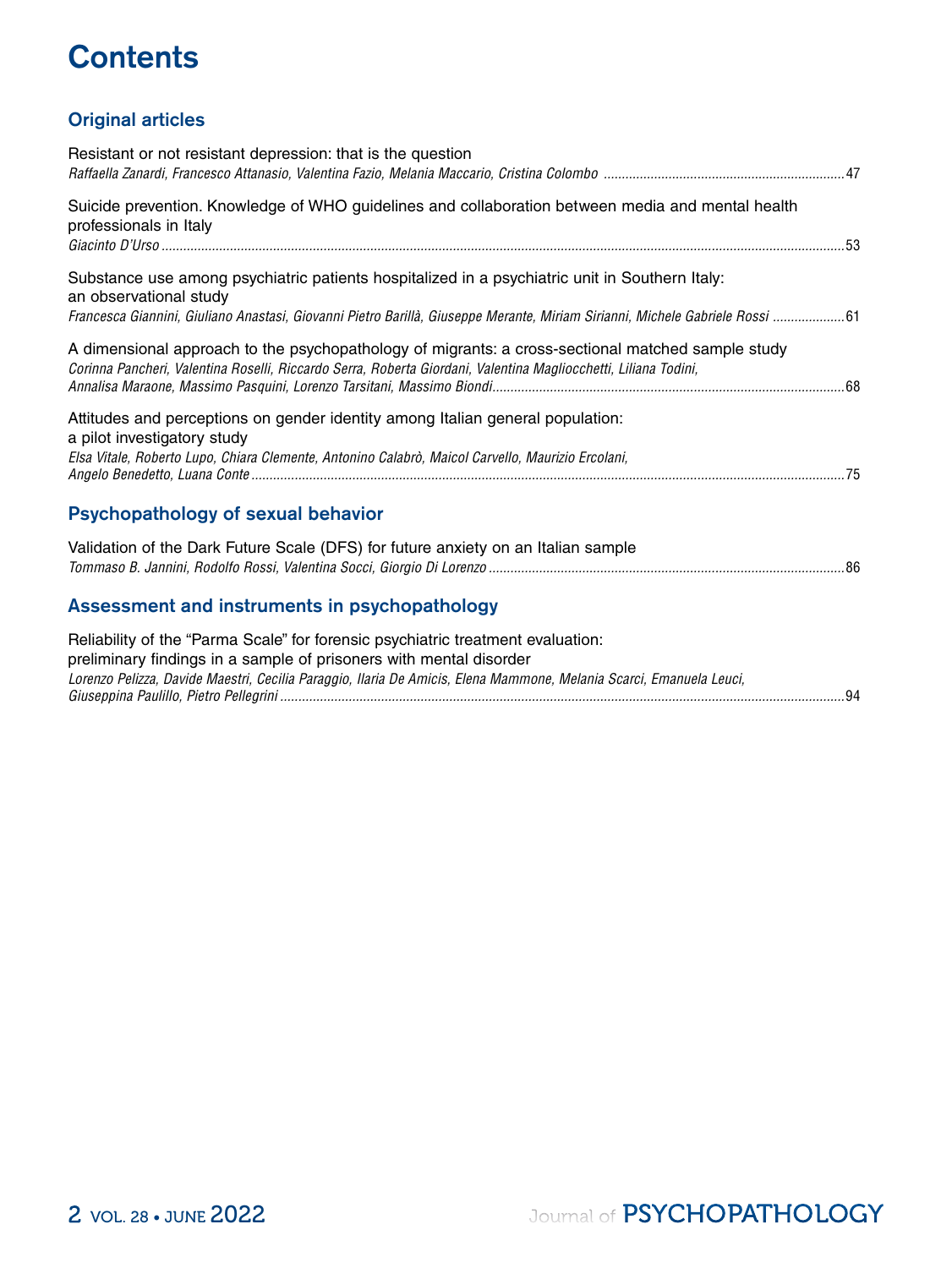# **Resistant or not resistant depression: that is the question**

Raffaella Zanardi<sup>1,2</sup>, Francesco Attanasio<sup>2</sup>, Valentina Fazio<sup>2</sup>, Melania Maccario<sup>2</sup>, Cristina Colombo<sup>1,2</sup>

*1 IRCCS San Raffaele Scientific Institute, Department of Clinical Neurosciences, Mood Disor*der Unit, Milan, Italy; <sup>2</sup> University Vita-Salute San Raffaele, Department of Clinical Neuroscienc*es, Milan, Italy*

# SUMMARY

#### **Objectives**

*Depression is still a leading cause of worldwide disability, and its management remains a major public health challenge. According to the most used criteria, treatment-resistant depression (TRD) is defined as an inadequate response to different classes of antidepressants administered at adequate dose and duration. However, such an assumption is not globally shared in clinical practice, and the treatment strategies for TRD are still largely empirical. In the present study, we have sought to extend and deepen the evidence on TRD, focusing on the difficulty of its correct identification and classification, causing misdiagnosis, ineffective treatment strategies, and lack of specific guidelines for the management of TRD.*

#### **Methods**

*Over 12 months, 200 consecutively admitted depressed inpatients at the Mood Disorders Unit of San Raffaele Hospital in Milan were recruited. On the day of admission, according to clinical and anamnestic backgrounds, patients were classified as resistant or non-resistant, based on the staging system by Thase and Rush and the definition of TRD by Souery and colleagues. Every patient was treated with adequate pharmacological approaches and underwent a two-months follow-up after discharge. Clinical and sociodemographic variables were collected during hospitalization and follow-up.* 

#### **Results**

*At the admission 27% of the sample displayed anamnestic drug resistance characteristics, meeting the TRD definition criteria. The resistant group differed from the responder one for older age at the admission (p = 0.015), more severe episodes and less psychotic features (p < 0.001). Analyzing the drug-specific remission rates throughout the whole sample, we observed no remission difference between drug classes (SSRI 78.20% vs SNRI 63.16% vs TCA 69.23%, p = 0.215). We also found no difference in remission rates between groups when treated with SSRI (non-resistant 79.03% vs resistant 75.00%, p = 0.728) and SNRI (non-resistant 68.18% vs resistant 56.25%, p = 0.452). The groups globally reached symptomatic remission in 77.88 and 59.52% of cases respectively (p = 0.022).*

#### **Conclusions**

*Studying a depressed population in mood disorders center it was possible to observe that 60% of patients categorized as treatment-resistant revealed a response to pharmacotherapies, often reaching a complete symptomatic remission using first-line treatments. This result reveals how the diagnosis of resistance could be often inaccurate and the actual pharmacoresistance prevalence much lower than what is usually shown by literature data.*

**Key words:** depression, major depressive disorder, bipolar disorder, treatment resistant depression, TRD, antidepressant, remission, follow-up

# Introduction

Despite the incessant progress in research on mental disorders and the rapid evolution of pharmacologic therapies that occurred in the last decades, the management of patients with depression remains a major pub-

Received: December 27, 2021 Accepted: January 30, 2022

#### **Correspondence**  Raffaella Zanardi

IRCCS San Raffaele Scientific Institute, Department of Clinical Neurosciences, Mood Disorder Unit, via Olgettina 60, 20132 Milan, Italy. Tel.: +39 02 26433250. E-mail: [zanardi.raffaella@hsr.it](mailto:zanardi.raffaella@hsr.it)

**How to cite this article:** Zanardi R, Attanasio F, Fazio V, et al. Resistant or not resistant depression: that is the question. Journal of Psychopathology 2022;28:47-52. [https://doi.](https://doi.org/10.36148/2284-0249-453) [org/10.36148/2284-0249-453](https://doi.org/10.36148/2284-0249-453)

*© Copyright by Pacini Editore Srl*

*[licenses/by-nc-nd/4.0/deed.en](https://creativecommons.org/licenses/by-nc-nd/4.0/deed.en)*



*This is an open access article distributed in accordance with the CC-BY-NC-ND (Creative Commons Attribution-NonCommercial-NoDerivatives 4.0 International) license. The article can be used by giving appropriate credit and mentioning the license, but only for noncommercial purposes and only in the original version.* 

*For further information: [https://creativecommons.org/](https://creativecommons.org/licenses/by-nc-nd/4.0/deed.en)*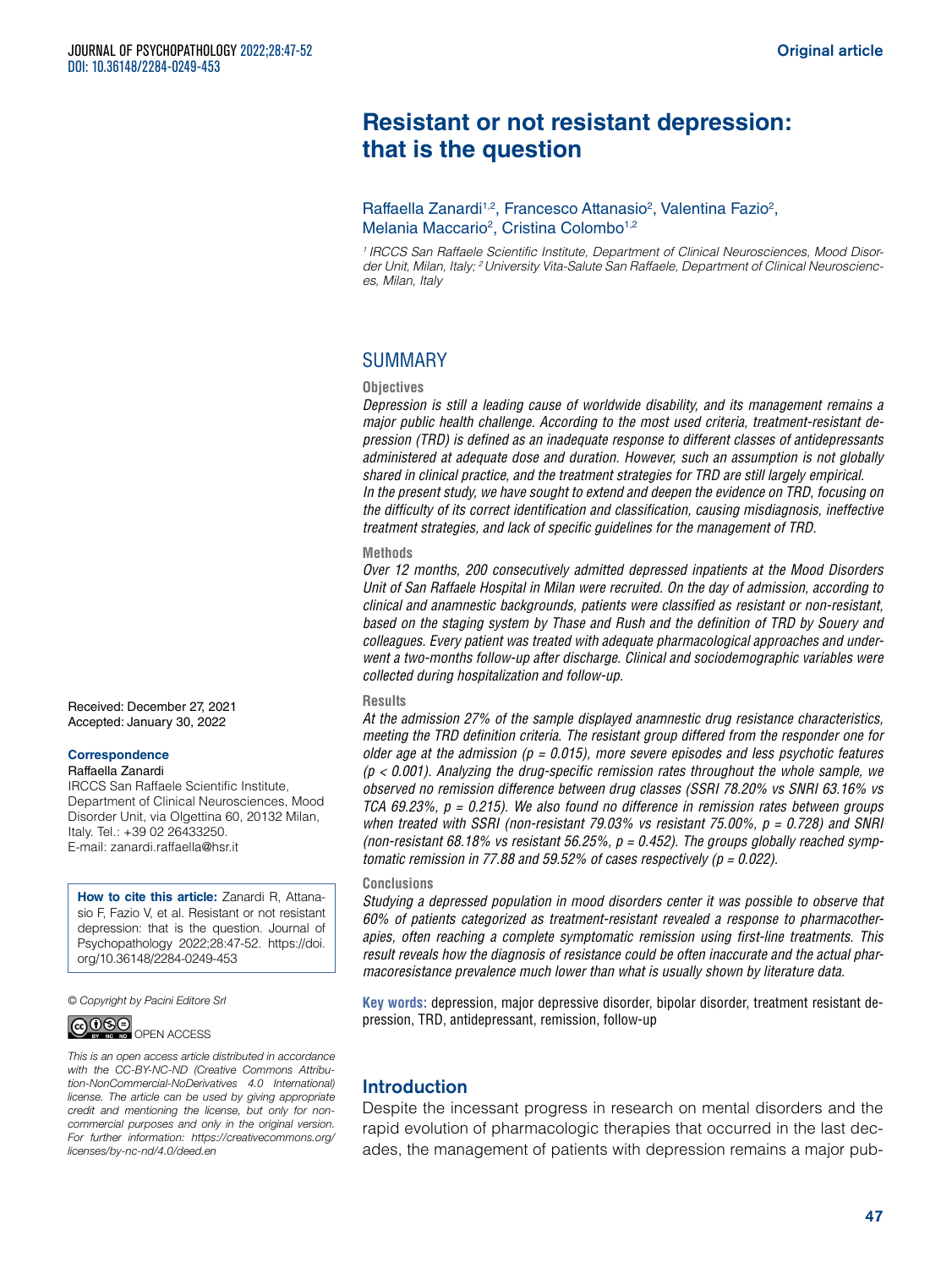lic health challenge <sup>1</sup>. Depression represents a leading cause of disability worldwide and a major contributor to the overall global burden of disease remains to date <sup>2,3</sup>. Since the early nineties, clinical trials have shown how only half of the depressed patients respond to first-line antidepressant monotherapy, with about one-third of depressed patients will not achieve complete remission even after multiple pharmacological trials, putting the concept of Treatment-resistant depression (TRD) in the center of psychiatric research 4-6.

Because of its manifold nature, different clinical trials have used different criteria to define and describe depressed patients who show a poor response to treatment. Through the years, over 20 different TRD definitions with specific requirements (e.g., the number of trials, dosage, duration, and types of molecules) have been created and a consensus on its definition, diffusion, treatment protocols, and outcomes is lacking in the psychiatric community to date  $7,8$ .

In clinical practice, the inability to correctly identify and classify patients with treatment-resistant depression results in misdiagnosis, ineffective treatment strategies and contributes to the lack of guidelines for the management of TRD.

Literature, often discordantly, has identified many predictors of non-response. Those characteristics are correlated with a poor outcome but do not necessarily define TRD, since these features are usually analyzed as predictors of resistance to just a single antidepressant treatment. For example, some depressive subtypes, as atypical and psychotic depression, have been usually associated with poor outcomes <sup>9</sup>. A number of other psychiatric variables have been identified as indicators for nonresponse to antidepressants, they may include personality disorders, anxiety comorbidities and substances or alcohol use disorder <sup>10-12</sup>. Medical comorbidity, delay in initiating treatment, older age and female gender are also described as major predictors of resistance 13-17. Some of the most commonly accepted staging definitions in use today imply the failure of an antidepressant class switch as a predictor of non-response. However, such an assumption is not shared by part of the current literature 8,18-23.

As a matter of fact, the lack of precise and evidencebased guidelines for the management of treatmentresistant depression contributes to explaining why the treatment strategies for TRD are largely empirical, to date 24.

Through the great turnout of depressed patients at our tertiary referral Mood Disorders Center, we have sought to extend and deepen the evidence on this topic. We analyzed data from a 12-month period of bipolar and unipolar inpatients, focusing on subjects with histories of resistance, to explore correlations between clinical

characteristics, drug resistance, different treatment strategies and remission over time.

To conduct this study, and to interpret and compare our result with the previous data available in the literature, we needed a unique operational definition of TRD. According to the most used criteria, TRD is defined by an inadequate response during the current episode to at least two trials of different classes of antidepressant at adequate doses and duration (corresponding to stage 2 of the Thase and Rush staging system for TRD, and the TRD definition proposed by Souery et al. in 1999) 8,18.

# Materials and methods

As the main goal of our study was to evaluate TRD features in a realistic depressed population, we designed the present as a prospective and naturalistic study. It was conducted over a 12-month period at the Mood Disorders Unit of San Raffaele Hospital in Milan.

The inclusion criteria were  $> 17$  years of age, fulfilling the Diagnostic and Statistical Manual of Mental Disorders 5th edition (DSM-5) criteria for Bipolar Disorder type I or II (depressive episode) or Major Depressive Disorder, moderate or severe acute depressive episode according to *Hamilton Depression Rating Scale 21 items (HDRS-21) scores ≥ 18 at the admission.* We excluded patients with diagnosis of schizophrenia, other psychotic disorders, intellectual disability, or neurological comorbidity.

From May 2020 to April 2021, 200 consecutively admitted depressed inpatients were recruited.

During hospitalization, the presenting complaint, past medical and family history were collected in detail by a psychiatrist through daily clinical interviews.

We collected socio-demographic, clinical data, and cumulative rates of lifetime episodes of illness (mood episodes: depressive, mixed and manic). As binary variables, we assessed the presence or absence of personality disorders, active Alcohol or Substances Use Disorder and symptoms remission 2 months after discharge.

On the day of admission, according to clinical and anamnestic backgrounds, patients were assigned to a group:

- non-resistant ( $n = 146$ ): responders in past episodes (if any), with no characteristics of resistance in the current episode;
- resistant ( $n = 54$ ): subjects with inadequate response during the current episode to at least two trials of different classes of antidepressant at adequate doses and duration.

Personality disorders were assessed through SCID-5 for Personality Disorders (SCID-5-PD). The severity of depressive symptoms and remission over time were weekly assessed through HDRS-21.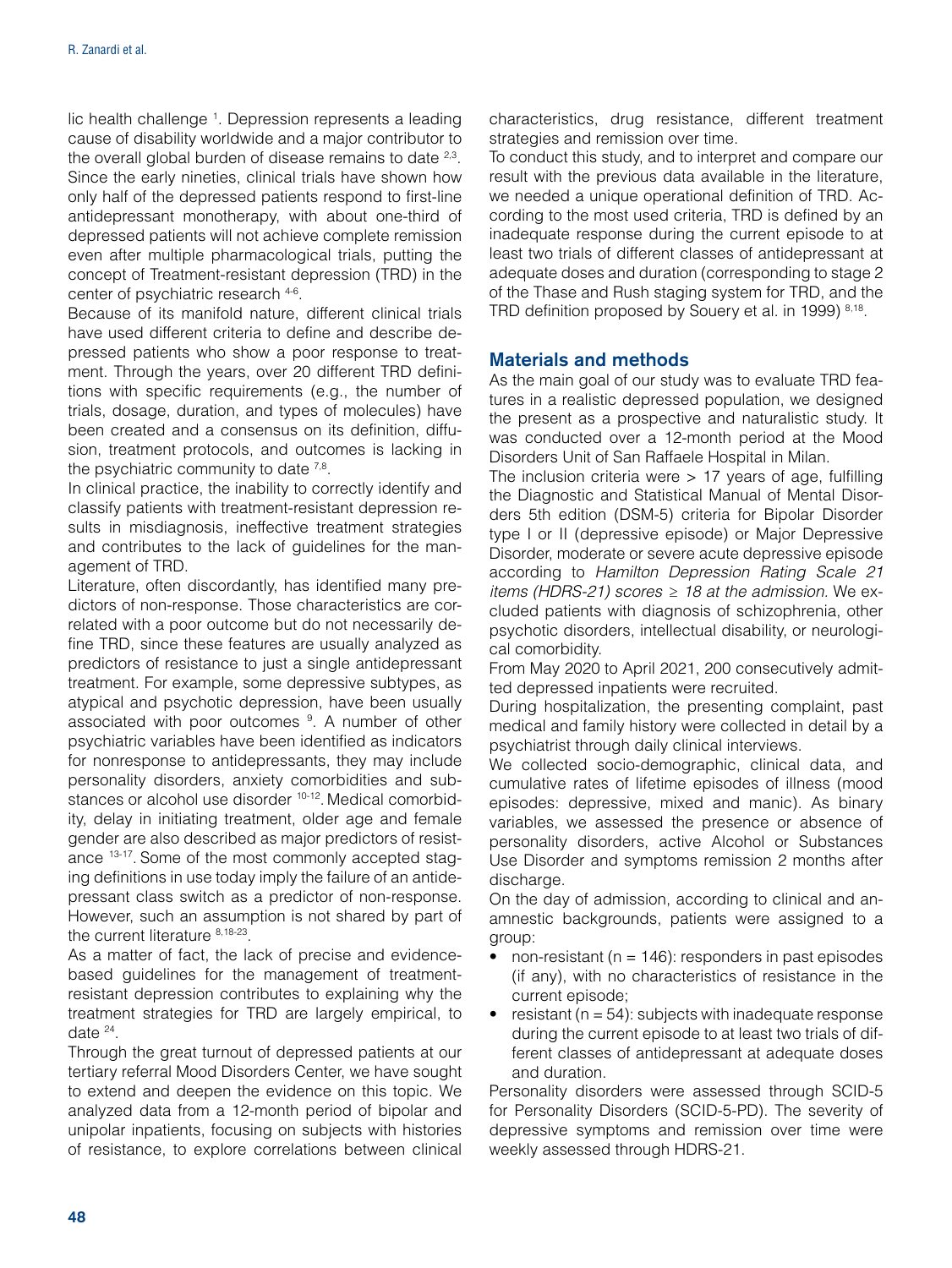According to clinical judgments all patients were treated with adequate pharmacological approaches, following during hospitalization an individualized rehabilitation program.

Every patient underwent follow-up visits up to two months after discharge.

The study, approved by the Ethical Committee of the Hospital, was conducted in accordance with the Declaration of Helsinki. Written informed consent was obtained from all participants.

#### Statistical analyses

To investigate group differences in clinical and socio-demographic variables, compare treatments during hospitalization and drug-specific remission rates over time, we performed a Mann-Whitney U test and Chi-Squared test for continuous and categorical variables, respectively. When the value in any of the cells of a contingency table was below 5, we used Fisher's exact test. Normality was checked by the Shapiro-Wilk normality test.

All statistical analyzes were performed using JASP (Version 0.14.1) Computer software; charts and tables were generated by JASP or Microsoft EXCEL 25,26.

# **Results**

Over 12 months, a total of 200 unipolar and bipolar depressed inpatients were included in the present study (mean age  $59.76 \pm 12.10$  years; age range 24-82 years; gender (female/male), 134/66; unipolar/bipolar depression, 73/127).

On the day of admission, we stratified the sample for resistance to treatment: 27% of the sample displayed anamnestic drug resistance characteristics, meeting the criteria of TRD definition: inadequate response during the current episode to at least two trials of different classes of antidepressant at adequate doses and duration.

Clinical and socio-demographic data of the two groups are displayed and compared in Table I. The only sociodemographic variable that differs (by Mann-Whitney U test) between groups was the age of admission: the non-resistant group was younger than the resistant one (non-resistant 58.58 ± 11.73 *vs* resistant 62.98 ± 12.61  $years; p = 0.015$ ).

Evaluating the severity and presence of psychotic features of the depressive episode we found by chi-square test a statistically significant difference between groups. *Non-resistant group*: moderate 110 subjects (75.34%), severe 19 subjects (13.01%), severe with psychotic features 17 subjects (11.64%) *vs resistant group*: moderate 33 subjects (61.11%), severe 19 subjects (35.19%), severe with psychotic features 2 subjects (3.70%), p < 0.001.

The two groups differed by chi-squared test ( $p = 0.003$ ) in the treatment received during hospitalization: the *non-resistant group* was treated mainly with SSRI (86 patients, 64.18%), 25 patients (18.66%) with SNRI, 23 patients (17.16%) with TCA; in the *resistant group* 21 patients (40.39%) where treated with SSRI, 22 patients (42.31%) with SNRI, 9 patients (17.31%) with TCA.

The two groups of patients achieved and maintained by chi-squared test a different remission rate at two months after the discharge: non-resistant 88 patients (77.88%) vs resistant 25 patients (59.52%), p = 0.022.

Analyzing the drug-specific remission rates throughout the sample, we found no difference between drug classes (SSRI 78.20% *vs* SNRI 63.16% *vs* TCA 69.23%, p = 0.215 by chi-squared test). We also found no difference in drugspecific remission rates between groups when treated with SSRI (non-resistant 49 remitters, 79.03% *vs* resistant 12 remitters, 75.00%,  $p = 0.728$  by chi-squared test) and SNRI (non-resistant 15 remitters, 68.18% *vs* resistant

|  |  | TABLE I. Clinical and socio-demographic data. * Chi-Squared test ** Mann-Whitney U test. |  |  |
|--|--|------------------------------------------------------------------------------------------|--|--|
|  |  |                                                                                          |  |  |

|                         | <b>Non-resistant</b><br>$(n = 146)$ | <b>Resistant</b><br>$(n = 54)$ | P-value    |
|-------------------------|-------------------------------------|--------------------------------|------------|
| Diagnosis (DMR/BD)      | 89/57                               | 38/16                          | $0.220*$   |
| Age, y                  | $58.58 \pm 11.73$                   | $62.98 \pm 12.61$              | $0.015**$  |
| Episodes of illness, n  | $3.64 \pm 2.04$                     | $4.02 \pm 1.92$                | $0.130**$  |
| Personality disorders   | 32.19%                              | 18.52%                         | $0.057*$   |
| Alcohol abuse           | 6.85%                               | 3.70%                          | $0.406*$   |
| Substance abuse         | 4.80%                               | 3.70%                          | $0.741*$   |
| Episode type:           |                                     |                                | $< 0.001*$ |
| moderate                | 110 (75.34%)                        | $33(61.11\%)$                  |            |
| severe                  | 19 (13.01%)                         | 19 (35.19%)                    |            |
| with psychotic features | 17 (11.64%)                         | $2(3.70\%)$                    |            |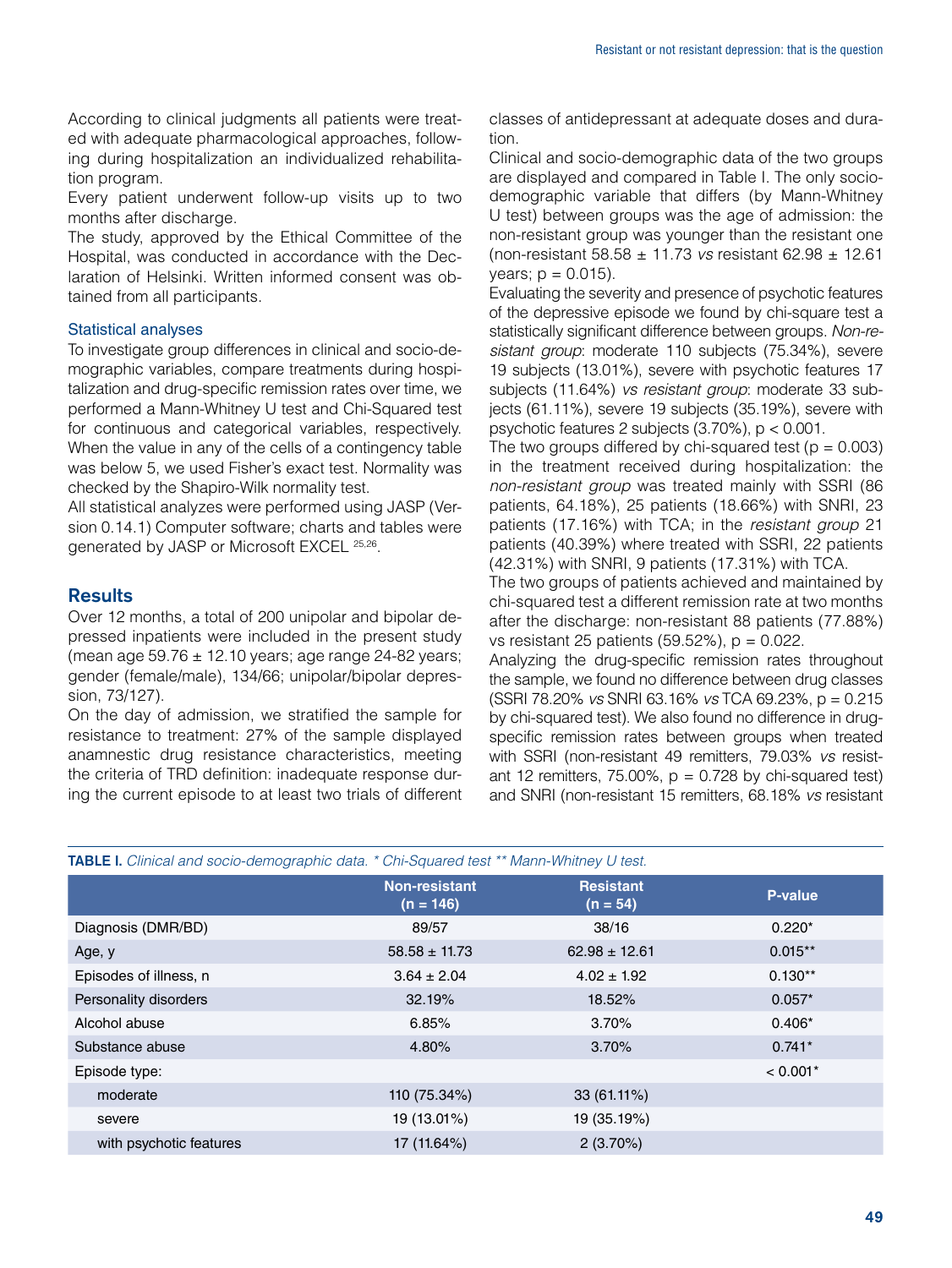9 remitters, 56.25%,  $p = 0.452$  by chi-squared test). Statistically significant differences in remission rates between groups were achieved by the patients treated with TCA (non-resistant 15 remitters, 83.33% *vs* resistant 3 remitters,  $37.50\%$ ,  $p = 0.027$  by Fisher's exact test).

#### **Discussion**

On the day of admission, 27% of our sample displayed pharmacoresistant characteristics, a percentage is in line with the most reliable literature on the topic that reported about 25-30% 4-6.

Stratifying the sample for anamnestic resistance to treatment, we identified two groups of patients: *non-resistant* and *resistant.* The groups appeared similar in diagnosis distribution, gender, lifetime episodes of illness, alcohol and substance abuse, presence of personality disorders as if these clinical and socio-demographic characteristics would be unrelated to the definition of TRD. The literature about this topic is mostly controversial, it lists several characteristics as correlates for a worse outcome following a depressive episode, but not necessarily defining TRD 9-17.

Conversely, we found a correlation between the age of the subjects and resistance to treatments. This is in accordance with great literature which highlights older age as one of the major risk factors for the development of TRD (because of poor medical health, brain atrophy and cognitive impairment, loneliness, retirement, financial problems, losses, poly-therapies) 14-17.

We also observed a relationship between the severity of a depressive episode and the presence of pharmacoresistance: greater severity, causing functional impairment, was related to decreased responsiveness to treatment <sup>27</sup>. Although many studies consider psychotic features as a specific risk factor for poor response to treatment <sup>28</sup>, in our sample we found that the few patients who displayed psychotic symptoms during the depressive episode belonged mostly to the *non-resistant* group; as if psychotic manifestations could be a sign of *endogenous depression*, which, unlike *reactive depression*, it is usually unrelated to stressful environmental factors and personality disorders, therefore more responsive to pharmacotherapy alone.

*Non-resistant* and *resistant groups* during the hospitalization received by clinical judgment different treatment strategies (*the non-resistant group* was mostly treated with first-line pharmacotherapies: choice of SS-RI for 64.18% of *non-resistant vs* 40.39% of *resistant*), reaching remission of symptoms in 77.88 and 59.52% of cases, respectively. Notable was the finding that no outcome differences emerged between different drug classes, studying the whole sample. This finding is concordant with a previous report of Souery et al. <sup>8</sup>, that showed how switching antidepressant classes does not improve remission rate in TRD.



FIGURE 1. *Treatment received during hospitalization, p = 0.003.*

We tried to go deeper into this topic, stratifying the sample for resistance to treatment, we analyzed the drugspecific remission rates between groups: no differences in outcome at 2 months after discharge was found between resistant and non-resistant patients when treated with SSRI or SNRI. Conversely, statistically significant differences in remission rates between groups were achieved by the patients treated with TCA: *non-resistant* patients reached a much higher remission rate than *resistant* ones, more than 80% *versus* less than 40%. The results suggest that TCAs are chosen by clinical judgment in the most complex and difficult-to-treat cases, moreover extensive literature shows how atypical depression and specific symptoms as psychomotor agitation, and anxiety may show a poor response to TCAs 9,29,30. Regarding the *non-resistant* group, if com-



**■ Non-resistant (N=146)** ■ Resistant (N=54)

FIGURE 2. *Remission rate between groups at the end of the 2-months follow-up, p = 0.022.*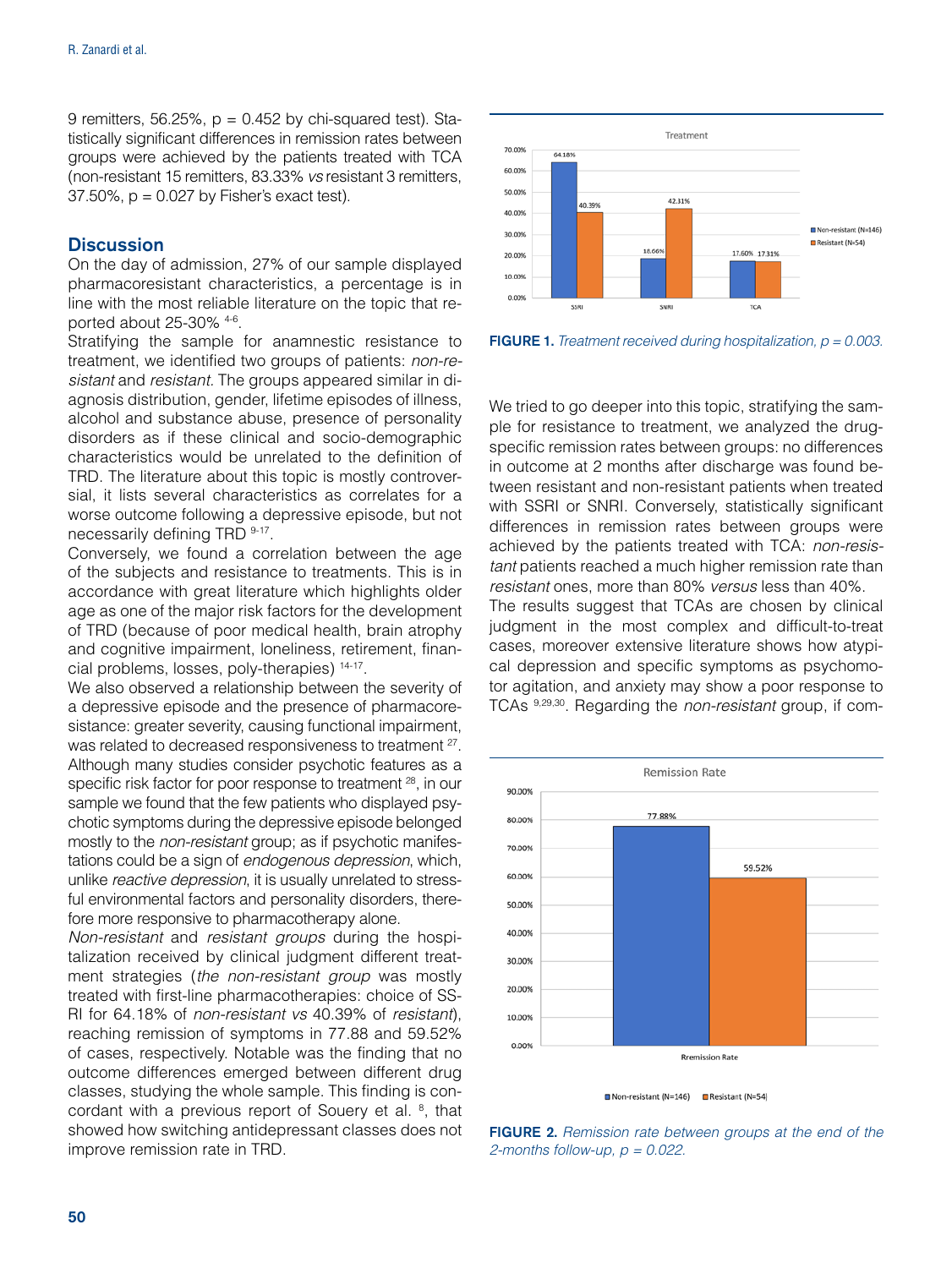

FIGURE 3. *Drug-specific remission rate in the whole sample, p = 0.215.*



Non-resistant (N=146) C Resistant (N=54)

FIGURE 4. *Drug-specific remission rate between groups, SS-RI p = 0.728; SNRI p = 0.452; TCA p = 0.027.*

pared to other drug classes, TCAs reached the highest remission rate, but without statistical significance.

Our finding could have many practical consequences in the clinical management of depressed patients, both for resistant and non-resistant, inasmuch it shows the effectiveness of different pharmacotherapies lines in relation to pharmacoresistance characteristics. Notably, firstline treatments appeared to be equally effective in both groups, ensuring globally the higher remission rate.

As a matter of fact, the management of TRD in our unit already considers, whenever possible, the use of firstline treatments: in this study, we treated about 40% of resistant patients with SSRIs obtaining the same or better remission rate than what described in the literature 4-6,24. Finally, it was very interesting to observe how almost 60% of patients who displayed anamnestic drug resistance characteristics on the day of admission obtained clinical remission throughout the study. It revealed that the diagnosis of resistance could be often inaccurate, since the actual percentage of drug resistance in that group was 40.48% indeed, much lower than what is usually shown by literature data 4-6.

#### **Conclusions**

We studied a depressed population with a diagnosis of unipolar and bipolar disorder in a mood disorder and we observed that about 60% of patients categorized as treatment-resistant revealed a response to pharmacotherapies, often reaching a complete symptomatic remission using first-line antidepressant treatments.

Analyzing the drug-specific remission rates we found no difference between groups when treated with SSRI and SNRI, and a higher remission rate in the responder group just when treated with TCA.

It is probably limiting to consider TRD as a unique subtype of depression, and therefore the use of staging models could be useful to better characterize and improve the homogeneity of future studies. Anyway, most accepted staging definitions in use today appear to be misleading in the clinical practice because they do not appear to be predictive of response and may guide clinicians towards more complex therapeutic lines without an actual outcome improvement.

#### Acknowledgements

None.

#### Conflict of interest statement

The Authors declare no conflict of interest.

#### Funding

This research did not receive any specific grant from funding agencies in the public, commercial, or not-forprofit sectors.

#### Authors' contributions

All the Authors contributed to the design, the draft and the analysis of the work. All authors revised the work and and approved the final manuscript.

#### Ethical consideration

This study was approved by the Institutional Ethics Committee (IRCCS San Raffaele Hospital, Milan, Italy) (protocol number 10-06-SO).

The research was conducted ethically, with all study procedures being performed in accordance with the requirements of the World Medical Association's Declaration of Helsinki. Written informed consent was obtained from each participant/patient for study participation and data publication.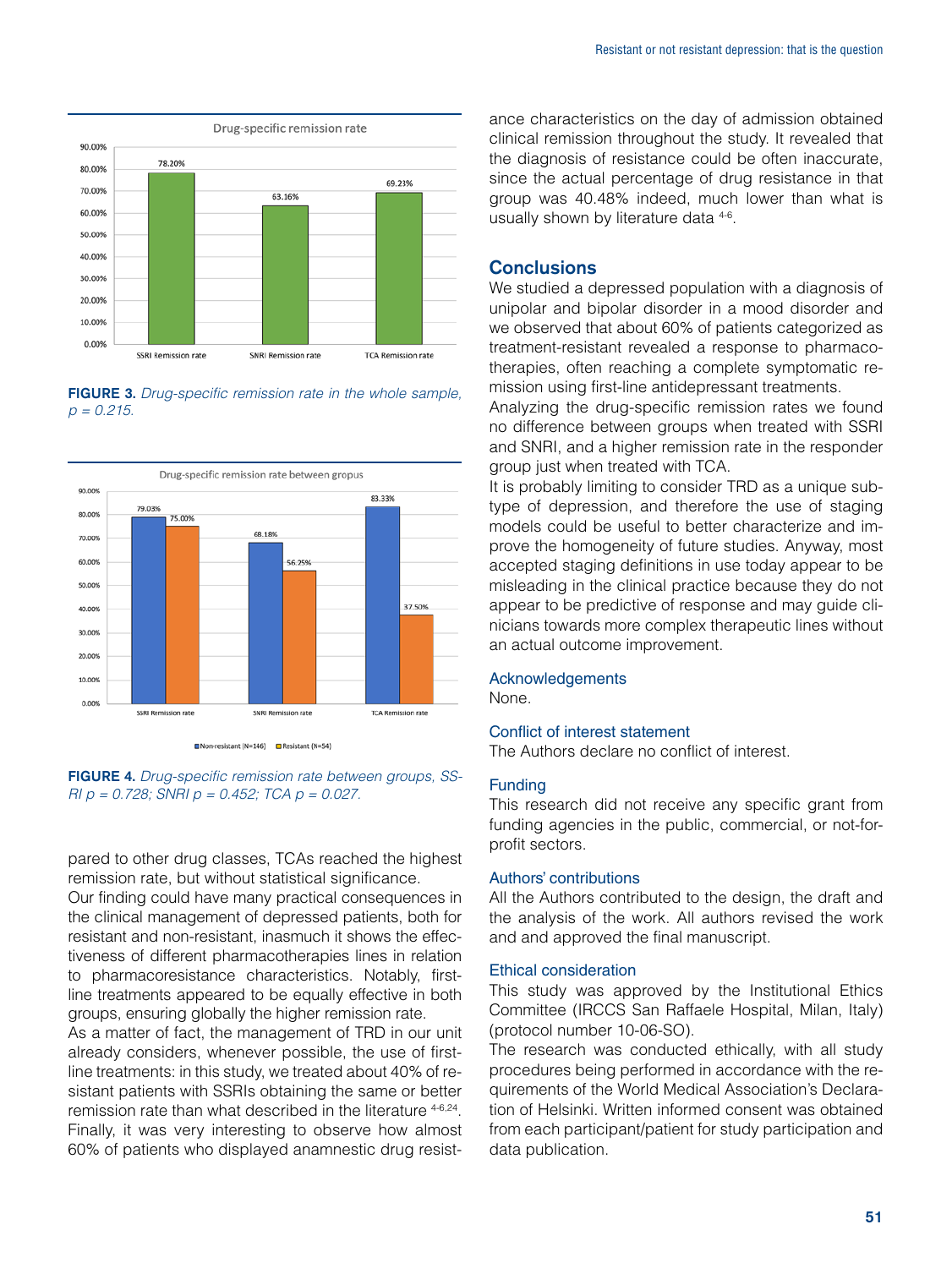#### **References**

- McCombs JS, Nichol MB. Pharmacyenforced outpatient drug treatment protocols: a case study of Medi-Cal restrictions for cefaclor. Ann Pharmacother 1993;27:155-161. [https://doi.](https://doi.org/10.1177/106002809302700203) [org/10.1177/106002809302700203](https://doi.org/10.1177/106002809302700203)
- Institute of Health Metrics and Evaluation. Global Health Data Exchange (GHDx).
- <sup>3</sup> Evans-Lacko S, Aguilar-Gaxiola S, Al-Hamzawi A, et al. Socio-economic variations in the mental health treatment gap for people with anxiety, mood, and substance use disorders: results from the WHO World Mental Health (WMH) surveys. Psychol Med 2018;48:1560-1571. [https://doi.](https://doi.org/10.1017/S0033291717003336) [org/10.1017/S0033291717003336](https://doi.org/10.1017/S0033291717003336)
- Depression Guideline Panel. Clinical practice guideline. Number 5. Depression in primary care, Vol. 1. Detection and diagnosis: U.S. Department of Health and Human Services, Public Health Service, Agency for Health Care Policy and Research 1993. Rockville, MD: AHCPR Publication No. 93-0550.
- <sup>5</sup> Thase ME, Rush AJ. Treatment-resistant depression. In: Bloom FE, Kupfer DJ, Eds. Psychopharmacology: the fourth generation of progress. New York: Raven Press 1995, pp. 1081-1098.
- <sup>6</sup> Nierenberg AA, Amsterdam JD. Treatment-resistant depression: definition and treatment approaches. J Clin Psychiatry 1990;51:39-47. PMID: 2112132.
- Souery D, Van der Auwera K. The multiple facets of treatment-resistant depression. CNS Spectr 2004;9:803-807. [https://](https://doi.org/10.1017/s1092852900002224) [doi.org/10.1017/s1092852900002224](https://doi.org/10.1017/s1092852900002224)
- <sup>8</sup> Souery D, Amsterdam J, de Montigny C, et al. Treatment resistant depression: methodological overview and operational criteria. Eur Neuropsychopharmacol 1999;9:83-91. [https://doi.org/10.1016/](https://doi.org/10.1016/s0924-977x(98)00004-2) [s0924-977x\(98\)00004-2](https://doi.org/10.1016/s0924-977x(98)00004-2)
- Thase ME, Carpenter L, Kupfer DJ, et al. Clinical significance of reversed vegetative subtypes of recurrent major depression. Psychopharmacol Bull 1991;27:17- 22. PMID: 1862201.
- Thase ME. The role of Axis II comorbidity in the management of patients with

treatment-resistant depression. Psychiatr Clin North Am 1996;19:287-309. [https://](https://doi.org/10.1016/s0193-953x(05)70289-6) [doi.org/10.1016/s0193-953x\(05\)70289-6](https://doi.org/10.1016/s0193-953x(05)70289-6)

- <sup>11</sup> Fava M, Bouffides E, Pava JA, et al. Personality disorder comorbidity with major depression and response to fluoxetine treatment. Psychother Psychosom 1994;62:160-167. [https://doi.](https://doi.org/10.1159/000288918) [org/10.1159/000288918](https://doi.org/10.1159/000288918)
- <sup>12</sup> Nunes EV, Deliyannides D, Donovan S, et al. The management of treatment resistance in depressed patients with substance use disorders. Psychiatr Clin North Am 1996;19:311-327. [https://doi.](https://doi.org/10.1016/s0193-953x(05)70290-2) [org/10.1016/s0193-953x\(05\)70290-2](https://doi.org/10.1016/s0193-953x(05)70290-2)
- <sup>13</sup> O'Reardon JP, Amsterdam JD. Medical disorders upferand treatment-resistant depression. In: Amsterdam JD, Hornig M, Nierenberg AA, Eds. Treatment-resistant mood disorders. New York: Cambridge University Press 2001, pp. 405-429.
- <sup>14</sup> Alexopoulos GS, Katz IR, Reynolds CF, et al. Pharmacotherapy of depression in older patients: a summary of the expert consensus guidelines. J Psychiatr Pract 2001;7:361-376. [https://doi.](https://doi.org/10.1097/00131746-200111000-00003) [org/10.1097/00131746-200111000-00003](https://doi.org/10.1097/00131746-200111000-00003)
- <sup>15</sup> Zanardi R, Poletti S, Prestifilippo D, et al. Transcranial direct current stimulation: a novel approach in the treatment of vascular depression. Brain Stimul 2020;13:1559-1565. [https://doi.](https://doi.org/10.1016/j.brs.2020.08.013) [org/10.1016/j.brs.2020.08.013](https://doi.org/10.1016/j.brs.2020.08.013)
- Paykel ES, Prusoff BA, Klerman GL, et al. Clinical response to amitriptyline among depressed women. J Nerv Ment Dis 1973;156:149-165. [https://](https://doi.org/10.1097/00005053-197303000-00001) [doi.org/10.1097/00005053-197303000-](https://doi.org/10.1097/00005053-197303000-00001) [00001](https://doi.org/10.1097/00005053-197303000-00001)
- <sup>17</sup> Keller MB, Lavori PW, Rice J, et al. The persistent risk of chronicity in recurrent episodes of nonbipolar major depressive disorder: a prospective follow-up. Am J Psychiatry 1986;143:24-28.
- Thase ME, Rush AJ. When at first you don't succeed: sequential strategies for antidepressant nonresponders. J Clin Psychiatry 1997;58(Suppl 13):23-29. PMID: 9402916.
- <sup>19</sup> Rush AJ, Fava M, Wisniewski SR, et al.; STAR\*D Investigators Group. Sequenced treatment alternatives to relieve depres-

sion (STAR\*D): rationale and design. Control Clin Trials 2004;25:119-142. [https://](https://doi.org/10.1016/s0197-2456(03)00112-0) [doi.org/10.1016/s0197-2456\(03\)00112-0](https://doi.org/10.1016/s0197-2456(03)00112-0)

- <sup>20</sup> Sackeim HA, Prudic J, Devanand DP, et al. The impact of medication resistance and continuation pharmacotherapy on relapse following response to electroconvulsive therapy in major depression. J Clin Psychopharmacol 1990;10:96- 104. [https://doi.org/10.1097/00004714-](https://doi.org/10.1097/00004714-199004000-00004) [199004000-00004](https://doi.org/10.1097/00004714-199004000-00004)
- <sup>21</sup> Fekadu A, Wooderson S, Donaldson C, et al. A multidimensional tool to quantify treatment resistance in depression: the Maudsley staging method. J Clin Psychiatry 2009;70:177-184. [https://doi.](https://doi.org/10.4088/jcp.08m04309) [org/10.4088/jcp.08m04309](https://doi.org/10.4088/jcp.08m04309)
- <sup>22</sup> Fava M. Diagnosis and definition of treatment-resistant depression. Biol Psychiatry 2003;53:649-659. [https://doi.](https://doi.org/10.1016/s0006-3223(03)00231-2) [org/10.1016/s0006-3223\(03\)00231-2](https://doi.org/10.1016/s0006-3223(03)00231-2)
- <sup>23</sup> Souery D, Papakostas GI, Trivedi MH. Treatment-resistant depression. J Clin Psychiatry 2006;67(Suppl 6):16-22. PMID: 16848672.
- Pandarakalam JP. Challenges of treatment-resistant depression. Psychiatria Danubina 2018;30:273-284. [https://doi.](https://doi.org/10.24869/psyd.2018.273) [org/10.24869/psyd.2018.273](https://doi.org/10.24869/psyd.2018.273)
- <sup>25</sup> JASP Team, 2020. JASP (Version 0.14.1) [Computer software]
- <sup>26</sup> Microsoft Corporation, 2018. Microsoft Excel.
- <sup>27</sup> Rosenbaum JF, Fava M, Nierenberg AA, et al. Treatment-resistant mood disorders. In: Glenn O, Ed. Treatment of psychiatric diseases. Washington DC: American Psychiatric Press 2001, pp. 1307-1383.
- Parker G, Roy K, Hadzi-Pavlovic D, et al. Psychotic (delusional) depression: a meta-analysis of physical treatments. J Affect Disord 1992;24:17-24. [https://doi.](https://doi.org/10.1016/0165-0327(92)90056-c) [org/10.1016/0165-0327\(92\)90056-c](https://doi.org/10.1016/0165-0327(92)90056-c)
- Kupfer DJ, Spiker DG. Refractory depression: prediction of non-response by clinical indicators. J Clin Psychiatry 1981;42:307-312. PMID: 7251567.
- <sup>30</sup> Nelson JC, Charney DS. The symptoms of major depressive illness. Am J Psychiatry 1981;138:1-13. [https://doi.](https://doi.org/10.1176/ajp.138.1.1) [org/10.1176/ajp.138.1.1](https://doi.org/10.1176/ajp.138.1.1)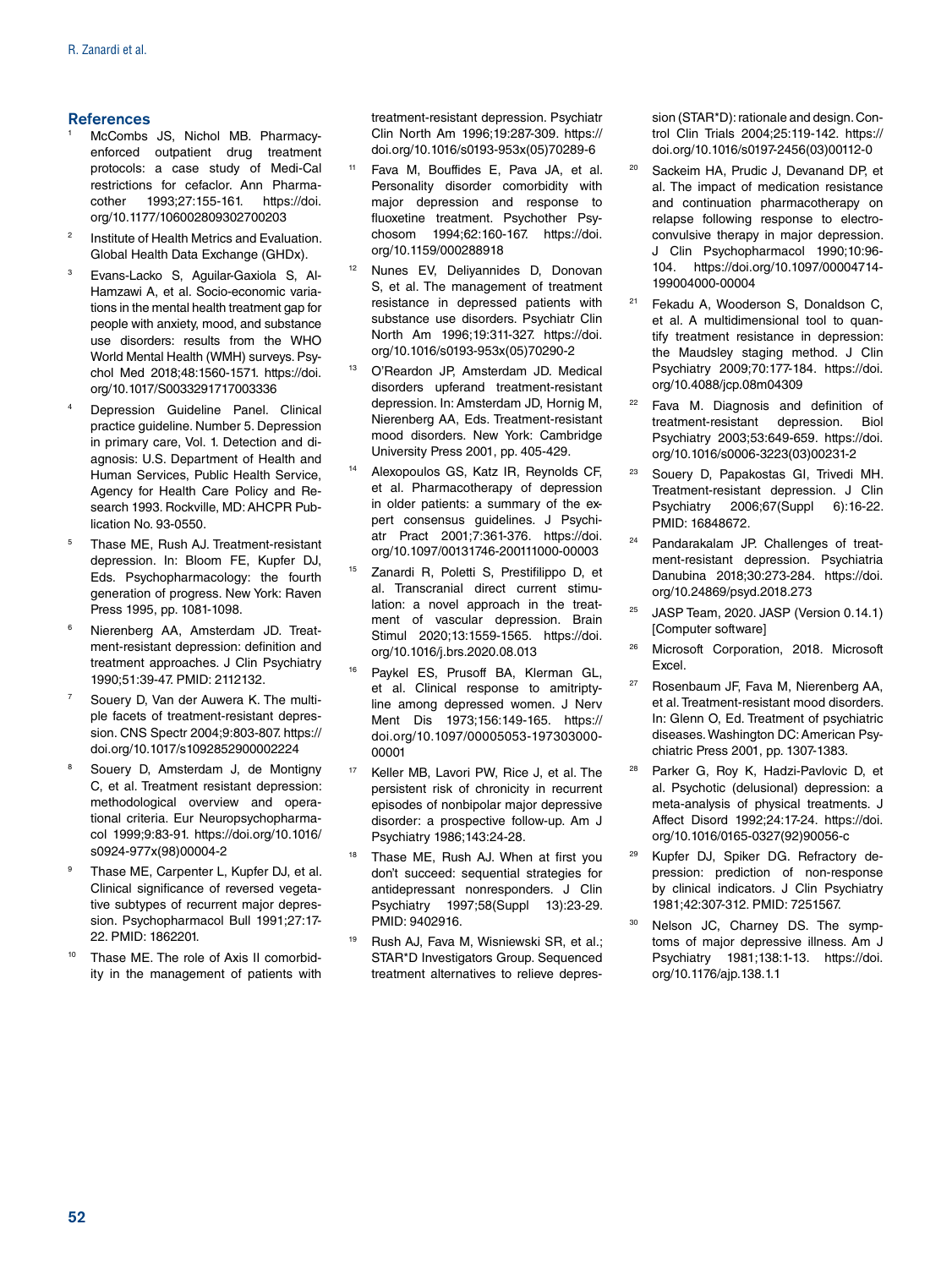# **Suicide prevention. Knowledge of WHO guidelines and collaboration between media and mental health professionals in Italy**

#### Giacinto D'Urso

*Doctor of Psychology, Formia (LT), Italy*

# SUMMARY

#### **Objectives**

*In the framework of the measures defined by the World Health Organisation (WHO) to contain and reduce suicide mortality rates, the need to improve training of professionals employed in the media sector is highlighted so as to ensure media coverage of suicide cases in line with the guidelines issued in 2017.*

*The objective of this study is to observe whether in Italy:*

- *1. media professionals are informed about WHO guidelines, the role they can play in suicide prevention, and their willingness to collaborate with mental health professionals to ensure better media coverage of suicide cases;*
- *2. mental health professionals are able to communicate suicide and direct the work of media professionals towards the implementation of WHO recommendations.*

#### **Methods**

*An online survey, hosted by the [google.it](http://google.it) platform [\(https://www.google.it/intl/it/forms/](https://www.google.it/intl/it/forms/about/) [about/](https://www.google.it/intl/it/forms/about/)), was prepared and the link to the questionnaire was disseminated through social networks in Italy (Facebook and LinkedIn). In order to orient the selection correctly, such survey was shared in "closed professional groups" only (e.g. journalists, psychologists, psychiatrists, etc.). Participants were able to join the initiative from October 2021 to March 2022 and anonymously answer questions online, on a voluntary basis. At the end of the survey, 170 people (70 media professionals and 100 mental health professionals) had successfully completed the questionnaire.*

#### **Results**

*The analysis of data collected with the present study confirms that, even in Italy, knowledge of the 2017 WHO guidelines is not optimal. There is a need for greater collaboration between media and mental health professionals, although the latter do not feel ready to support an interview on the topic of suicide. Also, specific training is needed to deal more competently with this social and health issue, bringing it within the framework of WHO guidelines.*

#### **Conclusions**

*In conclusion, it is desirable to implement agreed strategies at international level, to enhance knowledge of the 2017 WHO guidelines and their uniform application worldwide. In this framework, it is necessary to identify solutions that, through a virtuous cycle of training and deployment, allow to reinforce and update the background of media and mental health professionals, facilitate their collaboration and valorise their role as "public health actors".*

**Key words:** suicide, media, papageno effect, werther effect, journalism, WHO

*© Copyright by Pacini Editore Srl*



*This is an open access article distributed in accordance with the CC-BY-NC-ND (Creative Commons Attribution-NonCommercial-NoDerivatives 4.0 International) license. The article can be used by giving appropriate credit and mentioning the license, but only for noncommercial purposes and only in the original version. For further information: [https://creativecommons.org/](https://creativecommons.org/licenses/by-nc-nd/4.0/deed.en) [licenses/by-nc-nd/4.0/deed.en](https://creativecommons.org/licenses/by-nc-nd/4.0/deed.en)*

# Introduction

Suicide is a worldwide phenomenon  $<sup>1</sup>$  that affects the whole of society,</sup> with a significant impact on public opinion, families and communities. It is a deliberate act by which an individual decides to take his or her own life, and it is a choice, often unpredictable and with complex motivations, that underlies a situation in which a life of great pain is experienced. Such

Received: January 29, 2022 Accepted: April 19, 2022

#### **Correspondence**

Giacinto D'Urso Doctor of Psychology, Formia (LT), Italy. E-mail: [giacintodurso@gmail.com](mailto:giacintodurso@gmail.com)

**How to cite this article:** D'Urso G. Suicide prevention. Knowledge of WHO guidelines and collaboration between media and mental health professionals in Italy. Journal of Psychopathology 2022;28:53-60. [https://doi.](https://doi.org/10.36148/2284-0249-454) [org/10.36148/2284-0249-454](https://doi.org/10.36148/2284-0249-454)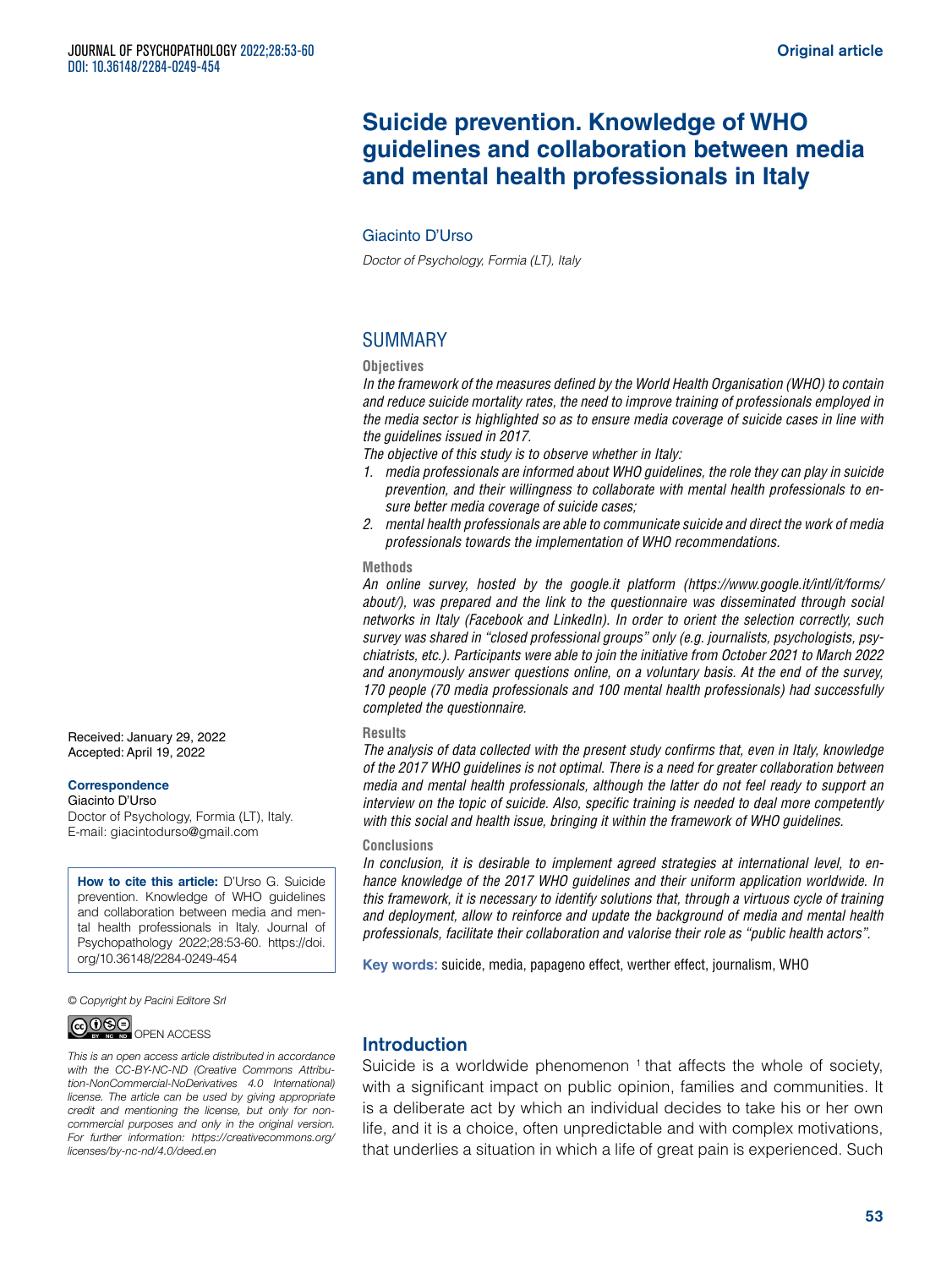suffering is structured in a very complex way because it has a multidimensional and multidetermined nature. It can have an organic origin (i.e. the consequence of a disability or a pathology), but nonetheless it can be the product of the interaction of a series of variables of a psychosocial nature that tend to induce people to adopt addictive behaviours <sup>2-4</sup> (e.g. drug and alcohol abuse) which over time, end up limiting their psychophysical well-being and, consequently, the quality of their mental health.

According to the World Health Organisation (WHO), in 2019 more than 700,000 people committed suicide worldwide, with an incidence of 1 case per 100 deaths <sup>5</sup>. The National Institute of Statistics reported that the mortality rate for suicide in Italy, in the period 2015-2017, was 6 per 100 thousand residents (lower than the European average of 11 per 100 thousand). This rate increases with age, from 0.7 in the very young (up to 19 years of age) to 10.5 in the elderly, with values 4 times higher in males than in females. In the 20-34 age group, suicide is a significant cause of death (12% of deaths) 6 . As this is a significant public health problem 7, WHO has recognized the need for urgent action and has issued guidelines that set targets to be met by 2030<sup>8</sup>, urging nations to take the necessary action to contain and reduce mortality rates. As part of the measures defined, the need to improve the training of media professionals is reiterated, in order to ensure media coverage of suicide cases, in line with the measures issued in 2017<sup>9</sup>. In this respect, WHO indicates that responsible reporting should provide accurate information about where to seek help, educate the public about the facts of suicide and its prevention, without spreading myths, and report stories on how to cope with life stressors or suicidal thoughts and how to get help. Likewise, particular caution should be applied when reporting celebrity suicides or when interviewing bereaved family or friends, for media professionals themselves may be affected by stories about suicide. In addition, it is important not to place stories about suicide prominently or to unduly repeat such stories; also, it is advisable not to use sensational headlines and language which emphasizes, normalizes or presents suicide as a constructive solution to problems, nor to explicitly describe the method used, provide details about the site/location or publish photographs, video footage or digital media links.

The application of these measures is considered extremely important because the media is recognized as having the capacity to influence suicidal behaviour <sup>10</sup> through a "media contagion" <sup>11</sup> which makes adolescents and young adults particularly vulnerable <sup>12</sup>, as they are more prone to identification  $13,14$  or imitation  $15$ , as well as being more susceptible to difficulties in managing emotions <sup>16</sup> and complicated situations. In such

circumstances, emotional congruence 17 with one or more events recounted in the media, especially if related to a celebrity or influencer, may lead an individual to consider suicide as the appropriate solution to problems, and thus to decide to end his or her own life voluntarily, choosing to emulate the previously observed or learned method of suicide. This phenomenon is known as the "Werther effect" <sup>18</sup>. To give an example, in the five months following Robin Williams' death, evidence indicated that the rate of suicides committed in a way similar to that used by the well-known actor, increased by 32% 19.

The media can also have a protective function through the "Papageno effect" <sup>20</sup> if the media coverage of a suicide is based on a narrative, free from banalisation or sensationalism and allows to balance the need to know about the existence of a critical event with the need to give guidance on how to deal with stress or suiciderelated thoughts and how to get help. This provides an experience that increases the propensity to support, seek help and respect life, factors which are believed to limit the risk of a similar event occurring <sup>21</sup>. For example, in Vienna in 1987, the number of committed suicides in the underground decreased by 80% after the media were asked to deal with the subject more cautiously <sup>22</sup>. Similarly, on the occasion of the death of Nirvana lead singer Kurt Cobain, American newspapers and television stations were very careful in their coverage of the event, avoiding the use of the word 'suicide' in their headlines. This helped to prevent emulation or prompting more people to take their own lives in the Seattle area where the frontman lived 23.

In general, therefore, it is possible that individuals are affected by media content and that their mental health status may vary in relation to the quality of information provided by the media <sup>24</sup>. This is possible through a collective, multifaceted and rapidly changing process, which, due to complex variables, cannot be reduced to a simple binary evaluation of a "good" or "bad" nature 25. The multiplicity of national guidelines and the different level of knowledge of the 2017 WHO recommendations by information providers, has led to conflicting results and often not in line with the stated requirements. For this reason, a part of the scientific literature is leaning towards the need for a global and interdisciplinary strategy which, through training and collaboration between professionals (e.g. journalists, psychologists and psychiatrists, etc.), enables suicide-related events to be treated with an approach that limits the "Werther effect" and promotes the "Papageno effect" <sup>26</sup>. In this regard, it has been verified that better media coverage could be achieved by developing public communication skills of psychiatrists and psychologists, who are the most sought-after target group by journalists during their in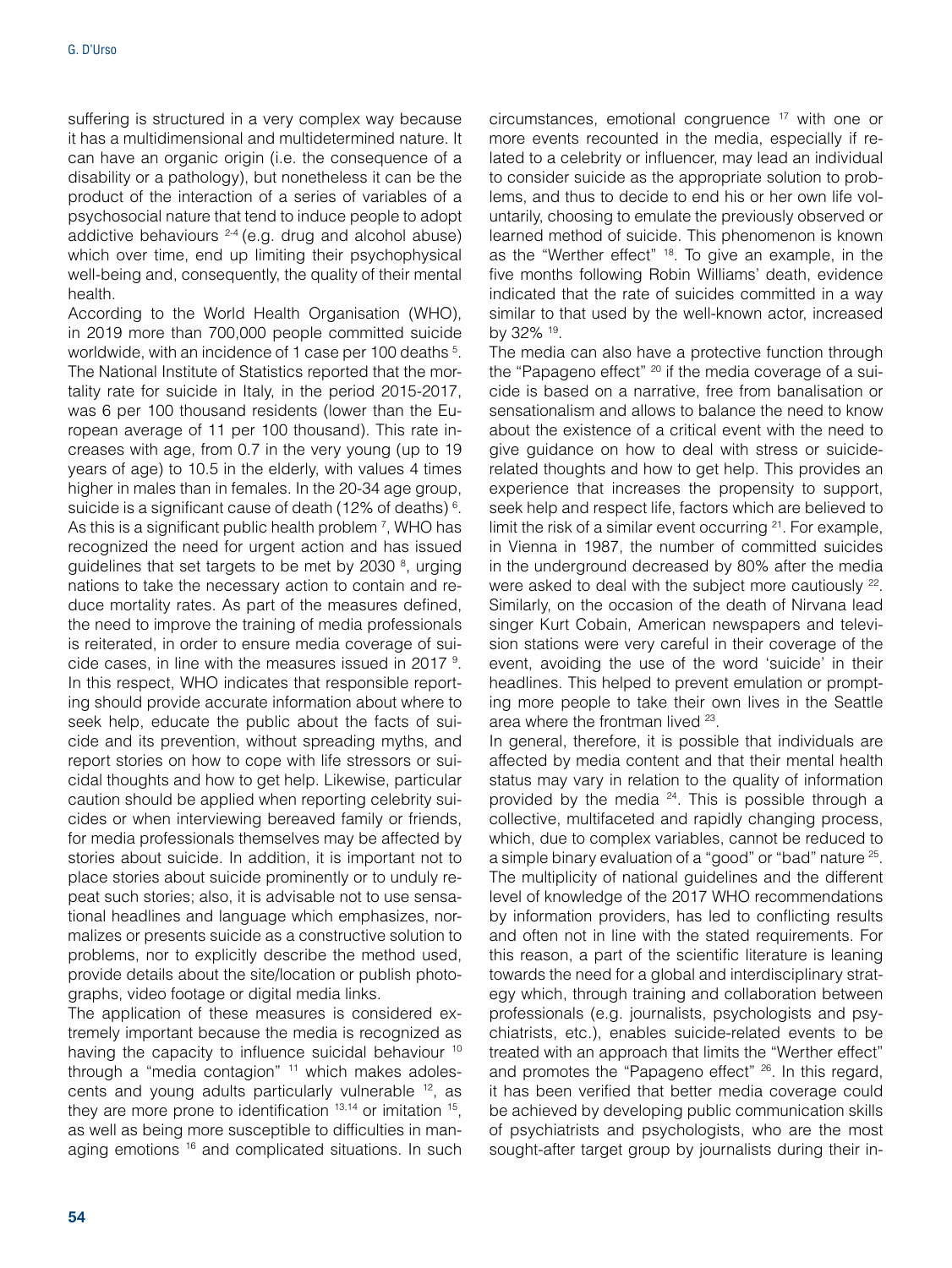vestigations. For that matter, a recent survey  $27$  found that training designed for mental health professionals would contribute:

- 1. to raise awareness of the effects of suicide related communication;
- 2. to concretely help journalists to better implement WHO recommendations.

The objective of this study is to find out whether in Italy:

- 1. media professionals (journalists and public information officers) are familiar with WHO guidelines, the role they can play in suicide prevention, as well as their willingness to collaborate with mental health professionals to ensure better media coverage of suicide cases;
- 2. mental health professionals (psychologists, psychiatrists and psychotherapists) are able to communicate suicide and direct the work of media professionals towards the implementation of WHO recommendations.

# **Methods**

The study was conducted using a questionnaire hosted by the [google.it](http://google.it) platform ([https://www.google.it/intl/it/](https://www.google.it/intl/it/forms/about/) [forms/about/\)](https://www.google.it/intl/it/forms/about/). The link to the survey was disseminated through social networks in Italy (Facebook and Linked-In). In order to orient the selection correctly, it was decided to share the questionnaire in "closed professional groups" only (e.g. journalists, psychologists, psychiatrists, etc.). Participants were able to join and answer the questions anonymously and on a voluntary basis. Those who decided to take part in the initiative were informed in advance about the purpose of the study and gave consent to their participation and data processing. The settings used to organize the collection of responses made it possible to automatically exclude duplicate participation.

# **Results**

The questionnaire was available online from October 2021 to March 2022 and was completed by 170 subjects (70 media professionals and 100 mental health professionals).

#### Results related to media professionals

The personal data of participants in the "media professionals" category are shown in Table I.

Many professionals have indicated the need for specific training in order to report on a suicide (57.1%).

An important number of participants stated that they had not had the opportunity to deal with suicides (48.6%), but have the experience to report on such an event (62.9%). In fact, they are aware that a suicide case could have emotional consequences for those who read

## TABLE I. *Personal data of "media professionals".*

| <b>Media professionals</b><br>$(70$ persons) | Age                     |
|----------------------------------------------|-------------------------|
| Men:                                         | $18-30:$                |
| 45.7%                                        | 4.3%                    |
| Women:                                       | $31 - 40$ :             |
| 54.3%                                        | 32.9%                   |
|                                              | Older than 40:<br>62.9% |

or listen to the news, and for those who edit it (overall 75.8% of the answers); also, they believe that the media have a role to play in the prevention of suicide (80%). Nevertheless, the majority of respondents (68.6%) have never participated in an awareness-raising campaign on the phenomenon of suicide, although they would like to take part in such initiatives.

WHO guidelines are not adequately known by 54.3% of the participants. However, it is remarkable that there is a broad agreement on the need to apply this recommendation in the practice of their profession (68.6%). For this reason, there is particular interest in learning more about the phenomenon of suicide by contacting psychiatrists (34.3%) or psychologists (37.1%). To date, the suicide of a famous person and details of where or how the death occurred (51.4%) is still believed to merit the front page of a newspaper, but at the same time, there is an emerging conviction that it is also necessary to provide readers/listeners with directions to seek help and support (71.4%).

#### Results related to mental health professionals

The personal data of those who participated in the "mental health professionals" category are shown in Table II. Nearly all participants reported that they consider training in suicidology to be necessary for their profession

| <b>TABLE II.</b> Personal data of "mental health professionals". |                         |                         |  |  |  |  |  |
|------------------------------------------------------------------|-------------------------|-------------------------|--|--|--|--|--|
| <b>Mental health</b><br>professionals<br>(100 persons)           | Age                     | <b>Profession</b>       |  |  |  |  |  |
| Men:<br>36%                                                      | $22 - 30:$<br>28%       | Psychologist:<br>48%    |  |  |  |  |  |
| Women:<br>64%                                                    | $31 - 40$<br>24%        | Psychiatrist:<br>28%    |  |  |  |  |  |
|                                                                  | 41-50<br>29%            | Psychotherapist:<br>24% |  |  |  |  |  |
|                                                                  | Older than<br>50<br>19% |                         |  |  |  |  |  |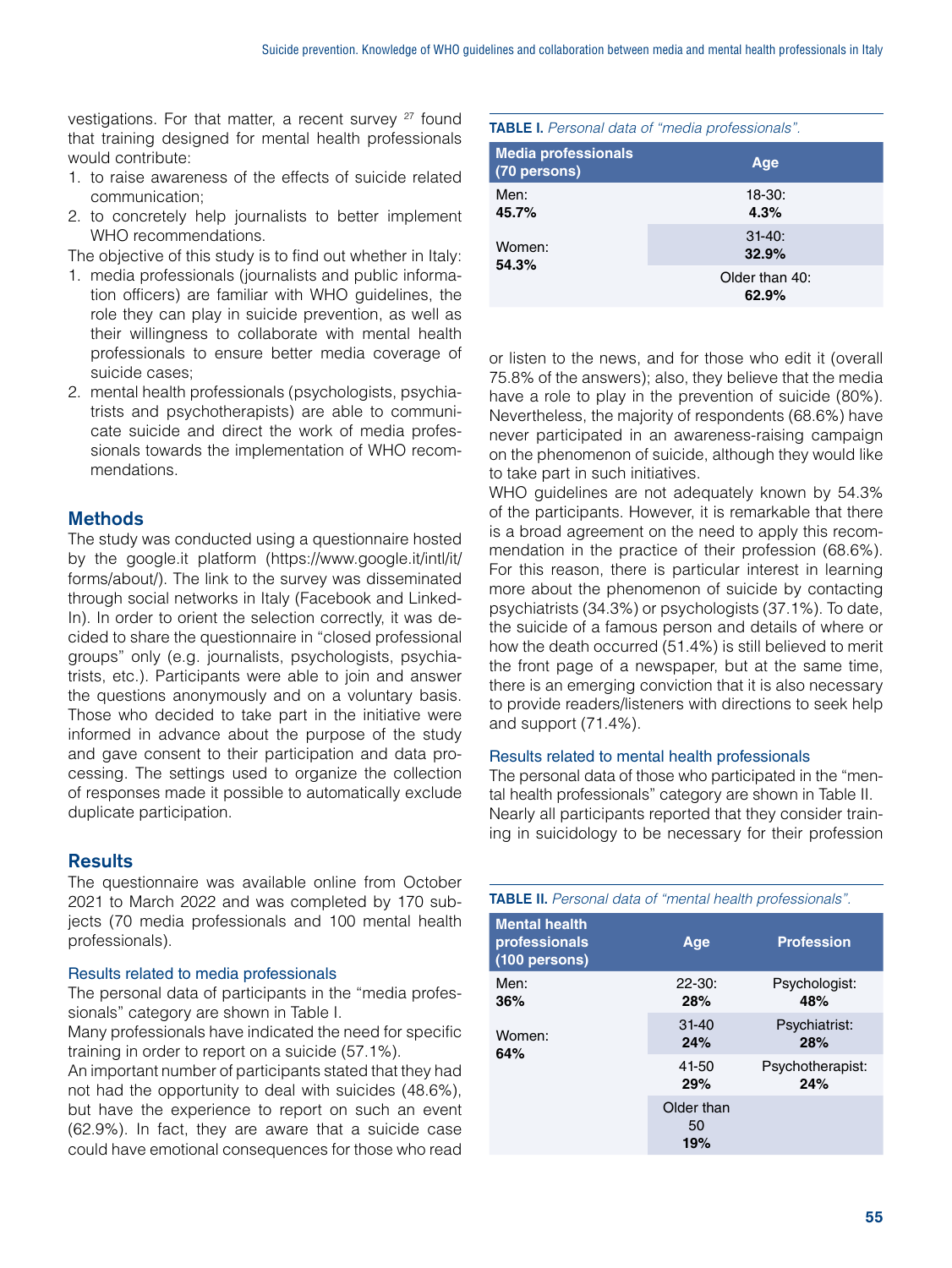(93%). As a matter of fact, more than half of the professionals (53%) had faced at least one case of suicide. In spite of this, 68% of the participants never took part in campaigns to raise awareness of the phenomenon of suicide, although they would like to join such initiatives. Similarly, it is largely agreed that public information officers should be supported by mental health professionals to report on a suicide case (98%). However, most of the answers provided by these professionals show that they are not aware of WHO's recommendations to the media on the subject of suicide (69%), they are not informed about the "Werther effect" nor "Papageno effect" (53%), and that they do not feel ready to be interviewed on the topic of suicide (79%). It is probably for these reasons that they have not cooperated with the media (97%), although 42% of them are willing to do so.

# **Discussion**

The analysis of the data collected confirmed that in Italy there is no widespread knowledge of the 2017 WHO guidelines within the two professional groups (media and mental health professionals) that took part in the survey. Nevertheless, most media professionals are aware of the fact that the reporting of suicide can cause emotional distress in those who learn or disseminate the news and that this necessitates guidance on how to seek help or support. There is, also, a need for greater collaboration between mental health professionals and the media, but the majority of those who practice health care are not well enough prepared to communicate suicide and direct the work of media professionals towards the implementation of WHO recommendations.

Therefore, there is an emerging need for training which will enable media professionals to be able to ensure proper media coverage of a suicide event and mental health professionals to have a better understanding of the phenomenon of suicide, as well as to have the possibility to interact with journalists, in order to guide their media activities in line with the guidelines issued by WHO.

The surveys examined outline a scenario in which the lack of a clear line of conduct and the different level of knowledge of WHO recommendations by media and mental health professionals, make it more difficult to pursue the required standards.

Though, it is interesting to highlight that most of the participants (media and mental health professionals) would like to take part in suicide awareness campaigns and believe that there is a need for collaboration between the two professional groups. This would improve the quality of public information on mental health issues 28, thus contributing to an increase in the protective function of the media (Papageno effect). Such a course of action would undeniably have a positive impact on psychosocial well-being and would promote a better quality of life, because proper media coverage can limit the social stigma 29 that leads individuals not to request help 30 and to conceal their suffering <sup>31</sup>, gradually losing confidence in themselves and in their ability to conduct a normal life to the point of deciding to take their own life. It is certainly desirable, therefore, to initiate shared strategies at international level to improve knowledge of the 2017 WHO guidelines and their uniform application throughout the world. Indeed, in the era of globalization, better management of information and critical events is absolutely necessary to prevent and reduce the emotional contagion that can lead a person to decide to end his or her own life. In this perspective, it is advisable to devise training programs for journalists and mental health professionals that will extend the opportunities for collaboration. In this sense, the Mini Media Training project, described by Walter et al., 2021, is particularly promising. It provides a short media training session with the aim of increasing the capacity of psychiatrists to contribute professionally in interviews.

Professional boards can play a strategic role by initiating concerted initiatives that facilitate better training of students/trainees as well as continuous updating of professionals in the field of mental health and journalism, providing them the opportunity to improve their professional technical background and to play a decisive role in the prevention of deaths by suicide in the course of their work

#### Limitations and future direction

As far as I am concerned, this study is the first initiative undertaken in Italy to monitor the level of knowledge of the 2017 WHO guidelines, the awareness of the role media can play in suicide prevention, and the suitable conditions for effective collaboration between media and mental health professionals to improve media coverage of critical events.

However, there are limitations related to the size of the sample used, which was entirely selected online. It is also possible that, even though a media or mental health professional has a social media account, they spend little time reviewing its content; as a result, they were less likely to be able to apply for participation in the survey. In addition, although the sample of professionals who took part in the tests is believed to be representative of the population practicing a profession in the field of mental well-being in Italy, the majority of participants were female, and just under half of psychiatrists do not have a significant experience of suicide (less than 2 cases during their career). A "selection bias" is therefore possible.

Future studies should use a large and representative sample, including webmasters or moderators of blogs and administrators of social media groups, as suicide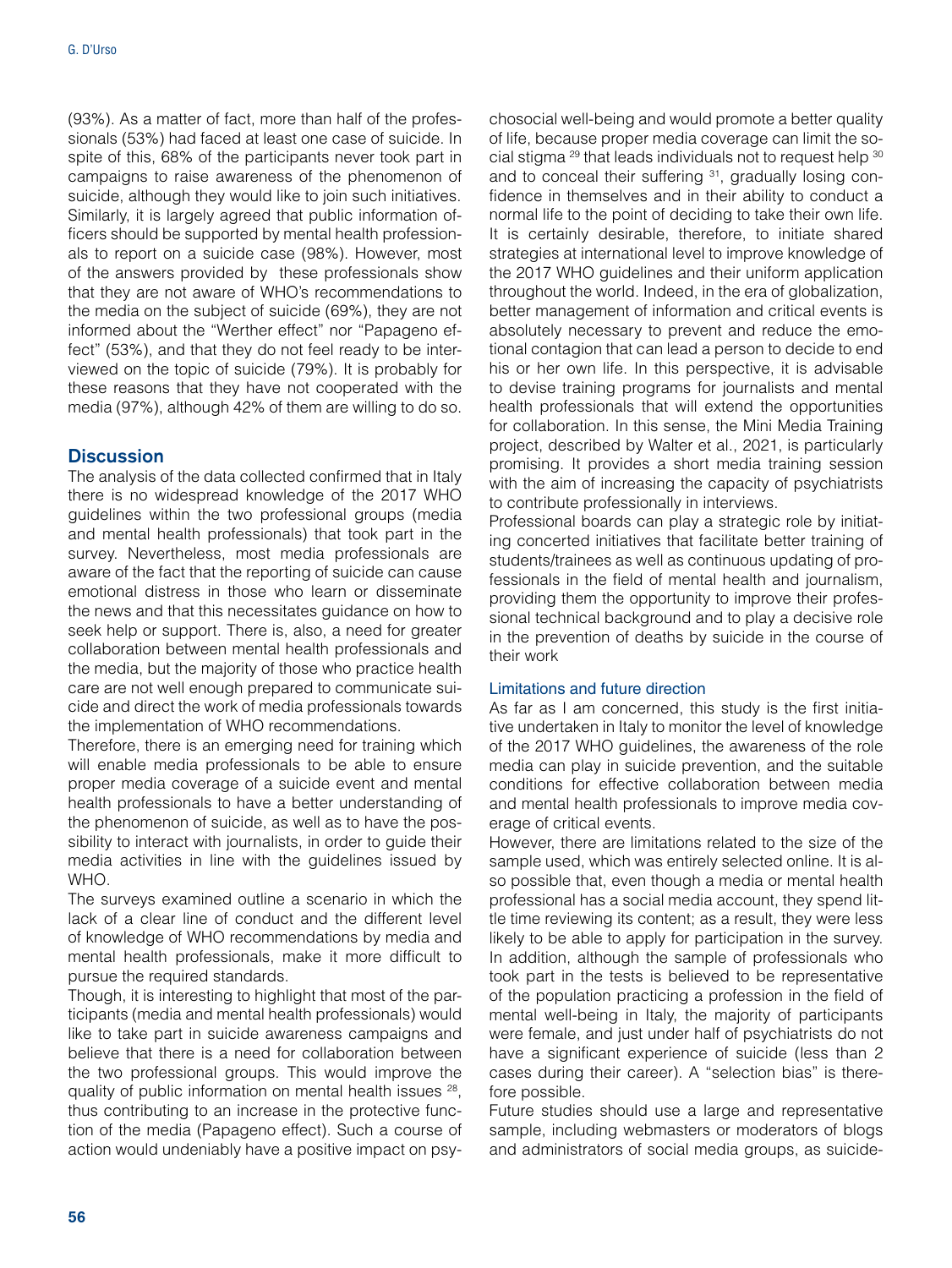related content is also frequent on the web <sup>32</sup> and on social media <sup>33</sup>. Moreover, it is desirable to personally interview psychiatrists, psychologists and psychotherapists in order to directly collect their experiences, and verify through role plays, their ability to interact with the media and direct their work towards the implementation of WHO recommendations.

# **Conclusions**

The analysis of the data collected with the present study confirms that in Italy there is not an optimal knowledge of the 2017 WHO guidelines. There is a need for greater collaboration between media and mental health professionals, although the latter do not feel ready to support an interview on the topic of suicide and are not well prepared to direct the work of media professionals towards the implementation of WHO recommendations. Future studies are desirable to monitor a larger sample (also through face-to-face interviews) and to propose solutions that, through a virtuous cycle of training and employment, will improve the background of these professionals and enhance their role as "public health actors" 34.

# Data availability statement

Data supporting the conclusions of this article have

#### References

- Bachmann S. Epidemiology of suicide and the psychiatric perspective. Int J Environ Res Public Health 2018;15:1425. [https://](https://doi.org/10.3390/ijerph15071425) [doi.org/10.3390/ijerph15071425](https://doi.org/10.3390/ijerph15071425)
- Carter G, Milner A, McGill K, et al. Predicting suicidal behaviours using clinical instruments: systematic review and meta-analysis of positive predictive values for risk scales. Br J Psychiatry 2017;210:387-395. [https://doi.org/10.1192/](https://doi.org/10.1192/bjp.bp.116.182717) [bjp.bp.116.182717](https://doi.org/10.1192/bjp.bp.116.182717)
- Kielan A, Jaworski M, Mosiołek A, et al. Factors related to the level of depression and suicidal behavior among men with diagnosed depression, physically ill men, and healthy men. Front Psychiatry 2021;12:644097. [https://doi.org/10.3389/](https://doi.org/10.3389/fpsyt.2021.644097) [fpsyt.2021.644097](https://doi.org/10.3389/fpsyt.2021.644097)
- Adawi M, Chen W, Bragazzi NL, et al. Suicidal behavior in fibromyalgia patients: rates and determinants of suicide ideation, risk, suicide, and suicidal attempts – a systematic review of the literature and metaanalysis of over 390,000 fibromyalgia patients. Front Psychiatry 2021;12:629417. <https://doi.org/10.3389/fpsyt.2021.629417>
- <sup>5</sup> World Health Organization (2021), One in 100 deaths is by suicide. WHO guidance to help the world reach the target of reducing suicide rate by 1/3 by 2030, 17 giugno

2021 ([https://www.who.int/news/item/17-](https://www.who.int/news/item/17-06-2021-one-in-100-deaths-is-by-suicide) [06-2021-one-in-100-deaths-is-by-suicide\)](https://www.who.int/news/item/17-06-2021-one-in-100-deaths-is-by-suicide).

- <sup>6</sup> Istituto Nazionale di Statistica. La salute mentale nelle varie fasi della vita, 2018. [\(www.istat.it/it/files//2018/07/Report\\_Sa](http://www.istat.it/it/files//2018/07/Report_Salute_mentale.pdf)[lute\\_mentale.pdf](http://www.istat.it/it/files//2018/07/Report_Salute_mentale.pdf)).
- Domaradzki, Jan. The werther effect, the papageno effect or no effect? A literature review. Int J Environ Res Public Health 2021;18:2396. [https://doi.org/10.3390/](https://doi.org/10.3390/ijerph18052396) [ijerph18052396](https://doi.org/10.3390/ijerph18052396)
- World Health Organization. LIVE LIFE: an implementation guide for suicide prevention in countries, 2021 ([https://www.who.](https://www.who.int/publications/i/item/9789240026629) [int/publications/i/item/9789240026629\)](https://www.who.int/publications/i/item/9789240026629).
- World Health Organization. Preventing suicide: a resource for media professionals, update 2017. Geneva, World Health Organization ([https://apps.who.int/iris/bit](https://apps.who.int/iris/bitstream/handle/10665/258814/WHO-MSD-MER-17.5-eng.pdf?sequence=1)[stream/handle/10665/258814/WHO-MSD-](https://apps.who.int/iris/bitstream/handle/10665/258814/WHO-MSD-MER-17.5-eng.pdf?sequence=1)[MER-17.5-eng.pdf?sequence=1](https://apps.who.int/iris/bitstream/handle/10665/258814/WHO-MSD-MER-17.5-eng.pdf?sequence=1)).
- Niederkrotenthaler T, Braun M, Pirkis J, et al. Association between suicide reporting in the media and suicide: systematic review and meta-analysis. Bmj 2020;368:m575. <https://doi.org/10.1136/bmj.m575>
- Gould M, Jamieson P, Romer D. Media contagion and suicide among the young. Am Behav Scient 2003;46:1269-1284. [htt](https://doi.org/10.1177/0002764202250670)[ps://doi.org/10.1177/0002764202250670](https://doi.org/10.1177/0002764202250670)

been aggregated and presented in percentage terms. Raw information should be requested from the author who will decide whether to make it available.

# Acknowledgements

The Author is grateful to Dr. Claudia Colaninno for the support given to this publication.

# Conflict of interest statement

The Author declares that the research was conducted in the absence of any commercial or financial relationships that could be construed as a potential conflict of interest.

# Funding

This is an independent study which has received no public or private funding.

# Ethical consideration

Participants gave their informed consent to participate in this study. Participation in the survey took place anonymously through the completion of an online questionnaire. In no way is it possible to trace the answers back to the persons who provided them.

- <sup>12</sup> Leon SL, Cloutier P, BéLair MA, et al. Media coverage of youth suicides and its impact on paediatric mental health emergency department presentations. Health Policy 2014;10:97-107.
- Niederkrotenthaler T, Till B, Kapusta ND, et al. Copycat effects after media reports on suicide: a population-based ecologic study. Soc Sci Med 2009;69:1085-1090.
- <sup>14</sup> Niederkrotenthaler T, Stack S. Media and suicide. International perspectives on research, theory, and policy. New York, NY: Routledge 2017.
- <sup>15</sup> Stack, S. Suicide in the media: a quantitative review of studies based on nonfictional stories. Suicide Life Threat Behav 2005;35:121-133. [https://doi.org/10.1521/](https://doi.org/10.1521/suli.35.2.121.62877) [suli.35.2.121.62877](https://doi.org/10.1521/suli.35.2.121.62877)
- <sup>16</sup> Wolff J, Thompson E, Thomas S, et al. Emotion dysregulation and non-suicidal self-injury: a systematic review and metaanalysis. Eur Psychiatry 2019;59:25-36. [htt](https://doi.org/10.1016/j.eurpsy.2019.03.004)[ps://doi.org/10.1016/j.eurpsy.2019.03.004](https://doi.org/10.1016/j.eurpsy.2019.03.004)
- Na K, Garrett RK, Slater MD. Rumor acceptance during public health crises: testing the emotional congruence hypothesis. J Health Commun 2018;23:791-799. [https://](https://doi.org/10.1080/10810730.2018.1527877) [doi.org/10.1080/10810730.2018.1527877](https://doi.org/10.1080/10810730.2018.1527877)
- <sup>18</sup> Notredame CE, Pauwels N, Walter M, et al. Media coverage of suicide: from the epidemiological observations to prevention av-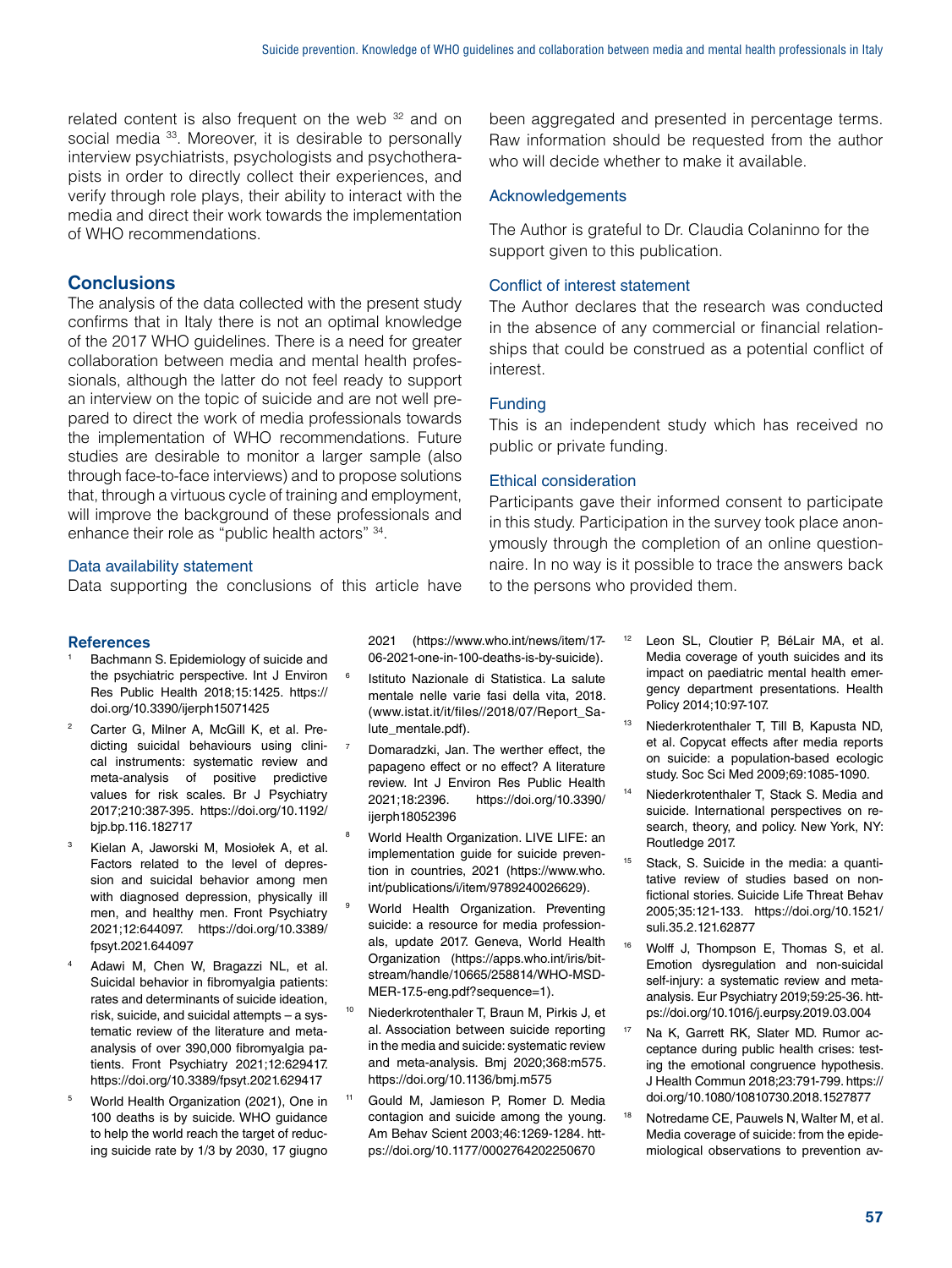enues. Presse Med 2015;44:1243-1250. <https://doi.org/10.1016/j.lpm.2015.07.018>

- <sup>19</sup> Fink DS, Santaella-Tenorio J, Keyes KM. Increase in suicides the months after the death of Robin Williams in the US. PLoS One 2018;13:e0191405. [https://doi.](https://doi.org/10.1371/journal.pone.0191405) [org/10.1371/journal.pone.0191405](https://doi.org/10.1371/journal.pone.0191405)
- Niederkrotenthaler T, Voracek M, Herberth A, et al. Role of media reports in completed and prevented suicide – werther versus papageno effects. Br J Psychiatry 2010;197:234-243. [https://doi.](https://doi.org/10.1192/bjp.bp.109.074633) [org/10.1192/bjp.bp.109.074633](https://doi.org/10.1192/bjp.bp.109.074633)
- <sup>21</sup> Miklin S, Mueller AS, Abrutyn S, et al. What does it mean to be exposed to suicide? Suicide exposure, suicide risk, and the importance of meaning-making. Soc Sci Med 2019;233:21-27. [https://doi.](https://doi.org/10.1016/j.socscimed.2019.05.019) [org/10.1016/j.socscimed.2019.05.019](https://doi.org/10.1016/j.socscimed.2019.05.019)
- <sup>22</sup> Etzersdorfer E, Sonneck G. Preventing suicide by influencing mass-media reporting. The Viennese experience 1980- 1996. Arch Suicide Res 1998;4:67-74. [htt](https://doi.org/10.1023/A)[ps://doi.org/10.1023/A:](https://doi.org/10.1023/A)1009691903261
- <sup>23</sup> Jobes DA, Berman AL, O'Carroll PW, et al. The Kurt Cobain suicide crisis: perspectives from research, public health, and the news media. Suicide Life Threat Behav 1996;26:260-269; discussion 269- 271. PMID: 8897665.
- Scherr S, Steinleitner A. Zwischen dem werther- und papageno-effect (between werther and papageno effects). Nervenarzt 2015;86:557-565. [https://doi.](https://doi.org/10.1007/s00115-015-4260-6) [org/10.1007/s00115-015-4260-6](https://doi.org/10.1007/s00115-015-4260-6)
- Bell J, Westoby C. Suicide exposure in a polymediated age. Front Psychol 2021;12:694280. [https://doi.org/10.3389/](https://doi.org/10.3389/fpsyg.2021.694280) [fpsyg.2021.694280](https://doi.org/10.3389/fpsyg.2021.694280)
- <sup>26</sup> Duncan S, Luce A. Teaching responsible suicide reporting (RSR): using storytelling as a pedagogy to advance media reporting of suicide. J Educ 2020;9:18-31.
- <sup>27</sup> Walter K, Wathelet M, Valdenaire S, et al. A short media training session is effective in reinforcing psychiatrists' communication skills about suicide. Front Psychol 2021;12:733691. [https://doi.org/10.3389/](https://doi.org/10.3389/fpsyg.2021.733691) [fpsyg.2021.733691](https://doi.org/10.3389/fpsyg.2021.733691)
- <sup>28</sup> Barasino O, Laurent A, Charrel CL. Journalistes, psychiatres: les voix de la Communication, 2016 ([https://www.f2rsmpsy.](https://www.f2rsmpsy.fr/100-journalistes-psychiatres-voix-communication.html) [fr/100-journalistes-psychiatres-voix-com](https://www.f2rsmpsy.fr/100-journalistes-psychiatres-voix-communication.html)[munication.html](https://www.f2rsmpsy.fr/100-journalistes-psychiatres-voix-communication.html)).
- Sheehan LL, Corrigan PW, Al-Khouja MA, et al. Stakeholder perspectives on the stigma of suicide attempt survivors. Crisis 2017;38:73-81. [https://doi.](https://doi.org/10.1027/0227-5910/a000413) [org/10.1027/0227-5910/a000413](https://doi.org/10.1027/0227-5910/a000413)
- <sup>30</sup> Shah I, Khalily MT, Ahmad I, et al. Impact of conventional beliefs and social stigma on attitude towards access to mental health services in Pakistan. Commun Mental Health J 2019;55:527-533. [https://](https://doi.org/10.1007/s10597-018-0310-4) [doi.org/10.1007/s10597-018-0310-4](https://doi.org/10.1007/s10597-018-0310-4)
- <sup>31</sup> Austin A, Craig SL, D'Souza S, et al. Suicidality among transgender youth: elucidating the role of interpersonal risk factors. J Interpers Violence 2022;37:NP2696-NP2718. [https://doi.](https://doi.org/10.1177/0886260520915554) [org/10.1177/0886260520915554](https://doi.org/10.1177/0886260520915554)
- <sup>32</sup> Mészáros G, Győri D, Horváth LO, et al. Nonsuicidal self-injury: its associations with pathological internet use and psychopathology among adolescents. Front Psychiatry 2020;11:814. [https://doi.](https://doi.org/10.3389/fpsyt.2020.00814) [org/10.3389/fpsyt.2020.00814](https://doi.org/10.3389/fpsyt.2020.00814)
- 33 Bell J, Kasket E. The spectacle of suicide on social media: an exploration of spectacular death and spectacular grief. Paper presented at the Death online research Symposium, København, 2021.
- Notredame CE, Pauwels N, Vaiva G, et al. Can we consider the journalist an actor in suicide prevention? L'encephale 2016;42:448-452. [https://doi.](https://doi.org/10.1016/j.encep.2015.12.024) [org/10.1016/j.encep.2015.12.024](https://doi.org/10.1016/j.encep.2015.12.024)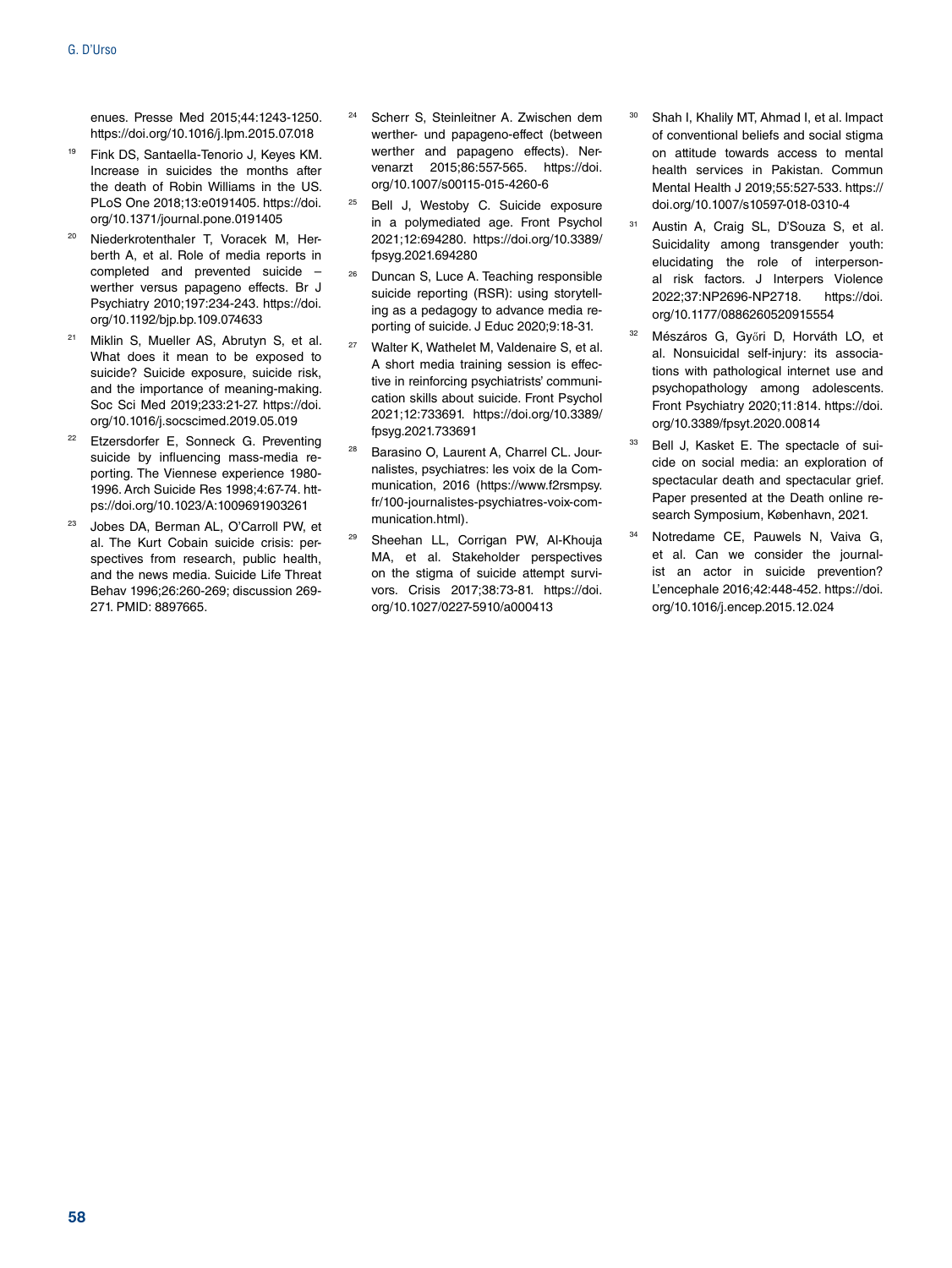# Appendix

# Media professionals

- 1. How old are you?
	- 18-30.
	- $31-40.$
	- older than 40.
- 2. You are…
	- Man.
	- Woman.
- 3. Have you dealt with suicides in your profession?
	- Yes, once.
	- Yes, more than once.
	- No, never.
- 4. Do you think you have the necessary experience to report a suicide case?
	- Yes.
	- $\bullet$  No.
- 5. Do you think that specific training is needed to report a suicide case?
	- Yes.
	- $\bullet$  No:
	- I don't know
- 6. Does the suicide of a famous person deserve the front page of a newspaper and details of where and how the death occurred?
	- Yes.
	- $\bullet$  No.
- 7. In your experience, in the case of suicide, is it necessary to use sensationalist language or to give directions for help and support?
	- Sensationalist language.
	- Indications for asking for help.
	- both precedents.
	- I don't know.
- 8. If you have to deal with a suicide case, you would need to find out more about the phenomenon by contacting
	- Psychologists.
	- Psychiatrists.
	- None of the above, I report on an event.
- 9. Do you know the recommendations on suicide that the World Health Organisation has addressed to the media?
	- Yes.
	- $\bullet$  No.
- 10.Do you think it is right to apply the recommendations of the World Health Organisation in the practice of your profession?
	- Yes.
	- $\bullet$  No.
	- I don't know.
- 11.Do you think that the mass media have a role in preventing suicide?
	- Yes.
	- $\bullet$  No.
	- I don't know.

12.Have you ever participated in a campaign to raise awareness of the phenomenon of suicide?

- Yes.
- No, I would like to.
- No, I don't care.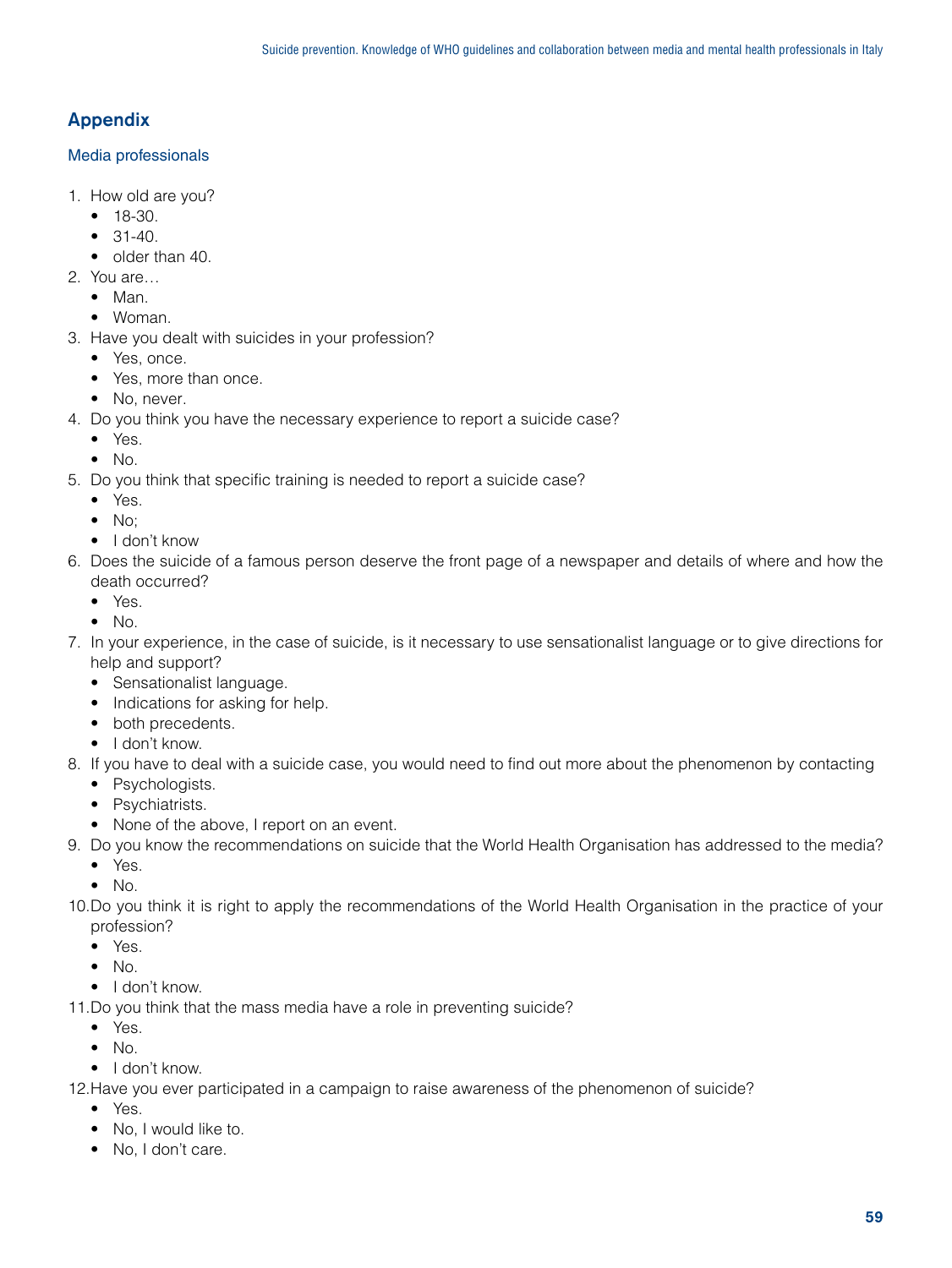13.In your opinion a case of suicide could have emotional consequences

- Yes, for professionals reporting the news.
- Yes, for those reading or listening to the news.
- Yes, for the public/readers and media professionals.
- No, it is only news.
- I don't know.

# Mental health professionals

- 1. You are…
	- Man.
	- Woman.
- 2. How old are you?
	- 22-30.
	- 31-40.
	- $41 50.$
	- older than 50.
- 3. What is your profession?
	- Psychologists.
	- Psychiatrists.
	- Psychotherapist.
- 4. Do you consider specific training in suicidology useful for your profession?
	- Yes.
	- $\bullet$  No.
- 5. Have you dealt with suicides in your profession?
	- Yes, once.
	- Yes, more than once.
	- No, never.
- 6. Have you ever participated in a campaign to raise awareness of the phenomenon of suicide?
	- Yes.
	- No. I would like to.
	- No, I don't care.
- 7. Do you think it is necessary for a public information officer to use the support of a health professional to report a case of suicide?
	- Yes.
	- No.
- 8. In the course of your profession, have you worked with public information and communication officers on the topic of suicide?
	- Yes.
	- No.
	- No, I would be willing to do it.
- 9. Do you think you could face an interview on the topic of suicide?
	- Yes.
	- No.
- 10.Do you know the Werther effect and the Papageno effect resulting from a report of a suicide?
	- Yes.
	- No.
- 11.Do you know the recommendations on suicide that the World Health Organisation has addressed to the media?
	- Yes.
	- No.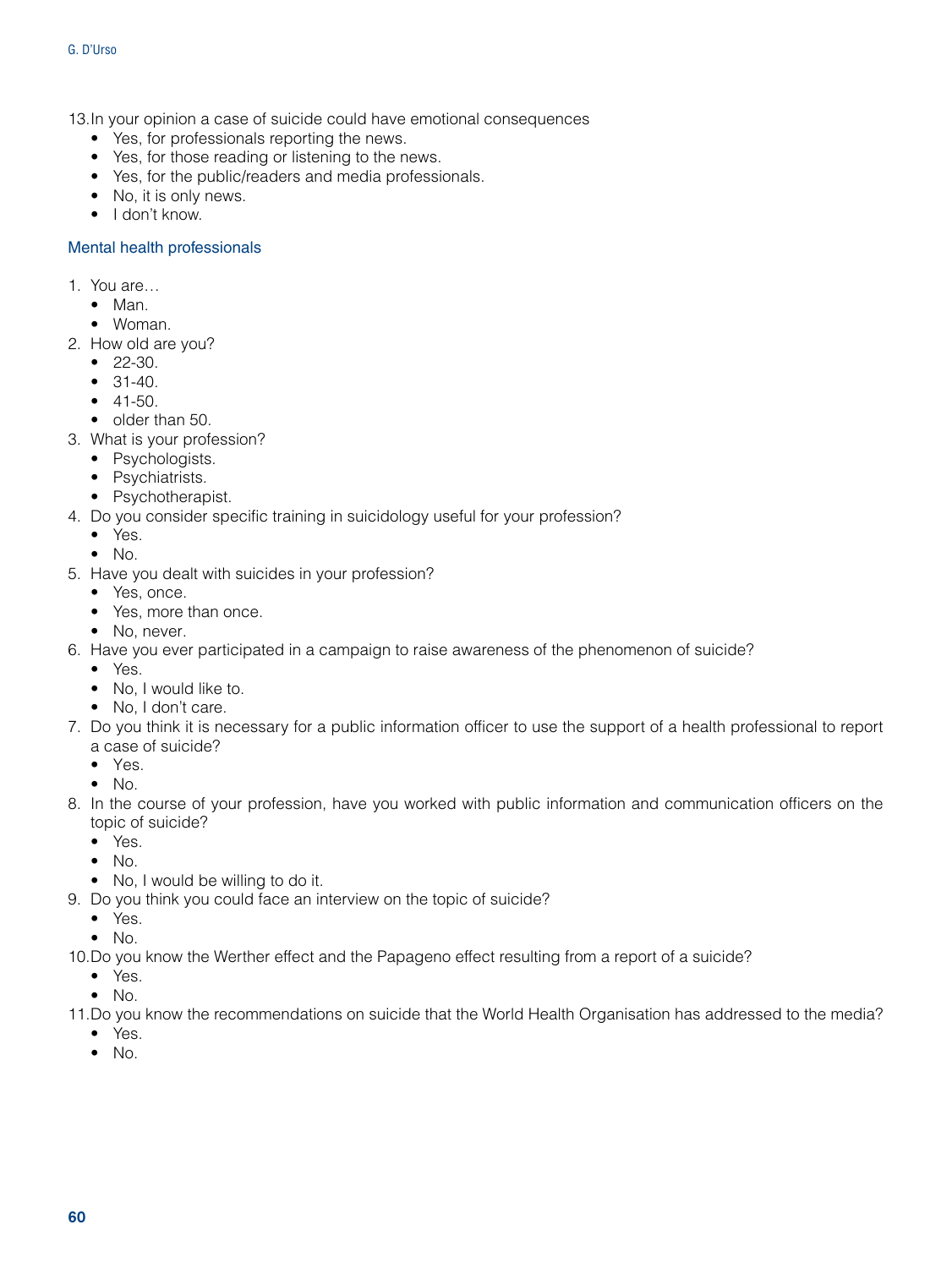# **Substance use among psychiatric patients hospitalized in a psychiatric unit in Southern Italy: an observational study**

#### Francesca Giannini, Giuliano Anastasi, Giovanni Pietro Barillà, Giuseppe Merante, Miriam Sirianni, Michele Gabriele Rossi

*Psychiatric Unit, Lamezia Terme Hospital, Department of Mental Health and Pathological Addiction Services, ASP (Provincial Health Authority) Catanzaro, Italy*

# SUMMARY

#### **Aim**

*The primary aim of the study was to observe the prevalence of drug use in psychiatric patients admitted to a psychiatric unit. The secondary aim was to observe any correlation between substance use and the sociodemographic and clinical characteristics of the sample group.*

#### **Methods**

*Retrospective descriptive study with proactive sampling. Based on the election criteria, the survey was conducted on subjects admitted to a Psychiatric unit of a hospital in Southern Italy between January 2021 and December 2021. The data was obtained through toxicological examination of urine, collected in January 2022 and subsequently analysed using SPSS software.*

#### **Results**

*The sample consists of 68 persons. Most of the participants tested positive for at least one substance. The substances most used were benzodiazepines, followed by cannabis and, to a lesser extent, cocaine and methadone. A fair percentage proved simultaneously positive for two substances. Individuals with bipolar and psychotic disorders appeared to be the major users.*

#### **Conclusions**

*Substance use among psychiatric patients is a phenomenon also present in Southern Italy. Substance use can have a negative impact on the well-being of patients with psychopathologies, on their clinical course and on the functionality of health care organizations. This phenomenon is particularly challenging for the National Health System and the Mental Health Network in Italy. Enhancing integration between psychiatric services and addiction services, introducing innovative dedicated operating units and offering specific training courses addressed to health professionals could be useful strategies for improving the well-being of these patients and their clinical-care management.*

**Key words:** dual diagnosis, substance-related disorders, mental disorders, substance abuse detection, mental health

# Introduction

Dual diagnosis (DD) is defined by the World Health Organization (WHO) as "the concurrence in the same individual of a psychoactive substance use disorder and another psychiatric disorder" <sup>1</sup>. This phenomenon appears to be widespread on the international panorama  $2$  and in the European framework 3 , as shown by studies on large populations that attest to the concomitant presence of substance use disorder (SUD) and mental disorder in almost 8 million people 4 . The risk of incurring DD is increased by various factors, including genetic vulnerabilities <sup>5</sup>, environmental factors such as stress  $6$  or trauma  $7$ , and socio-demographic characteristics

Received: March 15, 2022 Accepted: April 20, 2022

#### **Correspondence**

#### Francesca Giannini

Psychiatric Unit, Lamezia Terme Hospital, via Sen. A. Perugini, 88046 Lamezia Terme (CZ), Italy. E-mail: [ffrancescagiannini@yahoo.it](mailto:ffrancescagiannini@yahoo.it)

**How to cite this article:** Giannini F, Anastasi G, Barillà GP, et al. Substance use among psychiatric patients hospitalized in a psychiatric unit in Southern Italy: an observational study. Journal of Psychopathology 2022;28:61-67. <https://doi.org/10.36148/2284-0249-460>

*© Copyright by Pacini Editore Srl*



*This is an open access article distributed in accordance with the CC-BY-NC-ND (Creative Commons Attribution-NonCommercial-NoDerivatives 4.0 International) license. The article can be used by giving appropriate credit and mentioning the license, but only for noncommercial purposes and only in the original version. For further information: [https://creativecommons.org/](https://creativecommons.org/licenses/by-nc-nd/4.0/deed.en) [licenses/by-nc-nd/4.0/deed.en](https://creativecommons.org/licenses/by-nc-nd/4.0/deed.en)*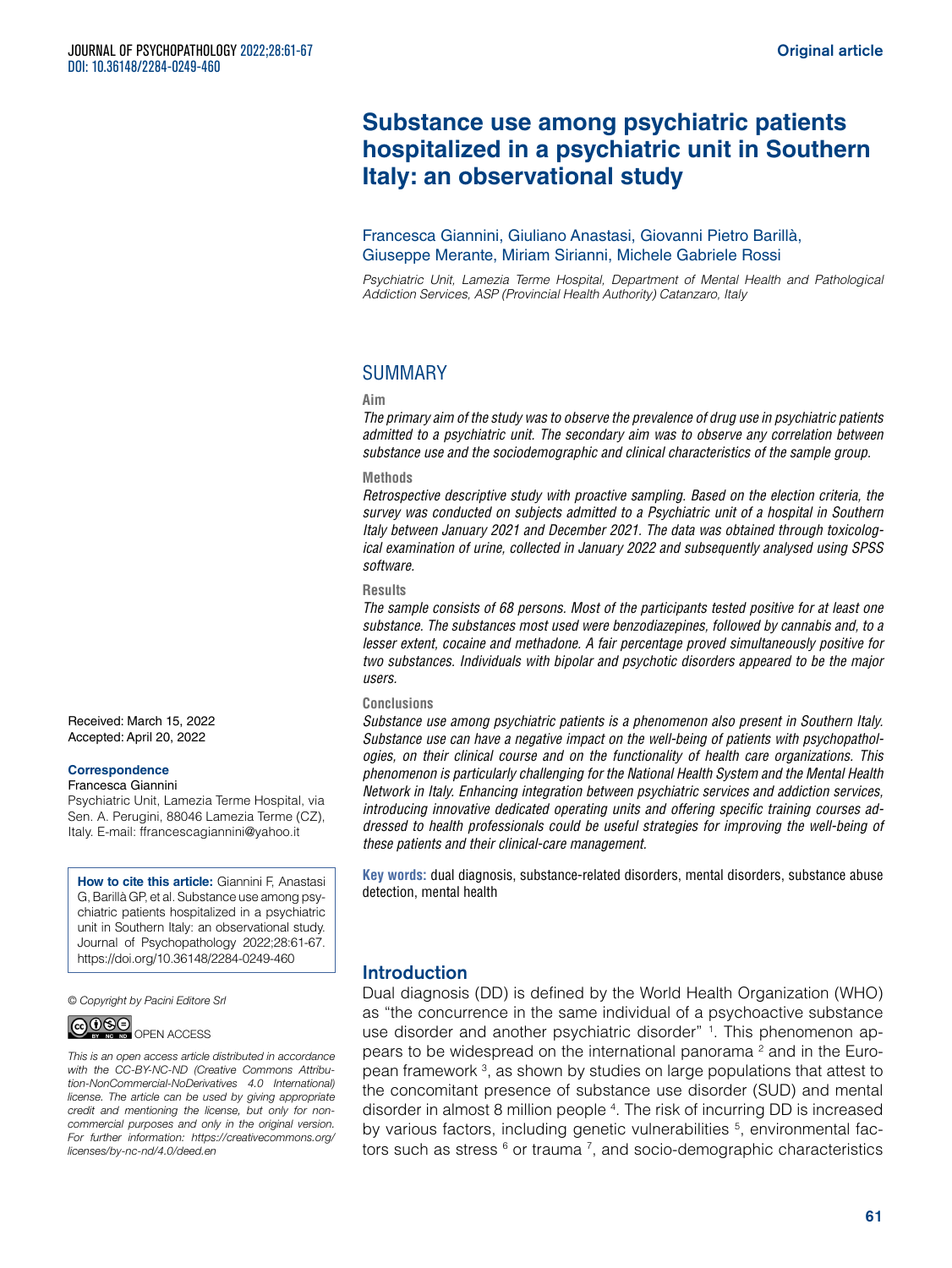such as sex, age, occupational status and cultural level, social class and familiarity with substance abuse 8-10. Moreover, mental disorders themselves can also represent a risk factor for the development of a SUD <sup>11</sup>, given that individuals with a mental disorder could use the substances as self-medication <sup>12</sup>. Among the mental disorders commonly found to coexist with a SUD we see: depressive disorders <sup>13</sup>, bipolar disorders <sup>14</sup>, anxiety disorders 15, personality disorders 16 and psychotic disorders 17.

It is therefore clear that DD is a significant problem in the world health panorama, both because the two disorders can influence each other – with the mental disorder that can lead to an SUD<sup>11</sup> and an SUD that can cause the mental disorder to develop or worsen  $18,19 -$ , and because the dual diagnosis brings with it a series of complications, such as reduced compliance and self-care, increased risk of suicide, risky and violent behaviour 20-22 and hospitalizations 23, leading to difficulties in clinical-care management and critical issues in both medical treatment and nursing care 24,25. Furthermore, in Italy, unlike other countries, the diagnostic-therapeuticassistance course of patients with DD is usually split between addiction services and psychiatric services, with shared but separate interventions <sup>26</sup>, and this in itself leads to further complications.

Various studies of the phenomenon have been conducted so far in Italy, but none have been carried out on a population of acute psychiatric patients hospitalized in a unit in Southern Italy. We postulate that substance use is widespread in this context as well, with a greater prevalence of the abuse of substances used as medication, such as benzodiazepines, or that are easily available, such as cannabis 27.

# Materials and methods

#### Aim

- 1. to observe the prevalence of drug use in psychiatric patients hospitalized in a psychiatry unit in Southern Italy;
- 2. to observe any correlation between substance use and the socio-demographic and clinical characteristics of the sample group.

#### Study design

The study design employed was retrospective descriptive.

#### Research tools

The data was obtained through documentary sources: clinical reports obtained from the toxicological examination of urine the patients' urine (drug-tests). The tests, carried out on a urine sample, analyses patient positivity or negativity to the following substances: benzodiazepines (BZD), cannabis (CBD), cocaine (COC), methadone (MTD), opiates (OPI), amphetamines (AMP) and methamphetamines (MDMA).

#### Data collection

The data was collected in January 2022. During this period, the necessary documentation was obtained through the hospital's computer system, including the set of reports of the drug tests conducted on patients admitted to the psychiatric unit over a period of one year, from January 2021 to December 2021.

#### Data analysis

The data was organized in a database and analysed using version 27.0 of the SPSS statistical software. Mean and standard deviation were calculated for the continuous variables, whereas absolute and relative frequencies were calculated for the ordinal variables and expressed as percentages. The groups were identified using socio-demographic and clinical characteristics (gender, age, marital status, level of education and discharge diagnosis), and statistical significance tests (Chi-squared) were conducted to compare the responses obtained. The significance level was set at 5%  $(p \le 0.05)$ .

#### Sample group

The study sample group was selected by proactive sampling. The following election criteria were applied to the participants:

- inclusion criteria: adults with psychopathology, hospitalized in the psychiatry unit, susceptible to su bstance abuse conduct;
- exclusion criteria: none.

# **Results**

68 participants were included in the study based on the election criteria. The sample was largely made up of men (64.7%) and had an average age of almost 36 years. Most of the participants were single (77.9%), had a high school (42.6%) or middle school (41.2%) diploma and suffered from psychotic disorders (52.9%). Regarding the use of substances, almost all of the sample group tested positive for at least one substance (88.2%), but by excluding BZD the percentage was significantly reduced (20.6%). BZDs are indeed the most used (85.3%), followed by CBD (17.6%), COC and MTD (1.5%). No participant tested positive for OPI, AMP and MDMA. However, part of the sample (17.6%) was simultaneously positive for two substances, of which at least one was BZD. (Tab. I)

No statistically significant differences emerged from the comparative analysis between groups, but there was a higher level of positivity to the various substances among patients with bipolar and psychotic disorders. (Tab. II)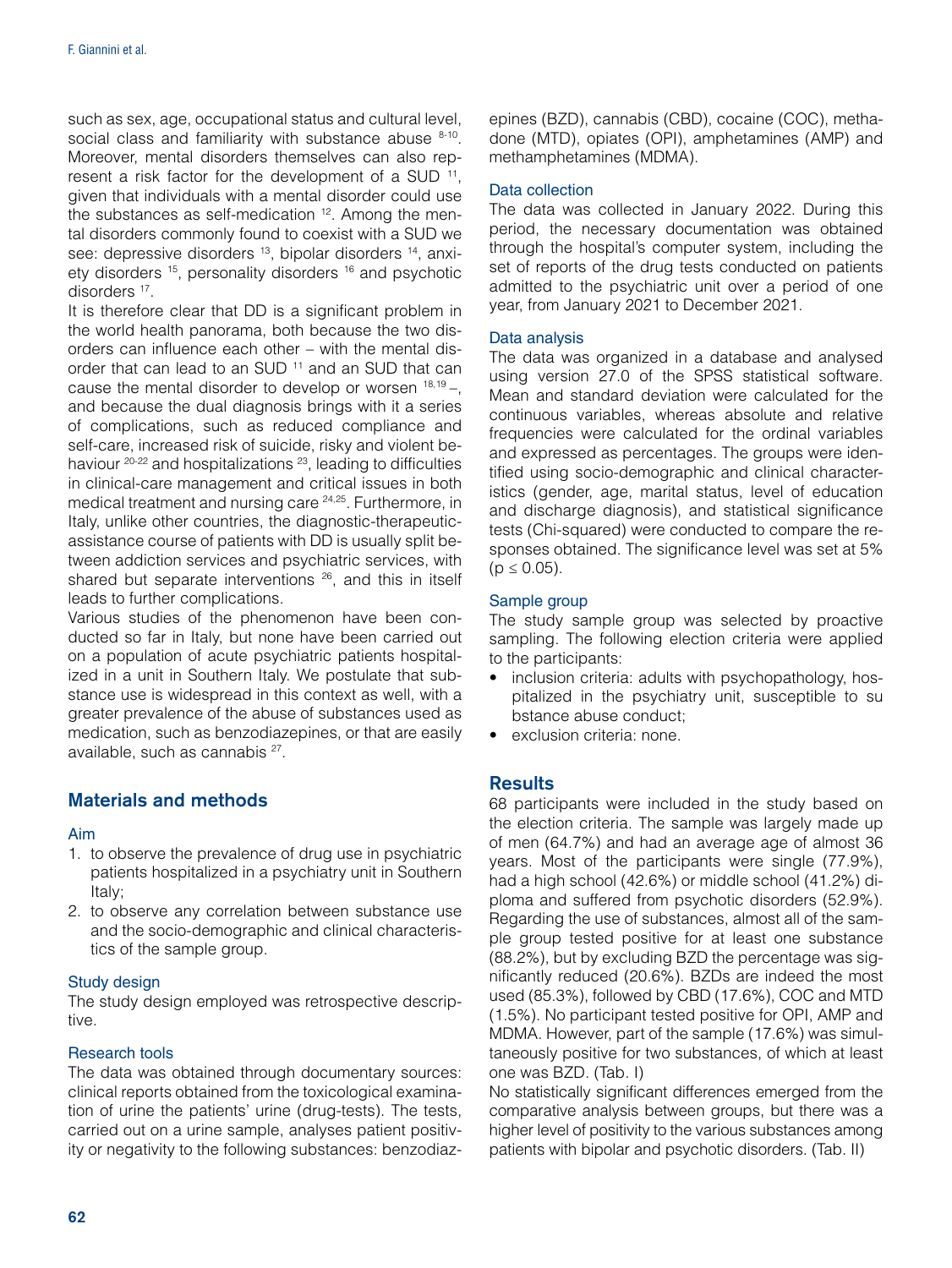# TABLE I. *Summary of the results.*

|                       | <b>Answers</b>           | N/D            | $\%$                | Mean $\pm$ SD (min $-$<br>max) |
|-----------------------|--------------------------|----------------|---------------------|--------------------------------|
| Gender                | Men                      | 44             | 64.7                |                                |
|                       | Women                    | 24             | 35.3                |                                |
| Age                   | $19/-29;$                | 19             | 27.9                | $35.62 \pm 10.65$              |
|                       | $30/-39;$                | 26             | 38.2                | $(19-61)$                      |
|                       | $40/-49;$                | 17             | 25.0                |                                |
|                       | $\geq 50$                | 6              | 8.8                 |                                |
| <b>Marital status</b> | Single                   | 53             | 77.9                |                                |
|                       | Married                  | 9              | 13.2                |                                |
|                       | Divorced or separated    | 5              | 7.4                 |                                |
|                       | Missing                  | 1              | 1.5                 |                                |
| Instruction           | Primary school diploma   | $\overline{c}$ | 2.9                 |                                |
|                       | Middle School graduation | 28             | 41.2                |                                |
|                       | High school graduation   | 29             | 42.6                |                                |
|                       | Degree or higher         | 8              | 11.8                |                                |
|                       | Missing                  | 1              | 1.5                 |                                |
| Pathology             | <b>Bipolar disorders</b> | 20             | 29.4                |                                |
|                       | Depressive disorders     | 5              | 7.4                 |                                |
|                       | Personality disorders    | 3              | 4.4                 |                                |
|                       | Psychotic disorders      | 36             | 52.9                |                                |
|                       | Addiction disorders      | $\overline{4}$ | 5.9                 |                                |
| Benzodiazepines (BZD) | Positive                 | 58             | 85.3                |                                |
|                       | Negatives                | $\overline{c}$ | 2.9                 |                                |
|                       | Missing                  | 8              | 11.8                |                                |
| Cannabis (CBD)        | Positive                 | 12             | 17.6                |                                |
|                       | Negatives                | 49             | 72.1                |                                |
|                       | Missing                  | $\overline{7}$ | 10.3                |                                |
| Cocaine (COC)         | Positive                 | 1              | 1.5                 | $\qquad \qquad \blacksquare$   |
|                       | Negatives                | 67             | 98.5                |                                |
|                       | Missing                  | $\mathsf 0$    | $\mathsf{O}\xspace$ |                                |
| Methadone (MTD)       | Positive                 | $\mathbf{1}$   | 1.5                 |                                |
|                       | Negatives                | 55             | 80.9                |                                |
|                       | Missing                  | 12             | 17.6                |                                |
| Opiates (OPI)         | Positive                 | $\pmb{0}$      | $\mathsf 0$         | $\overline{\phantom{m}}$       |
|                       | Negatives                | 58             | 85.3                |                                |
|                       | Missing                  | 10             | 14.7                |                                |
| Amphetamines (AMP)    | Positive                 | $\pmb{0}$      | ${\bf 0}$           |                                |
|                       | Negatives                | 66             | 97.1                |                                |
|                       | Missing                  | $\sqrt{2}$     | 2.9                 |                                |

 $\blacktriangleright$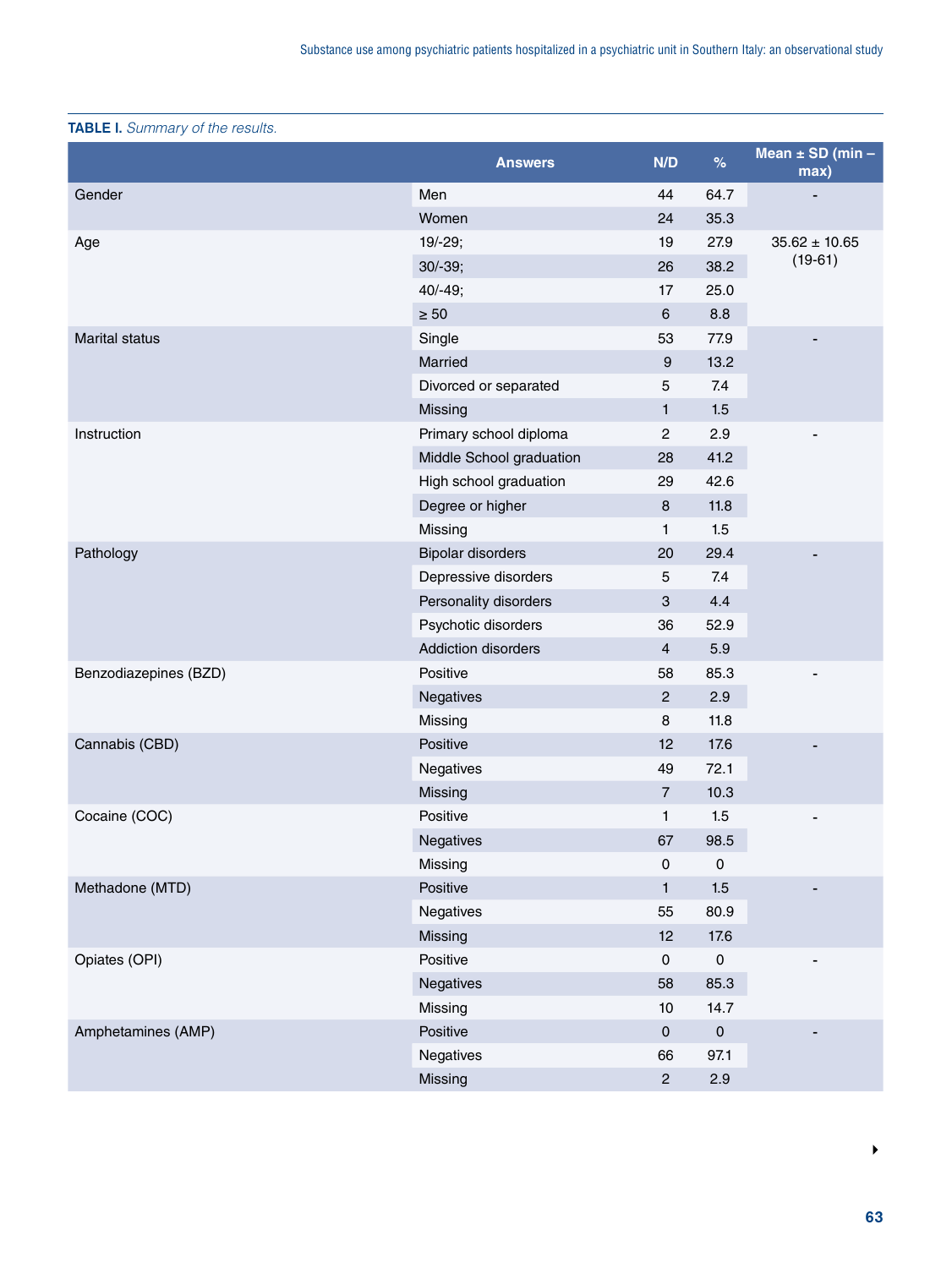#### TABLE I.

|                                               | <b>Answers</b>   | N/D      | $\frac{9}{6}$ | Mean $\pm$ SD (min –<br>max) |
|-----------------------------------------------|------------------|----------|---------------|------------------------------|
| Methamphetamine (MDMA)                        | Positive         | $\Omega$ | $\mathbf 0$   | $\blacksquare$               |
|                                               | <b>Negatives</b> | 62       | 91.2          |                              |
|                                               | Missing          | 6        | 8.8           |                              |
| Use of at least one substance                 | Yes              | 60       | 88.2          |                              |
|                                               | <b>No</b>        | 8        | 11.8          |                              |
| Use of at least one substance (excluding BZD) | Yes              | 14       | 20.6          |                              |
|                                               | <b>No</b>        | 54       | 79.4          |                              |
| Use of two substances $(BZD + other)$         | Yes              | 12       | 17.6          | $\blacksquare$               |
|                                               | No               | 56       | 82.4          |                              |

#### TABLE II. *Diagnosis and substance positivity.*

| <b>Disorders</b> | <b>BZD</b> |      |             | <b>CBD</b>               | <b>COC</b> |      | <b>MTD</b> |                          |     | At least 1<br>substance |             | At least 1<br>sub. (excl.<br>BZD) |     | 2 sub. (BZD<br>$+$ other) |
|------------------|------------|------|-------------|--------------------------|------------|------|------------|--------------------------|-----|-------------------------|-------------|-----------------------------------|-----|---------------------------|
|                  | N/D        | $\%$ | N/D         | %                        | N/D        | $\%$ | N/D        | $\%$                     | N/D | $\%$                    | N/D         | $\%$                              | N/D | $\%$                      |
| <b>Bipolar</b>   | 18         | 31.0 | 5           | 41.7                     |            | 100  |            | 100                      | 18  | 30.0                    |             | 50.0                              | 7   | 58.3                      |
| Depressive       | 4          | 6.9  | 0           | $\overline{\phantom{0}}$ | 0          | ۰    | 0          | $\overline{\phantom{a}}$ | 4   | 6.7                     | 0           | $\blacksquare$                    | 0   | $\overline{\phantom{a}}$  |
| Personality      | 3          | 5.2  | $\mathbf 0$ | ٠                        | 0          | -    | 0          | $\overline{\phantom{a}}$ | 3   | 5.0                     | $\mathbf 0$ | -                                 | 0   | $\overline{\phantom{a}}$  |
| Psychotic        | 30         | 51.7 | 6           | 50.0                     | $\Omega$   | -    | 0          | $\overline{\phantom{a}}$ | 32  | 53.3                    | 6           | 42.9                              | 4   | 33.3                      |
| Addiction        | 3          | 5.2  |             | 8.3                      | 0          | ۰    | 0          | $\overline{\phantom{a}}$ | 3   | 5.0                     |             | 7.1                               |     | 8.3                       |

#### **Discussion**

The primary aim of the study was to observe the prevalence of drug use in psychiatric subjects hospitalized in a psychiatry unit in Southern Italy.

The results of the study confirmed the initial hypothesis, showing that almost all of the sample group tested positive for at least one substance of those analysed (88.2%), but it is significant that by excluding BZD, the percentage was significantly reduced (20.6%). BZDs appear to be, as supposed, the substance most used by the sample group (85.3%), and this data was in line with literature, which observes that BZDs are becoming the most frequent forms of SUD in DD<sup>4</sup>, probably due to the tendency of subjects to self-medicate through the substance use 12,20,27. The second most used substance in the sample was CBD (17.6%), although at lower rates than observed in other studies <sup>28,29</sup>. On the other hand, the percentages of COC and MTD use appeared negligible (1.5%).

The secondary aim of the study was to observe any correlation between substance use and the sociodemographic and clinical characteristics of the sample group. Although no statistically significant differences

emerged in the comparative analysis between groups, and although bipolar and psychotic subjects represented the majority of the sample (29.4 and 52.9%, respectively), it is interesting to observe that these participants were, among all, the most positive to substance use. Respectively, the bipolar group was on the whole positive for BZD, CBD, COC and MTD, while the psychotic group was positive for BZD and CBD. It is important to note that these two types of patient showed the highest simultaneous positivity to two substances emerges, i.e. BDZ or other (bipolar disorders 58.3%, psychotic disorders 33.3%).

In summary, the substances most used in the sample were BZD and CBD, and the major users appeared to be bipolar and psychotic patients. This trend appears to be generally in line with literature, both – as has been said – for BZD and CBD.

Going into more detail, the problematic consumption of CBD in effect appears much higher among subjects suffering from psychopathologies, including psychotic and personality disorders, compared to the general population 30-32, to the point of affecting about one in four individuals, who will therefore live with a DD due to the coexist-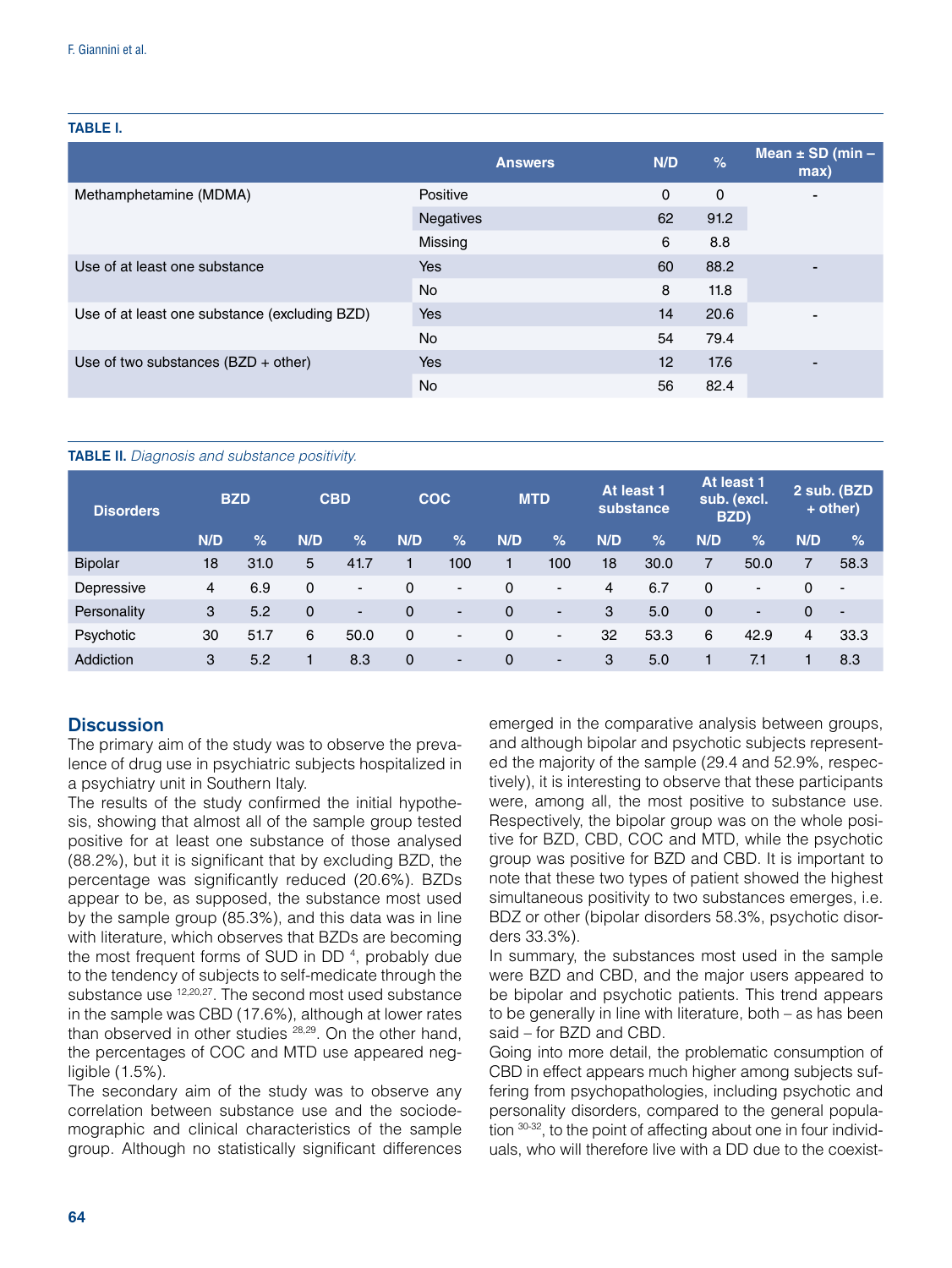ence of a cannabis use disorder (CUD) and a psychiatric pathology 33. It is important to emphasise that the use of CBD in this population can involve various complications such as: decreased clinical and functional recovery, relapses, longer hospitalizations and impaired daily life activities, in addition to an increased risk of suicide and the development of bipolar disorders 34-39.

Clinical experience also demonstrates that substance abusers with psychiatric comorbidity have more frequent access to Emergency Care Unit, higher rates of hospitalization and a more significant prevalence of suicide when compared to substance abusers without psychiatric disorders. They also show high-risk behaviours that lead to medical complications, such as HIV or HCV infections, social implications, like being unemployed or homeless, and violent and criminal behaviours. Clinical practice demonstrates that the two conditions are mutually connected, leading to a poor prognosis for both, if not simultaneously treated 40.

# Limitations of the study

A purposive sampling method was applied, which may have introduced selection biases. Moreover, the study sample was of limited size, which could impede the generalizability of the results. Lastly, addiction to substances such as alcohol and nicotine was not assessed.

# **Conclusions**

The results of this study, albeit with the above limitations, showed that the use of substances among patients with a psychiatric disorder is a phenomenon also present in Southern Italy.

Psychiatric subjects who use substances are likely to run into a series of complications capable of negatively affecting their well-being and the clinical-care course. Furthermore, in the case of hospitalized patients, the impact that their management could have on healthcare personnel and on the functioning of healthcare organizations, in terms of service efficiency and effectiveness, well-being of operators and costs, cannot be overlooked.

In light of this, it is clear that double diagnosis represents a criticality for the National Health System and for the Mental Health Network in Italy. However, this complexity could be interpreted as a challenge for improving the performance and service delivered to this particular population.

These patients, defined in the literature as multi-problematic 41, indeed require a different clinical and care approach to the kind usually addressed to subjects only suffering a single psychopathology. To this end, intensifying integration between psychiatric services and addiction services could be useful or, again, to consider the introduction, at national level, of innovative operating units specifically dedicated to the treatment of dual diagnosis patients, by virtue of their peculiarity. It could also be convenient to offer specific training courses, such as ongoing medical training addressed to the health professionals most involved in managing these patients (doctors and nurses), to provide them with skills, knowledge and abilities that can be used in the care and treatment of dual diagnosis patients, improving the outcomes and the well-being of the operators.

Further studies could be conducted in the future on the diffusion of the phenomenon among hospitalized psychiatric patients in Italy, also investigating the use of more common substances such as alcohol and nicotine, in order to increase the knowledge available on the subject.

#### Acknowledgements

We would like to thank our patients.

#### Conflict of interest statement

The Authors declare no conflict of interest.

## **Funding**

This research did not receive any specific grant from funding agencies in the public, commercial, or not-forprofit sectors.

#### Authors' contributions

All Authors contributed to the manuscript, read and approved the final version of it.

#### Ethical consideration

The research was conducted ethically, with all study procedures being performed in accordance with the requirements of the World Medical Association's Declaration of Helsinki.

The data was collected and processed in respect of privacy and anonymously. The data will remain confidential.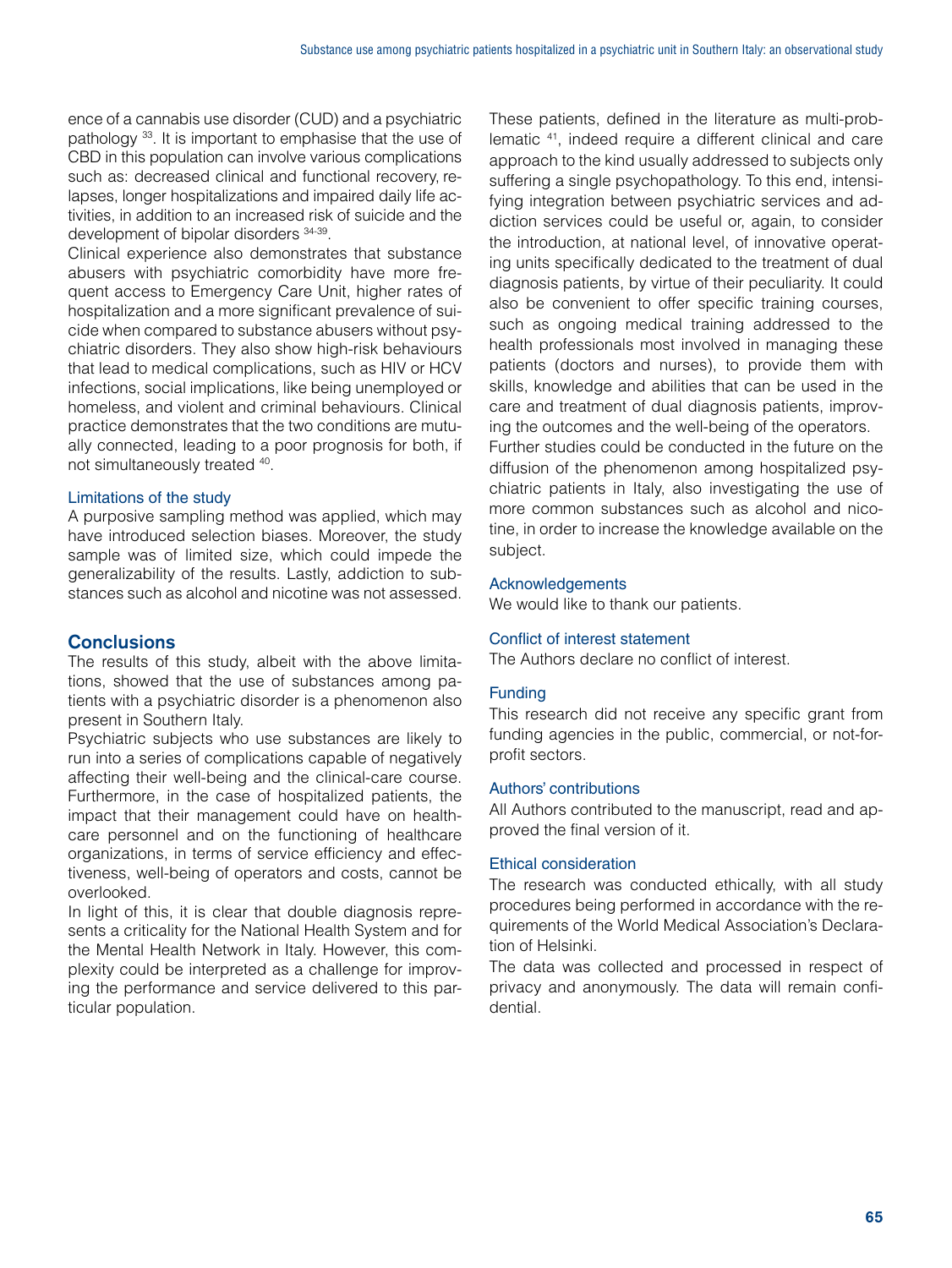#### **References**

- World Health Organization. Lexicon of alcohol and drug terms 1944.
- Kessler RC. The epidemiology of dual diagnosis. Biol Psychiatry 2004;56:730-737. [htt](https://doi.org/10.1016/j.biopsych.2004.06.034)[ps://doi.org/10.1016/j.biopsych.2004.06.034](https://doi.org/10.1016/j.biopsych.2004.06.034)
- <sup>3</sup> Torrens M, Mestre-Pintó JI, Montanari L, et al. Dual diagnosis: an european perspective. Patología dual: una perspectiva europea. Adicciones 2017;29:3-5. [https://](https://doi.org/10.20882/adicciones.933) [doi.org/10.20882/adicciones.933](https://doi.org/10.20882/adicciones.933)
- Center for Behavioral Health Statistics and Quality. Behavioral health trends in the United States: results from the 2014 National Survey on drug use and health. HHS Publication No. SMA 15-4927, NS-DUH Series H-50. 2015
- <sup>5</sup> Cerdá M, Sagdeo A, Johnson J, et al. Genetic and environmental influences on psychiatric comorbidity: a systematic review. J Affect Disord 2010;126:14-38. <https://doi.org/10.1016/j.jad.2009.11.006>
- <sup>6</sup> Norman SB, Myers US, Wilkins KC, et al. Review of biological mechanisms and pharmacological treatments of comorbid PTSD and substance use disorder. Neuropharmacology 2012;62:542-551. [https://](https://doi.org/10.1016/j.neuropharm.2011.04.032) [doi.org/10.1016/j.neuropharm.2011.04.032](https://doi.org/10.1016/j.neuropharm.2011.04.032)
- Berenz EC, Coffey SF. Treatment of cooccurring posttraumatic stress disorder and substance use disorders. Curr Psychiatry Rep 2012;14:469-477. [https://doi.](https://doi.org/10.1007/s11920-012-0300-0) [org/10.1007/s11920-012-0300-0](https://doi.org/10.1007/s11920-012-0300-0)
- Miquel L, Roncero C, López-Ortiz C, et al. Diferencias de género epidemiológicas y diagnósticas según eje I en pacientes con Patología dual epidemiological and diagnostic axis i gender differences in dual diagnosis patients. Adicciones 2011;23:165-172.
- <sup>9</sup> Ringen PA, Melle I, Birkenaes AB, et al. Illicit drug use in patients with psychotic disorders compared with that in the general population: a cross-sectional study. Acta Psychiatr Scand 2008;117:133-138. [https://](https://doi.org/10.1111/j.1600-0447.2007.01135.x) [doi.org/10.1111/j.1600-0447.2007.01135.x](https://doi.org/10.1111/j.1600-0447.2007.01135.x)
- <sup>10</sup> Jiménez-Castro L, Raventós-Vorst H, Escamilla M. Substance use disorder and schizophrenia: prevalence and sociodemographic characteristics in the Latin American population. Actas Esp Psiquiatr 2011;39:123-130.
- <sup>11</sup> Baigent M. Managing patients with dual diagnosis in psychiatric practice. Curr Opin Psychiatry 2012;25:201-205. [https://doi.](https://doi.org/10.1097/YCO.0b013e3283523d3d) [org/10.1097/YCO.0b013e3283523d3d](https://doi.org/10.1097/YCO.0b013e3283523d3d)
- <sup>12</sup> Santucci K. Psychiatric disease and drug abuse. Curr Opin Pediatr 2012;24:233-237. [https://doi.org/10.1097/](https://doi.org/10.1097/MOP.0b013e3283504fbf) [MOP.0b013e3283504fbf](https://doi.org/10.1097/MOP.0b013e3283504fbf)
- <sup>13</sup> Tirado Muñoz J, Farré A, Mestre-Pintó J, et al. Dual diagnosis in depression:

treatment recommendations. Patología dual en depresión: recomendaciones en el tratamiento. Adicciones 2018;30:66-76. <https://doi.org/10.20882/adicciones.868>

- <sup>14</sup> Messer T, Lammers G, Müller-Siecheneder F, et al. Substance abuse in patients with bipolar disorder: a systematic review and meta-analysis. Psychiatry Res 2017;253:338-350. [https://doi.](https://doi.org/10.1016/j.psychres.2017.02.067) [org/10.1016/j.psychres.2017.02.067](https://doi.org/10.1016/j.psychres.2017.02.067)
- <sup>15</sup> Marmorstein NR. Anxiety disorders and substance use disorders: different associations by anxiety disorder. J Anxiety Disord 2012;26:88-94. [https://doi.](https://doi.org/10.1016/j.janxdis.2011.09.005) [org/10.1016/j.janxdis.2011.09.005](https://doi.org/10.1016/j.janxdis.2011.09.005)
- Euler S, Sollberger D, Bader K, et al. Persönlichkeitsstörungen und Sucht: systematische literaturübersicht zu epidemiologie, verlauf und behandlung a systematic review of personality disorders and addiction: epidemiology, course and treatment. Fortschr Neurol Psychiatr 2015;83:544-554. [https://doi.](https://doi.org/10.1055/s-0041-107984) [org/10.1055/s-0041-107984](https://doi.org/10.1055/s-0041-107984)
- <sup>17</sup> Hunt GE, Large MM, Cleary M, et al. Prevalence of comorbid substance use in schizophrenia spectrum disorders in community and clinical settings, 1990-2017: systematic review and meta-analysis. Drug Alcohol Depend 2018;191:234-258. [https://doi.](https://doi.org/10.1016/j.drugalcdep.2018.07.011) [org/10.1016/j.drugalcdep.2018.07.011](https://doi.org/10.1016/j.drugalcdep.2018.07.011)
- Ross S, Peselow E. Co-occurring psychotic and addictive disorders: neurobiology and diagnosis. Clin Neuropharmacol 2012;35:235-243. [https://doi.org/10.1097/](https://doi.org/10.1097/WNF.0b013e318261e193) [WNF.0b013e318261e193](https://doi.org/10.1097/WNF.0b013e318261e193)
- <sup>19</sup> Benaiges I, Prat G, Adan A. Neuropsychological aspects of dual diagnosis. Curr Drug Abuse Rev 2010;3:175-188. [https://](https://doi.org/10.2174/1874473711003030175) [doi.org/10.2174/1874473711003030175](https://doi.org/10.2174/1874473711003030175)
- <sup>20</sup> Buckley PF, Brown ES. Prevalence and consequences of dual diagnosis. J Clin Psychiatry 2006;67:e01. [https://doi.](https://doi.org/10.4088/jcp.0706e01) [org/10.4088/jcp.0706e01](https://doi.org/10.4088/jcp.0706e01)
- <sup>21</sup> Maremmani AG, Rugani F, Bacciardi S, et al. Does dual diagnosis affect violence and moderate/superficial self-harm in heroin addiction at treatment entry? J Addict Med 2014;8:116-122. [https://doi.](https://doi.org/10.1097/ADM.0000000000000019) [org/10.1097/ADM.0000000000000019](https://doi.org/10.1097/ADM.0000000000000019)
- <sup>22</sup> Latt N, Jurd S, Tennant C, et al. Alcohol and substance use by patients with psychosis presenting to an emergency department: changing patterns. Australas Psychiatry 2011;19:354-359. [https://doi.or](https://doi.org/10.3109/10398562.2011.579971) [g/10.3109/10398562.2011.579971](https://doi.org/10.3109/10398562.2011.579971)
- <sup>23</sup> Adams MW. Comorbidity of mental health and substance misuse problems: a review of workers' reported attitudes and perceptions. J Psychiatr Ment Health Nurs 2008;15:101-108. [https://doi.org/10.1111/](https://doi.org/10.1111/j.1365-2850.2007.01210.x) [j.1365-2850.2007.01210.x](https://doi.org/10.1111/j.1365-2850.2007.01210.x)
- <sup>24</sup> Antai-Otong D, Theis K, Patrick DD. Dual diagnosis: coexisting substance use disorders and psychiatric disorders. Nurs Clin North Am 2016;51:237-247. [https://](https://doi.org/10.1016/j.cnur.2016.01.007) [doi.org/10.1016/j.cnur.2016.01.007](https://doi.org/10.1016/j.cnur.2016.01.007)
- <sup>25</sup> Iudici A, Girolimetto R, Volponi G, et al. Dual diagnosis and application problems in the use of the construct: a review of literature. J Nerv Ment Dis 2020;208:181-189. [https://](https://doi.org/10.1097/NMD.0000000000001092) [doi.org/10.1097/NMD.0000000000001092](https://doi.org/10.1097/NMD.0000000000001092)
- <sup>26</sup> Giampieri E, Alamia A, Galimberti GL, et al. "Dual diagnosis" and use of healthcare resources in psychiatric care services. The experience of Monza and Brianza. J Psychopathol 2013;19:199-207.
- <sup>27</sup> Osservatorio europeo delle droghe e delle tossicodipendenze. Relazione europea sulla droga 2021: tendenze e sviluppi, Ufficio delle pubblicazioni dell'Unione europea, Lussemburgo 2021.
- <sup>28</sup> Green B, Young R, Kavanagh D. Cannabis use and misuse prevalence among people with psychosis. Br J Psychiatry 2005;187:306-313. [https://doi.](https://doi.org/10.1192/bjp.187.4.306) [org/10.1192/bjp.187.4.306](https://doi.org/10.1192/bjp.187.4.306)
- <sup>29</sup> Arias F, Szerman N, Vega P, et al. Abuse or dependence on cannabis and other psychiatric disorders. Madrid study on dual pathology prevalence. Actas Esp Psiquiatr 2013;41:122-129.
- <sup>30</sup> Buckner JD, Schmidt NB, Lang AR, et al. Specificity of social anxiety disorder as a risk factor for alcohol and cannabis dependence. J Psychiatr Res 2008;42:230-239. [https://doi.org/10.1016/j.](https://doi.org/10.1016/j.jpsychires.2007.01.002) [jpsychires.2007.01.002](https://doi.org/10.1016/j.jpsychires.2007.01.002)
- Charilaou P, Agnihotri K, Garcia P, et al. Trends of Cannabis use disorder in the inpatient: 2002 to 2011. Am J Med 2017;130:678-687.e7. [https://doi.](https://doi.org/10.1016/j.amjmed.2016.12.035) [org/10.1016/j.amjmed.2016.12.035](https://doi.org/10.1016/j.amjmed.2016.12.035)
- Lev-Ran S, Le Foll B, McKenzie K, et al. Cannabis use and cannabis use disorders among individuals with mental illness. Compr Psychiatry 2013;54:589-598. [https://doi.org/10.1016/j.](https://doi.org/10.1016/j.comppsych.2012.12.021) [comppsych.2012.12.021](https://doi.org/10.1016/j.comppsych.2012.12.021)
- <sup>33</sup> Koskinen J, Löhönen J, Koponen H, et al. Rate of cannabis use disorders in clinical samples of patients with schizophrenia: a meta-analysis. Schizophr Bull 2010;36:1115-1130. [https://doi.](https://doi.org/10.1093/schbul/sbp031) [org/10.1093/schbul/sbp031](https://doi.org/10.1093/schbul/sbp031)
- Strakowski SM, Del Bello MP, Fleck DE, et al. Effects of co-occurring cannabis use disorders on the course of bipolar disorder after a first hospitalization for mania. Arch Gen Psychiatry 2007;64:57-64. [htt](https://doi.org/10.1001/archpsyc.64.1.57)[ps://doi.org/10.1001/archpsyc.64.1.57](https://doi.org/10.1001/archpsyc.64.1.57)
- <sup>35</sup> Zorrilla I, Aguado J, Haro JM, et al. Cannabis and bipolar disorder: does quitting cannabis use during manic/mixed episode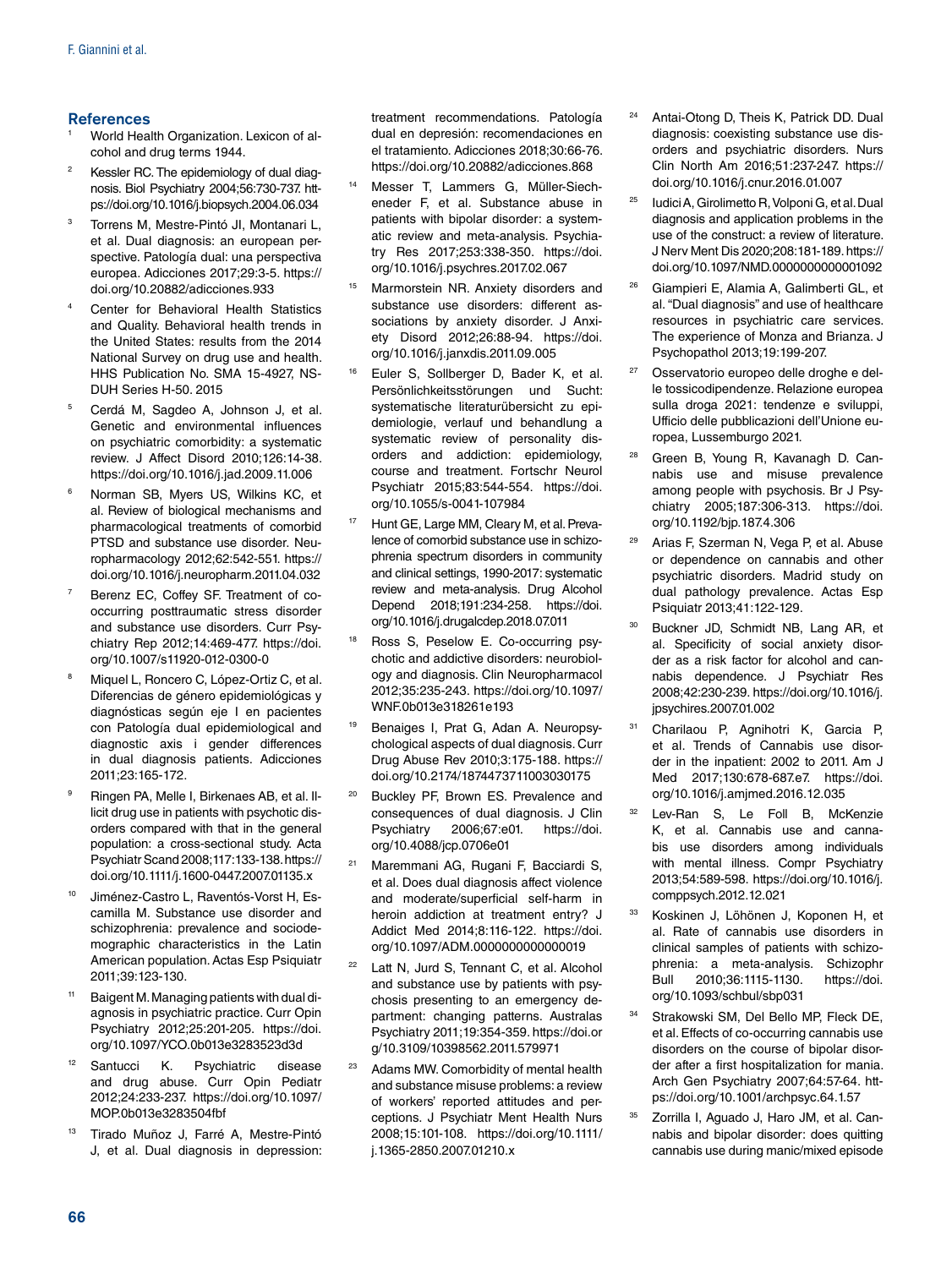improve clinical/functional outcomes? Acta Psychiatr Scand 2015;131:100-110. <https://doi.org/10.1111/acps.12366>

- 36 Schoeler T, Monk A, Sami MB, et al. Continued versus discontinued cannabis use in patients with psychosis: a systematic review and meta-analysis. Lancet Psychiatry 2016;3:215-225. [https://doi.](https://doi.org/10.1016/S2215-0366(15)00363-6) [org/10.1016/S2215-0366\(15\)00363-6](https://doi.org/10.1016/S2215-0366(15)00363-6)
- <sup>37</sup> Bartoli F, Lev-Ran S, Crocamo C, et. al. The interplay between cannabis use and suicidal behaviours: epidemiological overview, psychopathological and clinical models. J Psychopathol 2018;24:180-186.
- <sup>38</sup> Østergaard MLD, Nordentoft M, Hjorthøj C. Associations between substance use disorders and suicide or suicide attempts in people with mental illness: a Danish nation-wide, prospective, registerbased study of patients diagnosed with schizophrenia, bipolar disorder, unipolar depression or personality disorder. Addiction 2017;112:1250-1259. [https://doi.](https://doi.org/10.1111/add.13788) [org/10.1111/add.13788](https://doi.org/10.1111/add.13788)
- <sup>39</sup> Van Laar M, van Dorsselaer S, Monshouwer K, et al. Does cannabis use predict the first incidence of mood and anxiety disorders in the adult population? Addic-

tion 2007;102:1251-1260. [https://doi.](https://doi.org/10.1111/j.1360-0443.2007.01875.x) [org/10.1111/j.1360-0443.2007.01875.x](https://doi.org/10.1111/j.1360-0443.2007.01875.x)

- <sup>40</sup> San L, Arranz B, Arrojo M, et al. Clinical guideline for the treatment of dual pathology in the adult population. Adicciones 2016;28:3-5. [https://doi.org/10.20882/](https://doi.org/10.20882/adicciones.784) [adicciones.784](https://doi.org/10.20882/adicciones.784)
- <sup>41</sup> Verde L, Moccia E, Riccio M, et al. Oltre la doppia diagnosi: la gestione del paziente multiproblematico nel servizio per le tossicodipendenze. Case management e lavoro di rete in un caso clinico. Mission 2010;31:19-24.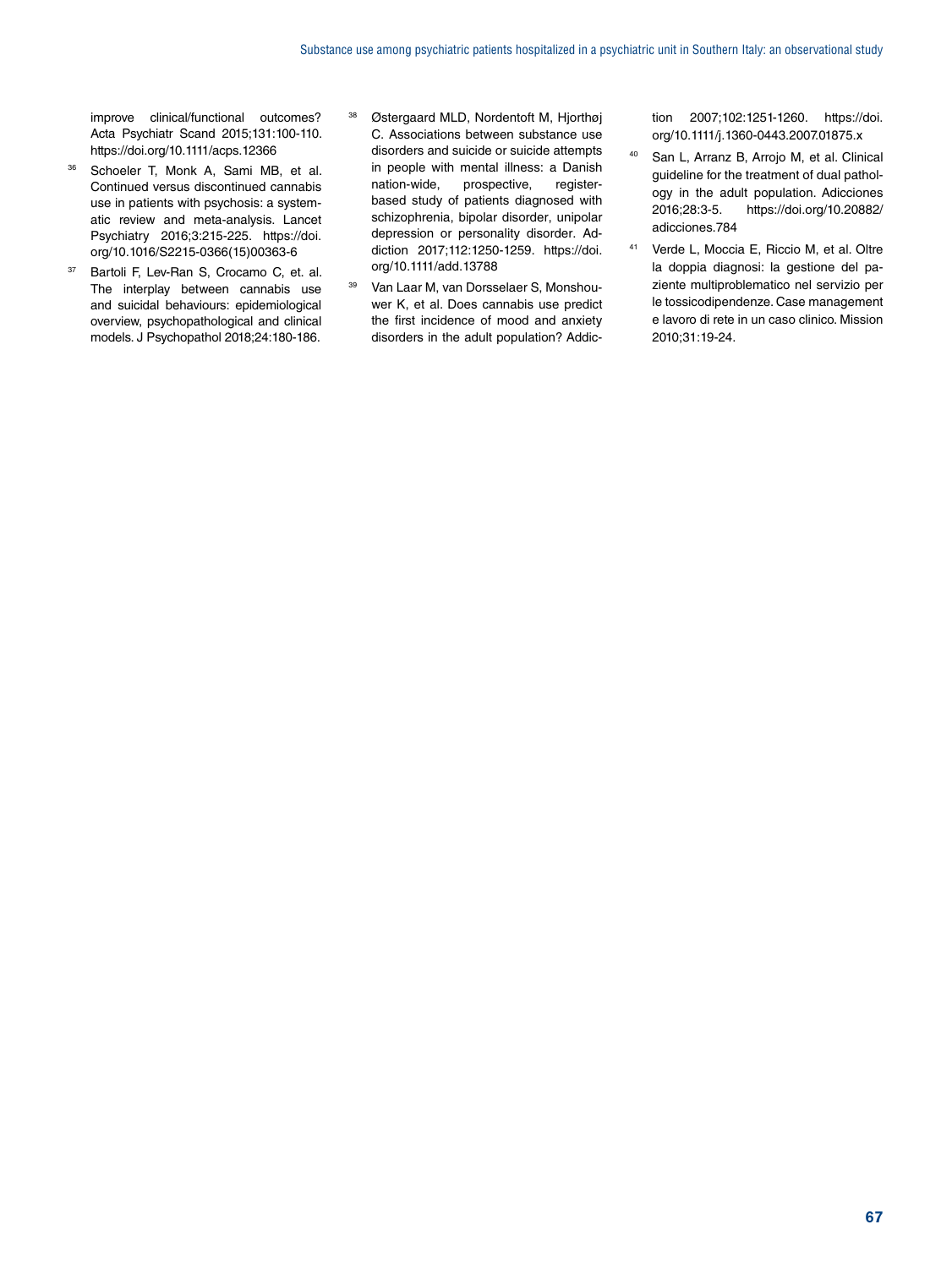# **A dimensional approach to the psychopathology of migrants: a cross-sectional matched sample study**

Corinna Pancheri, Valentina Roselli, Riccardo Serra, Roberta Giordani, Valentina Magliocchetti, Liliana Todini, Annalisa Maraone, Massimo Pasquini, Lorenzo Tarsitani, Massimo Biondi

*Department of Human Neuroscience, Sapienza University of Rome, Rome, Italy*

# SUMMARY

#### **Objectives**

*Moving to a foreign country, whether out of necessity, seeking refuge, opportunity or mere curiosity, makes the individual more vulnerable to mental disorders. Even in the same conditions, many factors contribute to make migrants more susceptible to this risk than the natives. Among many, these include linguistic and cultural differences. Unfortunately, these differences lead to a higher frequency of 'not otherwise specified' diagnoses in this part of the population. This limitation can lead to greater difficulties in therapeutic choices and epidemiological assessments. This study aims to enhance the clinician's resources by testing a trans-diagnostic, dimensional, psychopathological approach in the assessment of a group of migrants and a control group of natives referred to a psychiatric outpatient service.*

#### **Methods**

*The two groups of patients were matched for gender, age, categorical diagnosis and level of clinical severity. The SVARAD scale was used for the dimensional assessment, diagnoses were assigned according to DSM IV-TR criteria.*

#### **Results**

*A total of n = 224 patients, including cases (n = 112) and controls (n = 112), were recruited and agreed to participate in the study. The dimensions somatization, obsessiveness, and activation showed a significant difference between groups (p = .018; .011; .004, respectively). Given the same degree of severity and the same diagnosis, migrants with mental disorders showed less activation and greater somatization.* 

#### **Conclusions**

*Cross-cultural aspects and language differences, as well as the same social status of "migrant", are certainly implicated in these differences. By taking these dimensional aspects into account, clinicians could achieve greater precision in the diagnostic process and determine a significant change in the care of this risk group.*

**Key words:** migration, dimensional psychopathology, somatization, activation

#### Introduction

Migration represents a highly meaningful life event and is related to a higher risk of poor mental health outcomes <sup>1</sup>. Incidence of severe mental conditions is higher in migrant populations and ethnic minorities as compared to natives and ethnic majorities, especially with regard to psychotic spectrum disorders <sup>2-6</sup>. Differently, no conclusive evidence proves the same with regard to mood disorders with prevalence rates for migrants in some cases lower than in the host country  $^7$  and, in others, higher  $^8$ . On the other hand, post-traumatic symptoms and distress are frequent, especially in

Received: April 5, 2022 Accepted: May 2, 2022

#### **Correspondence**

Lorenzo Tarsitani Department of Human Neuroscience, Sapienza University of Rome, Viale dell'Università 30, 00185 Rome, Italy. E-mail: [lorenzo.tarsitani@uniroma1.it](mailto:lorenzo.tarsitani@uniroma1.it)

**How to cite this article:** Pancheri C, Roselli V, Serra R, et al. A dimensional approach to the psychopathology of migrants, a crosssectional matched sample study. Journal of Psychopathology 2022;28:68-74. [https://doi.](https://doi.org/10.36148/2284-0249-443) [org/10.36148/2284-0249-4](https://doi.org/10.36148/2284-0249-443)58

*© Copyright by Pacini Editore Srl*



*This is an open access article distributed in accordance with the CC-BY-NC-ND (Creative Commons Attribution-NonCommercial-NoDerivatives 4.0 International) license. The article can be used by giving appropriate credit and mentioning the license, but only for noncommercial purposes and only in the original version. For further information: [https://creativecommons.org/](https://creativecommons.org/licenses/by-nc-nd/4.0/deed.en) [licenses/by-nc-nd/4.0/deed.en](https://creativecommons.org/licenses/by-nc-nd/4.0/deed.en)*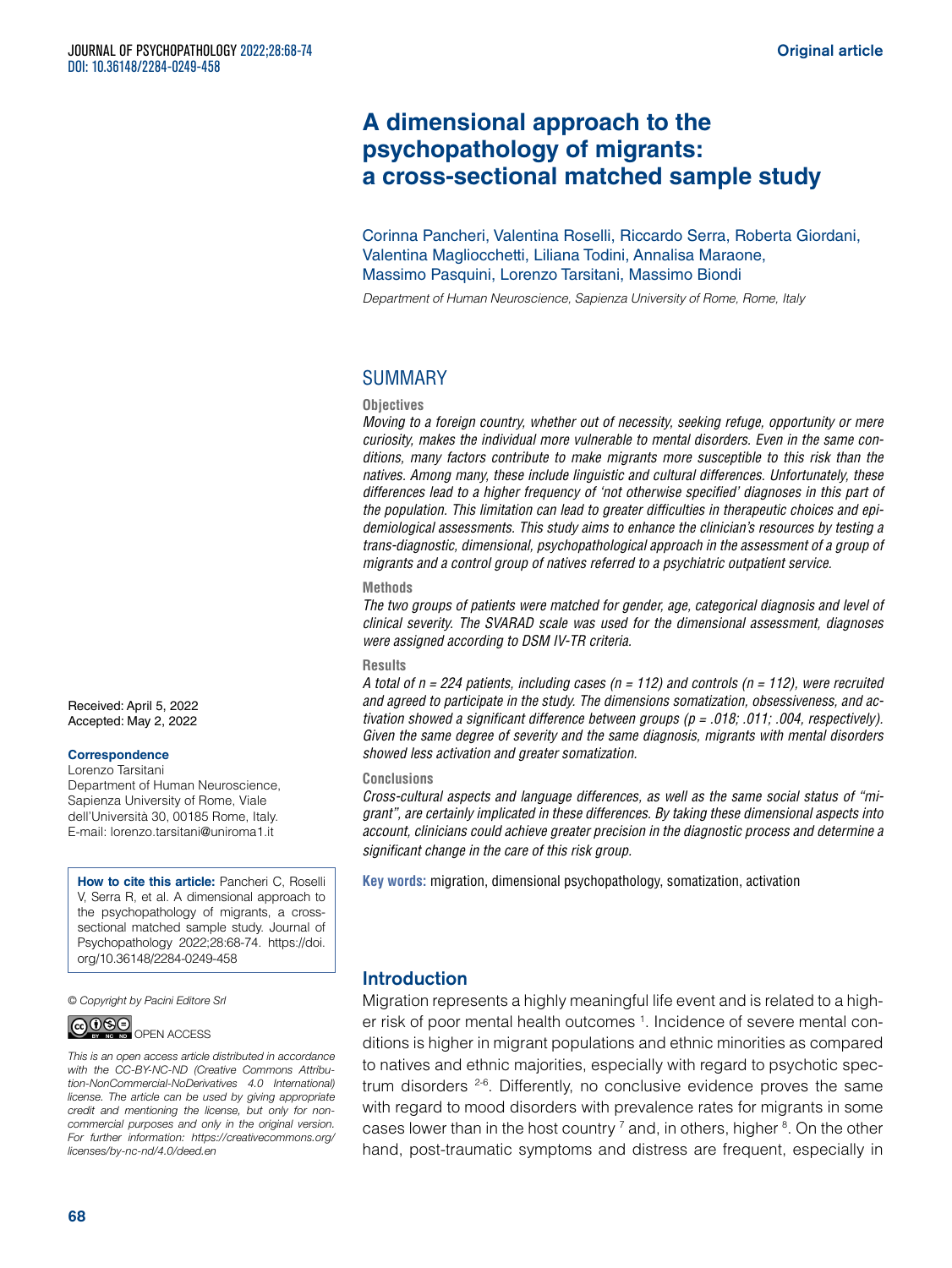asylum seekers and refugees <sup>9</sup>. Beyond the categorical diagnosis, diagnostic tools developed in western countries may not be sufficient to detect specific aspects and symptoms of psychological problems in people grown in different cultural contexts <sup>10</sup>. As a result, there is a tendency in the clinical practice to mis-diagnose and overuse the "Not Otherwise Specified" (NOS) specification in migrant patients with blurred symptomatology that are, perhaps, not entirely understood through the language of classical taxonomic diagnostics 11,12. A precise, transdiagnostic analysis is necessary in order to understand the psychopathology of such heterogeneous population 13. Existing literature describing psychopathological characteristics of migrant populations often analyzed non-clinical populations 14-18. Among research focusing on a dimensional analysis of mental distress, the *sadness* dimension is reported higher in migrants than in natives in some studies 19, and equal in the two groups in others 20-22. The *aggressiveness* dimension has been reported as higher in asylum-seeking migrants exposed to conflict and persecution <sup>23,24</sup> little research has investigated this in refugees. In the current study, we examined the mediating role of emotion dysregulation in the relationship between refugee experiences, trauma and living difficulties, while internalized anger results higher in the non-clinical migrant population regardless of the trauma suffered as compared to natives 25,26. *Somatization* is congruously reported as higher in the migrant population than in natives across studies 27-29 leading to the consideration of this dimension as a strongly transdiagnostic entity 13.

The exploration of psychopathological dimensions, beyond categorical diagnoses, can be useful for better understanding of mental disorders. This is especially true for migrant populations where cultural background influences the manifestations of the underling disorder. Although some research on a dimensional perspective on migrants' mental health exists, research on clinical populations is scant and inconclusive. Therefore, aims of this study are (1) to explore the psychopathology of a sample of migrants affected by a mental disorder from a dimensional perspective and (2) compare results with a control group of Italian natives with paired categorical diagnoses and severity of illness.

# Methods

# Sample

All migrants consecutively admitted to the migration psychiatry out-patient service from 2015 to 2018 were presented the study and recruited after giving their written informed consent. Inclusion criteria was being a "migrant" (defined as the one who migrated, that is a process of displacement from one country to another, regardless of distance and causes 30. A control group of paired Italian natives was recruited between 2011 and 2017 in the out-patients service of General Psychopharmacology. Exclusion criteria were: (1) having any intellectual disabilities (2) presence of severe neurological diseases; (3) presence of severe medical conditions; (4) age  $<$  18 years or  $> 80$  years. The study design was reviewed and approved for ethical aspects by the Institutional Review Board of the Department of Neurology and Psychiatry, Sapienza University of Rome.

#### Instruments and procedure

Enrolled patients underwent a psychiatric examination including the collection of socio-demographic and anamnestic data. Migrants were also administered an ad hoc questionnaire for the collection of socio-demographic and migratory variables This questionnaire aims at collecting the pre-migratory variables (age, country of origin, marital status, level of education, profession before migration), migratory (the date of departure, the reason for the migration) and post-migratory (the date of arrival in Italy, the length of stay, the presence of family members in Italy, the post-migration profession and the presence of under-employment). All patients were diagnosed according to the DSM-IV-TR criteria 31.

The Scale for Rapid Dimensional Evaluation (SVARAD) was used for the dimensional evaluation of patients' psychopathology 32. The SVARAD is a hetero-administered five-points scale consisting of 10 items (apprehension/ fear, sadness/demoralization, anger/aggressiveness, obsessiveness, apathy, impulsivity, reality distortion, disorganized thought, somatic concern/somatization, activation). Each item is given a score from 0 to 4  $(0 =$  absent;  $1 =$  mild;  $2 =$  moderate;  $3 =$  severe;  $4 =$  extreme) for a total maximum of 40 points. The scale provides a validated, simple and rapid tool for dimensional evaluation of patients. It has shown good psychometric characteristics in clinical settings similar to that of the present study 32

The Brief Psychiatric Rating Scale *(*BPRS-E) was used to assess the presence of symptoms and their severity 33. BPRS-E is one of the most widely used tools for assessing type, severity and change over time of psychiatric symptoms.

# Data analysis

The pairing between the two groups was carried out considering an order of hierarchical priority of the variables: (1) gender; (2) categorical diagnosis according to DSM IV-TR  $31$ ; (3) the psychopathological severity level calculated on the total SVARAD score (range of  $\pm$  4 points); (4) age (range of  $\pm$  10 years).

Data were analyzed using IBM SPSS statistical software (version 24.0). Descriptive statistical methods were used to trace the main socio-demographic and epide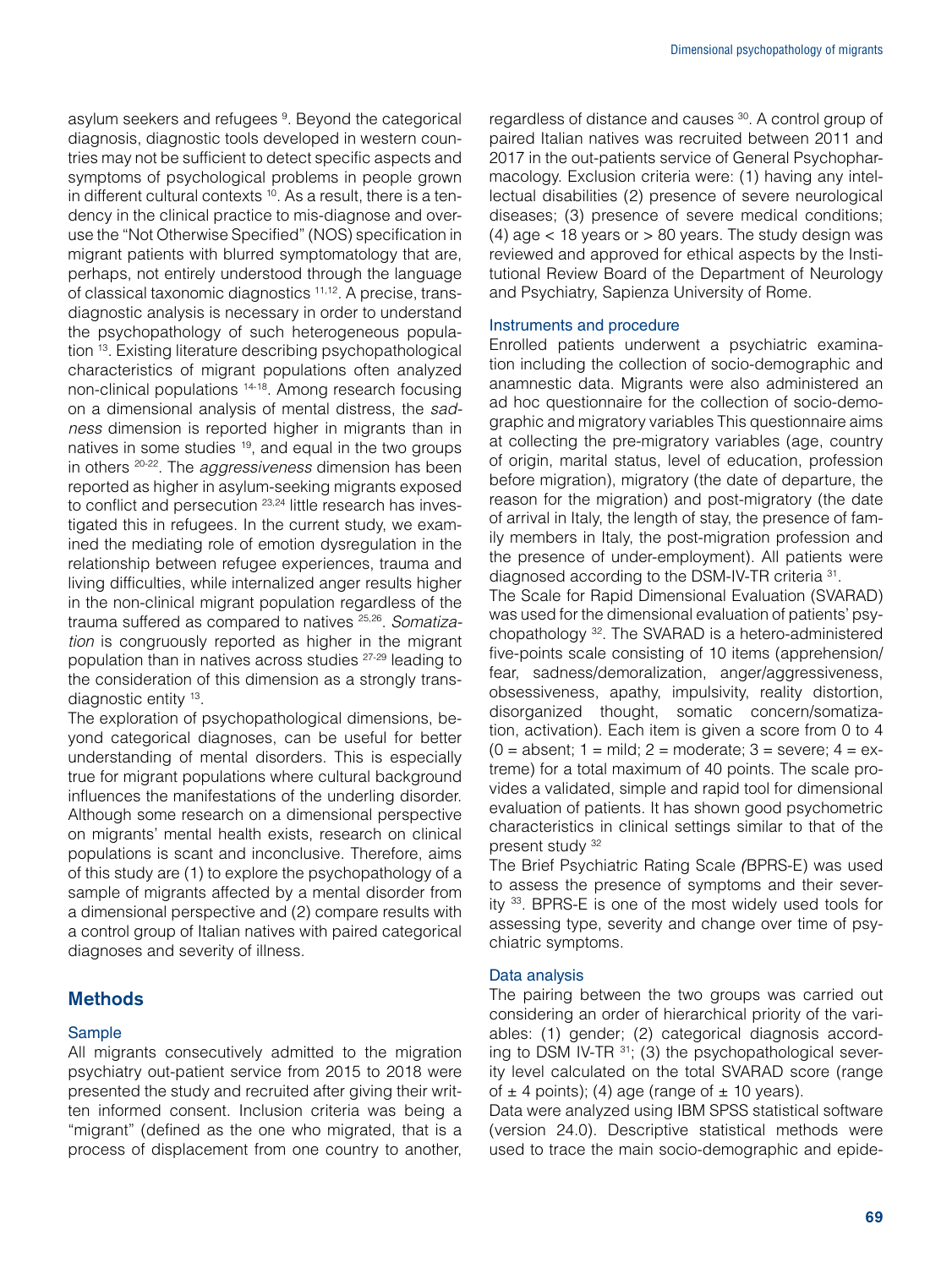miological characteristics of the subjects, such as: age, sex, level of education, country of origin, profession before migration, profession after migration, length of stay in Italy, presence of under-employment and presence of family members in Italy. These data were presented in terms of proportion of the total of the sample, evaluating means and standard deviations. An ANOVA test was performed to calculate the significant differences between migrants and natives regarding age and SVARAD and BPRS total scores. We performed an exploratory analysis of the SVARAD differences between the two groups (migrants and natives) using the non-parametric U test of Mann-Whitney for independent samples. The correlations between quantitative variables (SVARAD items) were calculated with the Pearson correlation test with two tails (two-tailed).

# **Results**

#### Descriptive statistics

A total of 112 migrant patients and 112 matched controls were included in the analysis. A total of 15 migrant patients were excluded due to lack of paired match. Table I shows the main socio-demographic variables of the group of migrants included in the study compared with the group of natives and the group of migrants excluded due to lack of pairing. The excluded group is younger, with a lower level of education and with a shorter length of stay in Italy than the sample included in the study.

Most migrants arrived in Italy for economic reasons, with a mean length of stay in Italy rather high with great variability between cases (103.3  $\pm$  104.3 months). The control group shows a higher mean age and a higher level of education than the included group of migrants  $(p = .007)$ . Most migrant patients reported not being under-employed and having family members in Italy. The largest group (25%) comes from Eastern European countries (mostly Romania, Moldavia and Albania), followed by the South-Saharan Africa group (23%, mostly Senegal, Cameroon and Gambia), the South Asians (17%, mostly Bangladesh and Sri Lanka), the Central and South Americans (10%, mostly Peru), the Middle East (9%), the North-Saharan Africans (9%), the South-East Asians (3%), the oriental Asians (2 patients from China) and the North American countries (2 patients).

#### Psychopathological analysis

BPRS-E and SVARAD mean total scores did not show significant differences between groups (SVARAD  $p = .446$ ; BPRS  $p = .785$ ). As shown in Table II the SVARAD dimensional scales showed between groups differences regarding *obsessiveness* (p = .018), *soma* $tization$  ( $p = .011$ ) and *activation* ( $p = .004$ ). No significant differences were found with respect to the other items.

The correlation analysis between the SVARAD items of the whole group, highlighted the presence a positive correlation between anger/aggression and activation  $(R2 = 0.171, p < .001)$  and impulsiveness and activation  $(R2 = 0.219; p < .001)$ , while a negative correlation was found between sadness/demoralization and activation  $(R2 = -0.002; p = .033)$ , and anger/aggressiveness and somatization (R2 =  $-0.02$ ; p = .036).

# **Discussion**

In this article we present results from a cross-sectional case-control study comparing a group of migrants and a group of natives both affected by a mental health condition. The migrant group showed higher scores in *somatization* and lower scores in *activation* and *obsessiveness* compared to matched native patients. Female migrants had a lower score in *aggressiveness* and *impulsivity* compared to males. Having a family member in Italy was related to lower *aggressiveness* and higher *apathy* scores.

The coupling carried out between the 112 migrants and the 112 native controls, led to homogeneous results regarding diagnosis and severity of the condition. Indeed, the most frequent diagnosis were "NOS" across groups, underlining a similar 'classification uncertainty' of the symptomatology. Although age was a (low priority) criterion for matching subjects of this study, migrant patients were younger than natives. This is in line with the general trend of the catchment area of our outpatient services.

In line with literature on the subject, the migrant group showed higher *somatization* compared to their native counterpart 13, 27-29. Patients' *somatization* seems in relation to the presence of somatic symptoms with no organic component (e.g., pain) rather than to obsessive hypochondriac concerns about one's health and has been related to pre-migratory trauma and lack of social support <sup>34</sup>. Compared to western countries, non-western countries show lower somatization <sup>35</sup>. Our results are probably related to the cultural root of the sample studied and to the skill in language. Ability in spoken language and understanding of the local culture is critical in receiving specific, proper help and lack of this ability can lead to complications in the migrants' relation with potential sources of help <sup>36</sup>. Rather than a symptom leading to a specific DSM diagnosis, *somatization* should be interpreted as an idiom to express mental distress or as legitimate and codified communication patterns to express suffering 34,37-39.

*Activation* was directly correlated to *aggressiveness* and *impulsivity* and resulted lower among migrant patients. The environment in which an individual grows modu-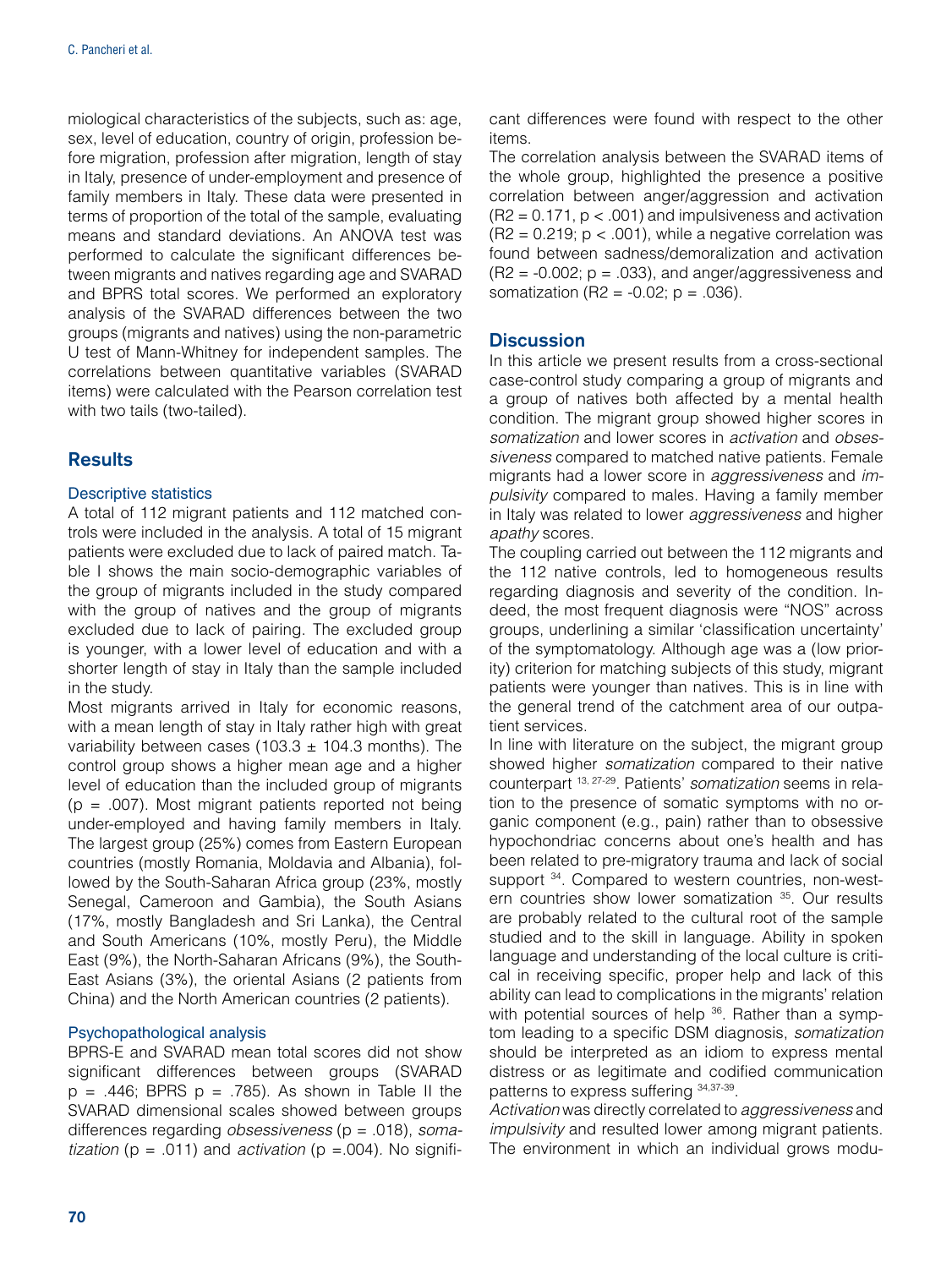| <b>INDEE I.</b> OUGO-GERROGRAPHIC CHARACteristics Of immingrants and hanve panerits. |                                                                                       | <b>Included migrants</b>                 | <b>Natives</b>                        |
|--------------------------------------------------------------------------------------|---------------------------------------------------------------------------------------|------------------------------------------|---------------------------------------|
| Socio-demographic variables                                                          | <b>Categories</b>                                                                     | $N = 112$                                | $N = 112$                             |
|                                                                                      |                                                                                       | N(%)                                     | N(%)                                  |
| Age                                                                                  |                                                                                       | 38.0 $(\pm 12.0)$ y                      | 42.71 ( $\pm$ 13.7) y<br>$(p=.007**)$ |
| Gender                                                                               | $\mathsf{M}% _{T}=\mathsf{M}_{T}\!\left( a,b\right) ,\ \mathsf{M}_{T}=\mathsf{M}_{T}$ | 70 (61.9)                                | 70 (61.9)                             |
|                                                                                      | F                                                                                     | 42 (37.5)                                | 42 (37.5)                             |
| Instruction                                                                          | None                                                                                  | 8(7.1)                                   | 1(0.9)                                |
|                                                                                      | Compulsory school                                                                     | 46 (41.1)                                | 33 (29.5)                             |
|                                                                                      | High school/degree                                                                    | 58 (51.8)                                | 78 (87.4)                             |
| Marital status                                                                       | Unmarried                                                                             | 50 (44.6)                                |                                       |
|                                                                                      | Married                                                                               | 35 (31.3)                                |                                       |
|                                                                                      | Cohabitant                                                                            | 8(7.1)                                   | $\overline{\phantom{a}}$              |
|                                                                                      | Divorced                                                                              | 16 (14.3)                                |                                       |
|                                                                                      | Widow                                                                                 | 3(2.7)                                   |                                       |
| Occupation before migration                                                          | Student                                                                               | 14(12.5)                                 |                                       |
|                                                                                      | Farmer                                                                                | 2(1.8)                                   | ٠                                     |
|                                                                                      | Labour                                                                                | 13 (11.6)                                |                                       |
|                                                                                      | Employee                                                                              | 20 (17.9)                                |                                       |
|                                                                                      | Self employed                                                                         | 9(8)                                     |                                       |
|                                                                                      | Odd-job                                                                               | 6(5.4)                                   | $\overline{\phantom{a}}$              |
|                                                                                      | Housewife                                                                             | 1(0.9)                                   |                                       |
|                                                                                      | Unemployed                                                                            | 35 (31.3)                                |                                       |
|                                                                                      | Missing data                                                                          | 12(10.7)                                 |                                       |
| Occupation after migration                                                           | Student                                                                               | 5(4.5)                                   | $\overline{a}$                        |
|                                                                                      | Labour                                                                                | 2(1.8)                                   |                                       |
|                                                                                      | Employee                                                                              | 26 (23.2)                                |                                       |
|                                                                                      | Odd-job                                                                               | 19(17)                                   |                                       |
|                                                                                      | Housewife                                                                             | 2(1.8)                                   |                                       |
|                                                                                      | Unemployed                                                                            | 49 (43.7)                                |                                       |
|                                                                                      | Missing data                                                                          | 9(8)                                     |                                       |
| Length of stay in Italy (months)                                                     |                                                                                       | 103.3 ( $\pm$ 104.3)<br>min: 1; max: 480 |                                       |
| Reason for migration                                                                 | Economic                                                                              | 92(82.1)                                 |                                       |
|                                                                                      | Forced (refugee/asylum seek-<br>ers)                                                  | 20 (17.9)                                |                                       |
| Post-migration under-employment                                                      | Yes                                                                                   | 38 (35.8)                                |                                       |
|                                                                                      | No                                                                                    | 68 (64.1)                                |                                       |
| Family members in Italy                                                              | Yes                                                                                   | 53 (55.8)                                |                                       |
|                                                                                      | No                                                                                    | 42 (44.2)                                |                                       |

TABLE I. *Socio-demographic characteristics of immigrants and native patients.*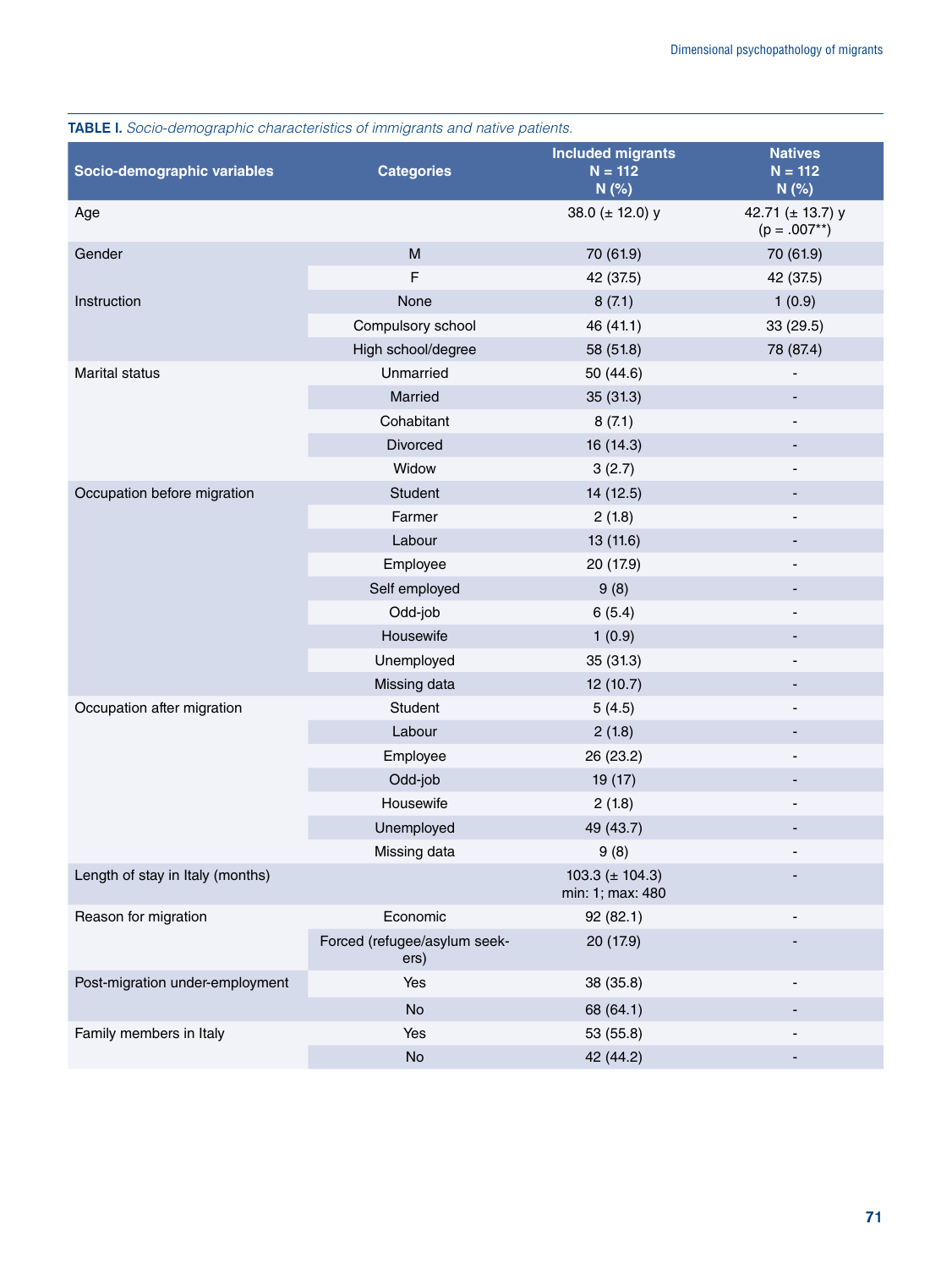| Group                                                                                                            |      | Apprehen-<br>sion/fear | <b>Sadness</b> | siveness<br>aggres-<br><b>Anger/</b> | siveness<br>Obses- | Apathy   | Impulsiv- | distortion<br>Reality | Thought<br>disor-<br>ganiz. | Somatiza-<br>tion | <b>Activation</b> |
|------------------------------------------------------------------------------------------------------------------|------|------------------------|----------------|--------------------------------------|--------------------|----------|-----------|-----------------------|-----------------------------|-------------------|-------------------|
| Natives                                                                                                          | Mean | 1.77                   | 1.27           | 29                                   | $\frac{8}{2}$      | 1.20     | 65        | $\overline{63}$       | ģ                           | 82                | $\overline{8}$    |
|                                                                                                                  | 69   | .910                   | 958            | .991                                 | .713               | 1.106    | .946      | 1.107                 | .654                        | 1.050             | $^{844}$          |
| Migrants                                                                                                         | Mean | 1.58                   | 1.45           | $\overline{5}$                       | $\overline{C}$     | 1.16     | SQ.       | Ķ                     | 8ġ                          | $\frac{1}{1}$     | $6b$ .            |
|                                                                                                                  | 69   | 706                    | 837            | .866                                 | .259               | .954     | .723      | 1.072                 | <b>767</b>                  | .971              | .658              |
| <b>Differences</b>                                                                                               |      | 5494.500               | 6944.500       | 5780.000                             | 5624.000           | 6300,000 | 5940.500  | 6703.000              | 6541.500                    | 7434.000          | 4990.500          |
|                                                                                                                  |      | .083                   | .143           | .270                                 | $.018*$            | .952     | .432      | .295                  | .379                        | $\overline{0}$    | $.004**$          |
| **. significance level at 0.01; *. significance level at 0.05.<br>SVARAD: Scale for Rapid Dimensional Evaluation |      |                        |                |                                      |                    |          |           |                       |                             |                   |                   |

lates evaluation and reaction to emotional events 40. Our group of migrant patients showed low scores in these di mensions, outlining an internalizing profile. On the other hand, individualistic societies such as Europe, gener ally accept the externalization of anger and distress as a form of individuals´ independence and freedom of self-expression <sup>41</sup>. Collectivist cultures (as in many non-Western countries) often discourage externalization as a form of detachment from the group/society 41,42. This hypothesis is in line with studies on non-clinical popula tions reporting lower levels of aggression in migrants than natives and the correlation between collectivism and reduced aggressiveness <sup>25,26</sup>.

Overall, migrant patients tend to internalize their suffer ing and distress leading to higher somatization and low er activation, as opposed to native patients who tend to externalize their suffering leading to higher activation and lower somatization.

#### Limits

First, the sample of cases was composed of individuals with different original cultures united as a group by the act only of migration. Therefore, the high heterogeneity might limit generalizability of the results. Second, our study did not assess the actual presence of language barriers. Indeed, many patients speak Italian fluently, some can speak a language also operators can speak (e.g. English or French) some instead come to the clinic accompanied by a linguistic mediator. Therefore, we cannot test the language hypothesis. Another limitation is the diagnosis itself. We decided to have a focus on NOS diagnoses, which is obviously related to a degree of bias in the study.

# **Conclusions**

Same categorical diagnosis can have very different out comes in response to the same treatment protocols, es pecially if not well specified 43. A dimensional approach, in addition to the categorical one, offers some insight in the expression of psychopathology in migrants, which can more hardly fit in usual diagnostic categorizations. Clini cians should take culturally derived differences in expres sion of psychiatric conditions into account in the process of diagnosing and prescribing therapy to migrant patients.

#### Acknowledgements

None.

#### Conflict of interest

The Authors declare no conflict of interest.

#### Funding

This research did not receive any specific grant from funding agencies in the public, commercial, or not-forprofit sectors.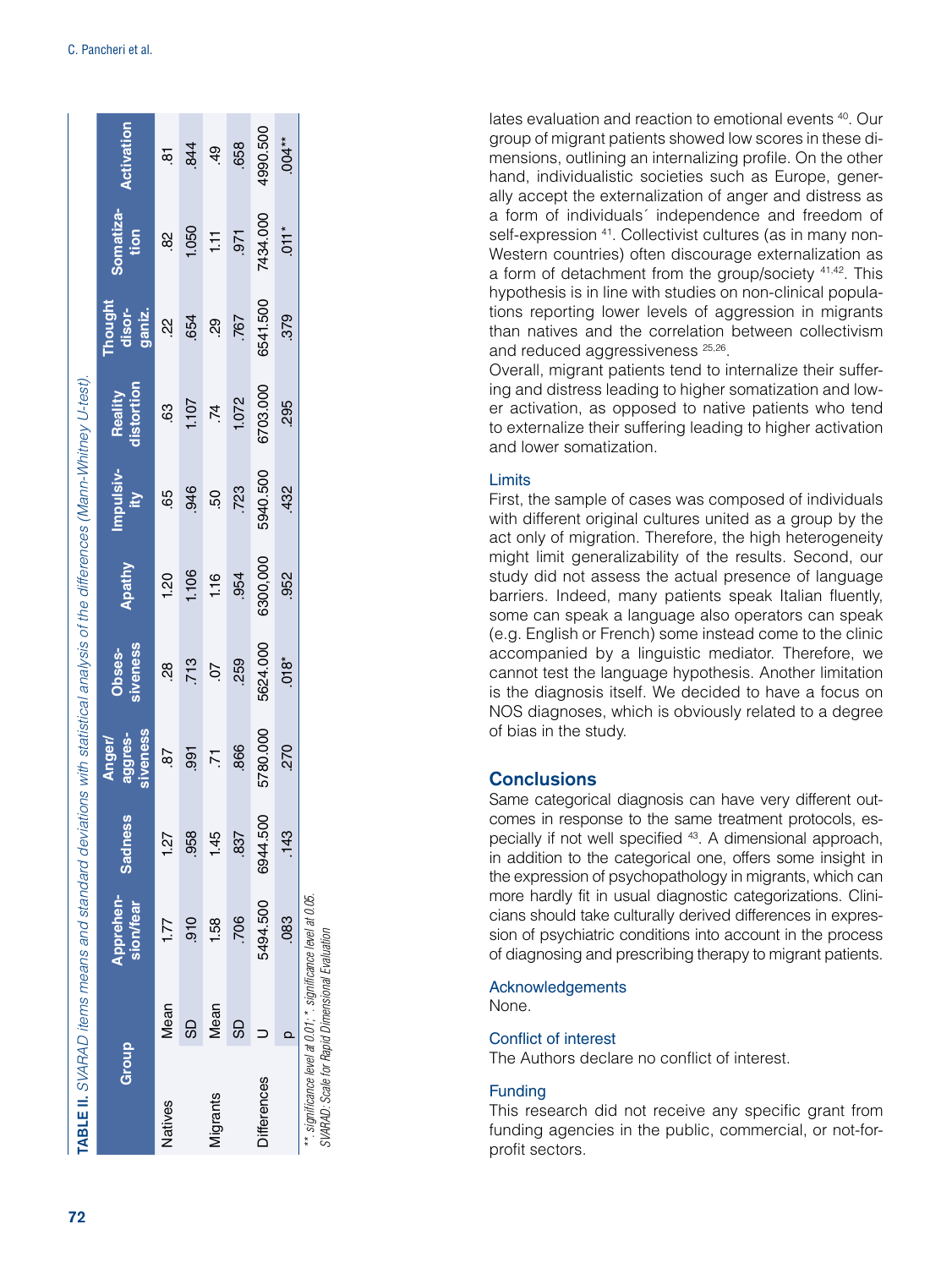#### Authors' contributions

CP was the main investigator and was involved in every aspect of the research; VR collaborated in the data gathering, clinical managment of patients and conceptualization of the research; RS contributed in the conceptualization of the research and the writing of the manuscript; RG collaborated in the data collection and the clinical managment of patients; VM collaborated in the data collection and managment of the dataset; LT collaborated as a consultant in every phase of the research; AM supervised the final version of the manuscript; MP helped in the conceptualization of the research and supervision of the final version of the manuscript; LT collaborated in the conceptualization, clinical managment of patients and writing of the manuscript; MB supervised in each phase of the research and contributed to the final version of the manuscript.

#### Ethical consideration

This study was approved by the Institutional Ethics Committee (Sapienza University of Rome) (being a retrospective chart review not including instruments outside our standard clinical anssesment, we received approval by the Institutional Review Board of the Department of Neurology and Psychiatry, Sapienza University of Rome).

The research was conducted ethically, with all study procedures being performed in accordance with the requirements of the World Medical Association's Declaration of Helsinki.

Written informed consent was obtained from each participant/patient for study participation and data publication.

#### **References**

- McKay L, Macintyre S, Ellaway A. Migration and health: a review of the international literature 2003.
- <sup>2</sup> Cantor-Graae E, Selten JP. Schizophrenia and migration: a meta-analysis and review. Am J Psychiatry 2005;162:12-24. [https://](https://doi.org/10.1176/appi.ajp.162.1.12) [doi.org/10.1176/appi.ajp.162.1.12](https://doi.org/10.1176/appi.ajp.162.1.12)
- Coid JW, Kirkbride JB, Barker D, et al. Raised incidence rates of all psychoses among migrant groups: findings from the East London first episode psychosis study. Arch Gen Psychiatry 2008;65:1250-1258. <https://doi.org/10.1001/archpsyc.65.11.1250>
- Dykxhoorn J, Kirkbride JB. Psychoses sans frontieres: towards an interdisciplinary understanding of psychosis risk amongst migrants and their descendants. Epidemiol Psychiatr Sci 2019;28:146-152. [https://doi.](https://doi.org/10.1017/S2045796018000501) [org/10.1017/S2045796018000501](https://doi.org/10.1017/S2045796018000501)
- King M, Coker E, Leavey G, et al. Incidence of psychotic illness in London: comparison of ethnic groups. BMJ 1994;309:1115-1119. <https://doi.org/10.1136/bmj.309.6962.1115>
- Morgan C, Dazzan P, Morgan K, et al. First episode psychosis and ethnicity: initial findings from the AESOP study. World Psychiatry 2006;5:40-46.
- <sup>7</sup> Swinnen SG, Selten JP. Mood disorders and migration: meta-analysis. Br J Psychiatry 2007;190:6-10. [https://doi.](https://doi.org/10.1192/bjp.bp.105.020800) [org/10.1192/bjp.bp.105.020800](https://doi.org/10.1192/bjp.bp.105.020800)
- Pignon B, Geoffroy PA, Thomas P, et al. Prevalence and clinical severity of mood disorders among first-, secondand third-generation migrants. J Affect Disord 2017;210:174-180. [https://doi.](https://doi.org/10.1016/j.jad.2016.12.039) [org/10.1016/j.jad.2016.12.039](https://doi.org/10.1016/j.jad.2016.12.039)
- <sup>9</sup> Nose M, Tarsitani L, Tedeschi F, et al. Association of traumatic events with levels of psychological distress and depressive

symptoms in male asylum seekers and refugees resettled in Italy. BMC Psychiatry 2020;20:576. [https://doi.org/10.1186/](https://doi.org/10.1186/s12888-020-02988-0) [s12888-020-02988-0](https://doi.org/10.1186/s12888-020-02988-0)

- Kirmayer LJ, Young A, Robbins JM. Symptom attribution in cultural perspective. Can J Psychiatry 1994;39:584-595. [https://doi.](https://doi.org/10.1177/070674379403901002) [org/10.1177/070674379403901002](https://doi.org/10.1177/070674379403901002)
- Charalabaki E, Bauwens F, Stefos G, et al. Immigration and psychopathology: a clinical study. Eur Psychiatry 1995;10:237-244. [htt](https://doi.org/10.1016/0924-9338(96)80300-2)[ps://doi.org/10.1016/0924-9338\(96\)80300-2](https://doi.org/10.1016/0924-9338(96)80300-2)
- First MB, Rebello TJ, Keeley JW, et al. Do mental health professionals use diagnostic classifications the way we think they do? A global survey. World Psychiatry 2018;17:187-195. [https://doi.org/10.1002/](https://doi.org/10.1002/wps.20525) [wps.20525](https://doi.org/10.1002/wps.20525)
- Braca M, Berardi D, Mencacci E, et al. Understanding psychopathology in migrants: a mixed categorical-dimensional approach. Int J Soc Psychiatry 2014;60:243-253. [htt](https://doi.org/10.1177/0020764013484237)[ps://doi.org/10.1177/0020764013484237](https://doi.org/10.1177/0020764013484237)
- Birman D, Tran N. Psychological distress and adjustment of Vietnamese refugees in the United States: association with pre- and postmigration factors. Am J Orthopsychiatry 2008;78:109-120. [https://](https://doi.org/10.1037/0002-9432.78.1.109) [doi.org/10.1037/0002-9432.78.1.109](https://doi.org/10.1037/0002-9432.78.1.109)
- <sup>15</sup> Dobricki M, Komproe IH, de Jong JT, et al. Adjustment disorders after severe life-events in four post-conflict settings. Soc Psychiatry Psychiatr Epidemiol 2010;45:39-46. [https://doi.org/10.1007/](https://doi.org/10.1007/s00127-009-0039-z) [s00127-009-0039-z](https://doi.org/10.1007/s00127-009-0039-z)
- <sup>16</sup> Nickerson A, Bryant RA, Steel Z, et al. The impact of fear for family on mental health in a resettled Iraqi refugee community. J Psychiatr Res 2010;44:229-235. [https://](https://doi.org/10.1016/j.jpsychires.2009.08.006) [doi.org/10.1016/j.jpsychires.2009.08.006](https://doi.org/10.1016/j.jpsychires.2009.08.006)
- Porter M, Haslam N. Predisplacement and

postdisplacement factors associated with mental health of refugees and internally displaced persons: a meta-analysis. JAMA 2005;294:602-612. [https://doi.org/10.1001/](https://doi.org/10.1001/jama.294.5.602) [jama.294.5.602](https://doi.org/10.1001/jama.294.5.602)

- <sup>18</sup> Tarricone I, Stivanello E, Poggi F, et al. Ethnic variation in the prevalence of depression and anxiety in primary care: a systematic review and meta-analysis. Psychiatry Res 2012;195:91-106. [https://doi.](https://doi.org/10.1016/j.psychres.2011.05.020) [org/10.1016/j.psychres.2011.05.020](https://doi.org/10.1016/j.psychres.2011.05.020)
- <sup>19</sup> Perez-Ramirez F, Garcia-Garcia I, Caparros-Gonzalez RA, et al. Psychological assessment among immigrant and Spanish women during the post-partum period in Spain. J Reprod Infant Psychol 2017;35:159-171. [https://doi.org/10.1080/0](https://doi.org/10.1080/02646838.2016.1246709) [2646838.2016.1246709](https://doi.org/10.1080/02646838.2016.1246709)
- Bhugra D. Cultural identities and cultural congruency: a new model for evaluating mental distress in immigrants. Acta Psychiatr Scand 2005;111:84-93. [https://doi.](https://doi.org/10.1111/j.1600-0447.2004.00454.x) [org/10.1111/j.1600-0447.2004.00454.x](https://doi.org/10.1111/j.1600-0447.2004.00454.x)
- Foo SQ, Tam WW, Ho CS, et al. Prevalence of depression among migrants: a systematic review and meta-analysis. Int J Environ Res Public Health 2018;15. [https://](https://doi.org/10.3390/ijerph15091986) [doi.org/10.3390/ijerph15091986](https://doi.org/10.3390/ijerph15091986)
- <sup>22</sup> Veling W, Selten JP, Mackenbach JP, et al. Symptoms at first contact for psychotic disorder: comparison between native Dutch and ethnic minorities. Schizophr Res 2007;95:30-38. [https://doi.org/10.1016/j.](https://doi.org/10.1016/j.schres.2007.06.024) [schres.2007.06.024](https://doi.org/10.1016/j.schres.2007.06.024)
- <sup>23</sup> Brooks R, Silove D, Steel Z, et al. Explosive anger in post-conflict Timor Leste: interaction of socio-economic disadvantage and past human rights-related trauma. J Affect Disord 2011;131:268-276. [https://](https://doi.org/10.1016/j.jad.2010.12.020) [doi.org/10.1016/j.jad.2010.12.020](https://doi.org/10.1016/j.jad.2010.12.020)
- Nickerson A, Bryant RA, Schnyder U, et al.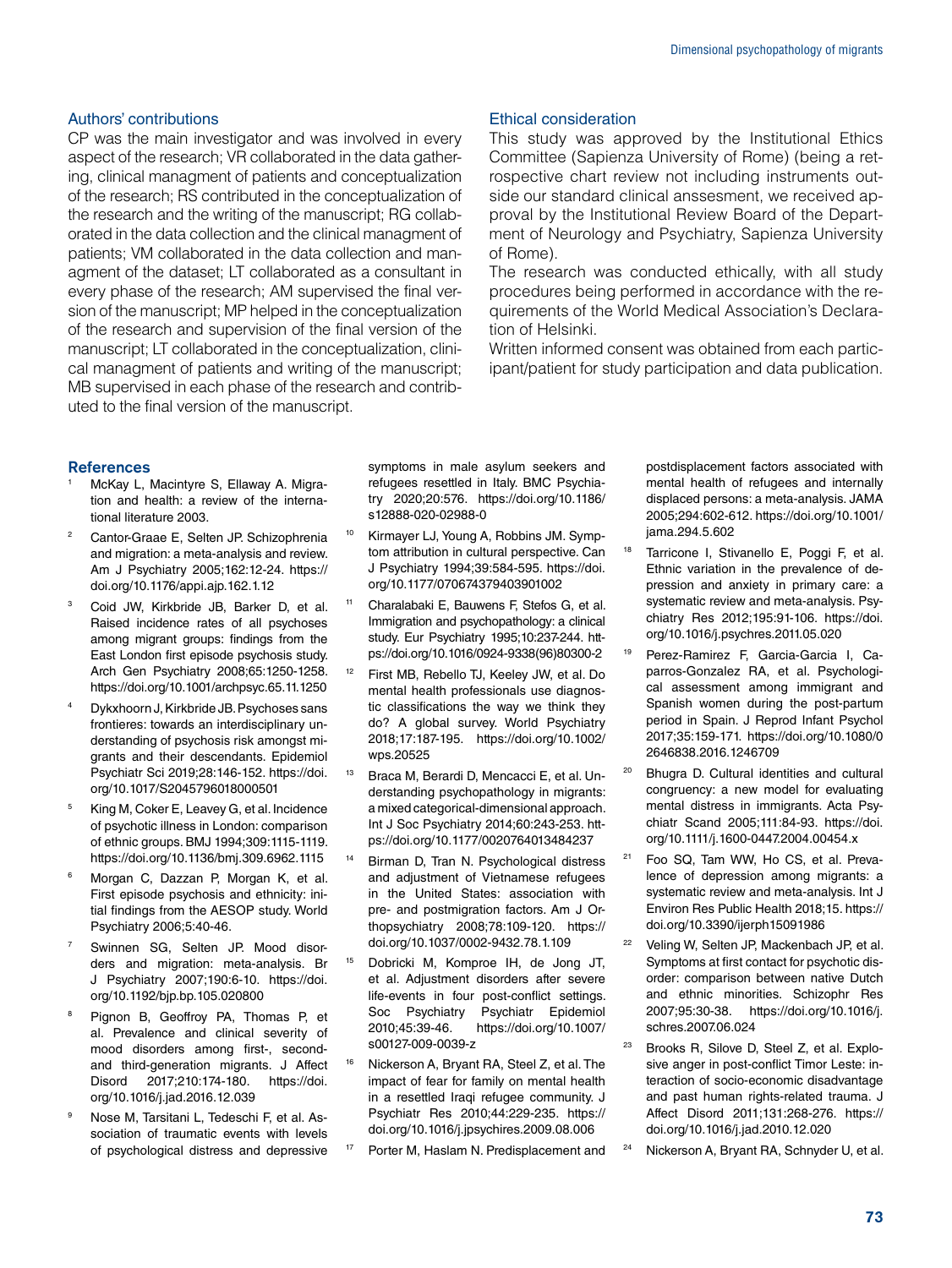Emotion dysregulation mediates the relationship between trauma exposure, postmigration living difficulties and psychological outcomes in traumatized refugees. J Affect Disord 2015;173:185-192. [https://](https://doi.org/10.1016/j.jad.2014.10.043) [doi.org/10.1016/j.jad.2014.10.043](https://doi.org/10.1016/j.jad.2014.10.043)

- <sup>25</sup> Bagdasarov Z, Edmondson CB, Cultural framework, anger expression, and health status in Russian immigrant women in the United States. Health Care Women Int 2013;34:169-189. https://doi.org/10.1080/0 7399332.2012.655386
- <sup>26</sup> Kremer TR, Sutton K, Kremer KP, Immigrant youth have significantly lower rates of externalizing behavior than native-born americans: differences by region of birth. J Immigr Minor Health 2019;21:716-722. [htt](https://doi.org/10.1007/s10903-018-0786-6)[ps://doi.org/10.1007/s10903-018-0786-6](https://doi.org/10.1007/s10903-018-0786-6)
- <sup>27</sup> Betancourt TS, Newnham EA, Birman D, et al. Comparing trauma exposure, mental health needs, and service utilization across clinical samples of refugee, immigrant, and U.S. Origin Children. J Trauma Stress 2017;30:209-218. [https://doi.](https://doi.org/10.1002/jts.22186) [org/10.1002/jts.22186](https://doi.org/10.1002/jts.22186)
- Bragazzi NL, Puente GD, Natta WM. Somatic perception, cultural differences and immigration: results from administration of the Modified Somatic Perception Questionnaire (MSPQ) to a sample of immigrants. Psychol Res Behav Manag 2014;7:161-166. [https://doi.org/10.2147/](https://doi.org/10.2147/PRBM.S55393) [PRBM.S55393](https://doi.org/10.2147/PRBM.S55393)
- <sup>29</sup> Molsa M, Tiilikainen M, Punamaki RL. Usage of healthcare services and preference for mental healthcare among older Somali immigrants in Finland. Ethn Health

2019;24:607-622. [https://doi.org/10.1080/1](https://doi.org/10.1080/13557858.2017.1346182) [3557858.2017.1346182](https://doi.org/10.1080/13557858.2017.1346182)

- <sup>30</sup> International Organization for Migration: International migration law. Geneva, Switzerland: International Organization for Migration 2004.
- American Psychiatric Association: Electronic DSM-IV-TR plus. 1.0. ed. Washington D.C.: American Psychiatric Association 2000, p. 1. CD-ROM.
- Biondi M, Gaetano P, Pasquini M, et al. The SVARAD scale for rapid dimensional assessment: development and applications in research. In: Biondi M, Pasquini M, Picardi A, Eds. Cham Dimensional Psychopathology. New York, NY: Springer International Publishing 2018, pp. 1-28.
- <sup>33</sup> Roncone R, Ventura J, Impallomeni M, et al. Reliability of an italian standardized and expanded brief psychiatric rating scale (BPRS 4.0) in raters with high vs. low clinical experience. Acta Psychiatr Scand 1999;100:229-236. [https://doi.](https://doi.org/10.1111/j.1600-0447.1999.tb10850.x) [org/10.1111/j.1600-0447.1999.tb10850.x](https://doi.org/10.1111/j.1600-0447.1999.tb10850.x)
- <sup>34</sup> Tarsitani L, Roselli V, Serra R, et al. Somatization and traumatic events in asylum seekers and refugees resettled in Italy. J Psychopathol 2020;26:41-45. [https://doi.](https://doi.org/10.36148/2284-0249-374) [org/10.36148/2284-0249-374](https://doi.org/10.36148/2284-0249-374)
- <sup>35</sup> Rohlof HG, Knipscheer JW, Kleber RJ. Somatization in refugees: a review. Soc Psychiatry Psychiatr Epidemiol 2014;49:1793-1804. <https://doi.org/10.1007/s00127-014-0877-1>
- Tarsitani L, Biondi M. Migration and mental health: new challenges. Riv Psichiatr 2016;51:45-46. [https://doi.](https://doi.org/10.1708/2246.24192) [org/10.1708/2246.24192](https://doi.org/10.1708/2246.24192)
- Kirmayer LJ, Young A. Culture and somatization: clinical, epidemiological, and ethnographic perspectives. Psychosom Med 1998;60:420-430. [https://doi.](https://doi.org/10.1097/00006842-199807000-00006) [org/10.1097/00006842-199807000-00006](https://doi.org/10.1097/00006842-199807000-00006)
- <sup>38</sup> Kirmayer LJ, Sartorius N. Cultural models and somatic syndromes. Psychosom Med 2007;69:832-840. [https://doi.org/10.1097/](https://doi.org/10.1097/PSY.0b013e31815b002c) [PSY.0b013e31815b002c](https://doi.org/10.1097/PSY.0b013e31815b002c)
- <sup>39</sup> Aragona M, Tarsitani L, Colosimo F, et al. Somatization in primary care: a comparative survey of immigrants from various ethnic groups in Rome, Italy. Int J Psychiatry Med 2005;35:241-248. [https://doi.](https://doi.org/10.2190/2G8N-MNNE-PGGP-PJJQ) [org/10.2190/2G8N-MNNE-PGGP-PJJQ](https://doi.org/10.2190/2G8N-MNNE-PGGP-PJJQ)
- <sup>40</sup> Potegal M, Stemmler G, Spielberger CD. International handbook of anger: constituent and concomitant biological, psychological, and social processes. New York, NY: Springer 2010.
- <sup>41</sup> Levy D, Shiraev E. Cross-cultural psychology: critical thinking and contemporary applications, 2017.
- <sup>42</sup> Safdar S, Friedlmeier W, Matsumoto D, et al. Variations of emotional display rules within and across cultures: a comparison between Canada, USA, and Japan. Can J Behav Sci/Revue canadienne des sciences du comportement 2009;41:1-10. [https://](https://doi.org/10.1037/a0014387) [doi.org/10.1037/a0014387](https://doi.org/10.1037/a0014387)
- 43 Maj M. Why the clinical utility of diagnostic categories in psychiatry is intrinsically limited and how we can use new approaches to complement them. World Psychiatry 2018;17:121-122. [https://doi.org/10.1002/](https://doi.org/10.1002/wps.20512) [wps.20512](https://doi.org/10.1002/wps.20512)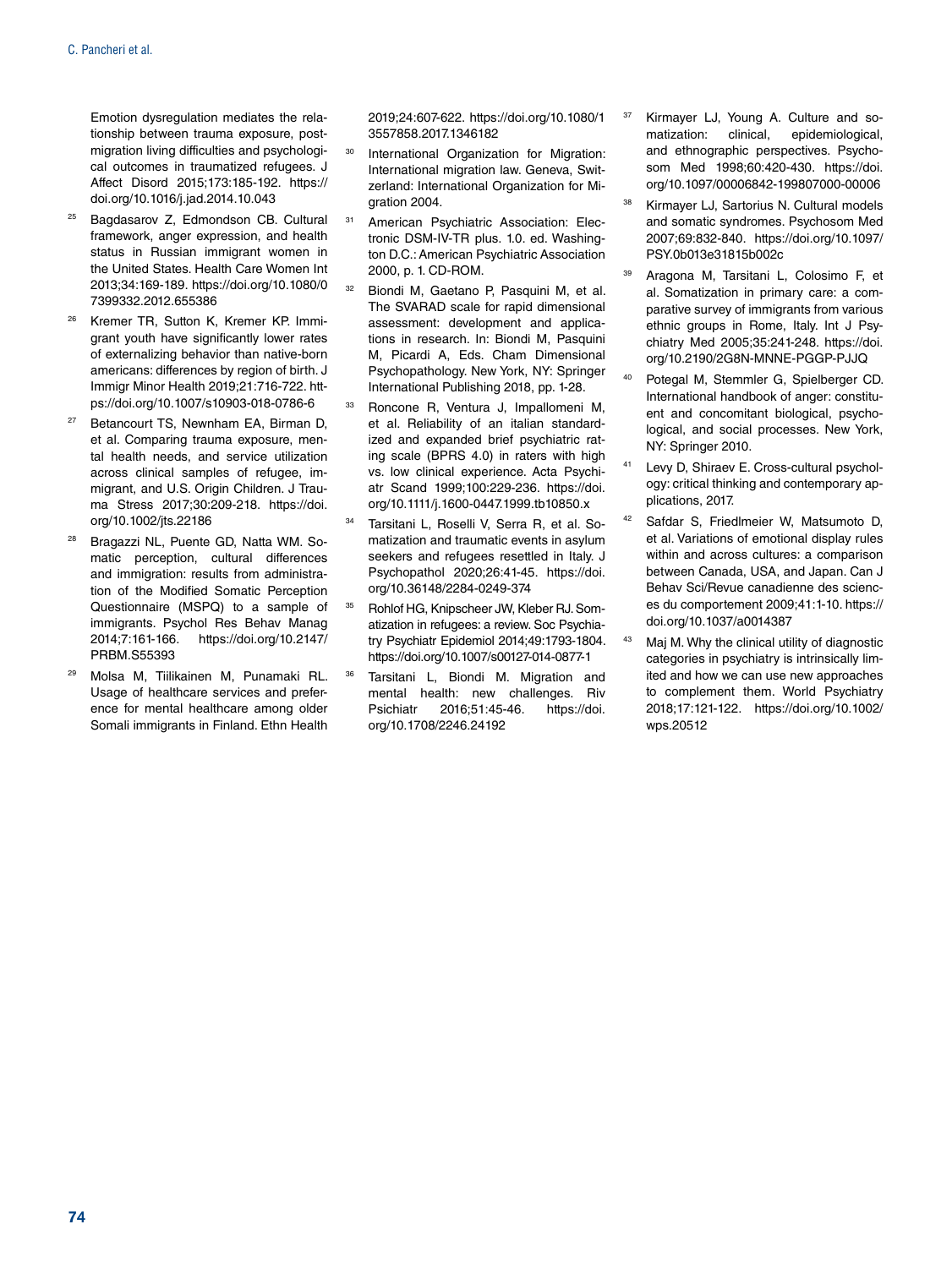# **Attitudes and perceptions on gender identity among Italian general population: a pilot investigatory study**

## Elsa Vitale<sup>1</sup>, Roberto Lupo<sup>2</sup>, Chiara Clemente<sup>3</sup>, Antonino Calabrò<sup>4</sup>, Maicol Carvello<sup>5</sup>, Maurizio Ercolani<sup>6</sup>, Angelo Benedetto<sup>7</sup>, Luana Conte<sup>8-9</sup>

*1 Centre of Mental Health Modugno, Local Healthcare Company Bari, Italy; 2 San Giuseppe da Copertino Hospital, Local Health Authority Lecce, Italy; 3 Freelance nurse; 4 Nuovo Ospedale degli Infermi Hospital, Local Health Authority Biella, Italy; 5 Brisighella Community Hospital, Local Health Authority Romagna, Italy; 6 Single Regional Health Authority Marche, Area Vasta 2, Mental Health Department, Italy; 7 "Umberto I" Hospital, Siracusa, Italy; 8 Laboratory of Biomedical Physics and Environment, Department of Mathematics and Physics "E. De Giorgi", University of Salento, Lecce, Italy; 9 Advanced Data Analysis in Medicine (ADAM), Labora*tory of Interdisciplinary Research Applied to Medicine (DReAM), University of Salento and ASL *(Local Health Authority) Lecce, Italy*

#### SUMMARY

#### **Background**

*In a country such as Italy, where every day there are serious episodes of homotransphobia, misogyny, discrimination against people with disabilities and feminicide, there is still no law that adequately protects minorities. To investigate the knowledge, opinions and attitudes of the Italian population towards gender identity and sexuality, analyzing how much stigma is radicalized in the everyday life of the Italian reality.*

#### **Materials and methods**

*A nationwide online study involving the Italian population was conducted from March to August 2021 through social networks.*

#### **Results**

*A total of 1532 subjects participated in the survey. The majority of participants (64.8%) stated that they were only attracted to people of the opposite sex to their own. In addition, 93.1% of participants stated that they had heard about gender identity and 93.3% of participants defined "gender identity" as: "role in which the individual identifies, feeling a male, feeling a female, or feeling something else they do not psychologically recognize in their biological sex at birth." 96.1% defined"biological sex" as an "anatomical category of membership." 89.2% defined "gender role" as "socio- culturally defined behaviors or expectations as masculine or feminine." 55% felt that it is not possible to choose one's sexual orientation. 94.7% know LGBT people directly, and 25.4% said there are LGBT members in their family. Statistically significant differences were found between participants'attitudes for the proposed situations according to their personal knowledge about gender identity (p < .05).*

#### **Conclusions**

*Personal identity is not something unitary and stable over time and in different situations.*

**Key words:** attitude, gender identity, general population, perception

*© Copyright by Pacini Editore Srl*



*This is an open access article distributed in accordance with the CC-BY-NC-ND (Creative Commons Attribution-NonCommercial-NoDerivatives 4.0 International) license. The article can be used by giving appropriate credit and mentioning the license, but only for noncommercial purposes and only in the original version. For further information: [https://creativecommons.org/](https://creativecommons.org/licenses/by-nc-nd/4.0/deed.en) [licenses/by-nc-nd/4.0/deed.en](https://creativecommons.org/licenses/by-nc-nd/4.0/deed.en)*

# **Introduction**

Throughout history, there have been a number of controversies and debates about sexual orientation and gender identity; many concepts and definitions have undergone changes, and often terms used inthe past are now obsolete or even offensive. Over time, the introduction of additional legislation to protect human rights, the depathologization by the psychiat-

Received: April 11, 2022 Accepted: May 12, 2022

#### **Correspondence**

Elsa Vitale

Centre of Mental Health Modugno, Local Healthcare Company Bari, via X marzo 43, 70026 Modugno (BA) Italy. E-mail: [vitaleelsa@libero.it](mailto:vitaleelsa@libero.it)

**How to cite this article:** Vitale E, Lupo R, Clemente C, et al. Attitudes and perceptions on gender identity among Italian general population: a pilot investigatory study. Journal of Psychopathology 2022;28:75-85. [https://doi.](https://doi.org/10.36148/2284-0249-459) [org/10.36148/2284-0249-459](https://doi.org/10.36148/2284-0249-459)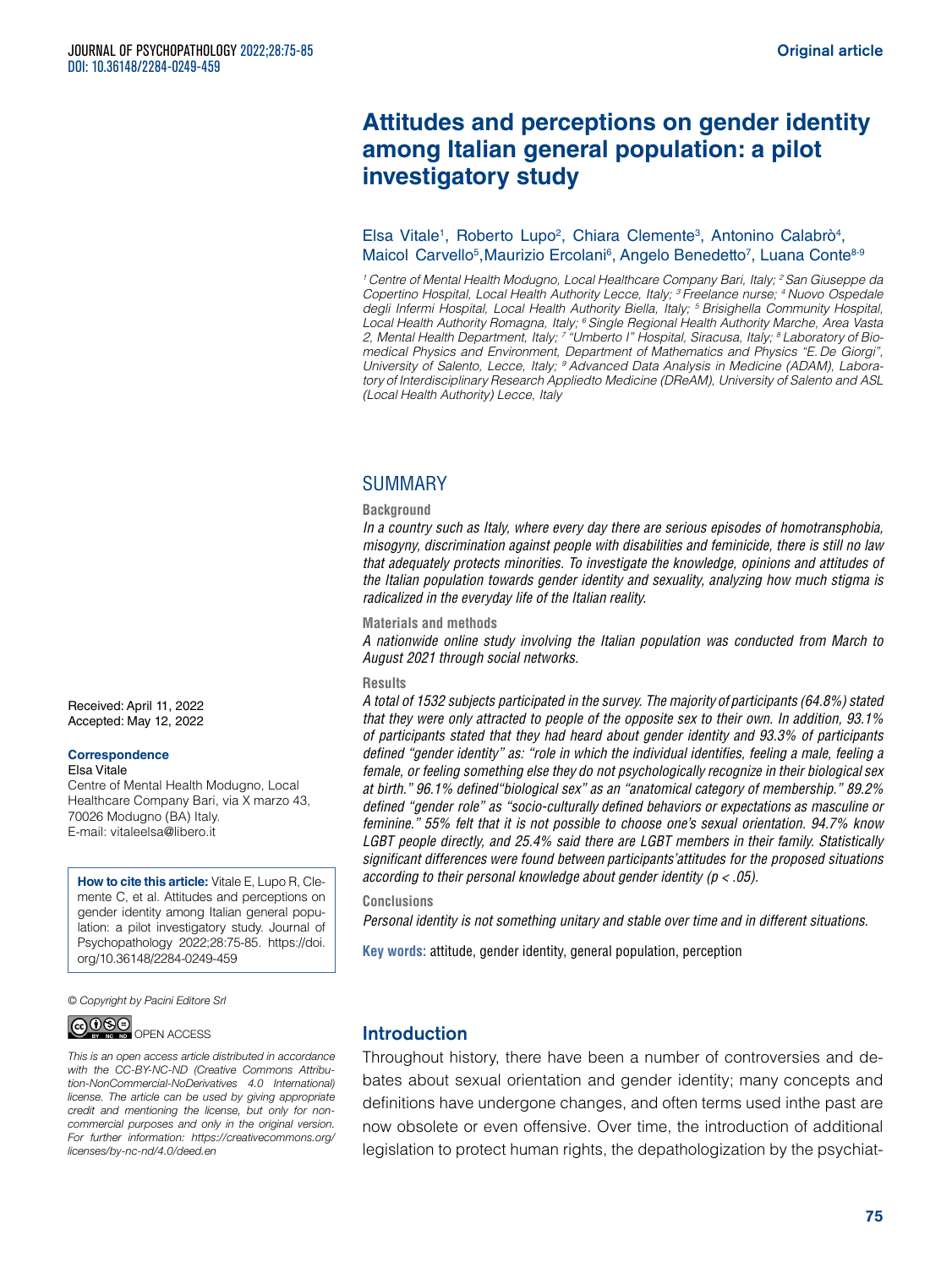ric world of gender identity, and the increased presence of transgender people in the media have contributed to society's increased awareness of this complex reality 1. Diagnoses on gender identity result included for the first time within the Diagnostic and Statistical Manual of mental disorders (DSM) in 1980, with the third edition of the manual (DSM-III) in which diagnostic criteria to define *transsexualism* are presented in the section dedicated to psychosexual disorders <sup>2</sup> . The updated version of 2013, the DSM-5, introduces the term Gender Dysphoria as a category in its own right. In an attempt at a depathologization of gender identities, in the most recent edition of the ICD (International Classification of Disease) – ICD 11, presented at the World Health Assembly in May 2019 and to beeffective January 1, 2022, the diagnosis of Gender Incongruence replaces past diagnoses in a new chapter called "conditions related to sexual health" <sup>3</sup>. Despite this, episodes of discrimination, stigma and social exclusion are increasing <sup>4</sup> and these expose people belonging to the LGBTQ community (Italian acronym for: Lesbian, Gay, Bisexual and Transgender) to greater risk of mental distress and physical and verbal abuse more or less institutionalized and well rooted in "common sense". Especially in countries with high stigma, hiding partially protects against discrimination, victimization, and even lower life satisfaction than would be experienced if an individual from a sexual minority lived uncensored in those countries <sup>5</sup>. The studies conducted on phenomena of violence, discrimination, prevarication and harassment suffered by transgender people report some very alarming data. A study that analyzed a sample of 402 transgender people from all over the world, reports that 59.5% have experienced violence and abuse (26.6% have experienced a violent incident, 14% a rape or attempted rape, 19.4% an assault without a weapon, 17.4% insults and 10.2% an assault with a weapon), 37.1% have suffered economic discrimination <sup>6</sup>. On a sample of 149 Italian people from the LGBTQIA+ community, researchers found that the most frequent types of stigma are verbal abuse (86.6%), problems finding a job (66.4%), physical abuse (57%), problems accessing general health services (38.9%), sexual abuse (31.5%), problems renting a home (28.9%), dismissal (24.2%), robbery (21.5%), and eviction (15.4%)<sup>7</sup>. This violence and discrimination appears to have a ripple effect on suicide attempts. In a large sample of 392 "Male to Female" (MtF) and 123 "Female to Male" (FtM) individuals, 32% were found to have attempted suicide <sup>8</sup>. Discrimination based on sexual orientation and gender identity is still an emergency in Italy, as there is a lack of adequate legal provisions to combat hate crimes. Italy's slow progress compared to other European nations is due in part to the country's religious background. There is consistent evidence

that self-identification as "religious" or as Christian (and to a lesser extent, beingMuslim) is associated with increased Trans prejudice compared to being non-religious <sup>9</sup>. Respect for the rights of people, regardless of their sexual orientation, is one of the main criteria for respect for human rights in general. The Universal Declaration of Human Rights and agreed upon treaties require that human rights apply to all and that no one should be excluded. Therefore, protecting the human rights of people with different sexual orientations does not mean introducing new rights, but ensuring that these are guaranteed to all, without prejudice of any kind. The culture of the country has changed dramatically following the introduction of civil unions. A 2014 study of Italy's homosexual population showed that 92% of participants "did not feel protected by the state" and 40% felt they were victims of homophobia in a work or school environment 10,11. Homophobic barriers, perceived or real, make LGBT people reluctant to go to the hospital and adhere to health care providers' recommendations, and reluctance to disclose their sexual orientation precludes them from receiving specific care. Health care providers themselves (general practitioners, pediatricians, medical specialists, psychologists, nurses) often lack specific training in transgender health. In fact, users accessing health services report health professionals' use of inappropriate terminology, inappropriate curiosity, and lack of sensitivity to health needs 12. On the other hand, the lack in thenursing literature of the issues of LGBT patients is significant as demonstrated by a study conducted among Italian nurses, where an inadequate level of knowledge is evident 13. The aim of this studyis to investigate the knowledge, opinions and attitudes of the Italian population towards gender identity and sexuality, analyzing how much stigma is radicalized in the everyday life of the Italian reality, trying to fill the gap in the literature on this issue.

# Materials and methods

#### **Participants**

A digital mode was used to collect data, specifically through the compilation of an online questionnaire. We opted for the mode of administration of the questionnaire in electronic format to ensure greater confidentiality to participants and allow a wide dissemination of the research among the entire Italian population. The survey instrument was administered by sharing the link to which to connect for completion, on various social networks (WhatsApp, Facebook, Instagram, and Telegram). After illustration of the content and following the signing of the informed consent, participants completed the questionnaire by choosing the answers they considered appropriate according to theirknowledge. The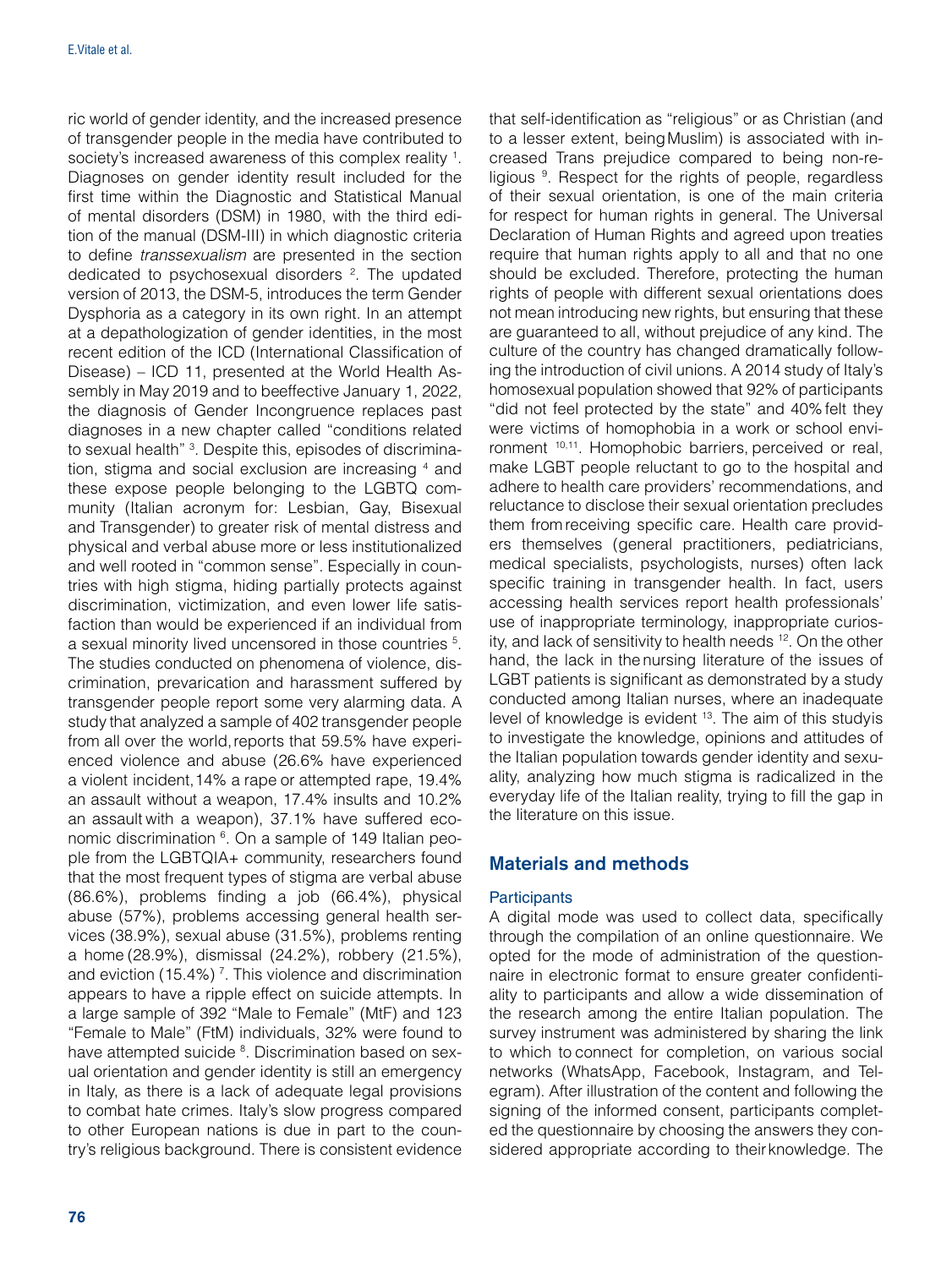completed questionnaires were sent completely anonymously and collected in a special platform. To ensure that the questionnaires were anonymous and to allow for participant identification, a sequential identification (ID) number was assigned to each registered participant. Each questionnaire, therefore, had an ID number that corresponded to the database ID.

# The questionnaire

The questionnaire administered contained three salient parts. In the first part, a set of socio- demographic data about the recruited sample was collected. Specifically:

- the gender, whether it is male or female;
- age, grouped by age group: between 20 and 30, between 31 and 40, between 41 and 50, between 51 and 60, between 61 and 70 and over 71;
- marital status, i.e. whether the participant is single, married, cohabiting, separated or divorced or widowed;
- the possible presence of dependent children;
- the educational qualification possessed by the participant, i.e.: no qualification, elementary license, lower middle school license, diploma, bachelor's degree, master's degree or PhD;
- the employment status, choosing it among those proposed, namely: student, housewife, worker, employee, freelancer, retired, unemployed;
- religious belief, i.e., whether Christian, Islamic, Buddhist, atheist, or other religious belief not covered;
- sexual attraction, i.e., whether the participant was attracted to both men and women, or mostly to persons of the opposite sex or persons of the same sex, only to persons of the opposite sex to his or her, or only to persons of the same sex.

The second part of the questionnaire contained 7 multiple-choice items that sought to define the knowledge about gender identity that the participant possessed. Specifically, the participant was asked to provide a description on:

- "gender identity" or not;
- definition about gender identity, choosing from suggested definitions such as: "Role in which the individual identifies; feeling male, feeling female, or feeling something else; not psychologically recognizing oneself in biological sex at birth"; or: "Category of belonging related to biological sex"; or the participant was invited to give a personal consideration;
- on "biological sex", specifically whether he/she considered it an "Anatomical and biological category of belonging", or: "Gender dictated by a social interpretation", or the participant was invited to give a personal consideration;
- on "gender roles," i.e., whether they are "Behaviors or expectations socio-culturally defined as masculine or feminine," or "Behaviors to be followed based

on sex of birth", or to provide a personal definition;

- whether it was possible to choose their sexual orientation;
- if they directly knew LGBT people, i.e.: lesbian, gay, bisexual, and transgender;
- whether there were LGBT (lesbian, gay, bisexual, and transgender) people in their family context.

In the third and last part of the questionnaire, 33 items were proposed in order to define the attitude ofthe participants towards some particular constructs related to gender identity. Each item proposed a response grading was associated with an annexed Likert scale, in which value 1 expressed a condition of disagreement, value 2 indicated a condition of neutrality and value 3 expressed a level of agreement with respect to the proposed items.

#### Ethical considerations

In the first part of the questionnaire, an explicit consideration of the processing of personal data and respect for privacy as required by the current regulations in force, i.e. Law No. 675 of 31 December 1996, 676, Official Gazette of 08/01/1997, Article 7 of Legislative Decree No. 196 of 30 June 2003;as well as the European Privacy Regulation EU 2016/679, General Data Protection Regulation – GDPR, was reported. In addition, it was stressed that the data collected will be treated in a strictly anonymous manner, not requiring at the same time data inherent to one's identity. It was also reiterated that participation in the study was purely voluntary and that the data collected would remainconfidential.

# Data analysis

All data were collected in an Excel data sheet and processed through SPSS program, IBM, version 20. All socio-demographic characteristics and sampling characteristic on gender identity were presented as frequencies and percentages. Then, *chi square tests* were performed by considering knowledge on gender identity and relating attitudes of participants, differentiating them according to disagreement, neutral and agreement levels of perceptions on different gender identity levels' perceptions proposed. All p-values < .05 were considered as statistically significant.

# **Results**

A total of 1532 subjects participated in the survey. Of these, 76.3% were women, 23.0% men and 0.70% preferred not to declare themselves. 35.3% of the participants were under 30 years of age, 27.3% were between 31 and 40 years of age, and 20.2% were between 41 and 50 years of age. 39.3% were single, 32.0% were married, and 21.4% were cohabiting. 56.6% reported having no dependent children. 49.5% of the participants held a diploma as a qualification and 29.4% held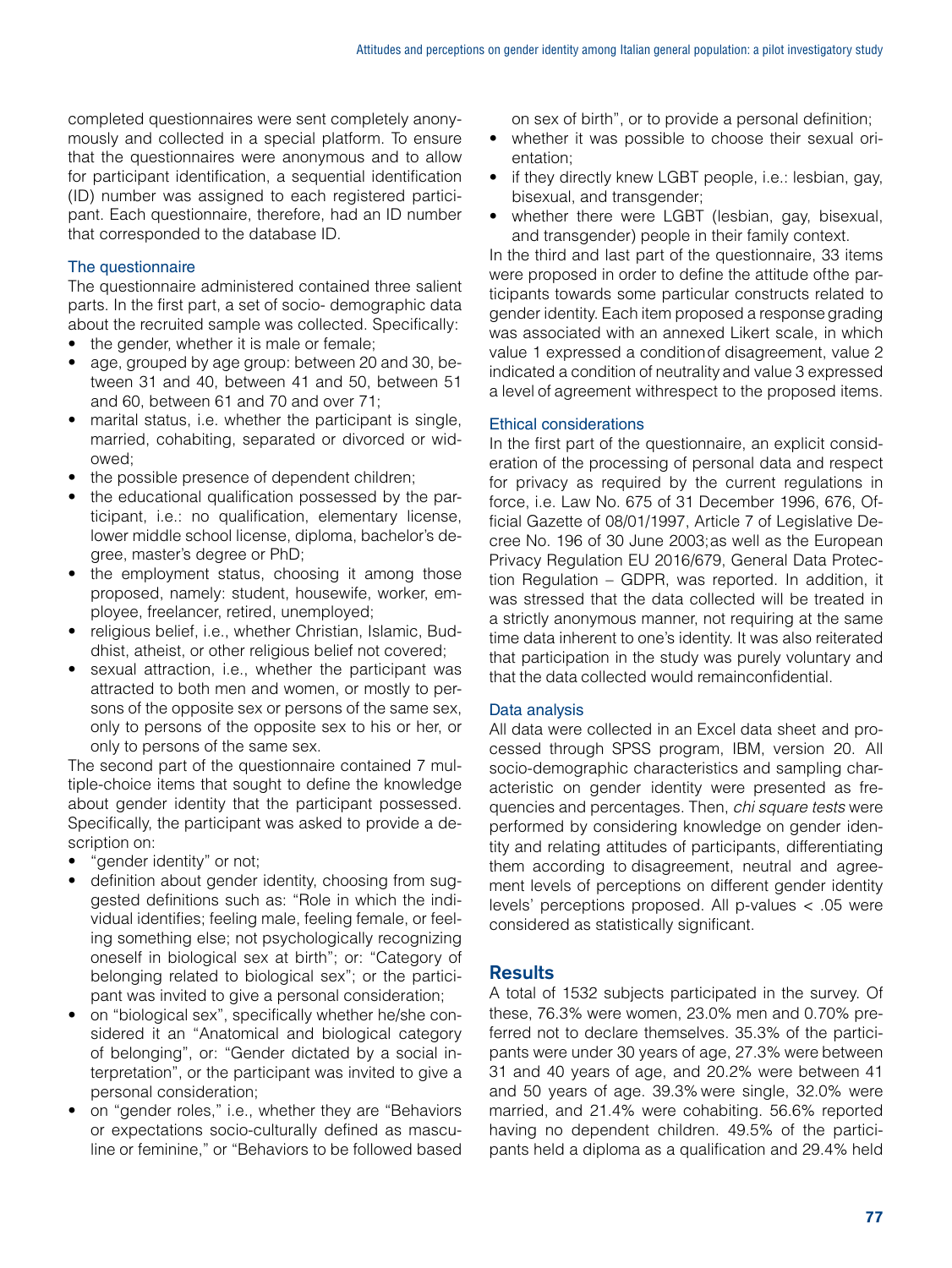a bachelor's degree. Only 2.5% stated that they did not work, 3.2% were retired, and 5.6% worked only at home, while the remaining participants stated any work activity among those proposed. Many of the participants (58%) were Christian and just as many were self-reported atheists (34.9%). Most participants (64.8%) stated that they were only attracted to people of the opposite sex to their own (Tab. I).

In addition, 93.1% of participants stated that they had heard of gender identity. 93.3% of participants defined "gender identity" as: "role in which the individual identifies, feeling a male, feeling a female, or feeling something else they do not psychologically recognize in their biological sex at birth". 96.1% defined "biological sex" as an "anatomical category of membership". 89.2% defined "gender role" as "socio-culturally defined behaviors or expectations as masculine or feminine". 55% felt that it is not possible to choose one's sexual orientation. 94.7% know LGBT people directly, and 25.4% said there are LGBT members in their family (Tab. II).

Considering participants' attitudes for the proposed situations based on their own personal knowledge about gender identity, statistically significant differences were found for all the following items proposed, except for items no. 11, 12, 16, 21 (Tab. III).

# **Discussion**

The study aimed to investigate the knowledge, opinions and attitudes of the Italian population with respect to certain issues such as gender identity, analyzing how stigma is radicalized in everyday lifein Italy. The sample that took part in the study consisted of 1532 subjects, of whom 76.3% were female, 23.0% male and 0.7% preferred not to specify. The concept of gender identity includes the expectations related to being male or female, within certain historical-cultural and psychosocial boundaries. It is not merely a biological concept 14,15. Thanks to gender studies that began in the 1950s and have continued to this day, the concept of gender has been changing.In the DSM-5, there is talk of gender dysphoria, a clinical condition in which experiencing discrepancy between one's biological sex and one's gender identity causes clinically significant distress and impairs social and occupational functioning. People with gender dysphoria often believe they are victims of a biological accident and cruelly incarcerated in a body that is incompatible with their subjective gender identity. Discussing gender dysphoria represents, a big change, if we consider that in the previous version of the DSM Gender Identity Disorder focused on the perception of an identity different from biological sex, without considering the subjective discomfort experienced <sup>2</sup>. 49.5% ( $n = 758$ ) had a high school diploma, while 29.4%  $(n = 451)$  had a bachelor's degree. 19.5%  $(n = 298)$  of TABLE I. *Sampling characteristics (n = 1532).*

| Socio-demographic<br>characteristics                                                                                                                                                                         | <b>Frequencies; percentages</b><br>n (%)                                                 |
|--------------------------------------------------------------------------------------------------------------------------------------------------------------------------------------------------------------|------------------------------------------------------------------------------------------|
| Sex<br>Female<br>Male<br>Not stated                                                                                                                                                                          | 1169 (76.3)<br>353 (23)<br>10 (.70)                                                      |
| Age<br>> 30 years<br>31-40 years<br>41-50 years<br>51-60 years<br>61-7 years<br>Over 71 years                                                                                                                | 541 (35.3)<br>419 (27.3)<br>309 (20.2)<br>195 (12.7)<br>58 (3.8)<br>10(.70)              |
| <b>Marital status</b><br>Single<br>Married<br>Cohabitant<br>Separated/divorced<br>Widower                                                                                                                    | 602 (39.3)<br>490 (32.0)<br>328 (21.4)<br>99 (6.5)<br>13 (.80)                           |
| <b>Dependent children</b><br>No<br>Yes                                                                                                                                                                       | 867 (56.6)<br>665 (43.4)                                                                 |
| Qualification<br>None<br>Elementary<br>Junior High School<br>Diploma<br>Degree<br>Master<br>PhD                                                                                                              | 5(.30)<br>1(.10)<br>123 (8.0)<br>758 (49.5)<br>451 (29.4)<br>171 (11.2)<br>23 (1.5)      |
| <b>Employement status</b><br>Student<br>Housewife<br>Worker<br>Employee<br>Freelancer<br>Retired<br>Unemployed                                                                                               | 298 (19.5)<br>86 (5.6)<br>195 (12.7)<br>626 (40.9)<br>240 (15.7)<br>49 (3.2)<br>38 (2.5) |
| Religion<br>Christian<br>Islamic<br><b>Buddhist</b><br>Atheist<br>More                                                                                                                                       | 889 (58.0)<br>4(.30)<br>16 (1.0)<br>534 (34.9)<br>89 (5.8)                               |
| <b>Sexual attraction</b><br>Sia Both men and women<br>Per Mostly people of the<br>opposite sex<br>Mostly people of the<br>same sex<br>Only people of the oppo-<br>site sex<br>Only people of the same<br>sex | 100(6.5)<br>279 (18.2)<br>62 (4.0)<br>992 (64.8)<br>99 (6.5)                             |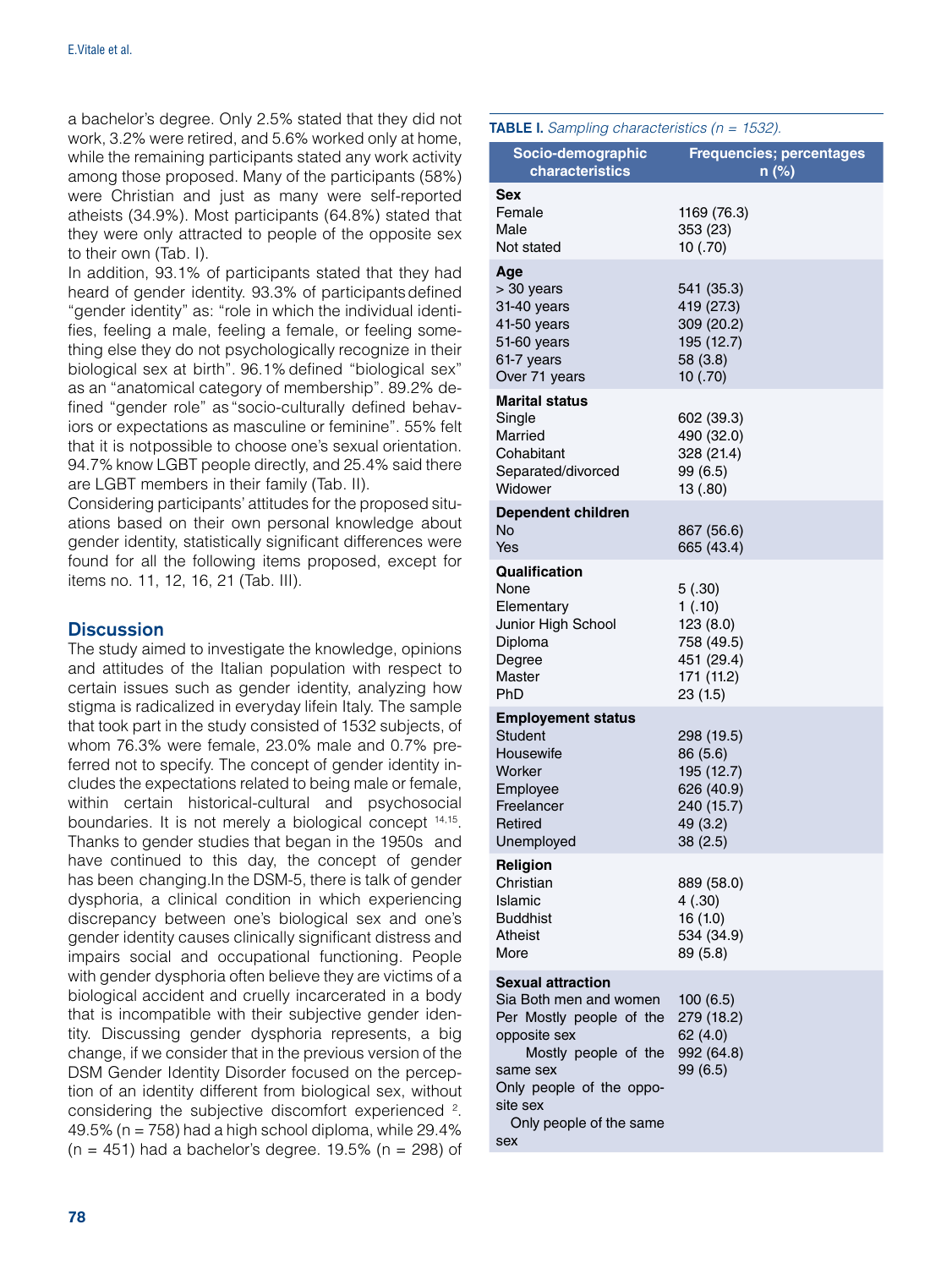| <b>TABLE II.</b> Sampling characteristics on "gender identity" (n = 1532).                                                                                                                                                                                                          |                                            |
|-------------------------------------------------------------------------------------------------------------------------------------------------------------------------------------------------------------------------------------------------------------------------------------|--------------------------------------------|
| <b>Items</b>                                                                                                                                                                                                                                                                        | <b>Frequencies; percentages</b><br>$n$ (%) |
| Item no. 1: Have you ever heard of gender identity?<br>Yes<br>No.                                                                                                                                                                                                                   | 1427 (93.1)<br>105(6.9)                    |
| Item no. 2: Define the term "gender identity":<br>Role in which the individual identifies; feeling like a male, feeling like a female, or feeling some-<br>thing else is not psychologically recognized in biological sex at birth<br>Membership category related to biological sex | 1430 (93.3)                                |
| More                                                                                                                                                                                                                                                                                | 88 (5.7)<br>14 (.90)                       |
| <b>Item no. 3:</b> Define the term "biological sex":<br>Anatomical and biological category<br>Gender dictated by social interpretation<br>More                                                                                                                                      | 1472 (96.1)<br>54(3.5)<br>6(.40)           |
| Item no. 4: Define the term "gender role":<br>Behaviors or expectations socio-culturally defined as masculine or feminine<br>Behaviors to follow according to sex of birth<br>More                                                                                                  | 1367 (89.2)<br>148 (9.7)<br>17(1.1)        |
| Item no. 5: Is it possible to choose, in your opinion, your sexual orientation?<br>Yes                                                                                                                                                                                              |                                            |
| No                                                                                                                                                                                                                                                                                  | 690 (45.0)<br>842 (55.0)                   |
| Item no. 6: Do you know LGBT (lesbian, gay, bisexual, transgender) people directly?<br><b>Yes</b>                                                                                                                                                                                   |                                            |
| No                                                                                                                                                                                                                                                                                  | 1451 (94.7)<br>81(5.3)                     |
| Item no. 7: Are there any LGBT people within your family?<br>Yes<br>No                                                                                                                                                                                                              | 389 (25.4)<br>1143 (74.6)                  |
|                                                                                                                                                                                                                                                                                     |                                            |

the sample are students,while 69.3% are employed in the world of work (professionals, employees or workers) and a good part of the sample, 58.0% (No. 889) are Christians. Recent research has documented that religiously affiliated individuals report more negative attitudes toward transgender people, tend to be more biasedtoward gay men and lesbian women, and are less supportive of gay rights and marriage equality thannonreligious individuals <sup>9</sup>. 39.3% are single, 32.0% are married, and 56.6% have no children. In addition, 64.8% stated that they are heterosexual and 6.5% homosexual. In the second section, consisting of items exploring knowledge about gender identity,  $93.1\%$  (n = 1427) of the sample said they had heard of gender identity and 93.3% ( $n = 1430$ ) believed it to be a role in which the individual identifies,  $5.7\%$  (n = 88) placed the term gender identity in a category of belonging related to biological sex. Respondents mostly answered adequately, a surprising result given that in Italy there is no sex education at any level of education, although sex education is

mandatory throughout the EU. 55.0% believe that their sexual orientation is not a choice; 94.7% know LGBT people directly and 25.4% report the presence of LGBT people within their families. In the last section, on the other hand, aimed at investigating the attitudes of the population, it can be seen that 26.8% of the sample is convinced that gender identity is a choice. Regarding friendship relationships, 20.8% would change if they turned out to be gay/lesbian. 10% do not think that most of the problems encountered by a homosexual person are caused by social prejudice and 26.5% think that gay, lesbian and bisexual people are not discriminated against. The opinion of the sample, however, disagrees with the researches that study quantitatively the rates of violence, discrimination, prevarication and harassment experienced by LGBT people, which report very alarming data. In fact, by analyzing a sample of 402 people with "transgender and gender non-conforming identity" (TGNC), they report that 59.5% have experienced violence and abuse (violent accident, rape or attempted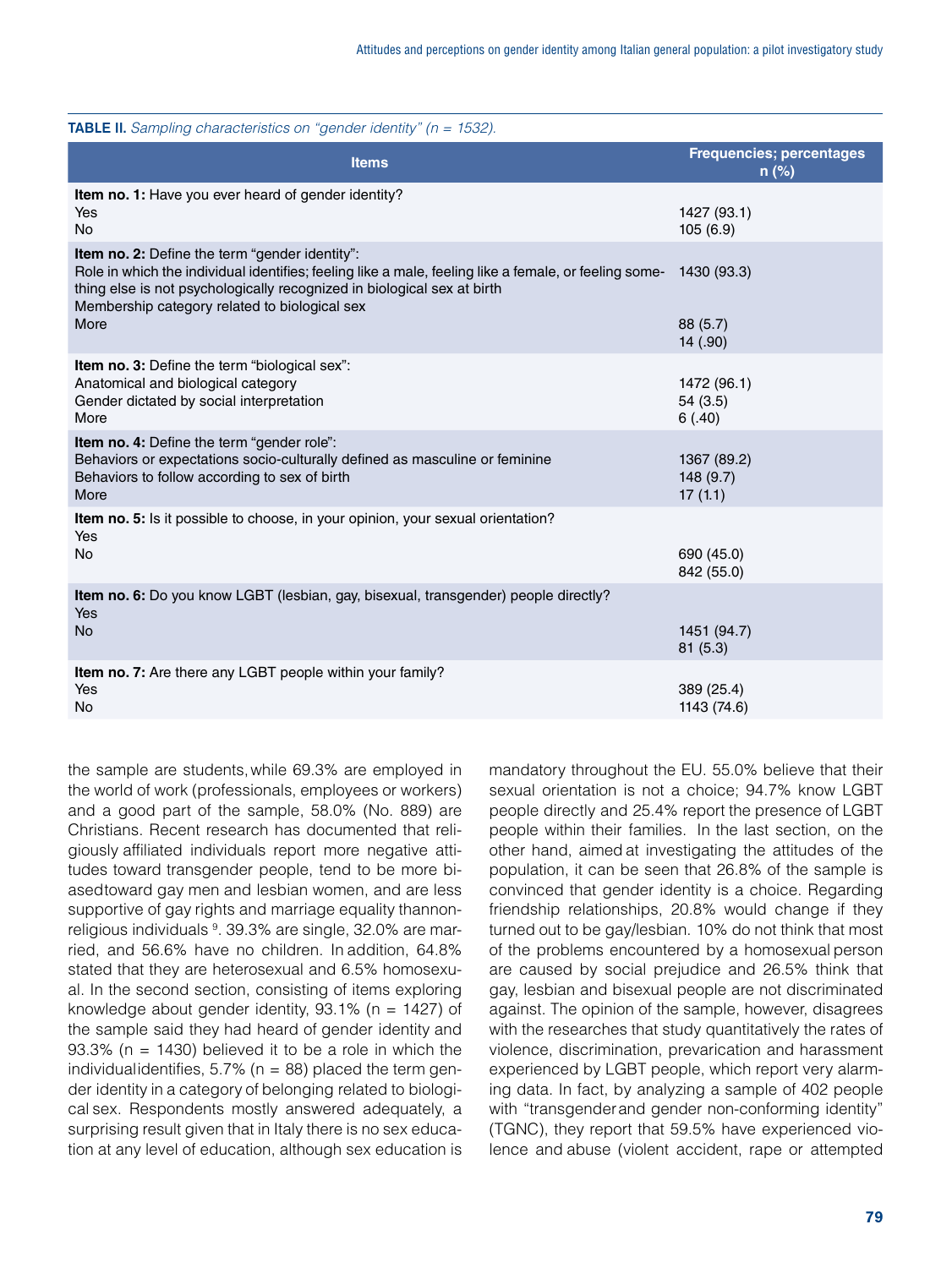| <b>TABLE III.</b> Attitude as a function of knowledge of gender identity ( $n = 1532$ ).                                                                    |                                           |                                      |           |  |  |  |
|-------------------------------------------------------------------------------------------------------------------------------------------------------------|-------------------------------------------|--------------------------------------|-----------|--|--|--|
| <b>Items</b>                                                                                                                                                | <b>Gender identity knowledge</b>          | P-value                              |           |  |  |  |
|                                                                                                                                                             | Yes                                       | <b>No</b>                            |           |  |  |  |
| Item no. 1: How people perceive their gender (gender identity) is a choice:<br>In disagreement<br>Neutral<br>Agree                                          | 716 (46.74)<br>157 (10.25)<br>554 (36.16) | 32 (2.09)<br>17(1.11)<br>56 (3.66)   | $< .001*$ |  |  |  |
| Item no. 2: Women should only be attracted to men:<br>In disagreement<br>Neutral<br>Agree                                                                   | 1319 (86.10)<br>50 (3.26)<br>58 (3.78)    | 75 (4.89)<br>16 (1.04)<br>14(.91)    | $< .001*$ |  |  |  |
| Item no. 3: It is okay for people to dress in ways that do not conform to their as-<br>signment sex at birth:<br>In disagreement<br><b>Neutral</b><br>Agree | 348 (22.71)<br>187 (11.62)<br>892 (58.22) | 42 (2.74)<br>16(1.04)<br>47 (3.07)   | $.001*$   |  |  |  |
| Item no. 4: People should be male or female:<br>In disagreement<br>Neutral<br>Agree                                                                         | 1120 (73.11)<br>137 (8.94)<br>170 (11.10) | 53 (3.46)<br>17(1.11)<br>35 (2.28)   | $< .001*$ |  |  |  |
| Item no. 5: Men should only be attracted to women:<br>In disagreement<br>Neutral<br>Agree                                                                   | 1297 (84.66)<br>51 (3.33)<br>79 (5.16)    | 73 (13.72)<br>14(.91)<br>18(1.17)    | $< .001*$ |  |  |  |
| Item no. 6: Some people do not experience sexual attraction at all:<br>In disagreement<br>Neutral<br>Agree                                                  | 357 (23.30)<br>266 (17.36)<br>804 (52.48) | 43 (2.81)<br>18(1.17)<br>44 (2.87)   | $.001*$   |  |  |  |
| Item no. 7: If a person had same-sex attractions, they would have to go to great<br>lengths to overcome them:<br>In disagreement<br><b>Neutral</b><br>Agree | 1352 (88.25)<br>37 (2.42)<br>38 (2.48)    | 86 (5.61)<br>8(.52)<br>11 $(.72)$    | $< .001*$ |  |  |  |
| Item no. 8: My feelings toward a friend would not change if I learned he/she is gay/<br>lesbian:<br>In disagreement<br>Neutral<br>Agree                     | 290 (18.93)<br>107 (6.98)<br>1030 (67.23) | 30 (1.96)<br>11 $(.72)$<br>64 (4.18) | $.049*$   |  |  |  |
| Item no. 9: I believe homosexuality should be contained:<br>In disagreement<br><b>Neutral</b><br>Agree                                                      | 1403 (91.58)<br>12(.78)<br>12(.78)        | 99 (6.46)<br>3(.20)<br>3(.20)        | $.016*$   |  |  |  |
| Item no. 10: I believe that homosexuality is a disease<br>In disagreement<br>Neutral<br>Agree                                                               | 1384 (90.34)<br>17(1.11)<br>26 (1.70)     | 96 (6.27)<br>5(.33)<br>4(.26)        | $.004*$   |  |  |  |
| Item no. 11: Homosexuality is simply a different way of being:<br>In disagreement<br>Neutral<br>Agree                                                       | 400 (26.11)<br>234 (15.27)<br>793 (51.76) | 28 (1.83)<br>23(1.50)<br>54 (3.52)   | .344      |  |  |  |

 $\blacktriangleright$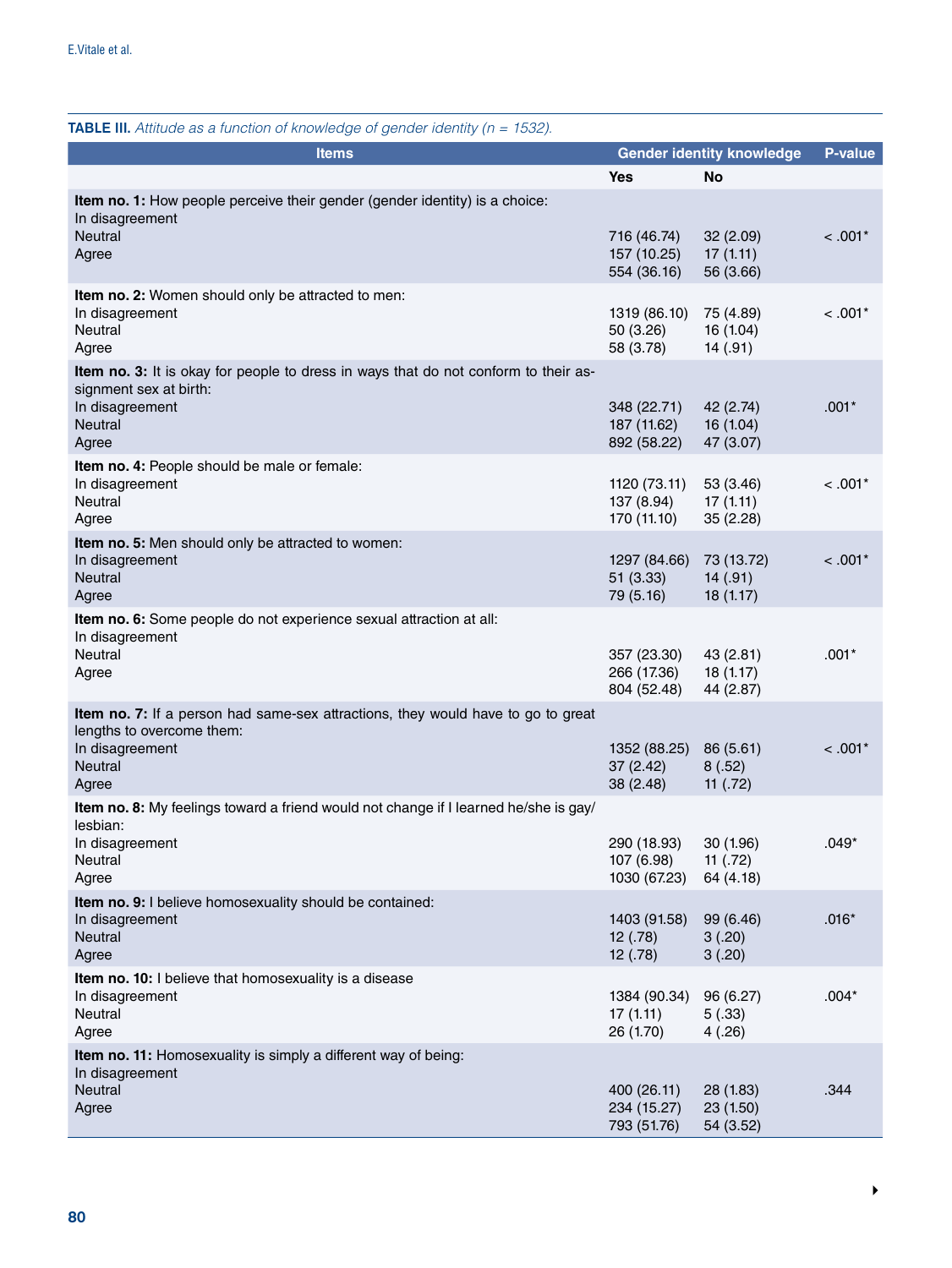| <b>Items</b>                                                                                                                                   |                                                  | <b>Gender identity knowledge</b>   | <b>P-value</b> |
|------------------------------------------------------------------------------------------------------------------------------------------------|--------------------------------------------------|------------------------------------|----------------|
| Item no. 12: I think homosexual people should not teach or be around children:<br>In disagreement                                              |                                                  |                                    |                |
| Neutral<br>Agree                                                                                                                               | 1377 (89.88)<br>28 (1.83)<br>22 (1.44)           | 98 (6.40)<br>4(.26)<br>3(.20)      | .255           |
| <b>Item no. 13:</b> Most of the problems encountered by a homosexual person are<br>caused by social prejudice:                                 |                                                  |                                    |                |
| In disagreement<br>Neutral<br>Agree                                                                                                            | 131(8.55)<br>209 (13.64)<br>1087 (70.95)         | 21(1.37)<br>21(1.37)<br>63(4.11)   | $< .001*$      |
| Item no.14: Gay men and lesbian women had disturbed relationships with one both<br>parents:                                                    |                                                  |                                    |                |
| In disagreement<br>Neutral<br>Agree                                                                                                            | 1263 (82.44) 82 (5.35)<br>97 (6.33)<br>67 (4.37) | 11 $(.72)$<br>12(.78)              | $.003*$        |
| Item no.15: Homosexuality is a passing phase that people overcome:<br>In disagreement                                                          |                                                  |                                    |                |
| Neutral<br>Agree                                                                                                                               | 1357 (88.58)<br>29 (1.89)<br>41 (2.68)           | 97 (6.33)<br>6(.39)<br>2(.13)      | $.045*$        |
| Item no.16: Only heterosexuals are truly normal people:<br>In disagreement<br>Neutral<br>Agree                                                 | 1372 (89.56)<br>25 (1.63)<br>30(1.96)            | 97 (6.33)<br>5(.33)<br>5(.33)      | .085           |
| Item no.17: Gay, lesbian and bisexual people are discriminated against<br>In disagreement                                                      |                                                  |                                    |                |
| Neutral<br>Agree                                                                                                                               | 482 (31.46)<br>189 (12.34)<br>756 (49.35)        | 43 (2.81)<br>20(1.31)<br>42 (2.74) | $.030*$        |
| Item no.18: I would give my vote to a political candidate even if he/she publicly<br>declared himself/herself a homosexual:<br>In disagreement |                                                  |                                    |                |
| Neutral<br>Agree                                                                                                                               | 91 (5.94)<br>151 (9.86)<br>1185 (77.35)          | 18(1.17)<br>18(1.17)<br>69 (4.50)  | $< 0.001*$     |
| Item no.19: The homosexuals could become heterosexual if only they wanted to:<br>In disagreement                                               |                                                  |                                    |                |
| <b>Neutral</b><br>Agree                                                                                                                        | 1314 (85.77)<br>60 (3.92)<br>53 (3.46)           | 86 (5.61)<br>8(.52)<br>11 $(.72)$  | $.001*$        |
| Item no.20: I would feel that I have failed as a parent if I learned my son/daughter<br>is homosexual:                                         |                                                  |                                    |                |
| In disagreement<br>Neutral<br>Agree                                                                                                            | 1342 (22.32)<br>32(2.09)<br>53 (3.46)            | 85 (5.55)<br>7(.46)<br>13(.85)     | $< .001*$      |
| Item no.21: At school, the topic of homosexuality should be addressed and dis-<br>cussed without prejudice:                                    |                                                  |                                    |                |
| In disagreement<br>Neutral<br>Agree                                                                                                            | 93 (6.07)<br>170 (11.10)<br>1164 (75.98)         | 12(.78)<br>15(.98)<br>78 (5.09)    | .103           |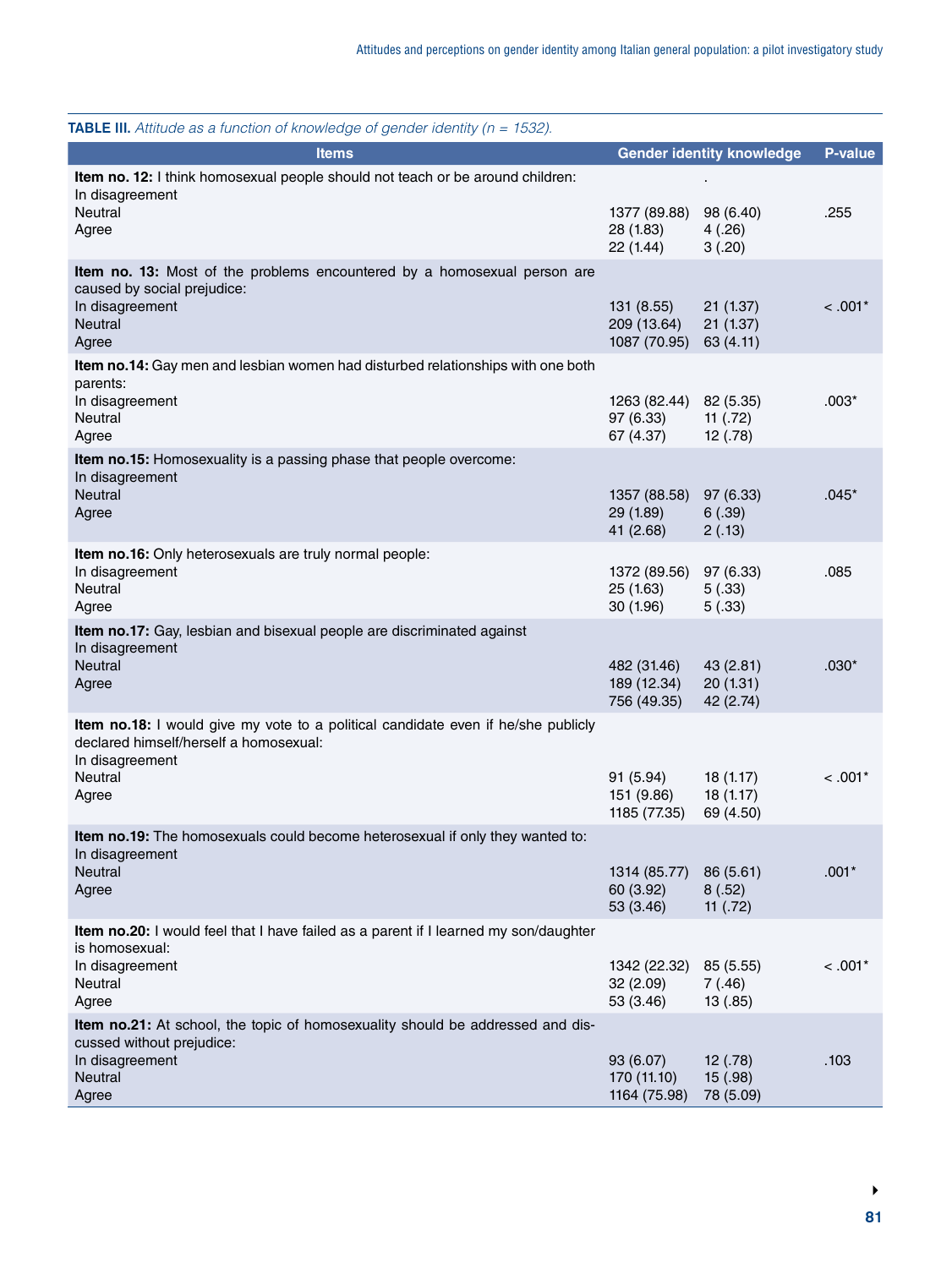| <b>TABLE III.</b> Attitude as a function of knowledge of gender identity ( $n = 1532$ ).                                                |                                            |                                     |            |
|-----------------------------------------------------------------------------------------------------------------------------------------|--------------------------------------------|-------------------------------------|------------|
| <b>Items</b>                                                                                                                            |                                            | <b>Gender identity knowledge</b>    | P-value    |
| Item no. 22: Movies, television, and newspapers give an overly favorable image of<br>homosexuality:<br>In disagreement                  | 1106 (72.19)                               | 68 (4.44)                           | $.001*$    |
| Neutral<br>Agree                                                                                                                        | 180 (11.75)<br>141 (9.20)                  | 15(.98)<br>22 (1.44)                |            |
| Item no. 23: One homosexual can be a good parent:<br>In disagreement<br><b>Neutral</b><br>Agree                                         | 121 (7.90)<br>177 (11.55)<br>1129 (73.69)  | 27 (1.76)<br>15(.98)<br>63 (11.84)  | $< .001*$  |
| Item no. 24: I am sick and tired of hearing about homosexuality:<br>In disagreement                                                     |                                            |                                     |            |
| Neutral<br>Agree                                                                                                                        | 1013 (66.12)<br>192 (12.53)<br>222 (14.49) | 60 (3.92)<br>22(1.44)<br>23 (1.50)  | $.011*$    |
| Item no. 25: Homosexual people should not be enlisted in the police force:<br>In disagreement                                           |                                            |                                     |            |
| Neutral<br>Agree                                                                                                                        | 1357 (88.58)<br>26 (1.70)<br>44 (2.87)     | 93 (6.07)<br>7(.46)<br>5(.33)       | $.003*$    |
| Item no. 26: I would not want my child to have a homosexual teacher:<br>In disagreement                                                 |                                            |                                     |            |
| <b>Neutral</b><br>Agree                                                                                                                 | 1375 (89.75)<br>23 (1.50)<br>29 (1.89)     | 96 (6.27)<br>3(.20)<br>6(.39)       | .031*      |
| Item no. 27: The homosexuals claim too many rights:<br>In disagreement<br>Neutral<br>Agree                                              | 1245 (81.27)<br>90 (5.87)<br>92(6.01)      | 77 (5.03)<br>14(.91)<br>14(.91)     | $< 0.001*$ |
| Item no. 28: If a friend confided in me that he/she was homosexual I believe our<br>friendship would be compromised:<br>In disagreement |                                            |                                     |            |
| Neutral<br>Agree                                                                                                                        | 1395 (91.06)<br>12(.78)<br>20 (1.31)       | 96 (6.27)<br>3(.20)<br>6(.39)       | $.001*$    |
| Item no. 29: Working with a homosexual coworker would make me unconfortable:<br>In disagreement                                         |                                            |                                     |            |
| <b>Neutral</b><br>Agree                                                                                                                 | 1395 (91.06)<br>11 $(.72)$<br>21(1.37)     | 96 (4.50)<br>6(.39)<br>3(.20)       | $< .001*$  |
| Item no. 30: Those who take a pro-homosexual stance are themselves:                                                                     |                                            |                                     |            |
| In disagreement<br>Neutral<br>Agree                                                                                                     | 1385 (90.40)<br>15(.98)<br>27 (1.76)       | 99 (6.46)<br>3(.20)<br>3(.20)       | .196       |
| Item no. 31: I would easily invite a homosexual colleague to a party with his or her<br>partners(s):                                    |                                            |                                     |            |
| In disagreement<br>Neutral<br>Agree                                                                                                     | 177 (11.55)<br>122 (7.96)<br>1128 (73.63)  | 25(1.63)<br>11 $(.72)$<br>69 (4.50) | $.002*$    |

 $\blacktriangleright$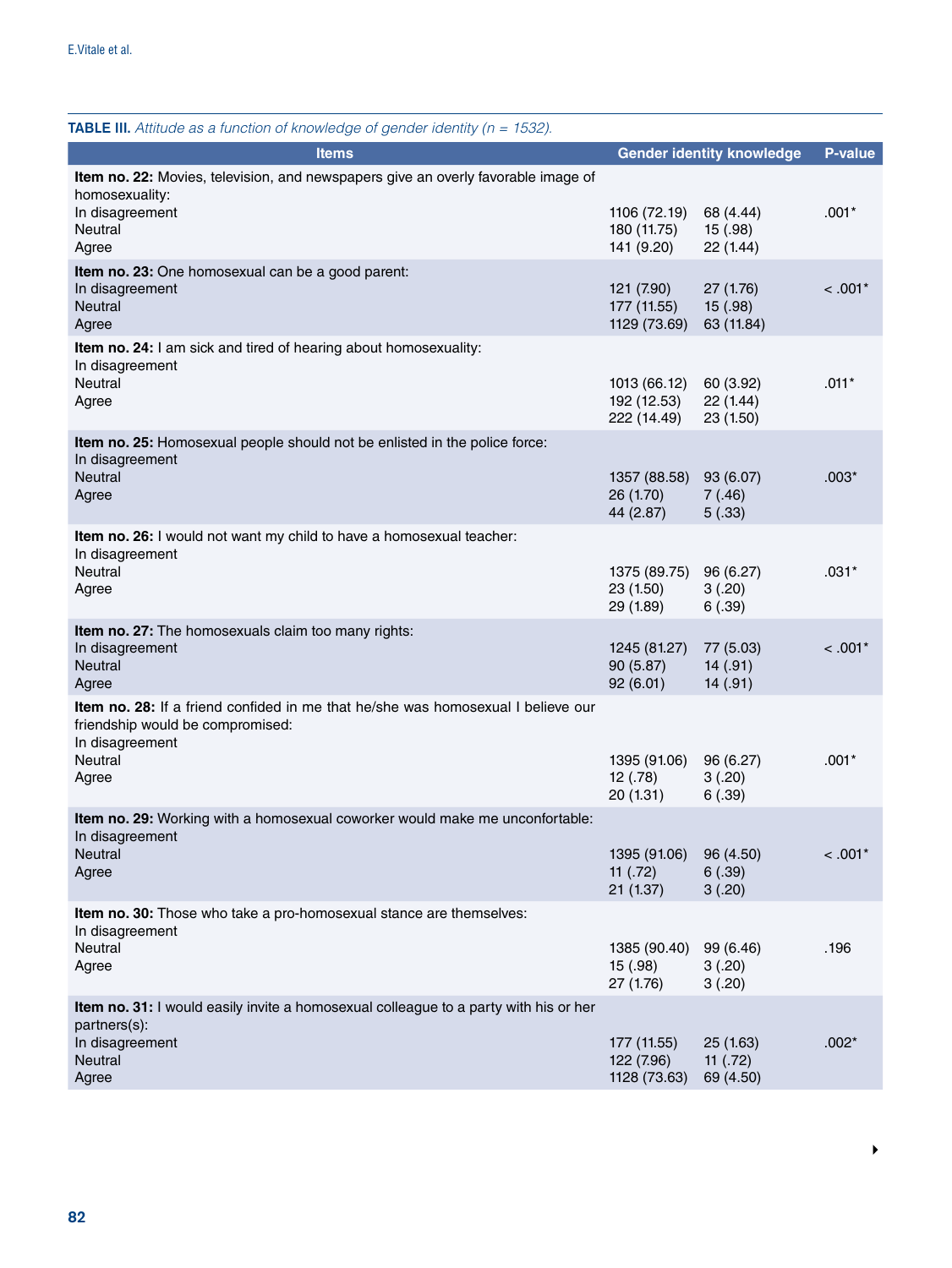| <b>TABLE III.</b> Attitude as a function of knowledge of gender identity ( $n = 1532$ ).                                                                             |                                          |                                     |                |
|----------------------------------------------------------------------------------------------------------------------------------------------------------------------|------------------------------------------|-------------------------------------|----------------|
| <b>Items</b>                                                                                                                                                         |                                          | <b>Gender identity knowledge</b>    | <b>P-value</b> |
| <b>Item no. 32:</b> Homosexual people are just as capable of having a stable, lasting<br>relationship as heterosexual people:<br>In disagreement<br>Neutral<br>Agree | 72 (4.70)<br>155 (10.12)<br>1200 (78.32) | 18 (1.75)<br>10(.65)<br>77 (5.03)   | $< 0.01*$      |
| <b>Item no. 33:</b> I would not have a problem working side by side with a homosexual<br>person:<br>In disagreement<br><b>Neutral</b><br>Agree<br>.                  | 75 (4.89)<br>1267 (82.70)<br>85(5.55)    | 16(1.04)<br>78 (5.09)<br>11 $(.72)$ | $< 0.01*$      |

*\*p: statistical significance.*

rape, assault with or without a weapon and insults) and that 37.1% have suffered economic discrimination 16. Although 85.4% of the sample would not feel that, they had failed as a parent if they found out that a son/daughter was homosexual, 4.2% said otherwise. This is important since studies reveal that the most significant stigmatizing episodes experienced by LGBT people were those experienced within their family of origin, particularly whenthey were children. Mothers and fathers are among the main perpetrators of psychological harassment. In addition, the scientific literature points to different means through which family stigma can be manifested, which are physical, verbal and sexual aggression, or less overt means, such as lack of emotional support. However, 72.3% believe that the topic of homosexuality should be addressed and discussed at school without prejudice. Analyzing, then, the forms of physical and verbal violence suffered by homosexuals, 51.9%, just over half of the sample, replied that they had never witnessed homophobic bullying. However, what the studies report is certainly something wider; on a sample of 149 Italian transgender people, the most frequent types of stigma are verbal abuse (86.6%), problems infinding a job (66.4%), physical abuse (57%), problems in accessing general health services (38.9%), sexual abuse (31.5%), problems in renting a house (28.9%), dismissal (24.2%), robbery (21.5%) andeviction (15.4%). In 2011, following an agreement with the Department of Equal Opportunities, ISTAT carried out a "Survey on discrimination on the basis of gender, sexual orientation and ethnicity" where, for the first time, information on sexual orientation was collected. The statistical survey targeted a sample of approximately 8,000 households, providing important information aboutexperiences of discrimination. Homosexuals and bisexuals reported experiencing discrimination at school or university, more than heterosexuals (24 *vs* 14.2%) and likewise at work (22.1 *vs* 12.7%). 29.5% felt discriminated against in their job

search (31.3% for heterosexuals). Considering the three domains, 40.3% of homosexuals/bisexuals said they had been discriminated against, compared with 27.9% of heterosexuals 17,18. Another study conducted by Scandurra et al.<sup>3</sup> explores the LGBT person and their right to visibility even in the workplace precisely because oftheir personal fulfillment. The results show that 13% state that they have had their application for a job rejected because of their sexual identity; relevant is the share of "don't know" (25.8%). A significant variable is gender identity: trans people in the first place (45% out of 40 cases), followedby men (14.2% out of 938 cases) and women (6.7% out of 388 cases) declare that they have been rejected because they are LGBT, followed by men (14.2% out of 938 cases) and women (6.7% out of 388 cases). It was revealed, in particular, the prevalence of negative attitudes and behaviors on thepart of other workers and the lack of concrete protections for LGBT people in organizations. In addition, the study shows that, for 63.3%, same-sex unions are a sign of civil progress; adoptions for same-sex couples, on the other hand, are less supported by society: just over half of the 53.8% samplebelieves that these should be legalized at all, while 17.8% are against it. From 2016 to date, thousands of people have benefited from the "Cirinnà law", historical and at the same time the result of a compromise that left gaps, such as stepchild adoption and did not define the civil union between people of the same sex as a "specific social formation", but as a "marriage" 17. In 2019 alone, 2,297same-sex partner unions were celebrated. The portrayal of LGBT people and discussions of issues affecting them in the media range from overtly homophobic or transphobic to stereotypical. A key role in this regard is played by the mass media: to reduce social prejudice; media exposure would offer the possibility of indirect contact with members of a minority group, which on a daily basis in real life one would not have the opportunity to meet; this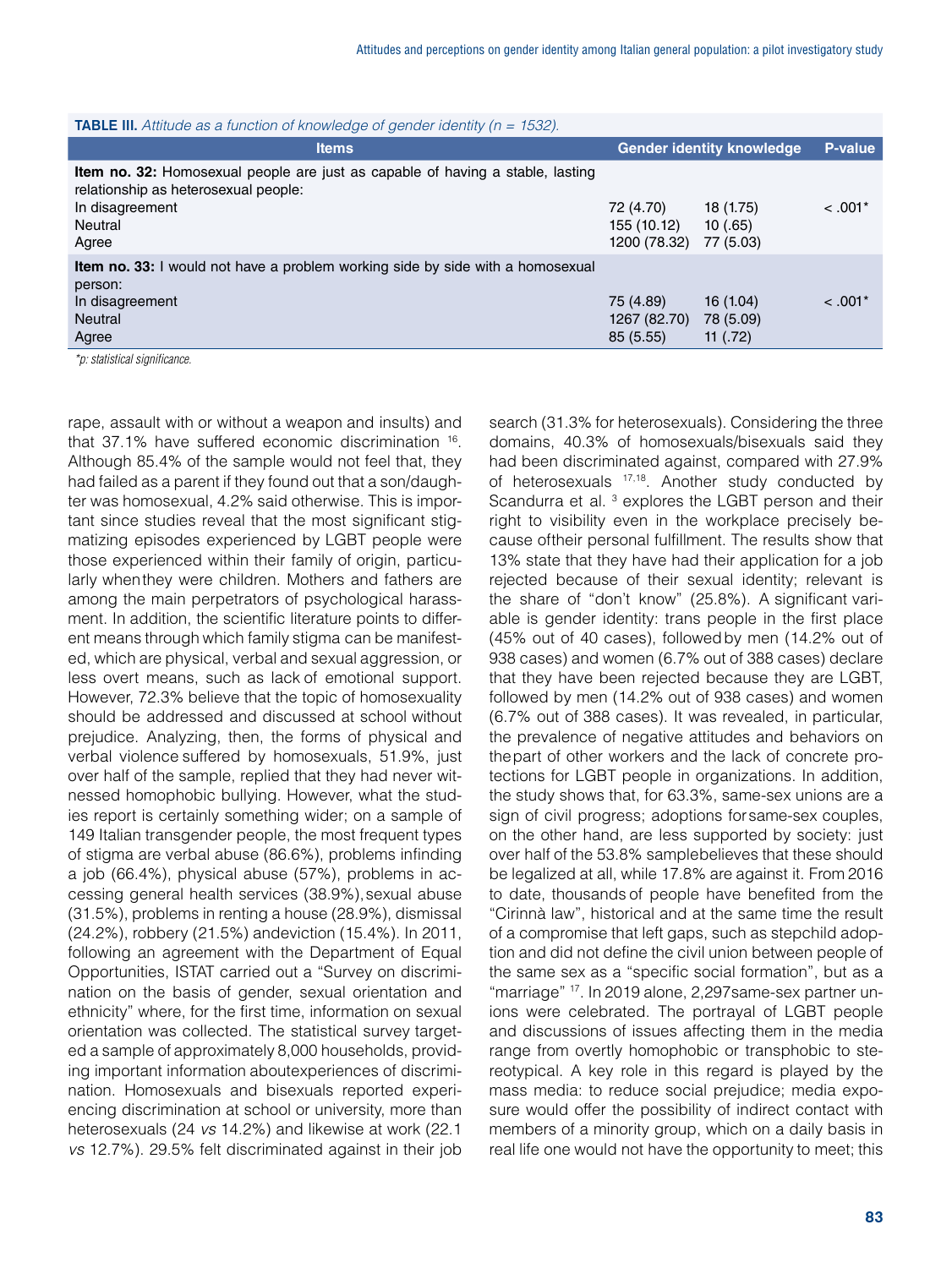para-social contact would provide the basisfor decreasing negative prejudice against members of that group 19. A study conducted by the University of Padua, investigate which particular media channels most influenced prejudice towards immigrants and to analyze the cognitive, motivational and social processes on which media power acts to influence social attitudes towards certain minority groups showed that some Italian media, in particular television and news programs, dedicate over 25% of their agenda to crime news <sup>20</sup>. The perception that individuals have of the world and of themselves is, therefore, inevitably conditioned by the imagery conveyed by the media and, in particular, by TV, which is themost widely used medium today. Given the profound transformations undergone by contemporary society, the themes of family ties, sexual identity and gender identity are the object of constant attention on television programs. Homosexuality, in particular, is among the themes most frequently represented. A study aimed at analyzing the way in which the television medium deals with this topic and at detecting the presence of stereotypes that are still widespread in our social context, outlined a fragmented representation of homosexuality <sup>10</sup>. It is well known that the LGBT population (lesbian, gay, bisexual and transgender) is the victim, in many legal systems, of discrimination and abuse more or less institutionalized, well rooted in "common sense". Immersing oneself in daily life, one realizesthat prejudice, the root cause of all the problems exposed here, is rooted in the same people who are victims, manifesting itself through disesteem, renunciation, distrust, causes of many problems 16, 21.

# Study limitations

Although the present study was a cross-sectional study and had both a multicenter design and a large sample size, it was not able to reach a more heterogeneous population at national level. Therefore, the data collected could not be considered as representative of the entire Italian population. For this assumption, also the reticence on the subject treated could be mentioned. Furthermore, the scarcity of studies concerning this topic made it difficult to compare the present results with the available literature.

#### **Conclusions**

The aim of the study was to investigate the knowledge, opinions and attitudes of the Italian population towards gender identity and sexuality. Despite the fact that violence and discrimination against people with different sexual orientation or gender incongruity are the order of the day, they are ignored by society. There are still many cultural and educational gaps in Italian society, dictated

by the lack of education starting from the school, which should, following European guidelines, include these topics in the curriculum and thus contribute to change. Many transgender people have generally negative experiences with services and with some health professionals who show a lack of knowledge and sensitivity and that nurses and students seem to lack the experience and training to work with transgender clients. The production of data, although limited compared to other Western countries, indicate to explore the possible stigma of health professionals towards those who manifest a sexual orientation different from the common domain of a society that, has yet to develop antibodies, towards any form of discrimination. Although the data collected showed a growing sensitivity to the argument, some aspects were still rooted such as parental failure still remained present in the population. It was hoped that greater awareness of these topics will lead in the future years to an increase in training, both at school and collective-social levels, perhaps involving sex education courses or through seminars. However, it was up to the professionals to give the input of challenges. In this way, discrimination might also be struggled.

#### Acknowledgements

The Authors thank all the participants, who voluntary agreed to participate.

#### Conflict of interest statement

The Authors declare no conflict of interest.

#### Funding

This research did not receive any specific grant from funding agencies in the public, commercial, or not-forprofit sectors.

#### Authors' contributions

All Authors equally contributed to the work.

#### Ethical consideration

The research was conducted ethically, with all study procedures being performed in accordance with the requirements of the World Medical Association's Declaration of Helsinki.

Written informed consent was obtained from each participant/patient for study participation and data publication.

#### **References**

- <sup>1</sup> Crapanzano A, Carpiniello B, Pinna F. Approach to the person with gender dysphoria: from the Italian psychiatric model to the emerging model based on informed consent, J Psychiatry 2021;56:120- 128.
- <sup>2</sup> American Psychiatric Association, DSM-5 Task Force. Diagnostic and statistical manual of mental disorders: DSM-5™ (5<sup>th</sup> ed.). American Psychiatric Publishing, Inc, 2013.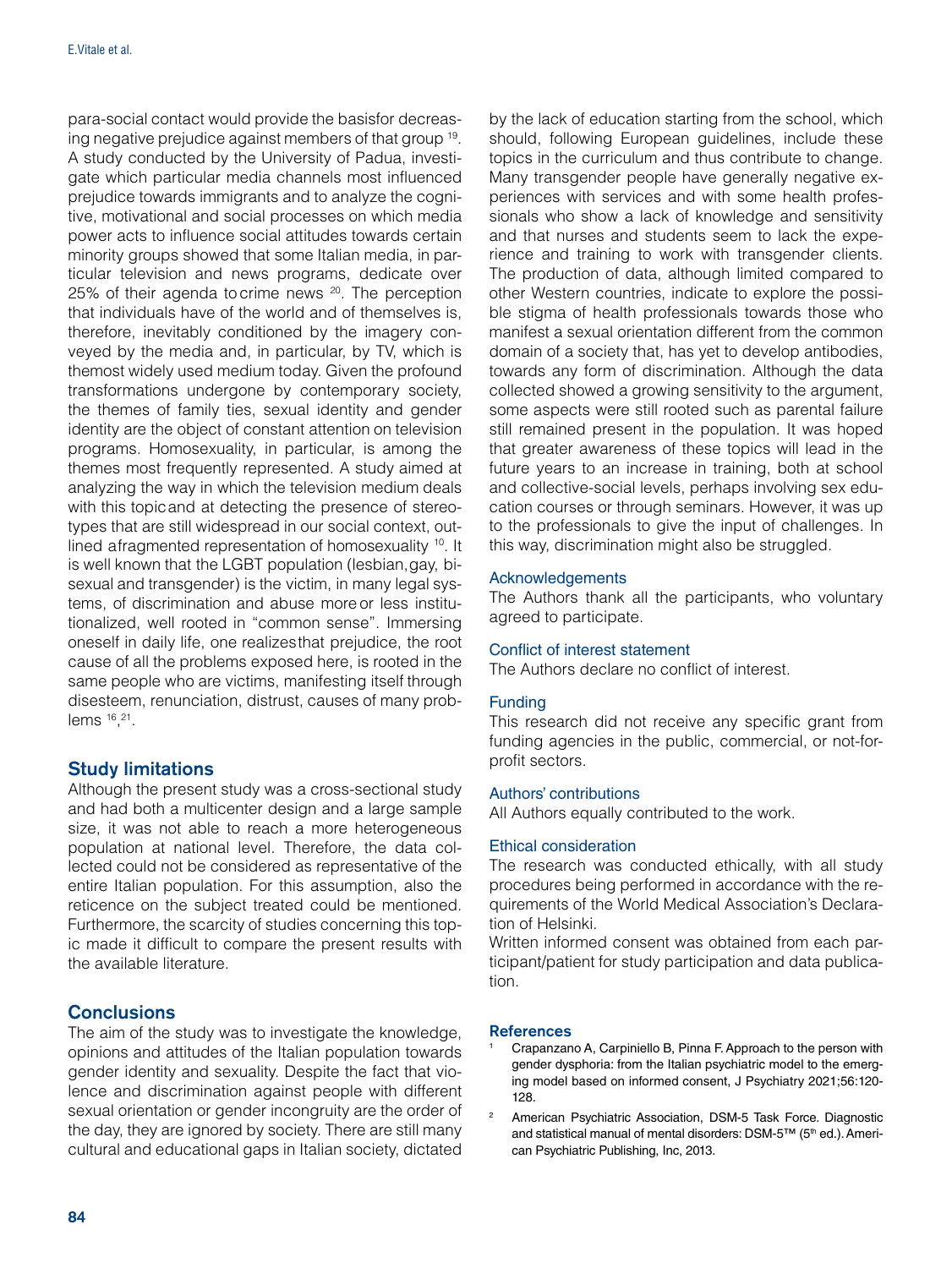- Scandurra C, Amodeo AL, Bochiccio V, et al. Psychometric characteristics of the transgender identity. Survey in an Italian sample: a measure to assess positive and negative feelings toward transgender identity. International J Transgenderism 2017;18:53-65. [https://doi.org/10.1080/15](https://doi.org/10.1080/15532739.2016.1241975) [532739.2016.1241975](https://doi.org/10.1080/15532739.2016.1241975)
- Salerno A, Tosto M, Scozzari G, Homophobia. Origin, consequences, and prevention. A review of the literature. Health Psychol 2019;2:5-27.
- <sup>5</sup> Pachankis JE, Bränström R. Hidden from happiness: structural stigma, sexual orientation concealment, and life satisfaction across 28 countries. J Consult Clin Psychol 2018;86:403-415. [https://doi.](https://doi.org/10.1037/ccp0000299) [org/10.1037/ccp0000299](https://doi.org/10.1037/ccp0000299)
- <sup>6</sup> Lombardi EL, Wilchins RA, Priesing D, et al. Gender violence: transgender experiences with violence and discrimination. J Homosex 2001;42:89-101. [https://doi.](https://doi.org/10.1300/j082v42n01_05) [org/10.1300/j082v42n01\\_05](https://doi.org/10.1300/j082v42n01_05)
- Scandurra C, Bochicchio V, Amodeo AL, et al. Internalized transphobia, resilience, and mental health: applying the psychological mediation framework to Italian transgender individuals. Int J Environ Res Public Health 2018;15:508. [https://](https://doi.org/10.3390/ijerph15030508) [doi.org/10.3390/ijerph15030508](https://doi.org/10.3390/ijerph15030508)
- <sup>8</sup> Clements-Nolle K, Marx R, Katz M. Attempted suicide among transgender persons: the influence of gender-based discrimination and victimization. J Homosex 2006;51:53-69. [https://doi.org/10.1300/](https://doi.org/10.1300/J082v51n03_04) [J082v51n03\\_04](https://doi.org/10.1300/J082v51n03_04)
- <sup>9</sup> Campbell M, Hinton JDX, Anderson JR. A systematic review of the relationship between religion and attitudes toward transgender and gender-variant people. Int J Transgenderism 2019:20:21-38. [https://doi.org/10.1080/15532739.2018.1](https://doi.org/10.1080/15532739.2018.1545149) [545149](https://doi.org/10.1080/15532739.2018.1545149)
- <sup>10</sup> Cole SW. The conserved transcriptional response to adversity. Curr Opin Behav Sci 2019;28:31-37. [https://doi.](https://doi.org/10.1016/j.cobeha.2019.01.008) [org/10.1016/j.cobeha.2019.01.008](https://doi.org/10.1016/j.cobeha.2019.01.008)
- Bouris A, Everett BG, Heath RD, et al. Effects of victimization and violence on suicidal ideation and behaviors among sexual minority and heterosexual adolescents. LGBT Health 2016;3:153-161. <https://doi.org/10.1089/lgbt.2015.0037>
- Reisner SL, Poteat T, Keatley J, et al. Global health burden and needs of transgender populations: a review. Lancet 2016;388:412-436. [https://doi.](https://doi.org/10.1016/S0140-6736(16)00684-X) [org/10.1016/S0140-6736\(16\)00684-X](https://doi.org/10.1016/S0140-6736(16)00684-X)
- <sup>13</sup> Eliason MJ, Dibble S, Dejoseph J. Nursing's silence on lesbian, gay, bisexual, and transgender issues: the need for emancipatory efforts. ANS Adv Nurs Sci 2010;33:206-218. [https://doi.org/10.1097/](https://doi.org/10.1097/ANS.0b013e3181e63e49) [ANS.0b013e3181e63e49](https://doi.org/10.1097/ANS.0b013e3181e63e49)
- <sup>14</sup> Boone T, Reilly AJ, Sashkin M. Social learning theory. Albert Bandura Englewood Cliffs, N.J.: Prentice-Hall, 1977. 247 pp., paperbound. Group Organ Stud 1977;2:384-385.
- Hinshaw R, Burden R, Shriner M. Supporting post-graduates' skill acquisition

using components of constructivism and social learning theory. Creat Educ 2012;3:874-877.

- Valerio P, Scandurra C, Mezza F. Transphobia and social pressure. GENI-US 2019;2:14-39.
- ISTAT. The homosexual population in the Italian society. Istat 2011 (Available at: report-omophobia\_6giugno.pdf [[istat.](http://istat.it) [it](http://istat.it)]. Accessed on: 14 December 2021. Istituto Nazionale di Statistica [ISTAT]. Marriages, civil unions, separations and divorces, year 2019. Available from: Report marriages civil unions separations divorces\_vear2019 [[istat.it\]](http://istat.it). Accessed on: December 13, 2021).
- <sup>18</sup> Lelleri R, Pozzoli L, Berardi P, et al. Final report of "Io Sono Io Lavoro" – first Italian survey on work and lesbian, gay, bisexual and transgender/transsexual people (Available at: Report-IO-SONO-IO-LAVORO.pdf ([arcigay.it](http://arcigay.it)) Accessed on: December 13, 2021).
- <sup>19</sup> Schiappa E, Gregg PB, Hewes DE. The parasocial contact hypothesis. Communication Monographs 2005;72:92-115. [https://doi.](https://doi.org/10.1080/0363775052000342544) [org/10.1080/0363775052000342544](https://doi.org/10.1080/0363775052000342544)
- <sup>20</sup> Latrofa M, Vaes J. Media power and prejudice: does mass media influence our social perception? The Inquisitive Mind 2013;3.
- Lasio D. Real gays and gay reality: homosexual characters and people on Italian television, 2006.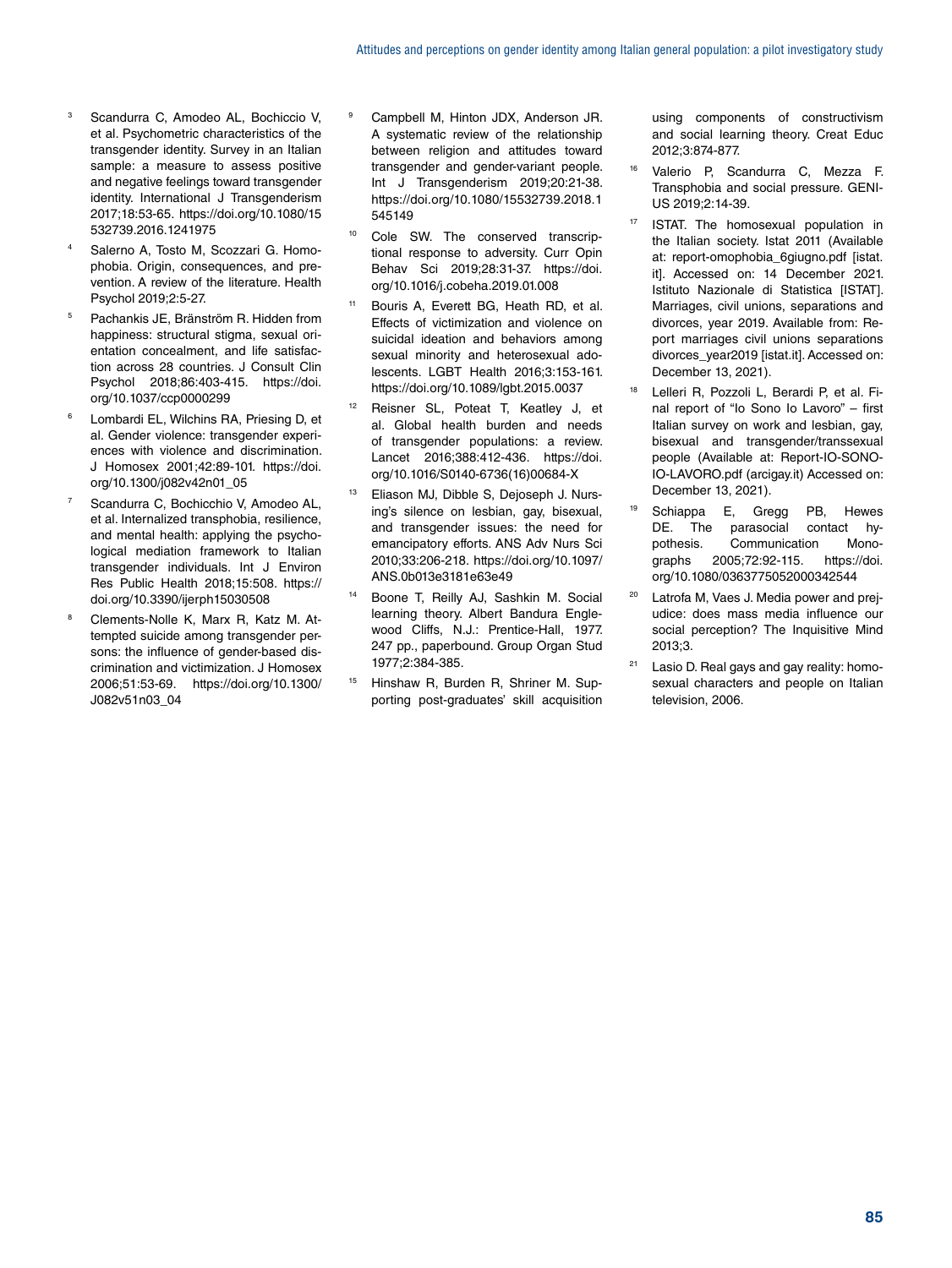# **Validation of the Dark Future Scale (DFS) for future anxiety on an Italian sample**

Tommaso B. Jannini<sup>1</sup>, Rodolfo Rossi<sup>1</sup>, Valentina Socci<sup>2</sup>, Giorgio Di Lorenzo<sup>1,3</sup>

<sup>1</sup> Department of Systems Medicine, University of Rome Tor Vergata, Rome, Italy; <sup>2</sup> Depart*ment of Applied Clinical Sciences and Biotechnologies, University of L'Aquila, L'Aquila, Italy; 3 IRCCS – Fondazione Santa Lucia, Rome, Italy*

# SUMMARY

*Future anxiety (FA) is an attitude towards the future in which negative processes overcome positive ones, with fear of forthcoming threats being more powerful than hope. Since FA plays a pivotal role in many mental health conditions, we aimed to develop an Italian version of the Dark Future Scale (DFS) that allows measuring this construct.*

We recruited 311 participants using a web-based survey. We investigated DFS internal *reliability, convergent and divergent validities, as well as test repeatability over time. We conducted a receiver operating characteristic (ROC) analysis to find the best cut-off for FA. Finally, we performed a confirmatory factor analysis (CFA) based on a two-factor hypothesis. DFS showed excellent psychometric characteristics, with a high Cronbach's alpha, and test-retest reliability over 15 days. Significative correlation indices were seen between DFS and convergent and divergent measures. ROC analysis identified 17 on the overall score as the best cut-off for FA. The two-factor model on the CFA fitted the data reasonably well, showing good incremental and comparative fit indexes.*

*The Italian version of the DFS reported excellent psychometric properties and thus may be considered a reliable tool for both research and clinical settings.* 

**Key words:** future anxiety, depression, validation, ROC analysis, confirmatory factor analysis

Received: March 22, 2022 Accepted: April 25, 2022

#### **Correspondence**

#### Rodolfo Rossi

Department of System Medicine, University of Rome Tor Vergata, via Montpellier 1, 00133 Rome, Italy. Tel.: +39 06 20904501. E-mail: [rudy86.rossi@gmail.com](mailto:rudy86.rossi@gmail.com)

**How to cite this article:** Jannini TB, Rossi R, Socci V, et al. Validation of the Dark Future Scale (DFS) for future anxiety on an Italian sample. Journal of Psychopathology 2022;28:86-93. <https://doi.org/10.36148/2284-0249-457>

*© Copyright by Pacini Editore Srl*



*This is an open access article distributed in accordance with the CC-BY-NC-ND (Creative Commons Attribution-NonCommercial-NoDerivatives 4.0 International) license. The article can be used by giving appropriate* 

*credit and mentioning the license, but only for noncommercial purposes and only in the original version. For further information: [https://creativecommons.org/](https://creativecommons.org/licenses/by-nc-nd/4.0/deed.en) [licenses/by-nc-nd/4.0/deed.en](https://creativecommons.org/licenses/by-nc-nd/4.0/deed.en)*

# **Introduction**

Future-oriented thinking is defined as one's cognitive ability to daydream, mental time-travel, and make plans, aspirations, expectations, and predictions 1 . By means of future-oriented thinking, people have indeed the capability to imagine future scenarios and possible events, acting and behaving consequently.

Beck's cognitive triad of depression involves overwhelming negative thoughts about the self, the surrounding world, and the future  $2$ . According to Beck's proposal, in fact, both depression and anxiety may have a distorted future thinking, with the first one being centered on self-depreciation and hopelessness, and the latter, instead, being centered on future harms or threats <sup>3</sup>. Thus, although these two constructs share negative visions of the future, Beck's cognition-based hypothesis allows differentiating depression and anxiety by themes that are specific to each disorder. A recent theory introduces future anxiety (FA) as a construct that includes both cognitive and emotional processes in which negative processes overcome positive ones, with fear of future threats being more powerful than hope <sup>4</sup>. More specifically, a dark future time perspective, i.e. a specific inclination to think about the future with preoccupation and predict negative scenarios, is one of the most important features of future anxiety 4,5.

Natural disasters, terrorism, political processes, and viral pandemics may generate a consistent amount of future anxiety <sup>6-9</sup>. For instance, the re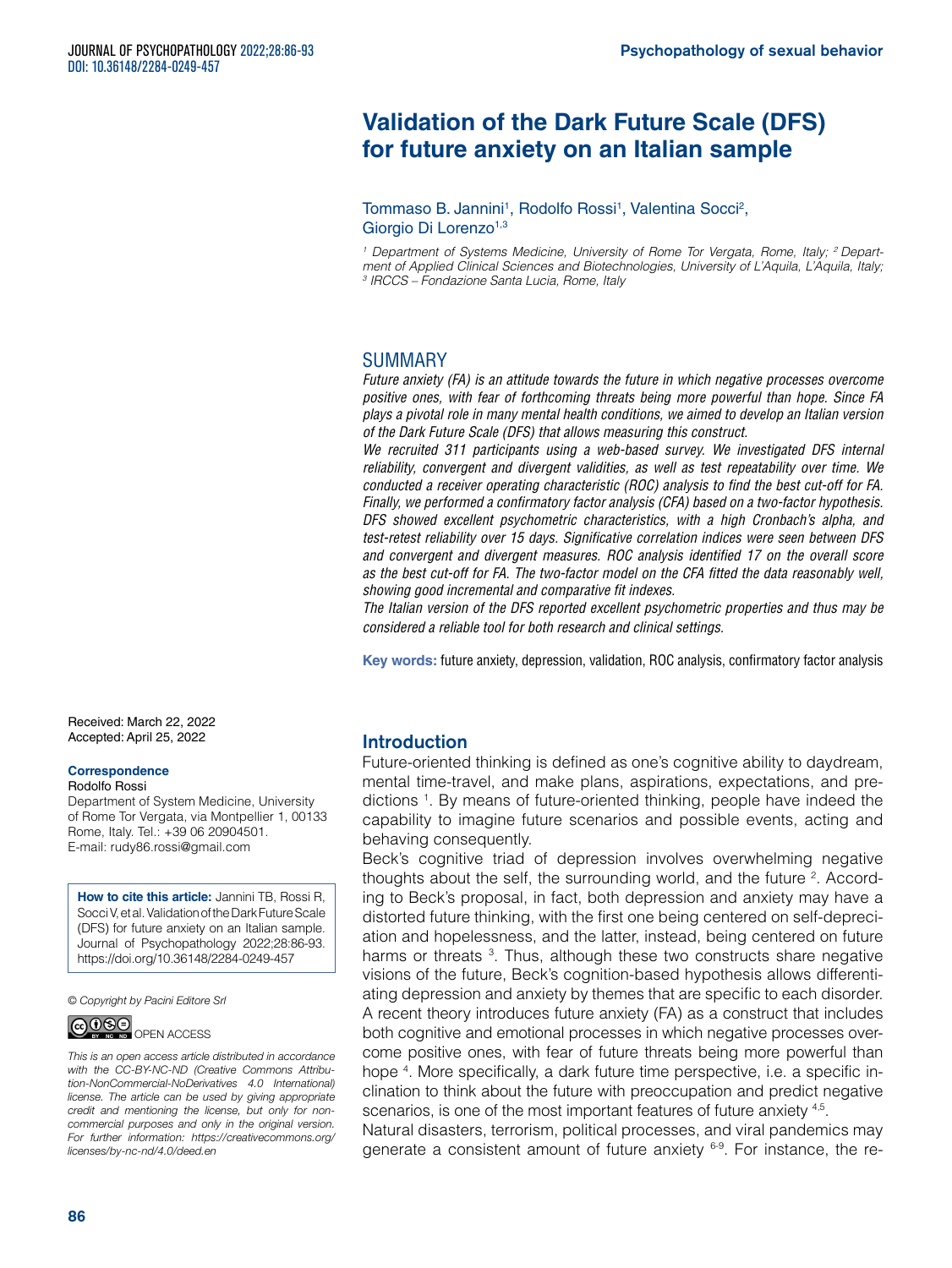cent COVID-19 pandemic has significantly increased the level of preoccupation with personal health, economic incomes, and social stability among the general population, and healthcare workers 10-12. A recent study has found that the COVID-19 pandemic has indeed produced a substantial intensification of future anxiety levels, with FA showing a strong association with perceived threats related to COVID-19 and with conspiracy beliefs<sup>7</sup>.

Since FA holds a primary position in the routinary evaluation of mental health, Zaleski and colleagues developed a 29-item scale that allows to investigate one's propensity to see the future with uncertainty as well as dislike and fear <sup>4</sup> . However, despite its noteworthy diagnostic utility and its significant value for research purposes, the Future Anxiety Scale (FAS) suffered from being too long and time-consuming. As this might have impacted the overloaded routine of the clinical practice as well as of research settings (especially if coupled with other measures), the Authors developed a 5-item, shorter form of the FAS, named the Dark Future Scale (DFS) 13. The DFS presented excellent psychometric properties, ascribing it as a reliable and easy-to-use tool.

Since no homologous instrument exists at the moment, in this study we aimed to develop an Italian version of the Dark Future Scale. To test the psychometric properties, we measured the internal consistency, test-retest validity, and convergent and divergent validity. We also implemented a Receiving Operator Characteristic (ROC) analysis to identify a cut-off value. Finally, a confirmatory factor analysis (CFA) was performed to examine a bi-factorial model of FA, made up of internal and external features that may characterize FA.

# Materials and methods

#### Study design

We conducted a cross-sectional web-based survey. Inclusion criteria were age range 18-35 years old and proficiency in Italian. As evidence has highlighted that younger adults are mostly associated with higher levels of anxiety compared to their older counterparts, we decided to select this age range <sup>10</sup>. The recruitment was conducted by means of a web-based survey administration software and with the help of social network applications using a snowball sampling, between June and July 2021. The survey was developed using the free software Google Forms®. On-line consent was obtained from the participants. Participants were allowed to terminate the survey at any time they desired. The survey was anonymous, and confidentiality of information was assured. The study was approved by the local ethics committee.

#### Measures

We prepared an online web-based survey composed of the first part with questions about gender, age, nationality, marital status, occupation, and education, and the second part with six different psychometric measures.

#### *The Italian version of the Dark Future Scale*

The DFS consists of five items (e.g., 'I am afraid that in the future my life will change for the worse'), rated with a seven-point Likert scale (from  $0 = 'decidedly false'$  to  $6 = 6$  decidedly true'). The resulting range goes from 0 to 30, with higher scores reflecting higher levels of FA 13. Two proficient bilingual translators carried out the forward translation from English to Italian. Each item of the Italian version was then carefully evaluated by two independent psychiatrists and clinical psychologists. Finally, a third proficient bilingual translator performed the back translation to Italian to English. All the Authors of the current manuscript supervised the whole translation process and approved the final DFS Italian version.

# *The Italian version of the Beck's Depression Inventory*

The Beck's Depression Inventory (BDI)-II is a 21-question self-report inventory that measures depression severity. Each question is rated with a four-point Likert scale, ranging from 0 to 3. Scores range from 0 to 63, with the following depression levels: minimal  $( \leq 13)$ , mild (14-19); moderate (20-28), and severe (29-63) 14. Cognitive, affective, and somatic symptoms of BDI-II were analyzed, based on Buckley's three-factor model, with items 1, 2, 3, 5, 6, 7, 8, 9, and 14 loading on the "Cognitive" factor, items 4, 10, 12, and 13 loading on the "Affective" factor, and items 11, 15, 16, 17, 18, 19, 20, and 21 loading on the "Somatic" factor 15.

#### *The Italian version of the Beck's Anxiety Inventory*

The Beck's Anxiety Inventory (BAI) is a 21-question selfreport inventory for measuring anxiety severity. Each question is rated with a four-point Likert scale, from 0 to 3. Higher scores indicate higher anxiety levels, with the following standardized cut-offs: minimal  $(≤ 7)$ , mild (8-15); moderate (16-25), and severe (26-63) 16.

#### *The Italian version of the Beck Hopelessness Scale*

The Beck Hopelessness Scale (BHS) is a 20-item truefalse self-report inventory that measures three major aspects of hopelessness: feelings about the future, loss of motivation, and future expectations. Higher scores indicate higher levels of hopelessness 17. According to Beck and Weissman, three factors were also analyzed: "Feelings about the Future", consisting of items 1, 6, 13, 15, and 19; "Loss of Motivation", consisting of items 2, 3, 9, 11, 12, 16,17, and 20; "Future Expectations", consisting of items 4, 7, 8, 14, and 18.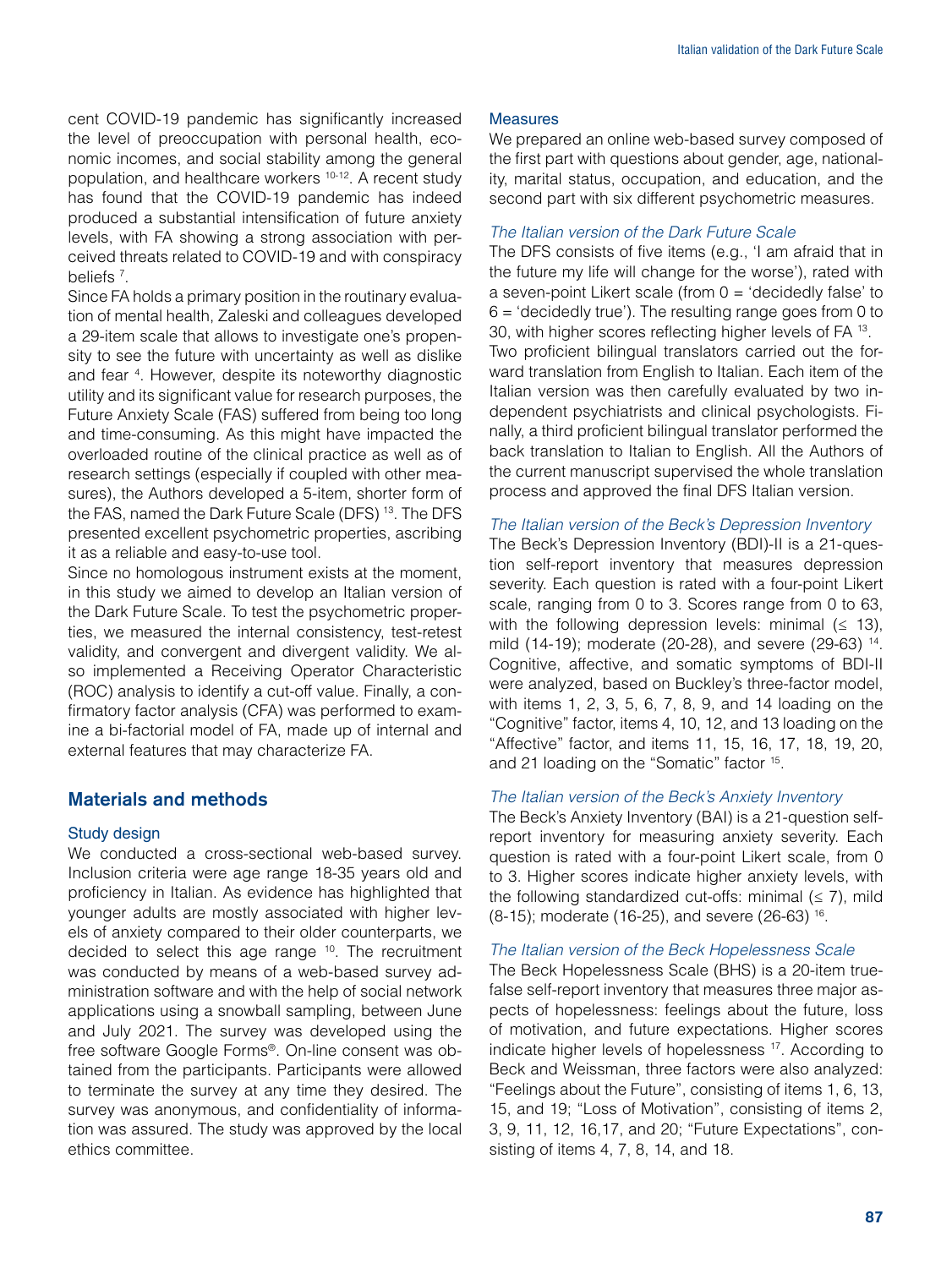# The Italian version of the Neuroticism-Extraversion-Openness Five-Factor Inventory

The Neuroticism-Extraversion-Openness Five-Factor Inventory (NEO-FFI) is a personality inventory that examines a person's Big Five personality traits (openness to experience, conscientiousness, extraversion, agreeableness, and neuroticism), consisting of 60 items. Each item is rated by means of a five-point Likert scale  $(0 = 'strong-)$ ly disagree'  $-4$  = 'strongly agree'). Each personality domain is represented by a single factor, that is composed of 12 items, with "neuroticism" consisting of items 1, 6, 11, 16, 21, 26, 311, 36, 41, 46, 51, and 56, "extraversion" consisting of items 2, 7 ,12, 17, 22, 27, 32, 37, 42, 47, 52, and 57, "openness" consisting of items 3, 8, 13, 18, 23, 28, 33, 38, 43, 48, 53, and 58, agreeableness consisting of items 4, 9, 14, 19, 24, 29, 34, 39, 44, 49, 54, and 59, and finally "conscientiousness" consisting of items 5, 10, 15, 20, 25, 30, 35, 40, 45, 50, 55, and 60. The total score for each personality domain is the sum of the scores earned for the 12 items of that domain.

# *The Italian version of the Temperament Evaluation in Memphis, Pisa and San Diego, short form*

The short version of the Temperament Evaluation in Memphis, Pisa and San Diego (s-TEMPS) scale consists of 35 items on a five-point Likert scale ranging from 1 to 5 (1 = "not at all";  $2 =$  "a little";  $3 =$  "moderately";  $4 =$  "much"; 5 "very much"). The items assess five different temperaments: depressive, composed of items 1-7, cyclotomic, composed of items 8-14, hyperthymic, composed of items 15-21, irritable, composed of items 22-28, and anxious, composed of items 28-35 18.

# Data analysis

Continuous variables were represented as mean and standard deviation (mean  $\pm$  SD). Categorical variables were represented as absolute counts and percentage. The Kolmogorov-Smirnov test for the goodness of fit was performed to assess the normality of the distribution of all the tested variables.

Mann-Whitney U test for unpaired samples was used to compare the five items and the total score of DFS between females and males.

The internal consistency of DFS was assessed by means of Cronbach's coefficient alpha (ɑ). Internal consistency is considered good when  $a \geq 0.8$ . Spearman's correlation was carried out for the convergent and divergent validities and the test-retest reliability, calculated on 146 individuals with two administrations, first at the baseline and then after 15 days.

The receiver operating characteristic (ROC) curve was calculated to illustrate the relationship between sensitivity and specificity of the DFS in order to select the best cutoff value. This would discriminate between subjects with a high probability of having future preoccupations (above

the cut-off value) and subjects without (under the cut-off value). To do so, we dummy coded the BDI overall score into a binary 1/0 variable, with 20 or above being considered as predictive of depression. We used a measure of depression as a gold standard as we considered FA as a cognitive expression of depression rather than anxiety. Confirmatory Factor Analysis (CFA) of DFS was performed on two hypothesis-driven models: a one-factorial solution, with the five items loading on a single firstorder latent variable, and a two-factorial solution, with items 1, 2, and 4 loading on the '*Externals*' factor, and items 3 and 5 loading on the '*Internals*' factor. Goodness-of-fit indices were assessed by the following 19: the Root Mean Square Error of Approximation (RMSEA) evaluating the fitting of the model to the general population, with values ranging from 0.05 and 0.08 being indicative of an adequate fit 20; the Comparative Fit Index (CFI) display scores between 0 and 1 (a value over 0.95 is considered excellent and a value between 0.90 and 0.95 considerate a good index)  $21$  and the (Standardized) Root Mean Square Residual (SRMR) indicates the difference between the residuals of the sample covariance matrix and the hypothesized model, with less than 0.08 indicating an acceptable value; relative fit indices <sup>22</sup> were Aikake's Information Criteria (AIC)<sup>23</sup> and Bayesian Information Criteria (BIC) that allow goodness-of-fit comparison between models 24.

Statistical analyses were conducted using *jamovi* v1.6 (The *jamovi* Project 2021) for MacOS for the CFA and the *Statistical Package for Social Science* (SPSS) v27 for MacOS for all the remaining analyses.

# **Results**

Three hundred and nineteen subjects completed the online questionnaire (229 females and 90 males). Eight participants (3 females and 5 males) were excluded from the study because they did not meet the inclusion criteria of age. The remaining three hundred and eleven participants were 266 females (72.7%) and 85 (27.3%) males, with the age of  $24.5 \pm 4.70$ . Sociodemographic characteristics are summarized in Table I. According to the Kolmogorov-Smirnov test, all variables presented a non-normal distribution.

The scores for BDI were: total,  $14.0 \pm 9.01$ ; cognitive, 3.87 ± 3.18; affective, 2.29 ± 1.99; somatic, 3.47 ± 2.42. The score for BAI was  $18.2 \pm 10.3$ . The scores for BHS were: total,  $6.44 \pm 4.66$ ; feelings about the future, 1.50  $\pm$  1.40; loss of motivation, 1.50  $\pm$  1.96; future expectations,  $2.93 \pm 1.86$ . The scores for TEMPS were: depressive,  $21.2 \pm 6.66$ ; cyclothymic,  $20.7 \pm 7.81$ ; hyperthymic,  $21.3 \pm 5.79$ ; irritable,  $15.3 \pm 5.42$ ; anxious,  $20.95 \pm 6.93$ . The scores for NEO-FFI were: neuroticism, 24.7  $\pm$  6.89; openness, 29.7  $\pm$  6.35; agreeableness,  $29.8 \pm 5.09$ ; conscientiousness,  $30.3 \pm 8.28$ ).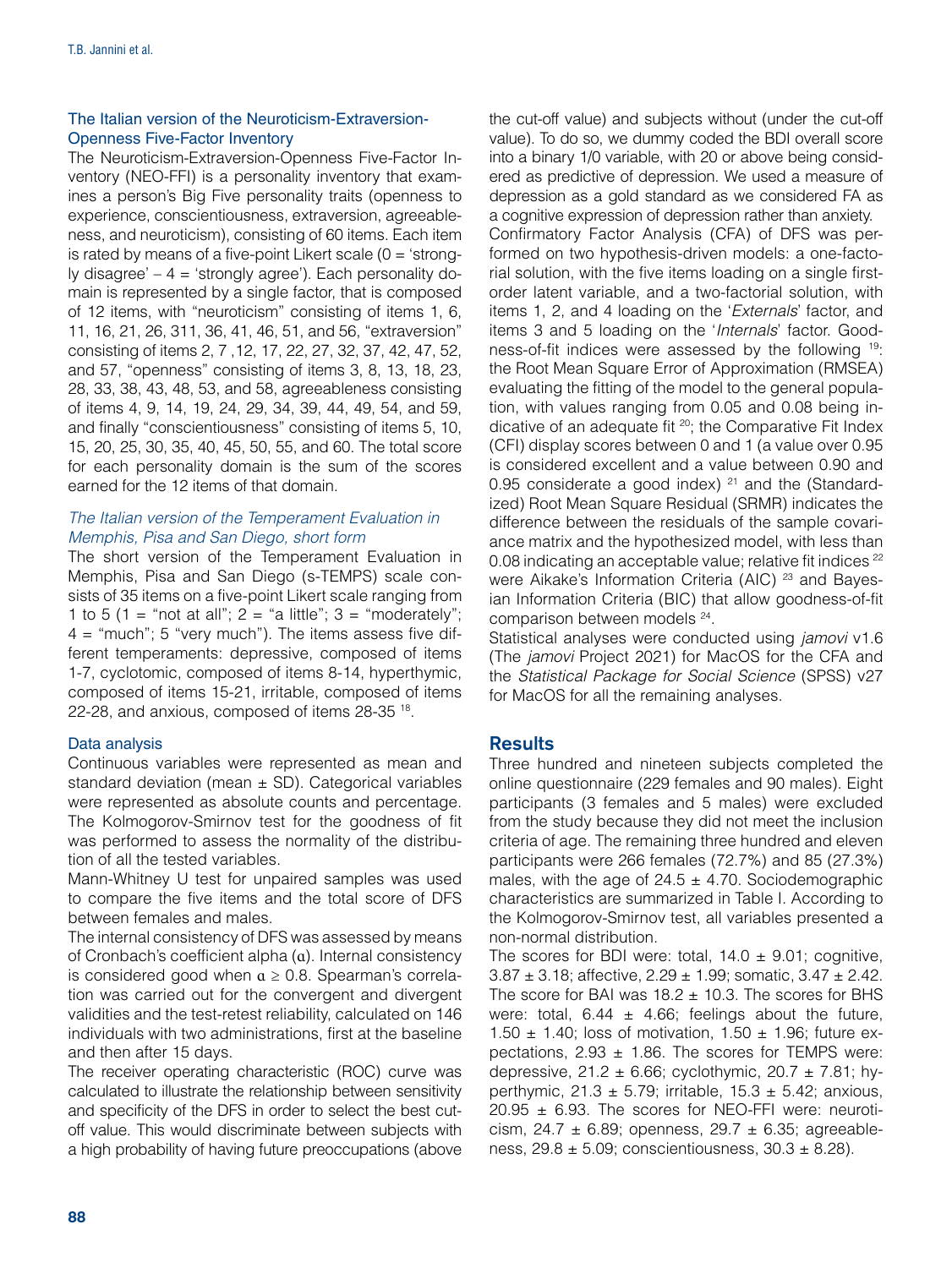|         | <b>TABLE I.</b> Socio-demographic characteristics of the whole |  |  |
|---------|----------------------------------------------------------------|--|--|
| sample. |                                                                |  |  |

| <b>Variables</b>                                                                                                                                   | Mean $(\pm SD)/N$ (%)                                |
|----------------------------------------------------------------------------------------------------------------------------------------------------|------------------------------------------------------|
| Age                                                                                                                                                | 24.5 ( $\pm$ 4.70)                                   |
| Gender<br>Female<br>Male                                                                                                                           | 226 (72.7%)<br>85 (27.3%)                            |
| Nationality<br>Italian<br>Other                                                                                                                    | 306 (98.4%)<br>5(1.6%)                               |
| <b>Marital status</b><br>Single<br>Engaged (not cohabiting)<br>Cohabitants/life partners<br>Married                                                | 137 (44.1%)<br>136 (43.7%)<br>25 (8.0%)<br>13 (4.2%) |
| Education<br>Post-graduation degree (medical<br>specialization, PhD, etc.)<br>Graduation degree<br>High School diploma<br>Secondary school diploma | 37 (11.9%)<br>52 (16.7%)<br>221 (71.1%)<br>1(0.3%)   |
| Occupation<br>Student<br>Self-employed<br>Employee<br>Unemployed                                                                                   | 233 (74.9%)<br>21(6.8%)<br>54 (17.4%)<br>$3(1.0\%)$  |

The score of the single-five items and the total score of DFS for the total sample and by gender are shown In Table II. For each DFS score, females scored significantly higher than males.

The analysis of internal consistency showed an overall Cronbach's  $\alpha$  coefficient of 0.85. In the two subscales, the Cronbach's α was 0.728 for "Externals" and 0.738 for "Internals".

For the test-retest reliability, we assessed 146 of the initial 311 subjects and analyzed Spearman's rank-order correlation coefficient related to the total score and the two subscales. Our test-retest analysis had two administrations, one at the baseline and one after 15 days. We found a significant and positive correlation between baseline and follow-up scores (see Table III for details). Convergent and divergent validities were explored by means of Spearman's coefficient. DFS reported a significant positive correlation with all psychometric measures for depression and anxiety, with cyclothymic, irritable, and anxious temperament measures, as well as with neuroticism personality trait (see Table IV). On the other hand, DFS was negatively correlated with hyperthymic temperament, with extraversive, agreeable, and conscientious personality traits (Tab. IV).

The ROC analysis was performed on the DFS total score at baseline in order to evaluate the questionnaire's discriminative ability. BDI was used as the gold standard measure, with scores of 20 or above being considered diagnostic for depression. Although the best-balanced sensitivity (83.3%) and specificity (53.1%) were reached with a score of 16.50, and since DFS accepts only integers as overall scores, we decided to choose 17 as a cut-off for discriminating patient's FA (Fig. 1).

CFA was estimated to assess the factorial validity of two hypothesis-driven models, with the first one having only one latent first-order factor, and the second one having two latent first-order factors, i.e., Externals and Internals. Fit indexes are summarized in Table V. Overall, the two-factor model (Fig. 2) fitted the data reasonably well, showing good comparative and incremental fit indexes (RMSEA = 0.0998 [0.046 – 0.161]; SRMR = 0.0189;  $CFI = 0.986$ ; AIC = 5598; BIC = 5661) (Tab. V).

# **Discussion**

The present article provides a validation of the DFS on an Italian sample of 311 individuals. DFS, being a fast, handy, and therefore time-saving instrument, might be a crucial psychometric tool in every clinical or research setting, where FA plays a key role, i.e., after major life events, such as natural calamities, pandemics, or wars 7,25.

| <b>ADLE II.</b> Descriptive and univariate statistics of the Dain Future Scale (DFS) scoring in females and males. |                               |                            |          |                 |  |  |  |  |
|--------------------------------------------------------------------------------------------------------------------|-------------------------------|----------------------------|----------|-----------------|--|--|--|--|
| <b>Item</b>                                                                                                        | <b>Females</b><br>$(n = 226)$ | <b>Males</b><br>$(n = 85)$ | U-values | <b>P-values</b> |  |  |  |  |
|                                                                                                                    | $3.64 \pm 1.74$               | $3.00 \pm 1.59$            | 7371     | 0.001           |  |  |  |  |
| $\overline{c}$                                                                                                     | $3.25 \pm 1.79$               | $2.58 \pm 1.71$            | 7585     | 0.004           |  |  |  |  |
| 3                                                                                                                  | $2.84 \pm 1.80$               | $2.29 \pm 1.62$            | 7973     | 0.019           |  |  |  |  |

4 3.37 ± 1.76  $2.69 \pm 1.73$  7534 0.003  $5$  3.94  $\pm$  1.91 3.45  $\pm$  1.76 7911 0.015  $\text{Total}$  18.4  $\pm 8.16$  16.3  $\pm 9.27$  7807 0.011

TABLE II. *Descriptive and univariate statistics of the Dark Future Scale (DFS) scoring in females and males.*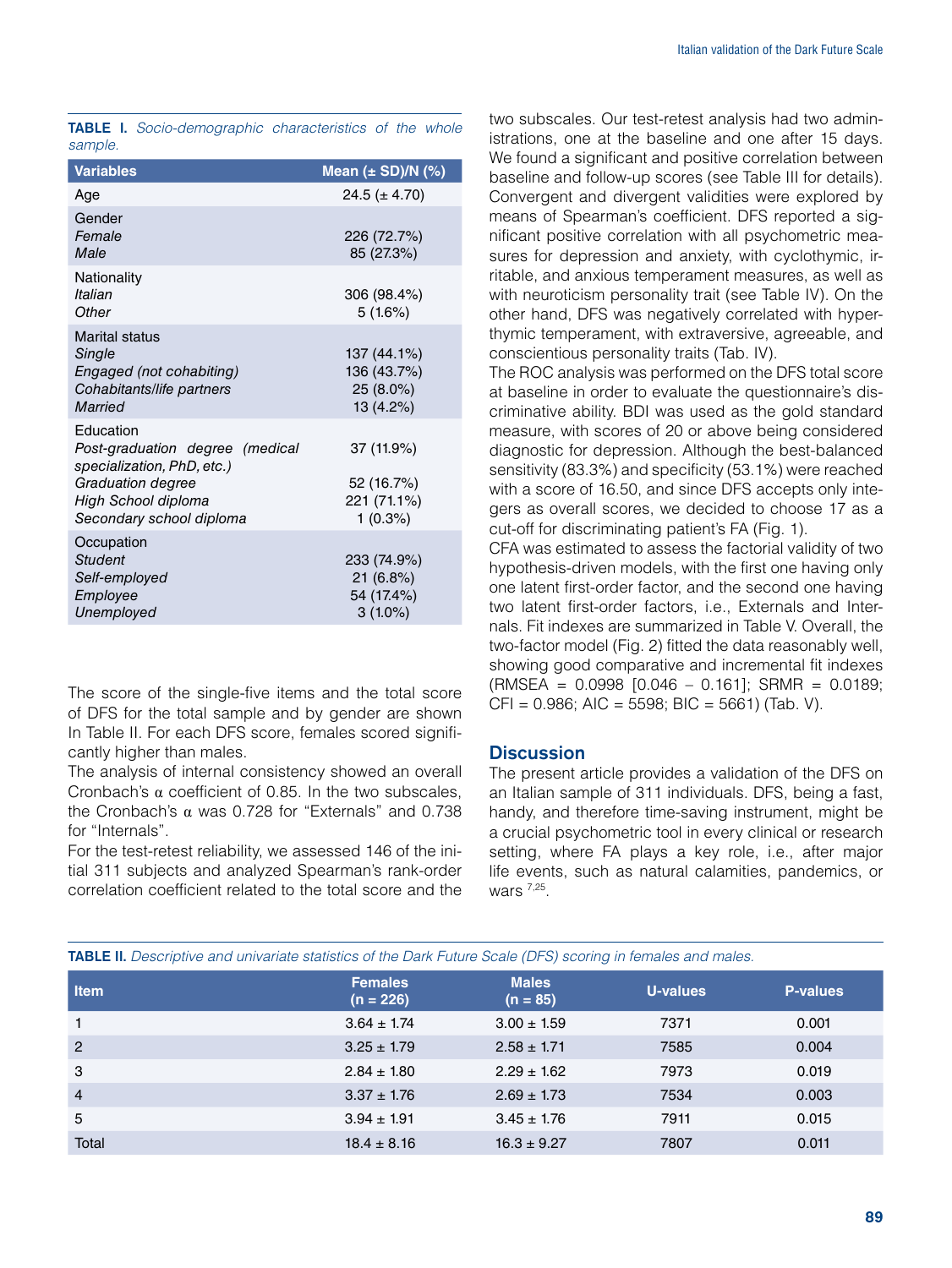| <b>Spearman's coefficient</b> |
|-------------------------------|
|                               |
|                               |
|                               |
|                               |
|                               |
|                               |
|                               |
|                               |
|                               |

TABLE III. *Test-retest reliability of the Dark Future Scale (DFS).*

*Note: \* p < 0.05, \*\* p < 0.01, \*\*\* p < 0.001; DFS: Dark Future Scale*

|                   | <b>TABLE IV.</b> Convergent and divergent validity of the Dark Fu- |  |  |  |  |
|-------------------|--------------------------------------------------------------------|--|--|--|--|
| ture Scale (DFS). |                                                                    |  |  |  |  |

| <b>Psychometric measures</b> | <b>Spearman's coefficient</b> |
|------------------------------|-------------------------------|
| <b>BDI</b>                   |                               |
| Total                        | $0.479***$                    |
| Cognitive                    | $0.472***$                    |
| Affective                    | $0.377***$                    |
| Somatic                      | $0.242***$                    |
| <b>BAI</b>                   | $0.340***$                    |
| <b>BHS</b>                   |                               |
| Total                        | $0.500***$                    |
| "Feelings about the Future"  | $0.312***$                    |
| "Loss of motivation"         | $0.504***$                    |
| "Future expectations"        | $0.448***$                    |
| s-TEMPS                      |                               |
| Depressive                   | $0.468***$                    |
| Cyclothymic                  | $0.402***$                    |
| Hyperthymic                  | $-0.383***$                   |
| Irritable                    | $0.135*$                      |
| Anxious                      | $0.314***$                    |
| <b>NEO-FFI</b>               |                               |
| Neuroticism                  | 0.536***                      |
| Extraversion                 | $-0.316***$                   |
| Openness                     | 0.012                         |
| Agreeableness                | $-0.114*$                     |
| Conscientiousness            | $-0.317***$                   |

*Note: \* p < 0.05, \*\* p < 0.01, \*\*\* p < 0.001; BAI: Beck's Anxiety Inventory; BDI: Beck's Depression Anxiety; BHS: Beck's Hopelessness Scale; NEO-FFI: Neuroticism-Extraversion-Openness Five Factor Inventory; s-TEMPS: Temperament Evaluation in Memphis, Pisa and San Diego scale (short version).*



FIGURE 1. *Receiver operation characteristic (ROC) curve of the Dark Future Scale total score at baseline.*

Overall, the Italian version of the DFS presented good psychometric properties, with internal consistency showing an  $\alpha$  of 0.85. Moreover, the test-retest reliability demonstrated significant Spearman's correlation indices between each item of the scale after 15 days, showing a high degree of repeatability over time (Tab. III). The scores for FA were significantly higher among females than among males (Tab. II). This finding is consistent with the evidence that affective disorders, particularly anxiety, are more prevalent in women than in men 26. Convergent validity analyses reported that DFS was positively correlated with multiple psychometric measures (Tab. IV). In particular, significant correlations were seen between DFS and BDI scores, with BDI total and cognitive subscale presenting the higher effect sizes ( $r = 0.479$  and  $r = 0.472$  respectively) compared to BAI ( $r = 0.340$ ).

Although FA refers to a construct that most certainly resembles anxiety and thus may be defined as an emotion that features feelings of tension, and worried thoughts, as previously mentioned, the fear of future events is also what characterizes the so-called Beck's cognitive triad of depression <sup>2</sup>. Moreover, Zaleski's definition specifies that FA is a negative cognitive process that implies facilitation to outweigh negative thoughts or events with respect to positive ones <sup>4</sup>. To this end, we may conclude that FA might be ascribed to a cognitive rather than an affective construct.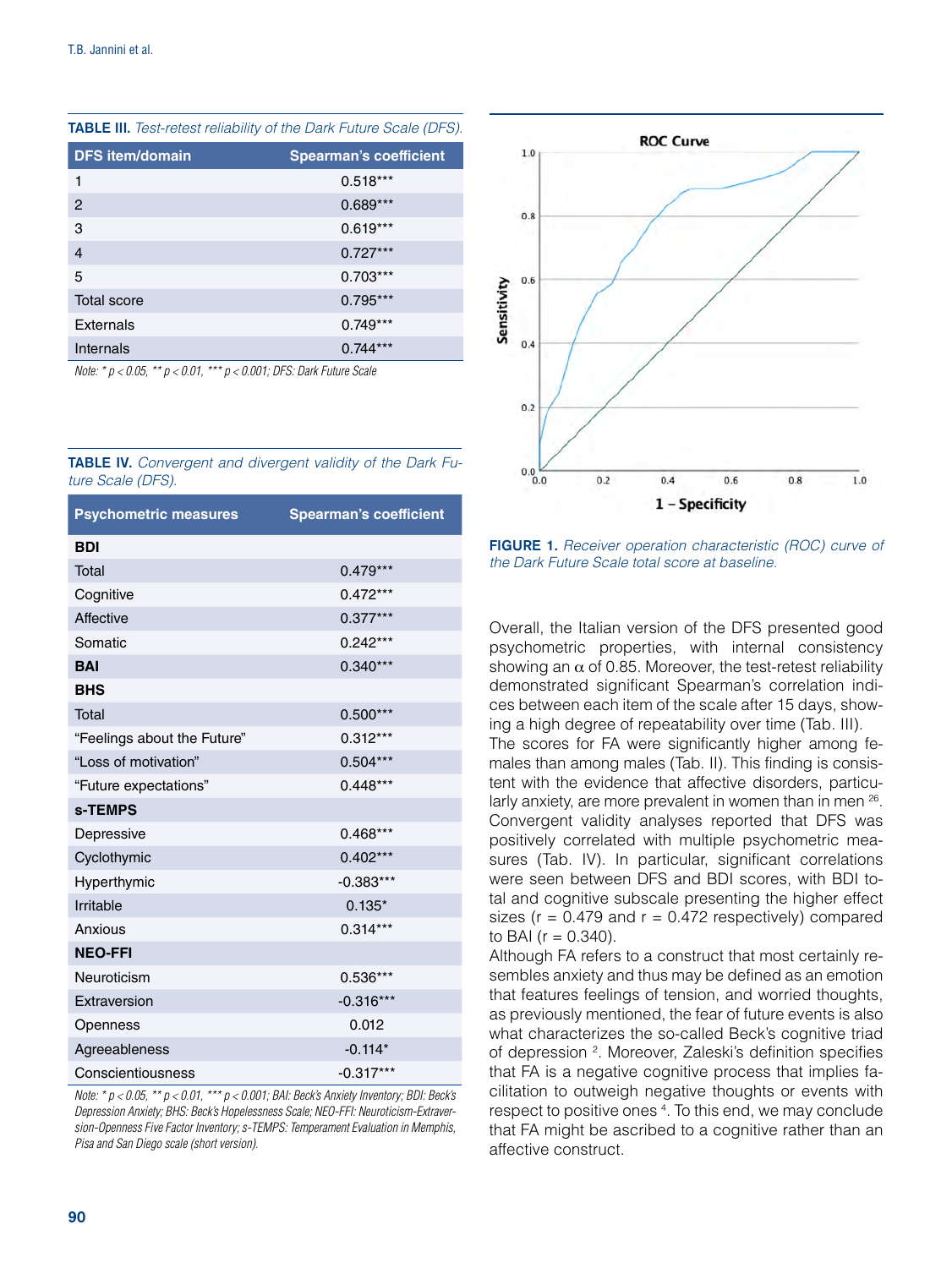| <b>TABLE V.</b> Confirmatory fit indices of the two hypothesis-driven models. |                        |             |            |      |            |
|-------------------------------------------------------------------------------|------------------------|-------------|------------|------|------------|
| <b>Model</b>                                                                  | <b>RMSEA [95% CI]</b>  | <b>SRMR</b> | <b>CFI</b> | AIC. | <b>BIC</b> |
| One-factor                                                                    | $0.127$ [0.085-0.172]  | 0.0334      | 0.962      | 5611 | 5667       |
| Two-factor                                                                    | $0.0998$ [0.046-0.161] | 0.0189      | 0.986      | 5598 | 5661       |

*AIC: Aikake's Information Criteria; BIC: Bayesian Information Criteria; CFI: Comparative Fit Index; RMSEA: Root Mean Square Error of Approximation; SRMR: (Standardized) Root Mean Square Residual; 95% CI: 95% Confidence Interval*

BHS total and BHS subscale scores also presented significant positive correlations with DFS total scores. In particular, the "Loss of Motivation" and "Future Expectations" subscales reported the highest effect sizes  $(r = 0.504$  and  $r = 0.448$ , respectively). This reinforces the hypothesis of FA mostly depending on cognition, as hopelessness refers to a particular negative mindset, that features poor expectations of one's self and future <sup>17</sup>. Hence, we might speculate that FA holds two of the most important features of the pessimistic view of the future, i.e., having dark expectations of what is forthcoming and, consequently, giving up quite easily on future plans.

A high correlation was also seen with the NEO-FFI domain neuroticism. This construct is defined as one's



FIGURE 2. *Confirmatory factor analysis (CFA) of the Dark Future Scale showing the two-factor model. Ext: externals; Int: internals*

tendency to experience negative emotions and vulnerability to stress or aversive stimuli <sup>27</sup>. Neuroticism is long established in the literature to be predictive of future depression and anxiety. Indeed, people having a high degree of neuroticism tend to be emotionally upset, afraid of future events, and generally have a negative attitude towards what is to come 28.

On the other hand, divergent validity analyses showed a significant negative correlation with extraversion and conscientiousness personality domains. This may be explained by the fact that persons who score high in extraversion tend to generally be enthusiastic, actionoriented, and with an optimistic view of the future as well as they are protected against anxiety and depressive disorders <sup>29</sup>. Similarly, as conscientiousness is the tendency to achieve goals against measures or outside expectations, which implies being stubborn and futureoriented, people scoring high in this factor tend to report low depressive and anxious symptoms <sup>30</sup>.

The ROC curve shown in Figure 1 allows to set 17 as a cut-off point in order to discriminate people with a higher probability of having FA. Besides helping clinical scientists in research settings, this cut-off value may also concur to better characterize people with depressive disorders in the routinary clinical practice, especially if they have borderline psychometric scores for major depression. The reason why BDI scores have been used as a reference gold standard measure for the ROC analysis is based on the fact that FA has been intended mainly as a core feature of depressive rather than anxiety disorders.

CFA highlighted the presence of two latent factors that would help to better describe people with FA. This hypothesis-driven model revealed superior fit indices than the one-factor model, contrarily to what has been previously shown by Zaleski et al. 13. The first factor, *Externals*, consisting of items 1,2, and 4, might be defined as those external issues related to the surrounding world that could contribute to enhance a pessimistic view of future events (e.g., health issues, financial crises, natural calamities, etc.). On the other hand, *Internals*, consisting of items 3 and 5, may be defined as those hurdles that are more related to one's own mood or mindset (i.e., the feeling that one could not be able to achieve any preset target).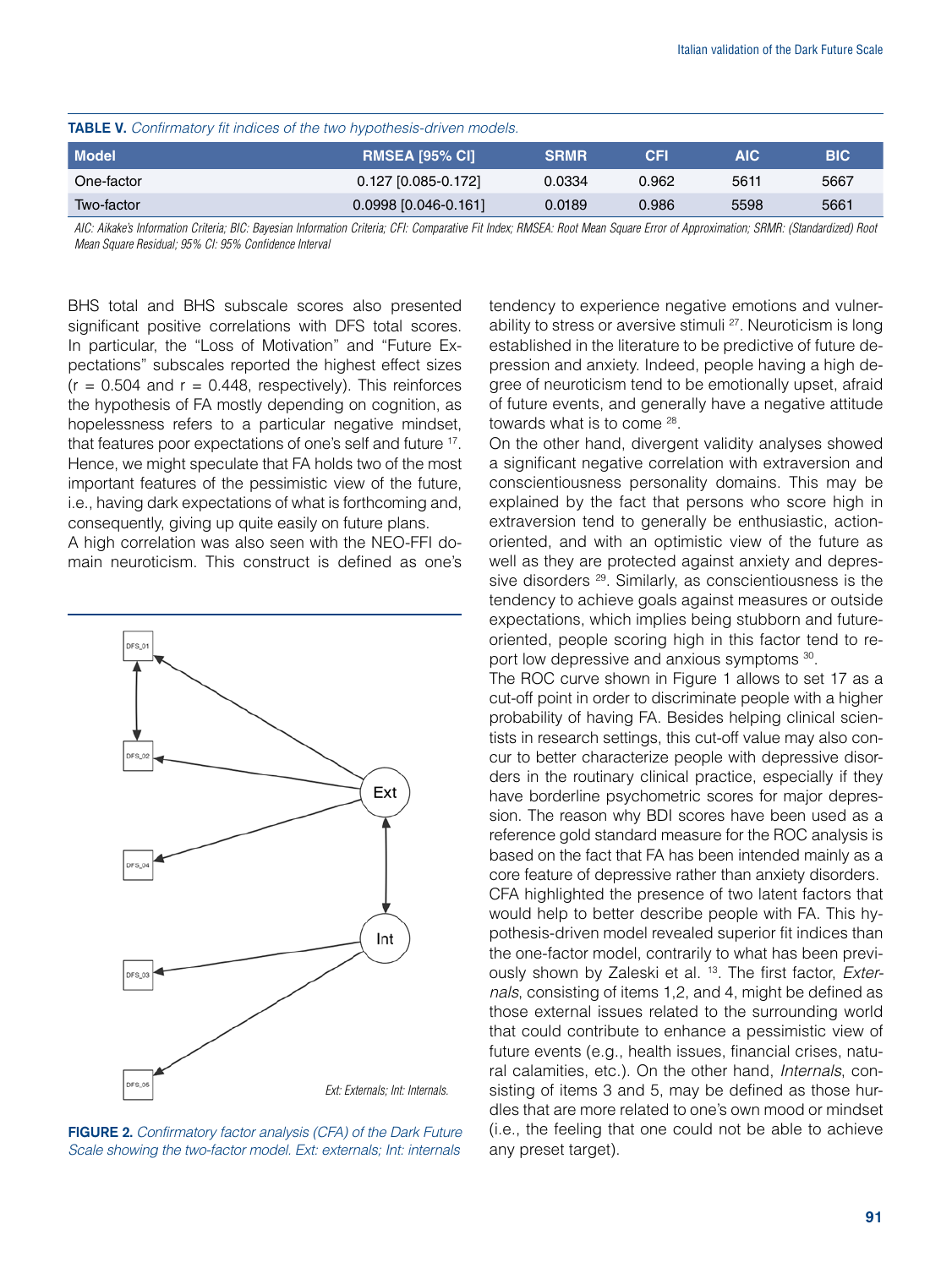Despite the success demonstrated, being DFS a handy and reliable instrument, one limitation is represented by the fact that a brief measure could lead to lose data details, thus enhancing the risk of measurement errors. Future studies should compare results from the short and the long-form, using larger datasets with balanced representatives of both sexes, in order to avoid inaccurate scores to be computed and thus reduce the validity claims.

#### **Conclusions**

In conclusion, the Italian validation of the DFS reported good psychometric properties, showing an excellent internal validity and reliable convergent and divergent validities. For these reasons, the Italian version of the DFS may be considered a reliable tool for both research and clinical settings. In both cases, the DFS acts as a short and time-saving instrument that may be crucial when trying to assess and, consequently, treat people with depressive or anxious disorders.

#### Acknowledgements

The Authors wish to acknowledge the participants who

#### References

- Aspinwall LG. The Psychology of Future-Oriented Thinking: from achievement to proactive coping, adaptation, and aging. Motiv Emot 2005;29:203-235. https://doi. org/10.1007/s11031-006-9013-1
- <sup>2</sup> Beck AT. Cognitive therapy and the emotional disorders. Penguin 1979.
- Beck AT, Brown G, Steer RA, et al. Differentiating anxiety and depression: a test of the cognitive content-specificity hypothesis. J Abnorm Psychol 1987;96:179-183. https:// doi.org/10.1037//0021-843x.96.3.179
- Zaleski Z. Future Anxiety: concept, measurement, and preliminary research. Pers Individ Differ 1996;21:165-174. https://doi. org/10.1016/0191-8869(96)00070-0
- <sup>5</sup> Carelli MG, Wiberg B, Wiberg M. Development and construct validation of the swedish zimbardo time perspective inventory. Eur J Psychol Assess 2011;27:220-227. https://doi.org/10.1027/1015-5759/a000076
- <sup>6</sup> Bujnowska AM, Rodriguez C, Garcia T, et al. Parenting and future anxiety: the impact of having a child with developmental disabilities. Int J Environ Res Public Health 2019;16. https://doi.org/10.3390/ijerph16040668
- Duplaga M, Grysztar M. The Association between future anxiety, health literacy and the perception of the COVID-19 pandemic: a cross-sectional study. Healthcare (Basel) 2021;9. https://doi.org/10.3390/healthcare9010043
- Mutia H, Hargiana G. Future anxiety in

students of communication and Islamic broadcasting program: the correlation with resilience. J Public Health Res 2021;10(Suppl 1). https://doi.org/10.4081/ jphr.2021.2401

- Paredes MR, Apaolaza V, Fernandez-Robin C, et al. The impact of the COVID-19 pandemic on subjective mental well-being: the interplay of perceived threat, future anxiety and resilience. Pers Individ Dif 2021;170:110455. https://doi.org/10.1016/j. paid.2020.110455
- <sup>10</sup> Rossi R, Jannini TB, Socci V, et al. Stressful life events and resilience during the COVID-19 lockdown measures in italy: association with mental health outcomes and age. Front Psychiatry 2021;12:635832. https://doi.org/10.3389/fpsyt.2021.635832
- Rossi R, Socci V, Pacitti F, et al. Mental health outcomes among healthcare workers and the general population during the COVID-19 in Italy. Front Psychol 2020;11:608986. https://doi.org/10.3389/ fpsyg.2020.608986
- <sup>12</sup> Rossi R, Socci V, Jannini TB, et al. Mental health outcomes among italian health care workers during the COVID-19 pandemic. JAMA Netw Open 2021;4:e2136143. https://doi.org/10.1001/jamanetworkopen.2021.36143
- <sup>13</sup> Zaleski Z, Sobol-Kwapinska M, Przepiorka A, et al. Development and validation of the Dark Future scale. Time Soc 2017;28:107-123. https://doi.org/10.1177/0961463X16678257

decided to take part in this study and completed the survey, without whom this paper and the research behind it would not have been possible.

#### Conflict of Interest

The Authors declare no conflict of interest.

#### Funding

This research did not receive any specific grant from funding agencies in the public, commercial, or not-forprofit sectors.

#### Authors' contribution

TBJ: data collection, data analysis, manuscript drafting; RR: conceptualization, literature review; VS: scale translation, literature review; GDL: conceptualization, supervision;

#### Ethical consideration

This study was performed in accordance with the ethical standards as outlined in the 1964 Declaration of Helsinki and its later amendments.

- Beck AT, Beamesderfer A. Assessment of depression: the depression inventory. Mod Probl Pharmacopsychiatry 1974;7:151-169. https://doi.org/10.1159/000395074
- <sup>15</sup> Buckley TC, Parker JD, Heggie J. A psychometric evaluation of the BDI-II in treatment-seeking substance abusers. J Subst Abuse Treat 2001;20:197-204. https://doi. org/10.1016/s0740-5472(00)00169-0
- <sup>16</sup> Beck AT, Epstein N, Brown G, et al. An inventory for measuring clinical anxiety: psychometric properties. J Consult Clin Psychol 1988;56:893-897. https://doi. org/10.1037//0022-006x.56.6.893
- <sup>17</sup> Beck AT, Weissman A, Lester D, et al. The measurement of pessimism: the hopelessness scale. J Consult Clin Psychol 1974;42:861-865. https://doi.org/10.1037/h0037562
- <sup>18</sup> Fico G, Luciano M, Sampogna G, et al. Validation of the brief TEMPS-M temperament questionnaire in a clinical Italian sample of bipolar and cyclothymic patients. J Affect Disord 2020;260:458-462. https://doi.org/10.1016/j.jad.2019.09.034
- <sup>19</sup> Schermelleh-Engel K, Moosbrugger H, Müller H. Evaluating the fit of structural equation models: tests of significance and descriptive goodness-of-fit measures. Methods Psychol Research 2003;8:23-74.
- <sup>20</sup> Steiger JH. Structural model evaluation and modification: an interval estimation approach. Multivariate Behav Res 1990;25:173-180. https://doi.org/10.1207/ s15327906mbr2502\_4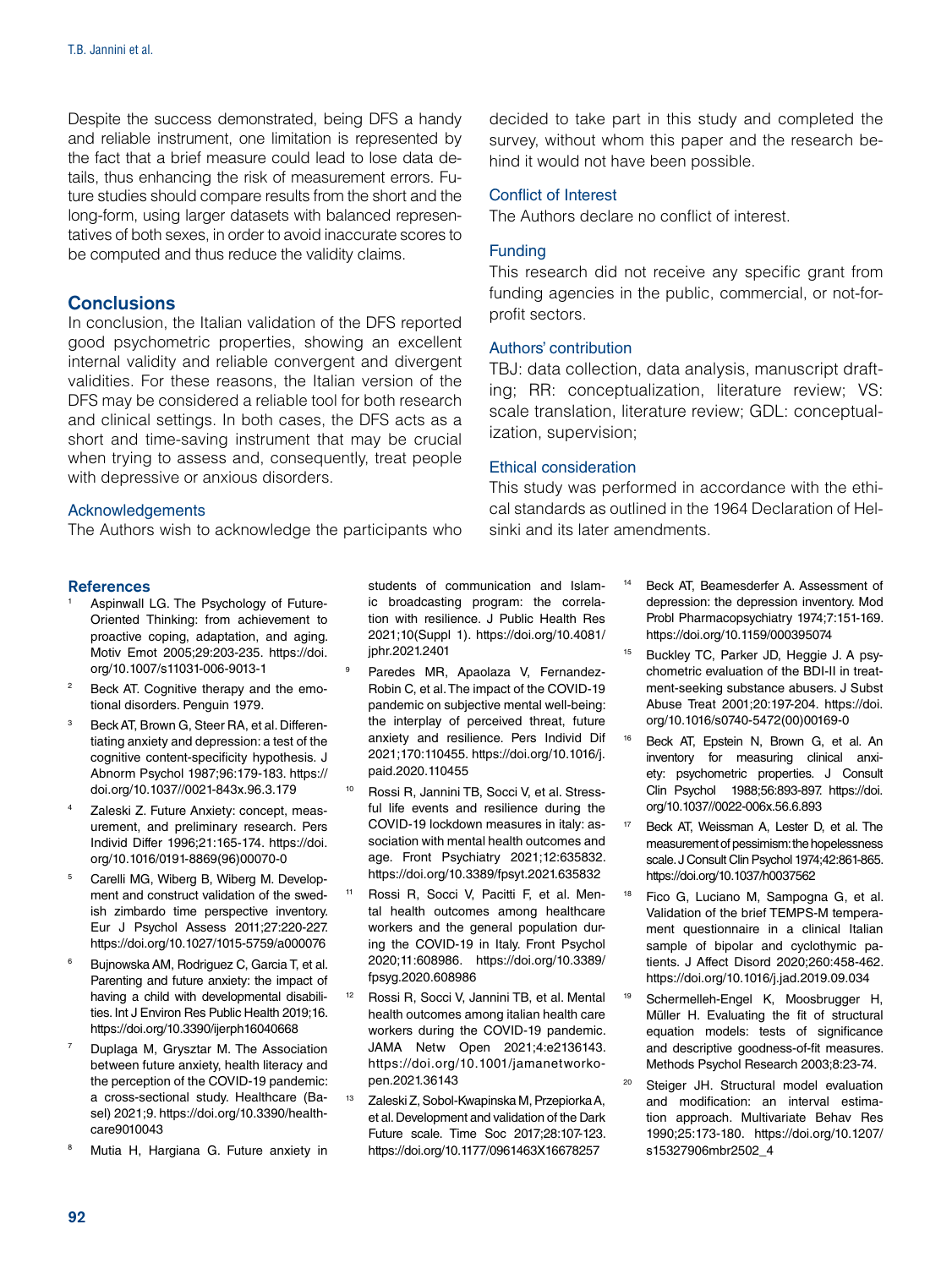- <sup>21</sup> Bentler PM. Comparative fit indexes in structural models. Psychol Bull 1990;107:238-246. https://doi. org/10.1037/0033-2909.107.2.238
- <sup>22</sup> Shi D, Maydeu-Olivares A, Rosseel Y. Assessing fit in ordinal factor analysis models: SRMR vs RMSEA. Struct Equ Modeling 2020;27:1-15. https://doi.org/10.108 0/10705511.2019.1611434
- <sup>23</sup> Akaike H. A new look at the statistical model identification. IEEE Trans Automat Contr 1974;19:716-723. https://doi. org/10.1109/TAC.1974.1100705
- <sup>24</sup> Schwarz G. Estimating the dimension of a model. Ann Stat 1978;6:461-464. https://doi.org/10.1214/aos/1176344136
- <sup>25</sup> Alotaibi NM. Future anxiety among young people affected by war and armed conflict: indicators for social work practice. Front Sociol 2021;6:729811. https://doi. org/10.3389/fsoc.2021.729811
- <sup>26</sup> Altemus M, Sarvaiya N, Neill Epperson C. Sex differences in anxiety and depression clinical perspectives. Front Neuroendocrinol 2014;35:320-330. https://doi. org/10.1016/j.yfrne.2014.05.004
- $27$  Friedman HS. Neuroticism and health as individuals age. Personal Disord 2019;10:25- 32. https://doi.org/10.1037/per0000274
- <sup>28</sup> Vittengl JR. Who pays the price for high neuroticism? Moderators of longitudinal risks for depression and anxiety. Psy-

chol Med 2017;47:1794-1805. https://doi. org/10.1017/S0033291717000253

- <sup>29</sup> Metts A, Zinbarg R, Hammen C, et al. Extraversion and interpersonal support as risk, resource, and protective factors in the prediction of unipolar mood and anxiety disorders. J Abnorm Psychol 2021;130:47- 59. https://doi.org/10.1037/abn0000643
- <sup>30</sup> Nikcevic AV, Marino C, Kolubinski DC, et al. Modelling the contribution of the Big Five personality traits, health anxiety, and COVID-19 psychological distress to generalised anxiety and depressive symptoms during the COVID-19 pandemic. J Affect Disord 2021;279:578-584. https:// doi.org/10.1016/j.jad.2020.10.053

# Appendices

#### Italian translation of the Dark Future Scale

Le affermazioni che seguono riguardano il tuo atteggiamento verso il futuro. Se un'affermazione descrive accuratamente il tuo atteggiamento, indica il numero '6' sulla scala allegata. Se un'affermazione non descrive il tuo atteggiamento, indica '0'. Ciascuna affermazione può riflettere il tuo atteggiamento in misura diversa. Indica il numero che definisce più accuratamente il tuo punto di vista.

0: Decisamente falso; 1: Falso; 2: Abbastanza falso; 3: Difficile a dirsi; 4: Abbastanza vero; 5: Vero; 6: Decisamente vero

| 1. Ho paura che i problemi che mi affliggono ora persisteranno per molto tempo                                                                                 |  | $0$ $\Box$ $1$ $\Box$ $2$ $\Box$ $3$ $\Box$ $4$ $\Box$ $5$ $\Box$ $6$ $\Box$               |  |  |
|----------------------------------------------------------------------------------------------------------------------------------------------------------------|--|--------------------------------------------------------------------------------------------|--|--|
| 2. Sono terrorizzato dal pensiero che in futuro potrei affrontare crisi e difficoltà della vita 0 $\Box$ 1 $\Box$ 2 $\Box$ 3 $\Box$ 4 $\Box$ 5 $\Box$ 6 $\Box$ |  |                                                                                            |  |  |
| 3. Ho paura che in futuro la mia vita cambierà in peggio                                                                                                       |  | $0$ <b>0</b> 1 <b>0</b> 2 <b>0</b> 3 <b>0</b> 4 <b>0</b> 5 <b>0</b> 6 <b>0</b>             |  |  |
| 4 Ho paura che i cambiamenti delle condizioni economiche e politiche minacceranno il 0 0 1 0 2 0 3 0 4 0 5 0 6 0<br>mio futuro                                 |  |                                                                                            |  |  |
| 5. Sono turbato dal pensiero che in futuro non riuscirò a realizzare i miei obiettivi                                                                          |  | $0$ <b>Q</b> $1$ <b>Q</b> $2$ <b>Q</b> $3$ <b>Q</b> $4$ <b>Q</b> $5$ <b>Q</b> $6$ <b>Q</b> |  |  |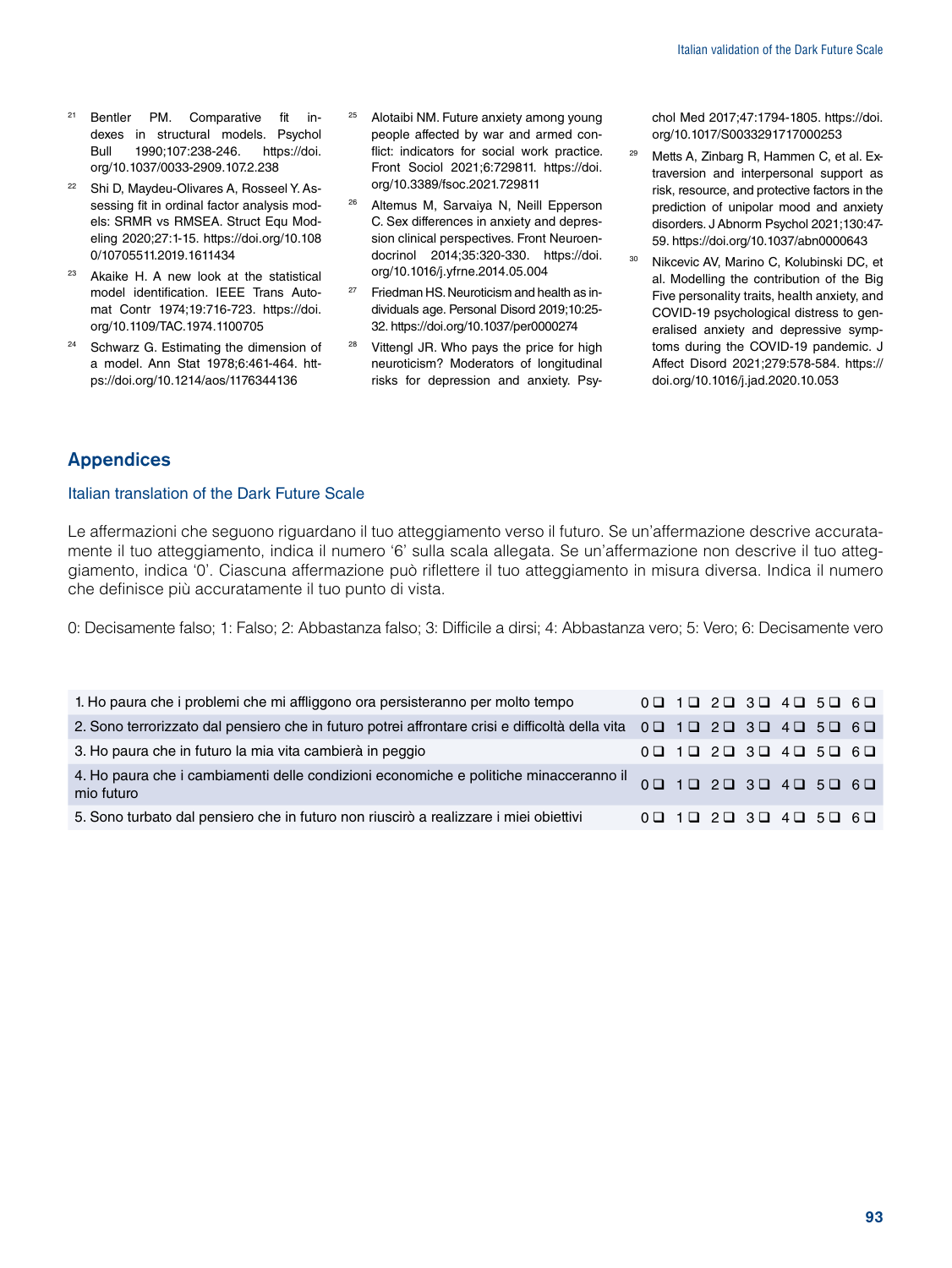# **Reliability of the "Parma Scale" for forensic psychiatric treatment evaluation: preliminary findings in a sample of prisoners with mental disorder**

Lorenzo Pelizza<sup>1</sup>, Davide Maestri<sup>1</sup>, Cecilia Paraggio<sup>1</sup>, Ilaria De Amicis<sup>1</sup>, Elena Mammone<sup>2</sup>, Melania Scarci<sup>2</sup>, Emanuela Leuci<sup>1</sup>, Giuseppina Paulillo<sup>1</sup>, Pietro Pellegrini<sup>1</sup>

*1 Department of Mental Health and Pathological Addiction, Azienda USL di Parma, Parma, Italy; 2 Department of Humanities, Social Science and Cultural Industries, Università di Parma, Parma, Italy*

# SUMMARY

#### **Objectives**

*Routine monitoring of treatment outcomes has been poorly implemented in Italian forensic psychiatric practice. This is also for lacking of reliable tools. Thus, the "Parma Scale" (Pr-Scale) was developed. The specific aim of this study was to examine the reliability of the Pr-Scale as preliminary investigation on its psychometric properties.* 

#### **Methods**

*Test-retest and interrater reliability was assessed in a sample of prisoners with mental disorder using Intra-Class Correlation (ICC) and stability coefficients. Internal consistency for the Pr-Scale total score was also calculated using the Cronbach alpha statistic.* 

#### **Results**

*Thirty male adult inmates with mental illness were recruited within the Parma Penitentiary Institute (PPI). Our results showed good to excellent interrater and test-retest reliability for the Pr-Scale scores, as well as an acceptable internal consistency for the Pr-Scale total score.* 

#### **Conclusions**

*The findings of this study seem to support the administration of the Pr-Scale in forensic psychiatric settings as reliable tool for routine monitoring of treatment outcomes. However, future studies to carefully investigate other crucial psychometric properties of the Pr-Scale (e.g. concurrent validity, sensitivity to measure scores' longitudinal changes, predictive validity for recidivism risk) are needed.*

**Key words:** reliability, forensic psychiatry, treatment evaluation, routine outcome monitoring, prison, Italy

# **Introduction**

The Routine Outcome Monitoring (*ROM*) to longitudinally assess forensic psychiatric treatment and to help decision making for improving the quality of person-tailored interventions is still poorly implemented in Italy, despite the revolutionary 2015 reform that closed forensic psychiatric hospitals and simultaneously opened the "Residences for the Execution of Security Measures" (REMS) in the community <sup>1</sup>. Indeed, Italian forensic psychiatry had to deal with the persistence of practices and norms too centered on the "custodial culture", linked to places rather than to personalized mental healthcare pathways, trying hard to make the "social security" goal coexisting with the risk management (i.e. reoffending prevention) and the treatment goal (i.e. offender rehabilitation) <sup>2</sup>. Therefore, the question on

Received: March 10, 2022 Accepted: April 19, 2022

#### **Correspondence**

#### Lorenzo Pelizza

Department of Mental Health and Pathological Addiction, Azienda USL di Parma, c/o Centro "Santi", via Vasari 13, 43100 Parma, Italy. Tel.: +39 0521 396502. Fax: +39 0521 293482. E-mail: [lorpelizza@ausl.pr.it](mailto:lorpelizza@ausl.pr.it)

**How to cite this article:** Pelizza L, Maestri D, Paraggio C, et al. Reliability of the "Parma Scale" for forensic psychiatric treatment evaluation: preliminary findings in a sample of prisoners with mental disorder. Journal of Psychopathology 2022;28:94-112. [https://doi.](https://doi.org/10.36148/2284-0249-443) [org/10.36148/2284-0249-4](https://doi.org/10.36148/2284-0249-443)56

*© Copyright by Pacini Editore Srl*



*This is an open access article distributed in accordance with the CC-BY-NC-ND (Creative Commons Attribution-NonCommercial-NoDerivatives 4.0 International) license. The article can be used by giving appropriate credit and mentioning the license, but only for noncommercial purposes and only in the original version. For further information: [https://creativecommons.org/](https://creativecommons.org/licenses/by-nc-nd/4.0/deed.en) [licenses/by-nc-nd/4.0/deed.en](https://creativecommons.org/licenses/by-nc-nd/4.0/deed.en)*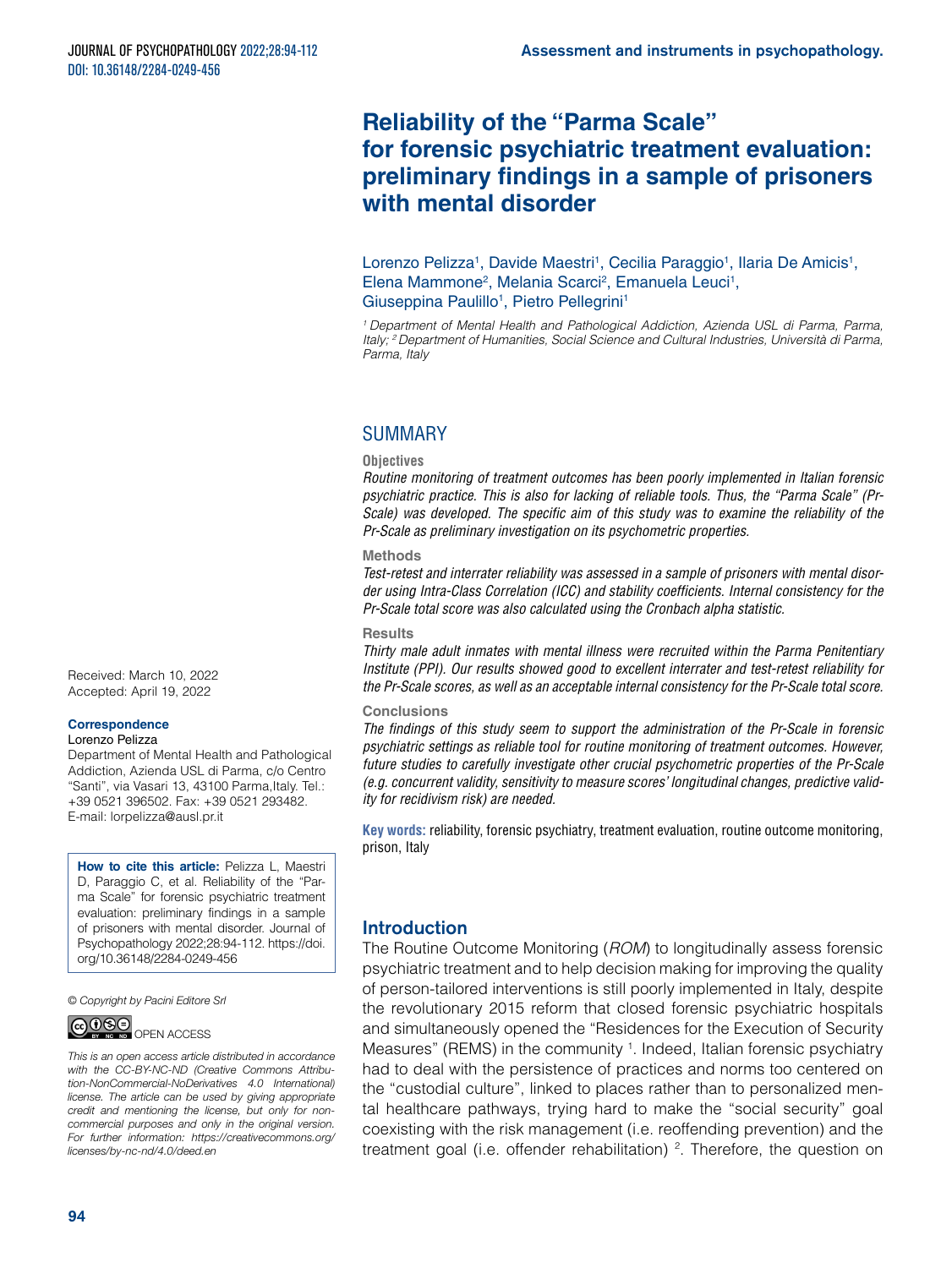using specific evaluation tools to longitudinally monitor forensic treatment has continued to remain in the background 3 , despite interesting experiences mediated by skills and approaches gained in the community psychiatry (e.g. individual empowerment, recovery-oriented treatments, personal health budget) 4-6 and supported by a growing attention to social issues and personal rights 7,8.

#### Assessment in Italian forensic psychiatry

Given the poor prediction ability and the limited scientific nature of evaluation instruments for "social dangerousness" <sup>9</sup>, other interesting forensic conceptual frameworks (such as the *risk of recidivism* in crimes) have been recently introduced and increasingly used, with different assessment tools having developed over time (e.g. the "Psychopathy Checklist-Revised" [PCL-R] 10, the "Historical-Clinical-Risk Management-20, version 3" [HCR-20<sup>v3</sup>] <sup>11</sup>). About this, an innovative theoretical construct in current forensic psychiatric rehabilitation is the *Risk Need Responsivity* (RNR) model <sup>12</sup>, consisting of 3 basic therapeutic elements: (1) the "Risk" (hypothesizing that treatment frequency, intensity and duration should be adapted to the level of a patient's risk of recidivism), (2) the "Need" (supporting that intervention should focus on subject's "criminogenic needs" [especially on the reversible, dynamic ones]) and (3) the "Responsivity" (emphasizing the therapeutic alliance between patient and clinician. In accordance with this model, forensic psychiatric intervention and rehabilitation should be conceptualized as a phased process in which the risk of recidivism is first and foremost closely linked to the severity of specific dynamic risk factors that can be subject to treatment (e.g. impulsivity, hostility, psychopathological features, substance abuse, family, occupational and social support) 13.

Therefore, *treatment assessment* in forensic psychiatric practice should consider other crucial aspects in addition to psychopathology and public safety, such as humanitarian perspective (i.e. quality of life), life condition and rehabilitation techniques and concepts mediated by the community psychiatry (e.g. recovery active participation in treatment, individual empowerment) 14 both in the cognition phase of the trial and for the purpose of executing the sentence or security measures <sup>15</sup>. Furthermore, to be adequate, evaluation tools in forensic psychiatric practice should also have satisfactory psychometric properties (i.e. reliability and validity) and should be sufficiently sensitive and specific to longitudinally measure behavioral, clinical and functional changes 16. However, very few assessment instruments have been developed to specifically examine the patient's treatment progress and the changeability of problematic and protective behaviors and skills 17. In this respect, an interesting example of dynamic forensic psychiatric assessment tool is the "Instrument of Forensic Treatment Evaluation" (IFTE) <sup>18</sup>, specifically developed to evaluate and longitudinally monitor skills and behaviors that, according to the RNR model, could be reduced or improved during treatment (e.g. protective factors [such as medication use and positive coping strategies], resocialization abilities). The approved Italian version of the IFTE is currently being translated by members of our research group and will be proposed as a ROM tool for measuring forensic treatment overtime.

Nevertheless, given the high specificity of the Italian forensic psychiatric framework and the fact that all the evaluation instruments currently used in Italian forensic practice were developed in different cultures and countries (often where forensic psychiatric hospitals are still active [such as the IFTE]), the aims of this study were: (1) to present an Italian assessment tool (i.e. the "Parma Scale" [*Pr-Scale*] 19) for the treatment evaluation of forensic psychiatric patients, and (2) to examine its reliability in an Italian sample of prisoners with mental disorder. This scale was developed taking into account the specificity of Italian legal framework and for a quick and easy, but accurate application in different current forensic psychiatric settings, in which intervention and diagnosis should remain relationship-centered <sup>2</sup>. Furthermore, this instrument was designed focusing on patient's empowerment and for a dynamic assessment of treatment planning supported by hope and oriented towards a functional, personal and social recovery.

# **Methods**

#### **Participants**

Participants were all male adult *prisoners with mental disorder* enrolled within the Parma Penitentiary Institute (PPI) between  $1<sup>st</sup>$  June 2021 and  $30<sup>th</sup>$  October 2021. All individuals were treated by PPI multidisciplinary mental healthcare team members of the Parma Department of Mental Health (DMH), in the Northern Italy. They gave their informed consent prior to their inclusion in the study. Local relevant ethical approval was obtained for the research (AVEN Ethics Committee protocol n. 67506/2020). Procedures and methods of this research also complied with the Code of Ethics of the World Medical Association (Declaration of Helsinki) for experiments including humans. The data that support the findings of this study are available on reasonable request from the corresponding author. The data are not publicly available due to privacy and/or ethical restrictions.

The PPI is a male adult prison in which inmates are not selectively placed due to them having specific psychiatric needs. PPI incarceration is based on geographical location of offence or because prisoners committed "mafia" crimes (i.e. the PPI also has maximum security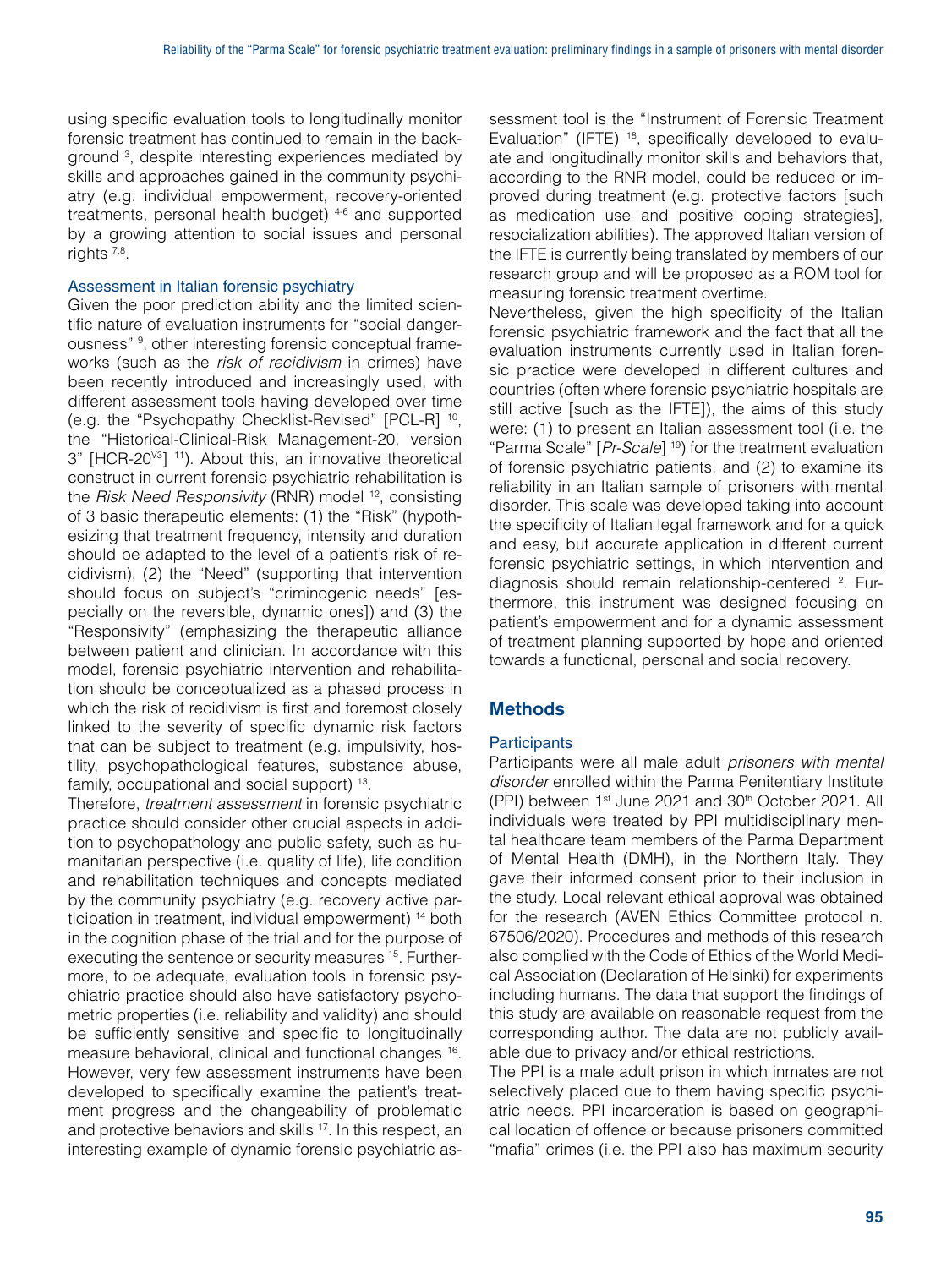jail sections)  $20$ . Since 2019, similarly to psychiatric interventions usually provided in Italian community mental health services, the Parma DMH implemented persontailored, recovery-oriented treatments for offenders with mental disorder specifically aimed at planning individualized therapeutic-rehabilitation programs elaborated by intramural mental healthcare team in close collaboration with prisoners, family members (where possible) and social and health services included in their belonging community<sup>5</sup>.

For the specific purpose of this research, *inclusion criteria* were: (a) age  $\geq$  18 years and (b) to be a prisoner with mental disorder (as defined in the Diagnostic and Statistical Manual of mental disorders, 5<sup>th</sup> Edition [DSM-5]) 21 treated within the Parma DMH. *Exclusion criteria* were neurological disorders (e.g. dementia, severe head injury), known moderate/severe intellectual disability (Intelligence Quotient < 50) or any other medical disease inducing inability to express a valid consent for participating in the study.

#### The Pr-Scale

The Pr-Scale <sup>19</sup> was developed to longitudinally assess and monitor forensic psychiatric treatment progress in offenders with mental disorder treated in different clinical settings (i.e. jail, REMS, community home detention). This progress has been thought to be related to multiple external and internal variables, partly stable (historical) and unchangeable, partly changeable and also associated with social, family and healthcare systems. The instrument is made up of 20 items divided into three main domains: "Historical", "Clinical" and "Treatment Planning" (Appendix I). Indeed, the Pr-Scale longitudinal assessment should consider not only patients' features, their disorders and treatments, but also their rights and opportunities <sup>2</sup>. Pr-Scale items should also be filled out by members of the team of clinicians specifically involved in the patient's forensic psychiatric intervention.

The *Historical* domain includes 5 items concerning past antisocial behavior, current crime, past traumatic experiences and attachment disorders in childhood, past substance misuse and previous treatment failure. These items are usually considered as negative prognostic factors predicting poor long-term outcomes 22.

The *Clinical* domain is made up of 10 items, 5 evaluating clinical characteristics (i.e. cognitive deficit, psychotic symptoms, aggressive/disturbing behavior, presence of a personality disorder/current substance misuse, cognitive deficits, suicide risk) and 5 assessing personal resources (i.e. social skills/abilities in occupational and everyday life activities, coping strategies/motivation to change, awareness of illness and legal status, adaptability/adherence to the treatment program, adherence to drug therapy/therapeutic alliance) in the past month.

Indeed, as persistence and severity of symptoms and their treatability are not often linearly associated with patient's functioning, but personal resources are also relevant (e.g. motivation to change, coping strategies, therapeutic alliance) 23, a careful longitudinal evaluation of forensic psychiatric interventions should be not only observational, but also relational 15. This becomes still more evident in the treatment planning phase.

Finally, the *Treatment Planning* domain includes 5 items examining personal, social and family resources (i.e. social and family support, income, recovery-oriented intervention programs by DMH [such as personal health budget], accommodation and housing opportunity).

Each Pr-Scale item may be rated on a 5-point Likert scale with higher scores corresponding to a greater potential of treatability for prisoners with mental disorder. A total score may be calculated by summing all Pr-Scale item subscores, as well as the scores of the three Pr-Scale domains ("Historical", "Clinical" and "Treatment Planning") may be computed by adding all item subscores included in each dimension. In a cross-sectional assessment, these scores may help to define profiles of severity/feasibility (Appendix I) and the specific items or domains on which it could be urgent and useful to intervene for reinforcing patients' areas of greatest fragility, also in order to predict long-term outcomes (especially after conclusion of the forensic psychiatric treatment). Indeed, the Pr-Scale application should not identify patients with low potential of treatment success, but understand how and with which interventions increasing this poor potential. In a longitudinal evaluation perspective, the Pr-Scale was also designed to be sensitive in measuring behavioral, clinical and treatment planning changes overtime.

#### Procedures and statistical analysis

For all prisoners, the axis-I diagnosis was formulated in accordance with the DSM-5 criteria using the Structured Clinical Interview for DSM-5 disorders <sup>24</sup>. In this research, we specifically investigated interrater and short-term test-retest *reliability* of the Pr-Scale as preliminary examinations within a broader scale validation process to test its psychometric properties in an Italian sample of offenders with mental disorder in different forensic psychiatric settings besides prison. As additional reliability measure, internal consistency of the Pr-Scale was also examined.

Data were analyzed using the Statistical Package for Social Science (SPSS), version 15.0 for Windows <sup>25</sup>. Categorical parameters were reported as frequencies and percentages, while continuous variables as median and interquartile range. All tests were two-tailed, with significance level  $(\alpha)$  set at 0.05.

For testing *interrater reliability*, four mental health professionals (2 psychiatrists and 2 clinical psychologists) of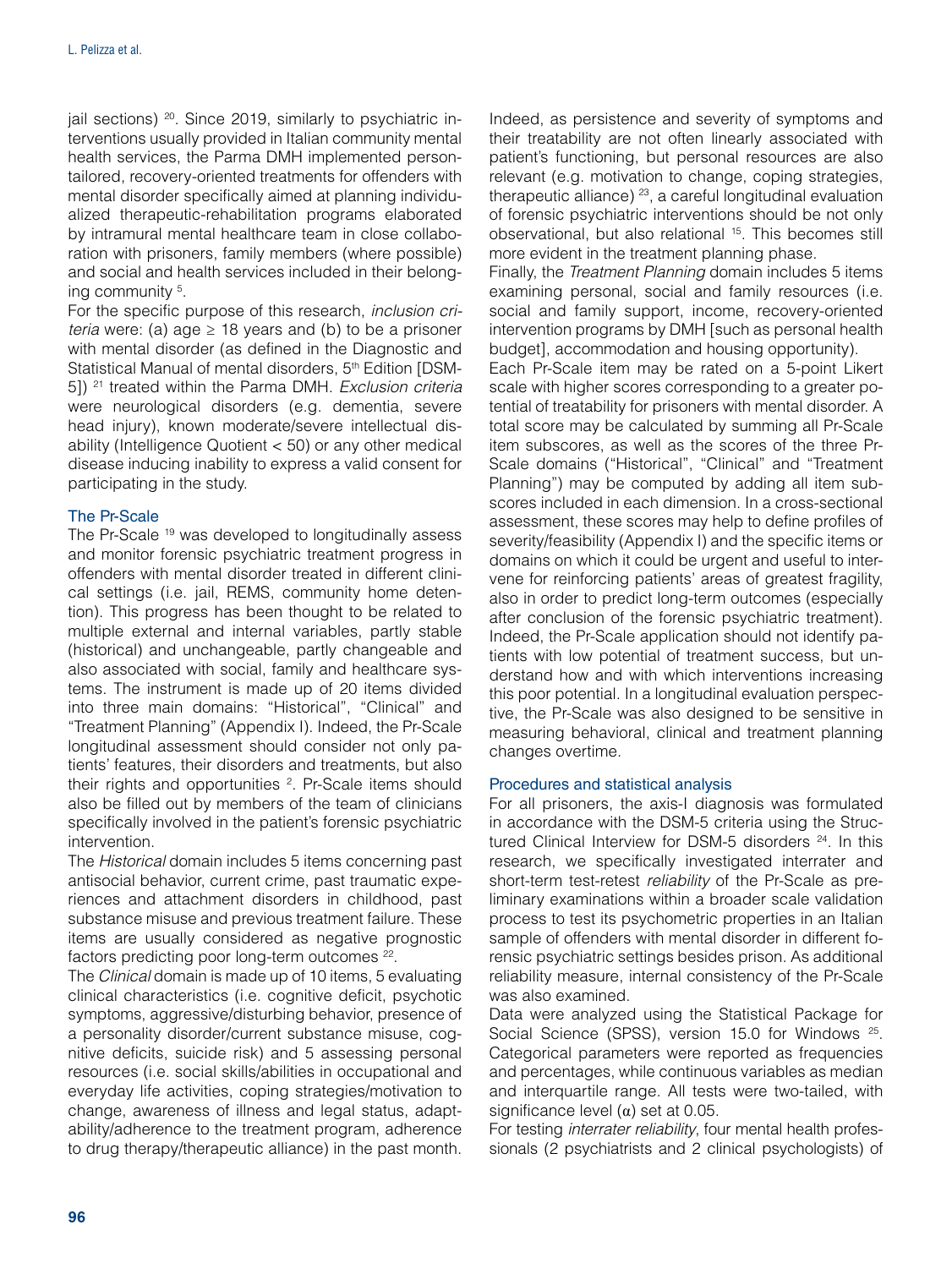the Parma DMH were initially trained on the usage of the Pr-Scale through collective supervision sessions by the main author of the instrument. Preliminary administration of the Pr-Scale was conducted before the study. Two of the four raters were then paired for each baseline interview, both simultaneously in the room with the patient. The raters were all members of the PPI team of clinicians involved in the prisoner's treatment. The interrater reliability assesses the agreement among various data collectors measuring the extent to which these raters assign the same score to the same variable. To examine interrater reliability of the Pr-Scale, we used the two-way, mixed effect model with measures of absolute agreement of Intra-Class Correlation (ICC) coefficients, which is commonly performed for ordinal and interval parameters  $26$ . In the present study, ICC values between 0.50 and 0.75 were considered as moderate agreement, ICCs between 0.76 and 0.90 as substantial agreement, and ICCs higher than 0.90 as almost perfect agreement <sup>27</sup>.

The *short-term test-retest reliability* of the Pr-Scale was examined over a 1-week period calculating the coefficient of stability (s)  $28$  on the PPI total sample. This short-time interval was specifically selected to limit the potential negative impact of both memory effects and symptom changes<sup>29</sup>. In this research, test-retest stability coefficients were interpreted as follows:  $\leq 0.50 =$  unacceptable reliability,  $0.51$ -0.60 = poor reliability, 0.61- $0.70$  = questionable reliability,  $0.71$ - $0.80$  = acceptable reliability,  $0.81-0.90 =$  good reliability and  $> 0.90 =$  excellent reliability 30.

As additional measure of reliability, the *internal consistency* of the Pr-Scale total score was also calculated using the Cronbach's  $α$  statistics within the PPI total sample. In this study, we interpreted alpha values as follows:  $< 0.5$  = unacceptable internal consistency,  $0.51$ - $0.60$  = poor internal consistency,  $0.61$ -0.70 = questionable internal consistency,  $0.71$ - $0.80$  = acceptable internal consistency,  $0.81-0.90$  = good internal consistency and  $> 0.91$  = excellent internal consistency  $31$ .

#### **Results**

Thirty male adult PPI prisoners were enrolled in this study. Clinical and sociodemographic characteristics are shown in the Table I. The most frequent DSM-5 diagnoses in the total sample were major depressive disorder ( $n = 10$  [33.3%]) and schizophrenia spectrum and other psychotic disorders ( $n = 8$  [26.7%]).

The overall ICC coefficient for the Pr-scale was 0.963, indicating an excellent *interrater reliability*. Moreover, results of ICC coefficients for each item subscores and the three domain scores ranged from good to excellent, with the exception of item 8 ("Cognitive deficits") that showed an ICC value of 0.761, indicating an acceptable interrater reliability (Tab. II).

For calculating *test-retest reliability*, the Pr-Scale was re-administered in the PPI total sample after a 1-week follow-up period. The coefficient of stability for the Pr-Scale total score was 0.977, indicating an excellent short-term test-retest reliability. Moreover, s values for each item subscores and the three Pr-Scale domain scores were higher than 0.71, suggesting acceptable to excellent test-retest stability (Tab. III).

Finally, the Pr-Scale total score showed a Cronbach's  $\alpha$ of 0.746, suggesting a sufficient *internal consistency*.

#### **Discussion**

The Pr-Scale was mainly developed to make Italian forensic psychiatric practice more accurate and as ROM tool to longitudinally evaluate treatment efficacy/ appropriateness and to assist decision making for improving the quality of person-tailored interventions on

| <b>TABLE I.</b> Sociodemographic and clinical characteristics of the PPI total sample (n = 30). |  |  |
|-------------------------------------------------------------------------------------------------|--|--|
|-------------------------------------------------------------------------------------------------|--|--|

| <b>Variable</b>                                      |                     |
|------------------------------------------------------|---------------------|
| Gender (male)                                        | $30(100\%)$         |
| Age at entry (in years)                              | 41.00 (27.00-48.00) |
| Ethnic group (white Caucasian)                       | 23 (76.7%)          |
| Mother tongue (Italian)                              | 21(70%)             |
| Education (in years)                                 | 12.00 (10.00-13.00) |
| Duration of illness (in months)                      | 12.00 (6.00-24.00)  |
| DSM-5 diagnosis                                      |                     |
| Major depressive disorder                            | 10(33.3%)           |
| Schizophrenia spectrum and other psychotic disorders | 8(26.7%)            |
| Severe borderline personality disorder               | 6(20%)              |
| Bipolar and related disorders                        | 6(20%)              |

*PPI: Parma Penitentiary Institute; DSM-5: Diagnostic and statistical manual of mental disorders, 5th Ed. Frequencies (and percentages) and median (and interquartile range) are reported.*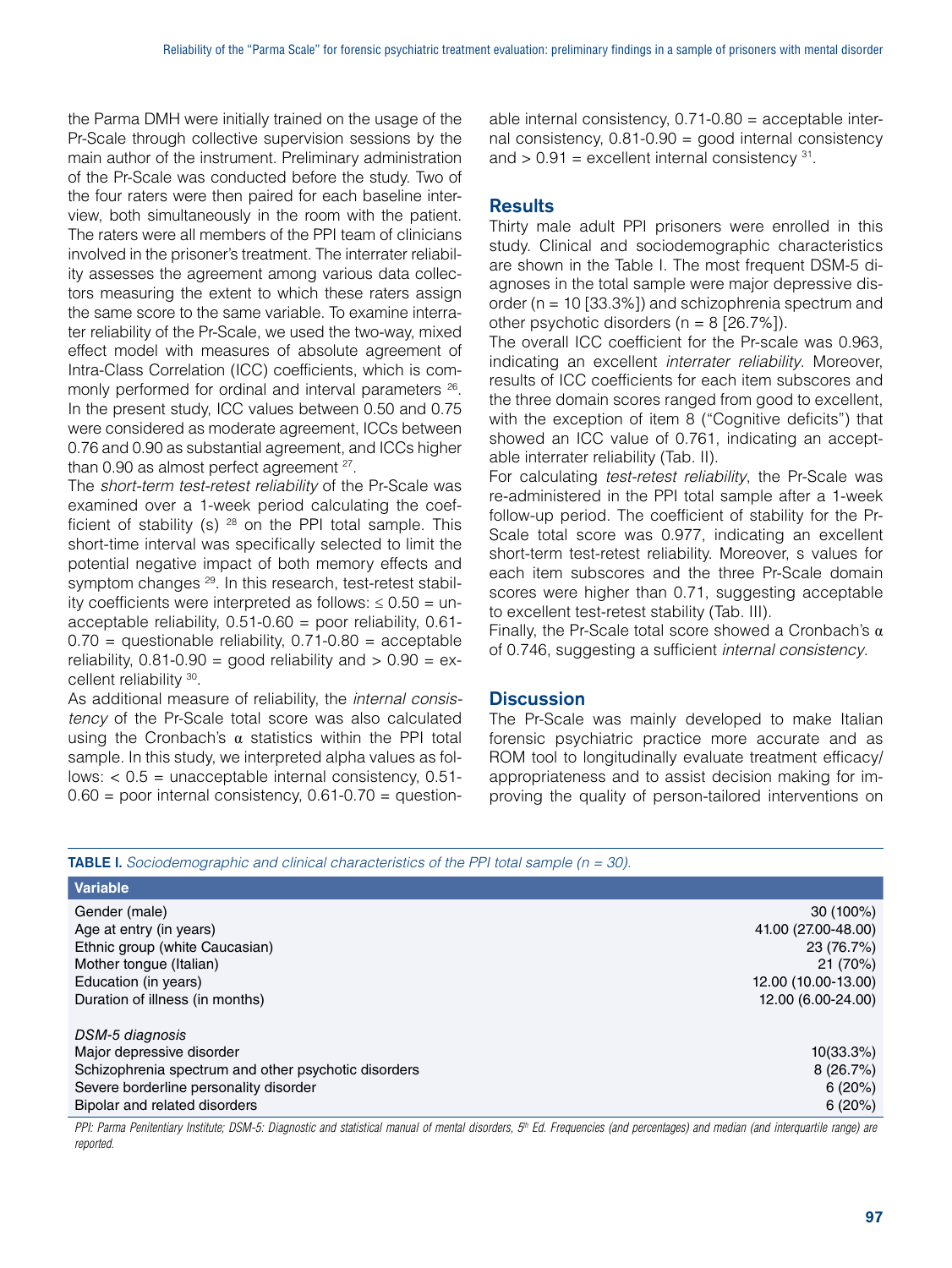| <b>TABLE II.</b> Interrater reliability of the Pr-Scale in the PPI total sample $(n = 30)$ .                |                |
|-------------------------------------------------------------------------------------------------------------|----------------|
| <b>Parma Scale items</b>                                                                                    | <b>ICC</b>     |
| Historical domain                                                                                           | 0.979          |
| Item 1 (Crime)                                                                                              | 0.987          |
| Item 2 (Previous antisocial behavior)                                                                       | 0.964          |
| Item 3 (Previous substance misuse)                                                                          | 0.963          |
| Item 4 (Previous traumatic experience/attachment disorder in childhood)                                     | 0.934          |
| Item 5 (Previous treatment failure)                                                                         | 0.951          |
| Clinical domain (last month)                                                                                | 0.976          |
| Item 6 (Psychotic symptoms)                                                                                 | 0.924          |
| Item 7 (Personality disorder/current substance misuse)                                                      | 0.883          |
| Item 8 (Cognitive deficits)                                                                                 | 0.762          |
| Item 9 (Aggressive/disturbing behavior)                                                                     | 0.819          |
| Item 10 (Suicide risk)                                                                                      | 0.972          |
| Item 11 (Coping strategies/motivation to change)                                                            | 0.805          |
| Item 12 (Social skills/ability in occupational and everyday life activities)                                | 0.972          |
| Item 13 (Adaptability/adherence to the treatment program)                                                   | 0.899          |
| Item 14 (Awareness of illness and legal status)<br>Item 15 (Adherence to drug therapy/therapeutic alliance) | 0.883<br>0.952 |
|                                                                                                             |                |
| Treatment planning domain                                                                                   | 0.910          |
| Item 16 (Family support)                                                                                    | 0.965          |
| Item 17 (Social support)                                                                                    | 0.882          |
| Item 18 (Economic resources)                                                                                | 0.951          |
| Item 19 (Accommodation/housing opportunity)                                                                 | 0.851          |
| Item 20 (Recovery-oriented intervention program by the DMH)                                                 | 0.909          |

*Pr-Scale: Parma Scale; PPI: Parma Penitentiary Institute; ICC: Intraclass Correlation Coefficient; DMH; Department of Mental Health*

# TABLE III. *Test-retest reliability of the Pr-Scale in the PPI total sample (n = 30).*

| <b>Parma Scale items</b>                                                                                                         | s              |
|----------------------------------------------------------------------------------------------------------------------------------|----------------|
| Historical domain                                                                                                                | 0.988          |
| Item 1 (Crime)                                                                                                                   | 0.980          |
| Item 2 (Previous antisocial behavior)                                                                                            | 0.972          |
| Item 3 (Previous substance misuse)                                                                                               | 0.983          |
| Item 4 (Previous traumatic experience/attachment disorder in childhood)                                                          | 0.941          |
| Item 5 (Previous treatment failure)                                                                                              | 0.912          |
| Clinical domain (last month)                                                                                                     | 0.995          |
| Item 6 (Psychotic symptoms)                                                                                                      | 0.893          |
| Item 7 (Personality disorder/current substance misuse)                                                                           | 0.983          |
| Item 8 (Cognitive deficits)                                                                                                      | 0.842          |
| Item 9 (Aggressive/disturbing behavior)                                                                                          | 0.997          |
| Item 10 (Suicide risk)                                                                                                           | 0.957          |
| Item 11 (Coping strategies/motivation to change)<br>Item 12 (Social skills/ability in occupational and everyday life activities) | 0.756<br>0.987 |
| Item 13 (Adaptability/adherence to the treatment program)                                                                        | 0.985          |
| Item 14 (Awareness of illness and legal status)                                                                                  | 0.961          |
| Item 15 (Adherence to drug therapy/therapeutic alliance)                                                                         | 0.974          |
|                                                                                                                                  |                |
| Treatment planning domain                                                                                                        | 0.981          |
| Item 16 (Family support)                                                                                                         | 0.961          |
| Item 17 (Social support)                                                                                                         | 0.932          |
| Item 18 (Economic resources)                                                                                                     | 0.995          |
| Item 19 (Accommodation/housing opportunity)                                                                                      | 0.982          |
| Item 20 (Recovery-oriented intervention program by the DMH)                                                                      | 0.988          |

*Pr-Scale: Parma Scale; PPI: Parma Penitentiary Institute; s: coefficient of stability; DMH: Department of Mental Health*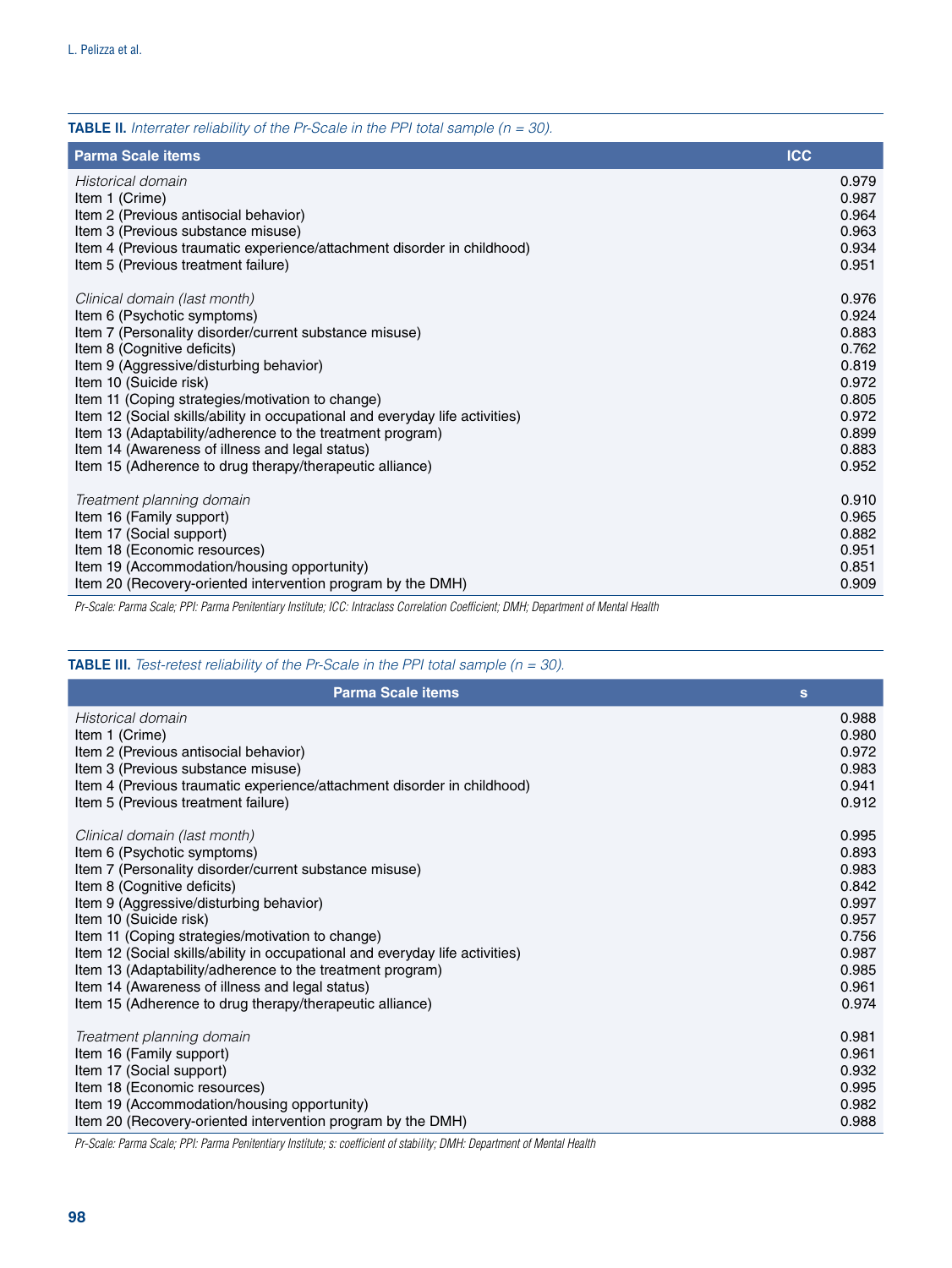offenders with mental disorder. About this, the Pr-Scale was thought for a quick and easy application in different forensic psychiatric settings (i.e. REMS, jail and also for forensic psychiatric patients treated within persontailored intervention programs in the community) <sup>2</sup>. The main aim of the present study was thus to investigate reliability of the Pr-Scale as preliminary examination of its psychometric properties.

Most of the findings of this research were very promising. The *interrater reliability* was good to excellent (with the exception of item 8 ["Cognitive deficits"]). This is in line with what was observed in the validation study of the IFTE in a clinical population of Dutch offenders with mental disorder treated in a maximum security forensic psychiatric hospital and admitted under a specific compulsory judicial measure 18. These results suggest the potential, helpful application of the Pr-Scale in Italian forensic psychiatric settings as a ROM tool specifically designed on the Italian peculiar legal framework and within a community psychiatry culture still dominant in public mental healthcare services 15,33,34.

The short-term *test-retest reliability* values of the Pr-Scale were good to excellent, with the exception of item 11 ("Coping strategies/motivation to change"), showing a score of 0.756 (acceptable reliability). These results are also in line with those reported in the Dutch validation study of the IFTE 32. Finally, the *internal consistency* of the Pr-Scale was overall good, with a Cronbach's *α*  value higher than 0.70 for the total score.

#### Limitations

A first limitation of this study was associated with the sample composition, exclusively composed of male adult prisoners with mental disorder. Therefore, future research to replicate our promising results on female (or gender-mixed) populations and offenders recruited in different forensic psychiatric settings (such as REMS and community home detention) is needed.

A second weakness was the relative sample size. Therefore, further research on larger forensic psychiatric populations is needed.

Third, participants in this study were grouped together, although heterogeneity in DSM-5 diagnoses was high. Thus, future studies will be able to emphasize whether offenders with different mental disorder differ in psychometric properties of the Pr-Scale.

Finally, the Pr-Scale was administered at a single site. Although single site studies offer the advantage of a more easily controlling by the researcher, multi-site research to replicate our findings is needed.

Overall, these limitations are actually quite relevant and make the results of this research difficult to generalize. Therefore, it is necessary to point out that the Pr-Scale should be currently applicable only in psychiatric prison populations. Moreover, we also want to reiterate that the instrument was developed to mainly focus on care issues and has no purpose with respect to the evaluation of the possible social dangerousness.

# **Conclusions**

The findings of this study showed good to excellent reliability values for the Pr-Scale. This instrument therefore appears to be an easy, quick and reliable tool for forensic psychiatric treatment evaluation in Italy. However, future research to investigate other crucial psychometric properties of the Pr-Scale (e.g. concurrent validity, sensitivity to measure scores' longitudinal changes) is also needed.

#### Acknowledgments

This research did not receive any specific grant from funding agencies in the public, commercial or not-forprofit sectors. The authors wish to thank all the participants recruited within the "Parma Penitentiary Institutes" (PPI).

#### Conflict of interest statement

The Authors declare no conflict of interest.

#### Funding

This research did not receive any specific grant from funding agencies in the public, commercial or not-forprofit sectors.

#### Authors contributions

LP, GP and PP contributed to the conception and design of the study. DM, CP, IDA, EM and MS contributed to the data collection. LP contributed to the analysis and interpretation of the results. LP, EL, GP and PP contributed to the draft manuscript preparation. All Authors reviewed the results and approved the final version of the manuscript.

#### Ethical consideration

Local relevant ethical approval was obtained for the research (AVEN Ethics Committee protocol n. 67506/2020). Procedures and methods of this research also complied with the Code of Ethics of the World Medical Association (Declaration of Helsinki) for experiments including humans.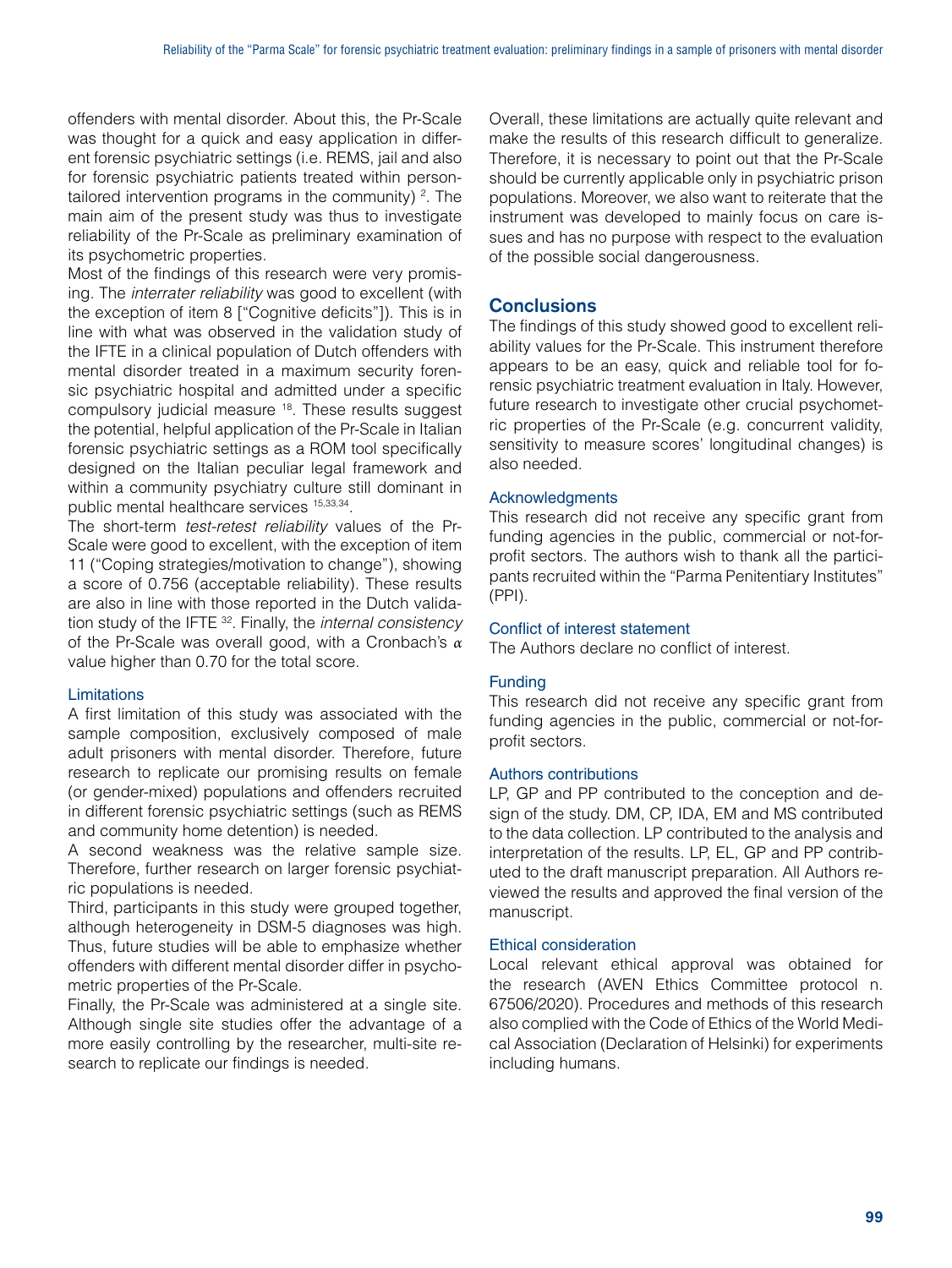#### **References**

- <sup>1</sup> Ferracuti S, Pucci D, Trobia F, et al. Evolution of forensic psychiatry in Italy over the past 40 years (1978-2018). Int J Law Psychiatry 2019;62:45-49. [https://doi.](https://doi.org/10.1016/j.ijlp.2018.10.003) [org/10.1016/j.ijlp.2018.10.003](https://doi.org/10.1016/j.ijlp.2018.10.003)
- <sup>2</sup> Pellegrini P. Per una psichiatria senza ospedali psichiatrici giudiziari. Milano: FrancoAngeli 2016.
- Pellegrini P, Paulillo G, Pellegrini C, et al. First data of survey on inpatients in REMS (Execution of Security Measures) at the time of COVID. Ital J Criminol 2020;4:295- 299.
- Paulillo G, Molinaro VI, Pellegrini P. The quality perceived by the patients of Casale di Mezzani REMS (PR). Ital J Criminol 2017;3:213-219.
- <sup>5</sup> Pelizza L, Leuci E, Landi G, et al. Personal Health Budget as a new rehabilitation model for severe mental illness within a caring community: an Italian evaluation study of beneficial effects. Aust N Z J Psychiatry 2021;55:602-612. [https://doi.](https://doi.org/10.1177/0004867420968918) [org/10.1177/0004867420968918](https://doi.org/10.1177/0004867420968918)
- <sup>6</sup> Ficarelli ML, Troisi E, Vignali E, et al. Implementing individual and placement support for patients with severe mental illness: findings from the real world. J Psychopathol 2021;27:71-80. [https://doi.](https://doi.org/10.36148/2284-0249-346) [org/10.36148/2284-0249-346](https://doi.org/10.36148/2284-0249-346)
- Lombardi V, Veltri A, Montanelli C, et al. Sociodemographic, clinical and criminological characteristics of a sample of Italian Volterra REMS patients. Int J Law Psychiatry 2019;62:50-55. [https://doi.](https://doi.org/10.1016/j.ijlp.2018.09.009) [org/10.1016/j.ijlp.2018.09.009](https://doi.org/10.1016/j.ijlp.2018.09.009)
- Pelizza L, Zambelli U, Rossi E, et al. Mental health interventions in an Italian prison: the Parma integrated approach. Int J Prisoner Health 2020;17:520-532.
- <sup>9</sup> Mandarelli G, Carabellese F, Felthous AR, et al. The factors associated with forensic psychiatrists' decisions in criminal responsibility and social dangerousness evaluations. Int J Law Psychiatry 2019;66:101503. <https://doi.org/10.1016/j.ijlp.2019.101503>
- Hare RD, Clark D, Grann M, et al. Psychopathy and the predictive validity of the PCL-R: an international perspective. Behav Sci Law 2000;18:623-645. [https://doi.](https://doi.org/10.1002/1099-0798(200010) [org/10.1002/1099-0798\(200010\)](https://doi.org/10.1002/1099-0798(200010)
- <sup>11</sup> Douglas KS, Belfrage H. Interrater reliability and concurrent validity of the HCR-20 Version 3. Int J Forensic Ment Health 2014;13:130-139. [https://doi.org/10.1080/1](https://doi.org/10.1080/14999013.2014.908429) [4999013.2014.908429](https://doi.org/10.1080/14999013.2014.908429)
- Andrews DA, Bonta J, Wormith J. The riskneed-responsivity (RNR) model. Crim Justice Behav 2011;38:735-755. [https://doi.](https://doi.org/10.1177/0093854811406356) [org/10.1177/0093854811406356](https://doi.org/10.1177/0093854811406356)
- Andrews DA, Guzzo L, Raynor P, et al.

Are the major risk/need factors predictive of both female and male reoffending? A test with the eight domains of the Level of Service/Case Management Inventory. Int J Offender Ther Comp Criminol 2011;56:113-133. [https://doi.](https://doi.org/10.1177/0306624X10395716) [org/10.1177/0306624X10395716](https://doi.org/10.1177/0306624X10395716)

- Pelizza L, Zaimovic A, Veneri B, et al. The Parma integrated model for intervention on pathological addictions in an Italian prison: process description and preliminary findings. Acta Biomed 2021;92:e2021223. <https://doi.org/10.23750/abm.v92i3.10663>
- Pellegrini P. Liberarsi dalla necessità degli ospedali psichiatrici giudiziari: quasi un manuale. Merano, BZ: Alphabeta Verlag 2017.
- Wooditch A, Tang LL, Taxman FS. Which criminogentic need changes are most important in promoting desistance from crime and substance use? Crim Justice Behav 2014;41:276-299. [https://doi.](https://doi.org/10.1177/0093854813503543) [org/10.1177/0093854813503543](https://doi.org/10.1177/0093854813503543)
- van der Veeken FCA, Bogaerts S, Lucieer J. The Instrument for Forensic Treatment Evaluation: reliability, factorial structure and sensitivity to measure behavioral changes. J Forensic Psychol Res Pract 2018;18:229-253. [https://doi.org/10.1080/2](https://doi.org/10.1080/24732850.2018.1468675) [4732850.2018.1468675](https://doi.org/10.1080/24732850.2018.1468675)
- Schuringa E, Spreen M, Bogaerts S. Interrater and test-retest reliability, internal consistency and factorial structure of the Instrument for Forensic Treatment Evaluation. J Forensic Psychol Res Pract 2014;14:127-144. [https://doi.org/10.1080/1](https://doi.org/10.1080/15228932.2014.897536) [5228932.2014.897536](https://doi.org/10.1080/15228932.2014.897536)
- Pellegrini P, Paulillo G, Paraggio C, et al. Scala di Parma per la valutazione evolutiva del paziente psichiatrico autore di reato. Parma: Dipartimento Assistenziale Integrato Salute Mentale Dipendenze Patologiche, Ausl di Parma, 2020.
- <sup>20</sup> Pelizza L, Maestri D, Paulillo G, et al. Prevalence and appropriateness of antipsychotic prescribing in an Italian prison: is everything always really overprescribed? J Clin Psychopharmacol 2022;42:31-36. [https://](https://doi.org/10.1097/JCP.0000000000001495) [doi.org/10.1097/JCP.0000000000001495](https://doi.org/10.1097/JCP.0000000000001495)
- <sup>21</sup> American Psychiatric Association (APA). Diagnostic and statistical manual of mental disorders, 5<sup>th</sup> Ed. Arlington, VA: American Psychiatric Publishing 2013.
- <sup>22</sup> Bogaerts S, Spreen M, Ter Horst P, et al. Predictive validity of the HKT-R risk assessment tool: two and 5-year violent recidivism in a nationwide sample of dutch forensic psychiatric patients. Int J Offender Ther Comp Criminol 2018;62:2259-2270. [htt](https://doi.org/10.1177/0306624X17717128)[ps://doi.org/10.1177/0306624X17717128](https://doi.org/10.1177/0306624X17717128)
- <sup>23</sup> Douglas KS. Version 3 of the Historical-Clinical-Risk Management-20 (HCR-

20-V3): relevance to violence risk assessment and management in forensic conditional release contexts. Behav Sci Law 2014;32:557-576. [https://doi.org/10.1002/](https://doi.org/10.1002/bsl.2134) [bsl.2134](https://doi.org/10.1002/bsl.2134)

- <sup>24</sup> First MB, Williams JBW, Karg RS, et al. Structured Clinical Interview for DSM-5 disorders, clinician version (SCID-5-CV). Washington DC: APA Publishing 2016.
- <sup>25</sup> SPSS Inc. SPSS for Windows, version 15.0. Chicago, IL: SPSS Inc. Publishing 2010.
- <sup>26</sup> Hallgren MA. Computing interrater reliability for observational data: an overview and tutorial. Tutor Quant Methods Psychol 2012;8:23-34. [https://doi.org/10.20982/](https://doi.org/10.20982/tqmp.08.1.p023) [tqmp.08.1.p023](https://doi.org/10.20982/tqmp.08.1.p023)
- <sup>27</sup> Koo TK, Li MY. A guideline of selecting and reporting Intraclass Correlation Coefficients for reliability research. J Chiropr Med 2019;15:155-163. [https://doi.](https://doi.org/10.1016/j.jcm.2016.02.012) [org/10.1016/j.jcm.2016.02.012](https://doi.org/10.1016/j.jcm.2016.02.012)
- <sup>28</sup> Heise DR. Separating reliability and stability in test-retest correlation. Am Sociol Rev 1969;34:93-101. [https://doi.](https://doi.org/10.2307/2092790) [org/10.2307/2092790](https://doi.org/10.2307/2092790)
- Scazza I, Pelizza L, Azzali S, et al. Reliability of the Italian version of the Brief (21-item) Prodromal Questionnaire (IPQ-B) for psychosis risk screening in a young help-seeking population. J Psychopathol 2018;24:204-214.
- <sup>30</sup> Azzali S, Pelizza L, Paterlini F, et al. Reliability of the Italian version of the 16-item Prodromal Questionnaire (iPQ-16) for psychosis risk screening in a young helpseeking community sample. J Psychopathol 2018;24:16-23.
- De Vellis RF. Scale development: theory and applications, 2<sup>nd</sup> Ed. Thousand Oaks, CA: Sage Publications 2003.
- <sup>32</sup> Van der Veeken FCA, Bogaerts S, Lucieer J. Patient profiles in Dutch forensic psychiatry based on risk factors pathology and offense. Int J Offender Ther Comp Criminol 2017;61:1369-1391. [https://doi.](https://doi.org/10.1177/0306624X15619636) [org/10.1177/0306624X15619636](https://doi.org/10.1177/0306624X15619636)
- <sup>33</sup> Pelizza L, Leuci E, Landi G, et al. The "Personal Health Budget" intervention model in early psychosis: preliminary findings from the Parma experience. J Psychopathol 2020;26:209-217. [https://doi.](https://doi.org/10.36148/2284-0249-359) [org/10.36148/2284-0249-359](https://doi.org/10.36148/2284-0249-359)
- <sup>34</sup> Pelizza L, Ficarelli ML, Vignali E, et al. Implementation of individual placement and support in Italy: the Reggio Emilia experience. Community Ment Health J 2020;56: 1128-1138. [https://doi.org/10.1007/s10597-](https://doi.org/10.1007/s10597-020-00603-w) [020-00603-w](https://doi.org/10.1007/s10597-020-00603-w)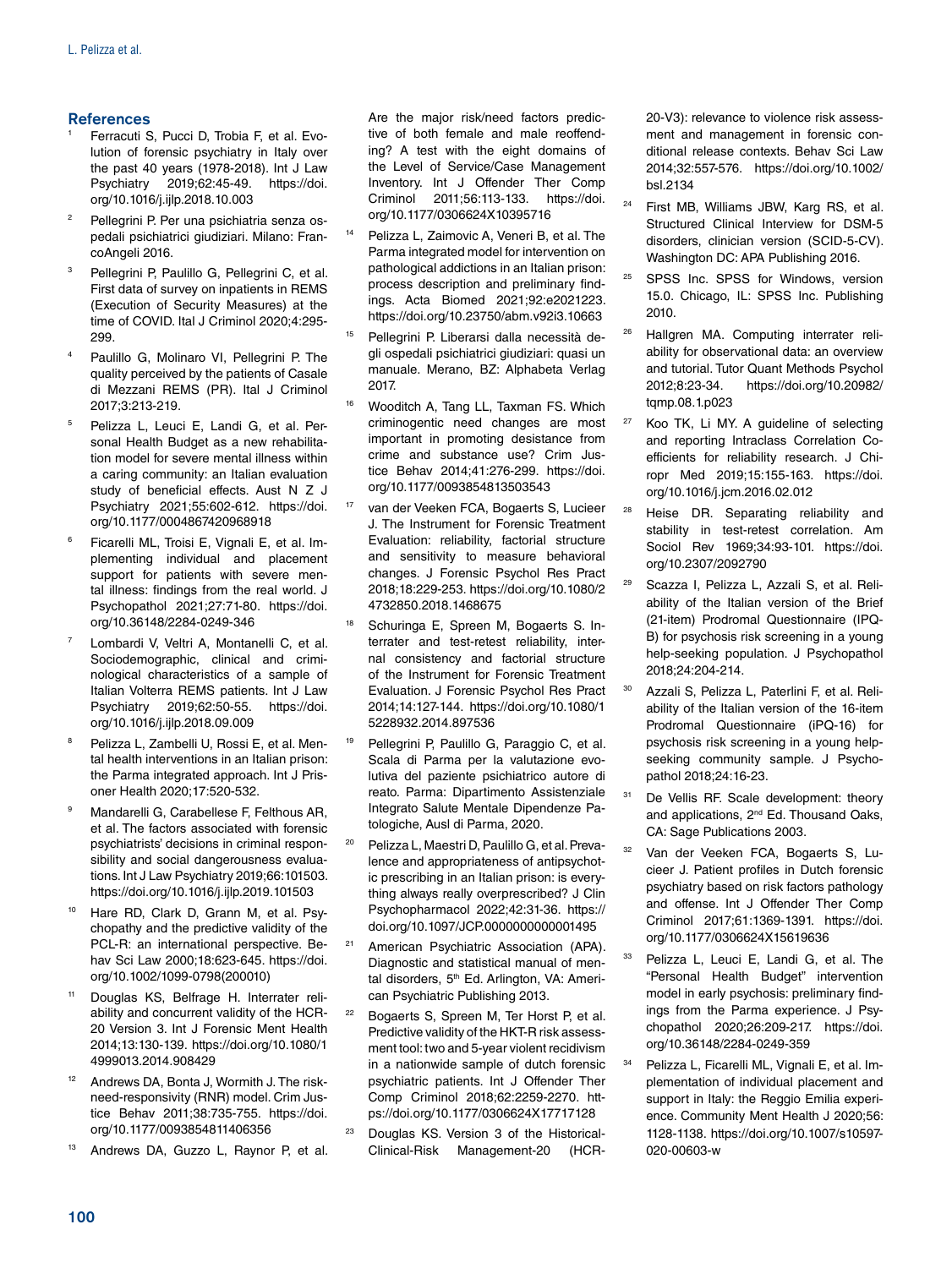# Appendix I. The "Parma Scale" for forensic psychiatric treatment evaluation

# Punteggi

# A - AREA ANAMNESTICA

- **1. Reato per il quale il paziente è attualmente in struttura/domicilio (carcere, REMS, ecc.) sia questi in attesa di giudizio o con sentenza provvisoria o definitiva:**
	- 0. Omicidio
	- 1. Lesioni personali gravissime, violenza sessuale, rapina armata
	- 2. Maltrattamenti in famiglia, traffico di stupefacenti (se ripetuti)
	- 3. Furto, detenzione sostanze
	- 4. Reati bagatellari (es. oltraggio in corso di TSO, ecc.)
- **2. Precedenti condotte di comportamento antisociale** (le informazioni possono essere raccolte direttamente dal paziente, dai familiari, dagli avvocati, dalle cartelle cliniche e/o dagli atti giudiziari):
	- 0. Omicidio.
	- 1. Lesioni personali gravissime, violenza sessuale, rapina armata, reati prima dei 10 anni.
	- 2. Maltrattamenti in famiglia, traffico di stupefacenti.
	- 3. Furto, detenzione di sostanze, reati bagatellari, oltraggio in corso di TSO, ecc.
	- 4. Nessuno.

# **3. Uso di sostanze**

- 4. Nessun problema particolare legato all'assunzione di alcol e/o di droghe, e/o ad altre dipendenze.
- 3. Conseguenze psicologiche o sintomi di astinenza e/o di altro tipo, dovute al consumo di alcol o di droghe, notabili solo dagli operatori che conoscono meglio il pz.
- 2. Conseguenze psicologiche o sintomi di astinenza e/o di altro tipo, evidenti a tutti gli operatori.
- 1. Conseguenze psicologiche (ad esempio compulsione per la sostanza) o sintomi di astinenza gravi o invalidanti o difficili da controllare, ma non così gravi come nel punteggio 0.
- 0. Dipendenza grave: la vita del paziente è completamente dominata dalle conseguenze del consumo precedente di alcol o di droghe e/o dalla bramosia per la sostanza.

#### **4. Precedenti esperienze traumatiche/instabilità nelle relazioni/disturbo della condotta nell'infanzia:**

- 4. Nessuna evidenza di eventi traumatici.
- 3. Lutti improvvisi e abbandoni in età adulta.
- 2. Lutti improvvisi, abbandoni, trascuratezza nell'età evolutiva.
- 1. Trascuratezze gravi, violenze fisiche, allontanamento dalla famiglia in età evolutiva.
- 0. Gravissime violenze fisiche e sessuali.

#### **5. Precedenti insuccessi di progetti terapeutico-riabilitativi** (con recidiva di reato/violazione delle misure di sicurezza):

- 4. Nessun insuccesso.
- 3. N = 1 insuccesso, e/o recidiva di reato/violazione lieve.
- 2. N = 2 insuccessi, di cui 1 non attribuibile solo al paziente, e/o recidiva di reato/violazione lieve.
- 1. N = 3 insuccessi di progetti ritenuti adeguati, e/o recidiva di reato grave.
- 0. Più di 4 insuccessi, recidiva di reato gravissimo.

# B - AREA OSSERVAZIONE (periodo ultimo mese)

# **6. Presenza di sintomi psicotici positivi**

- 4. Nessuna evidenza di deliri o allucinazioni nel periodo di tempo considerato.
- 3. Credenze lievemente eccentriche o bizzarre, al di fuori delle comuni convinzioni; il paziente ha visioni, ma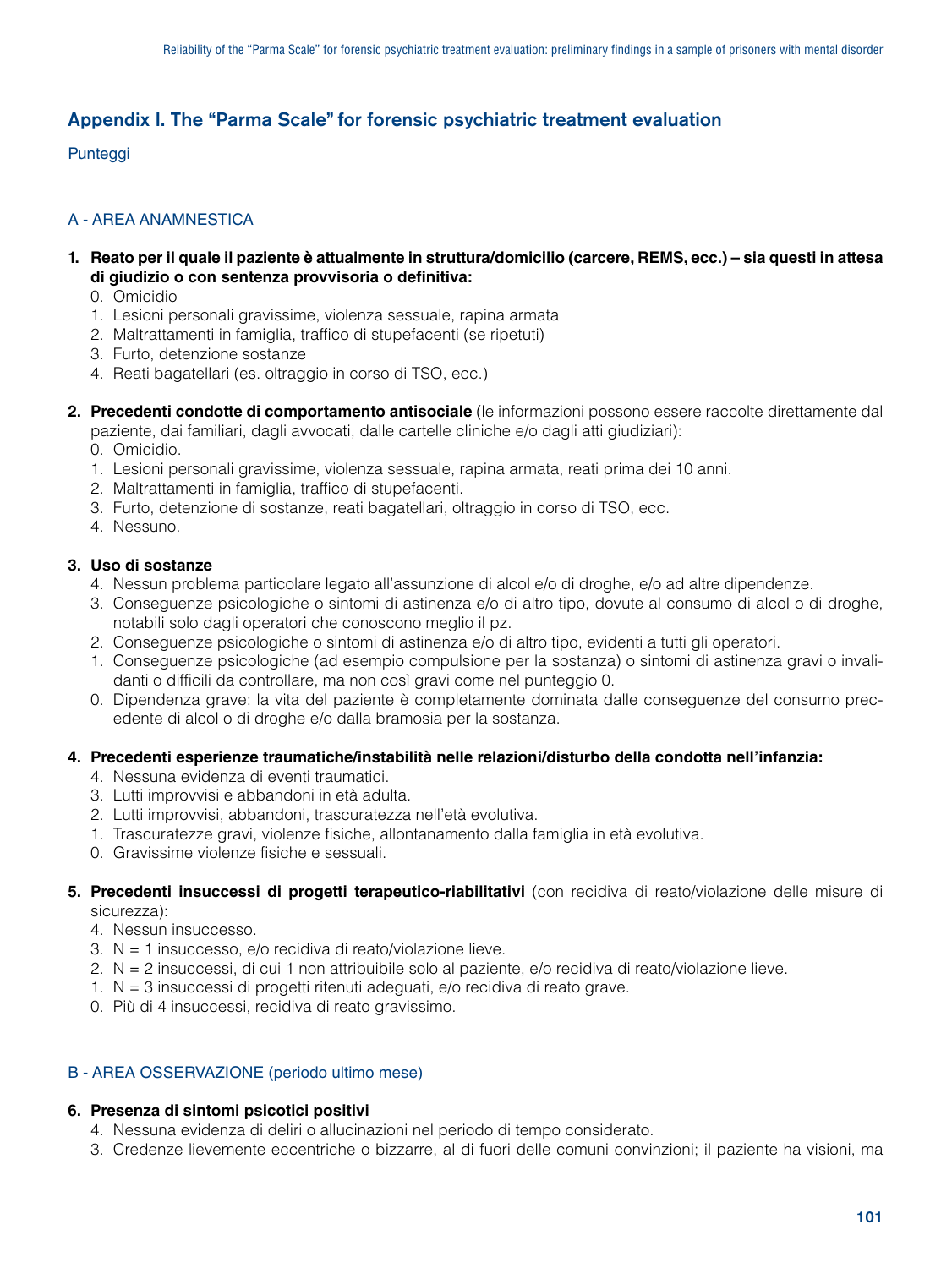con modesto distress; manifesta comportamenti bizzarri solo per brevi periodi, che non sono conformi alle norme culturali del gruppo etnico in cui il paziente si riconosce.

- 2. Deliri e allucinazioni sicuramente presenti (ad es. sente voci clamorose).
- 1. Deliri e allucinazioni accompagnati da severo distress o angoscia, ma non per la maggior parte del tempo, e/o comportamenti evidentemente bizzarri prolungati e vistosi, ma non dannosi.
- 0. Il paziente è assorbito per la maggior parte del tempo in deliri e allucinazioni e/o ha comportamenti ispirati da deliri e allucinazioni che sono sicuramente dannosi per il paziente e/o per gli altri.

# **7. Presenza di disturbo della personalità/compulsione all'uso di sostanze**

- 4. Nessun disturbo della personalità. Nessun problema particolare legato all'assunzione di alcol e/o di droghe, o ad altre dipendenze. Riesce a mantenere gli impegni e ad adattarsi alle regole.
- 3. Tratti di personalità patologici, ma clinicamente secondari. Scarsa compulsione al consumo di alcol o di droghe. Riesce ad adattarsi, anche se a volte è incostante.
- 2. Disturbo della personalità. Presenza di impulsività, instabilità dell'umore, difficoltà di adattamento alle regole, ma senza gravi violazioni sociali.
- 1. Grave disturbo della personalità. Presenza di compulsione per le sostanze, instabilità dell'umore, impulsività. In situazioni di stress, peggiorano i comportamenti impulsivi e rischiosi con possibile violazione delle regole sociali (specie in corso di abuso).
- 0. Gravissimo disturbo della personalità (es. antisociale, borderline, ecc.). Gravissima compulsione, instabilità dell'umore, impulsività. La vita del paziente è dominata dalla compulsione verso il consumo di alcol o di droghe. Ha stabilmente comportamenti discontrollati che mettono a rischio la sicurezza e la salute. Violazione grave e ripetuta delle regole sociali (anche al di fuori degli episodi di abuso).

# **8. Presenza di deficit cognitivi**

- 4. Nessun problema cognitivo durante il periodo di tempo considerato. Intelligenza nella norma o superiore.
- 3. Problemi lievi di memoria (ad esempio, dimentica più frequentemente della norma i nomi) o di comprensione. Intelligenza nella norma
- 2. Problemi di memoria e di comprensione evidenti, ma non gravi come nei punteggi 0 e 1 (ad esempio, si è perso in una località nota o non ha riconosciuto occasionalmente una persona a lui familiare; oppure qualche volta appare perplesso di fronte a decisioni semplici). Intelligenza nella norma o ai limiti della norma.
- 1. Disorientamento marcato nel tempo, nello spazio e nel riconoscimento di persone, ma non così gravi come nel punteggio 0; appare perplesso di fronte a eventi di tutti i giorni; il discorso è talora slegato e frammentario; rallentamento del pensiero (basta la presenza di una sola di queste caratteristiche). Ritardo mentale lieve-medio.
- 0. Disorientamento o disorganizzazione del pensiero gravi (ad esempio, sistematicamente è incapace di riconoscere i parenti più stretti, confonde i momenti della giornata, non si ricorda di aver mangiato, i discorsi sono incomprensibili, obnubilamento grave dello stato di coscienza) (basta la presenza di una sola di queste caratteristiche). Ritardo mentale grave. Le problematiche di questo tipo sono tali da mettere il paziente a rischio di incidenti.

#### **9. Presenza di comportamenti disturbanti e aggressivi**

- 4. Assenza di problemi particolari durante il periodo di tempo considerato.
- 3. Irritabilità esagerata, litigiosità e/o irrequietezza, ma meno gravi che nei punteggi successivi; espressioni di minaccia non ripetute (al massimo 2), che non è probabile che portino all'agito aggressivo.
- 2. Espressioni di minaccia ripetute (gestuali e/o verbali); atti di molestia fisica ripetuti, che è molto improbabile che possano dare luogo a lesioni (ad esempio "prese" fisiche o spintoni); danni di modesta entità alle cose (ad esempio, rottura di suppellettili o di vetri); iperattività e agitazione evidenti e prolungate, ma non particolarmente disturbanti per familiari, conviventi e amici, e che il paziente riesce, almeno in parte, a controllare.
- 1. Uno o più attacchi fisici a persone o animali, tali da avere causato o potere causare traumi non gravi (cioè compatibili con pochi giorni di prognosi [non più di 5]); danneggiamento di cose più grave che al punteggio 2, ma non tali da mettere in pericolo l'incolumità di persone o animali; atti osceni ripetuti, non presenti però nella maggior parte dei giorni; iperattività evidentemente disturbante, non controllabile.
- 0. Uno o più attacchi fisici gravi a persone o animali; comportamenti evidentemente minacciosi o osceni presenti nella maggior parte dei giorni; atti evidentemente distruttivi e potenzialmente pericolosi per l'incolumità di persone e animali.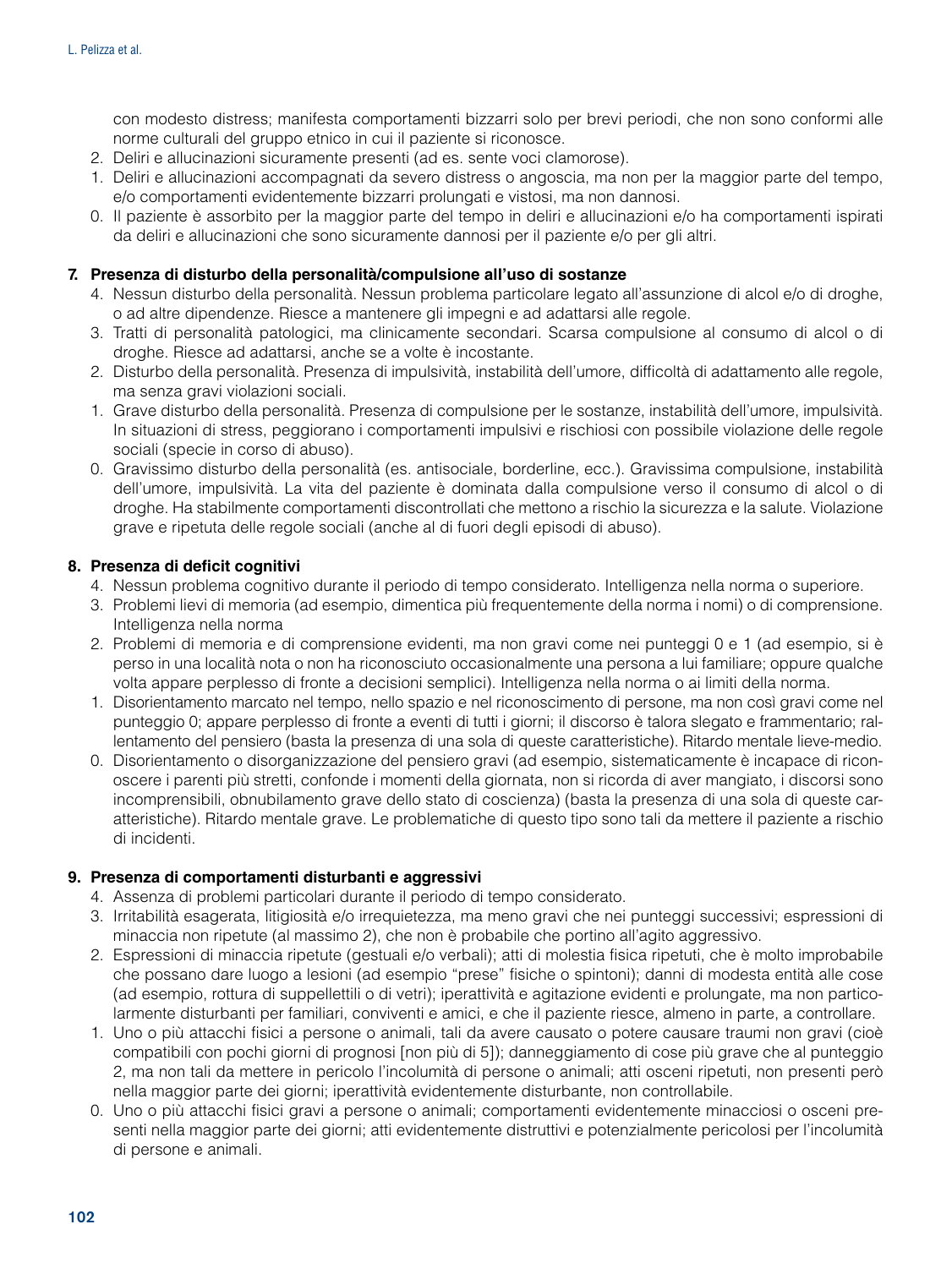# **10. Rischio suicidario**

- 4. Nessun problema di questo tipo durante il periodo di tempo considerato.
- 3. Rischio lieve. Pensieri passeggeri di farla finita, ma senza reale convinzione; pensieri anche protratti di procurarsi una lesione, ma nessun gesto autolesivo.
- 2. Rischio di modesta entità. Ha pensato più volte e/o a lungo a uccidersi, ma senza progettare in dettaglio il suicidio; ha compiuto gesti autolesivi non pericolosi e non menomanti (ad esempio, si è spento le sigarette sulle mani, si è fatto tagli superficiali ai polsi).
- 1. Rischio evidente. Ha progettato il suicidio in dettaglio; ha compiuto degli atti preparatori (ad esempio, ha accumulato pillole e/o ha commesso un tentativo di suicidio più grave di quello del punteggio 2, ma ancora con scarsa lesività e possibilità di riuscita).
- 0. Tentativo di suicidio serio, con pericolo evidente di riuscita; gesto autolesivo intenzionale grave con esito in menomazione o con evidente pericolo di menomazione o morte.

# **11. Utilizzo di strategie di coping/motivazione al cambiamento**

- 4. È molto motivato al cambiamento; investe fortemente negli impegni formativi, lavorativi, nelle attività. Piena tenuta comportamentale. Si sente in colpa per quanto è accaduto ed è empatico.
- 3. È motivato al cambiamento; investe negli impegni; si controlla, ma con qualche problema di tenuta. Il senso di colpa è modesto, ma riconosce di avere provocato un danno e di doverne rispondere.
- 2. La motivazione al cambiamento è presente, ma instabile, e la tenuta comportamentale è appena sufficiente. Non ha senso di colpa, ma riconosce di avere provocato danni.
- 1. Scarsa motivazione al cambiamento; progetti molto vaghi e tenuta comportamentale inadeguata. Tende a dare la colpa agli altri per quanto accaduto e non considera il danno provocato.
- 0. Gravi problemi di tenuta comportamentale; nessuna motivazione al cambiamento. Nessun senso di colpa e nessun riconoscimento del danno. Indifferenza verso il benessere degli altri.

# **12. Abilità nelle attività di vita quotidiana/lavorative/nelle relazioni sociali**

- 4. È molto abile, attivo e adeguato nelle attività della vita quotidiana; collabora positivamente alle attività. Può studiare o lavorare all'esterno (se autorizzato). Ottimo comportamento con gli altri.
- 3. È abile, motivato e partecipa alla vita quotidiana. Può lavorare all'esterno. Si controlla, ma necessita di qualche sostegno.
- 2. Collabora alle attività quotidiane in modo sufficiente, ma è instabile. Può lavorare o studiare solo con sostegni.
- 1. Scarsa collaborazione alle attività di vita quotidiana. Va costantemente sollecitato.
- 0. Gravi problemi di tenuta comportamentale; scarsissima o nessuna collaborazione alle attività quotidiane.

# **13. Capacità di adattamento, rispetto delle regole/adesione al programma di cura**

- 4. Il paziente collabora bene con gli operatori e ha definito degli obiettivi personali (compreso quali interventi effettuare in caso di crisi). Piena comprensione e rispetto delle regole e/o delle misure di sicurezza.
- 3. Il paziente è capace di adattarsi; è dotato di insight e non pone particolari problemi di adesione al programma di cura e al rispetto delle misure di sicurezza e/o delle regole.
- 2. Qualche problema di rapporto con gli operatori, ma segue il programma in modo "passivo".
- 1. Paziente molto richiestivo; maggiori difficoltà a collaborare e ad accettare le indicazioni e i consigli, e ad aderire al programma di cura. Scarsa comprensione delle regole e/o delle misure di sicurezza, che gli vanno ricordate per evitare la sua tendenza alle violazioni.
- 0. Richieste eccessive, atteggiamenti oppositivi, incoerenza nei comportamenti, tali da determinare quasi costantemente maggiori sforzi da parte degli operatori (e loro conseguente frustrazione). Totale incomprensione delle regole e/o delle misure di sicurezza, e possibili violazioni attive.

#### **14. Consapevolezza di malattia e della propria condizione giuridica**

- 4. Consapevolezza piena e ottima collaborazione.
- 3. Fornisce una spiegazione adeguata e ragionevole; mostra discreta collaborazione.
- 2. Fornisce spiegazioni instabili, a volte coerenti e a volte incoerenti; mostra sufficiente collaborazione.
- 1. Fornisce spiegazioni molto confuse, molto vaghe (es. "non so").
- 0. Fornisce spiegazioni deliranti; nessuna consapevolezza di malattia e/o delle propria condizione giuridica.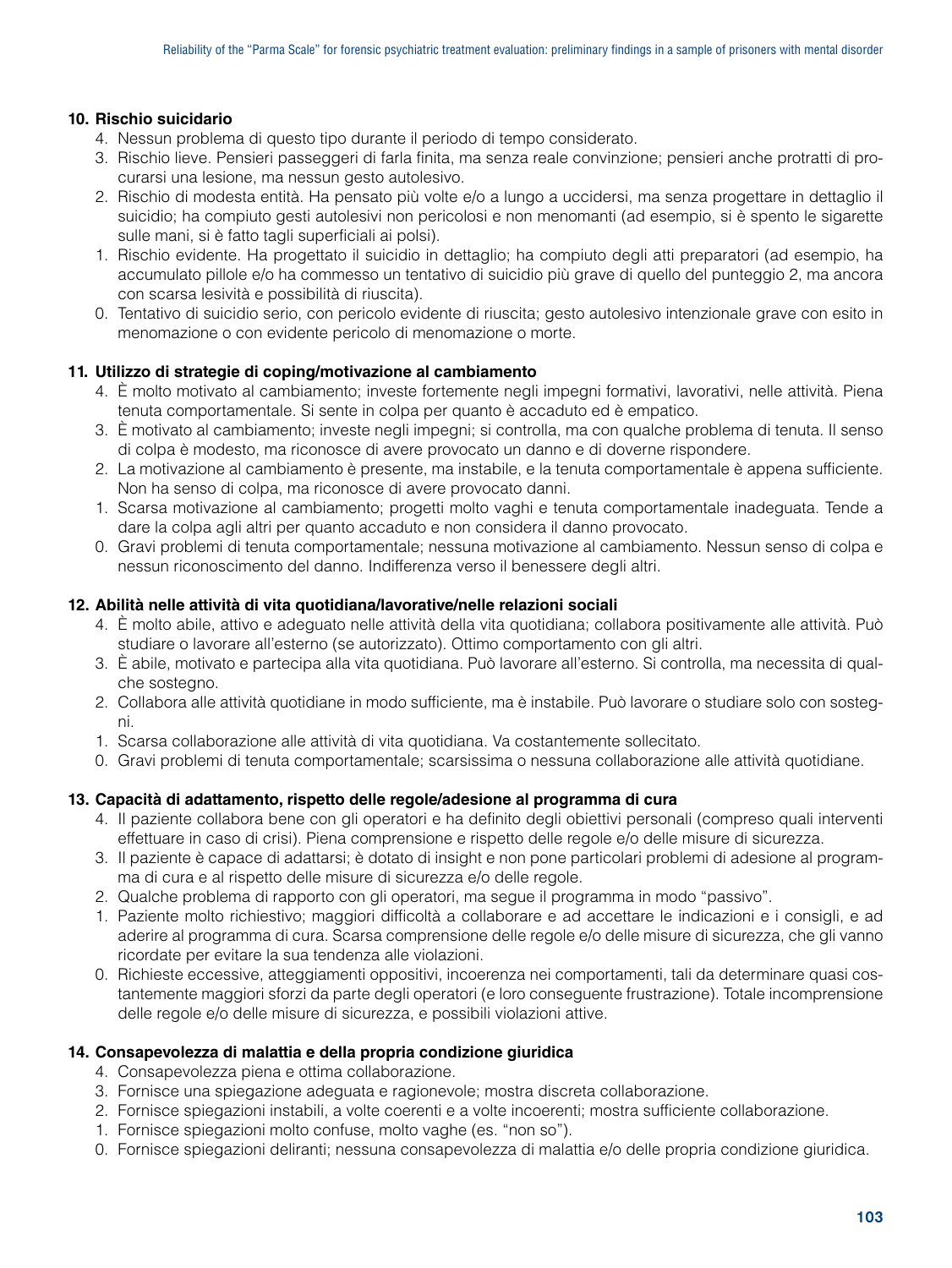# **15. Adesione alla terapia farmacologica/alleanza terapeutica**

- 4. Ottima adesione alla terapia farmacologica, che assume spontaneamente e con consapevolezza del bisogno. È certa l'assunzione alla dimissione/termine del progetto terapeutico.
- 3. Assume regolarmente la terapia farmacologica con una buona collaborazione; è altamente probabile l'assunzione alla dimissione/termine del progetto terapeutico.
- 2. Accetta passivamente la terapia, senza particolari opposizioni, ma con modesta convinzione. È incerta l'assunzione alla dimissione/termine del progetto terapeutico.
- 1. Rifiuta passivamente la terapia farmacologica. La accetta solo in presenza di operatori e/o acconsente di praticare esclusivamente il farmaco long-acting. Una volta dimesso/terminato il progetto terapeutico, è altamente probabile la non assunzione delle cure.
- 0. Rifiuta attivamente la terapia farmacologica. Anche la somministrazione del farmaco long-acting risulta molto difficoltosa. Una volta dimesso/terminato il progetto terapeutico, non assumerà la cura.

# C - AREA PROGETTUALITÀ

- **16. Presenza di una rete familiare adeguata** (accertata anche attraverso colloqui con i familiari)
	- 4. Tutti i familiari, di cui si è potuto accertare l'atteggiamento, guardano con favore alle dimissioni/termine del progetto terapeutico del paziente, anche nel lungo periodo. Possono essere presenti piccole preoccupazioni.
	- 3. Tutti i familiari guardano con favore alle dimissioni/termine del progetto terapeutico, ma preferirebbero che avvenissero dopo diversi mesi.
	- 2. Alcuni familiari sono ambivalenti o disinteressati.
	- 1. Familiari molto preoccupati, allarmati dalla dimissione/termine del progetto terapeutico del paziente.
	- 0. Familiari ostili e rifiutanti.

# **17. Presenza di una positiva rete sociale di supporto**

- 4. La rete sociale è presente, ricca e guarda con favore alle dimissioni/termine del progetto terapeutico del paziente.
- 3. La rete sociale è presente, accetta le dimissioni/termine del progetto terapeutico, ma esprime timori comprensibili.
- 2. La rete sociale è appena sufficiente, ma debole e poco supportiva.
- 1. Rete sociale ambivalente o disinteressata o sfuggente, poco coinvolgibile; rete sociale scarsa o molto preoccupata, allarmata dalla dimissione/termine del progetto terapeutico del paziente.
- 0. Rete sociale assente, ostile, rifiutante, rivendicativa.

# **18. Presenza di risorse economiche (reddito, lavoro, ecc.)**

- 4. Risorse economiche molto elevate e disponibili per i progetti del paziente.
- 3. Risorse economiche buone e disponibili.
- 2. Risorse economiche appena sufficienti; necessità di supporti pubblici.
- 1. Risorse economiche minime o sotto il minimo vitale, necessità di supporti pubblici straordinari e più continuativi.
- 0. Risorse economiche assenti.

#### **19. Presenza di opportunità abitative (strutture socio-sanitarie, abitazione autonoma, rientro in famiglia)**

- 4. Tutte le opportunità abitative sono presenti: alloggio proprio, in famiglia, strutture socio-sanitarie; la persona può scegliere.
- 3. Sono presenti almeno due diverse possibilità abitative.
- 2. È presente solo una possibilità abitativa.
- 1. È disponibile solo la possibilità abitativa in strutture socio-sanitarie.
- 0. Nessuna disponibilità abitativa.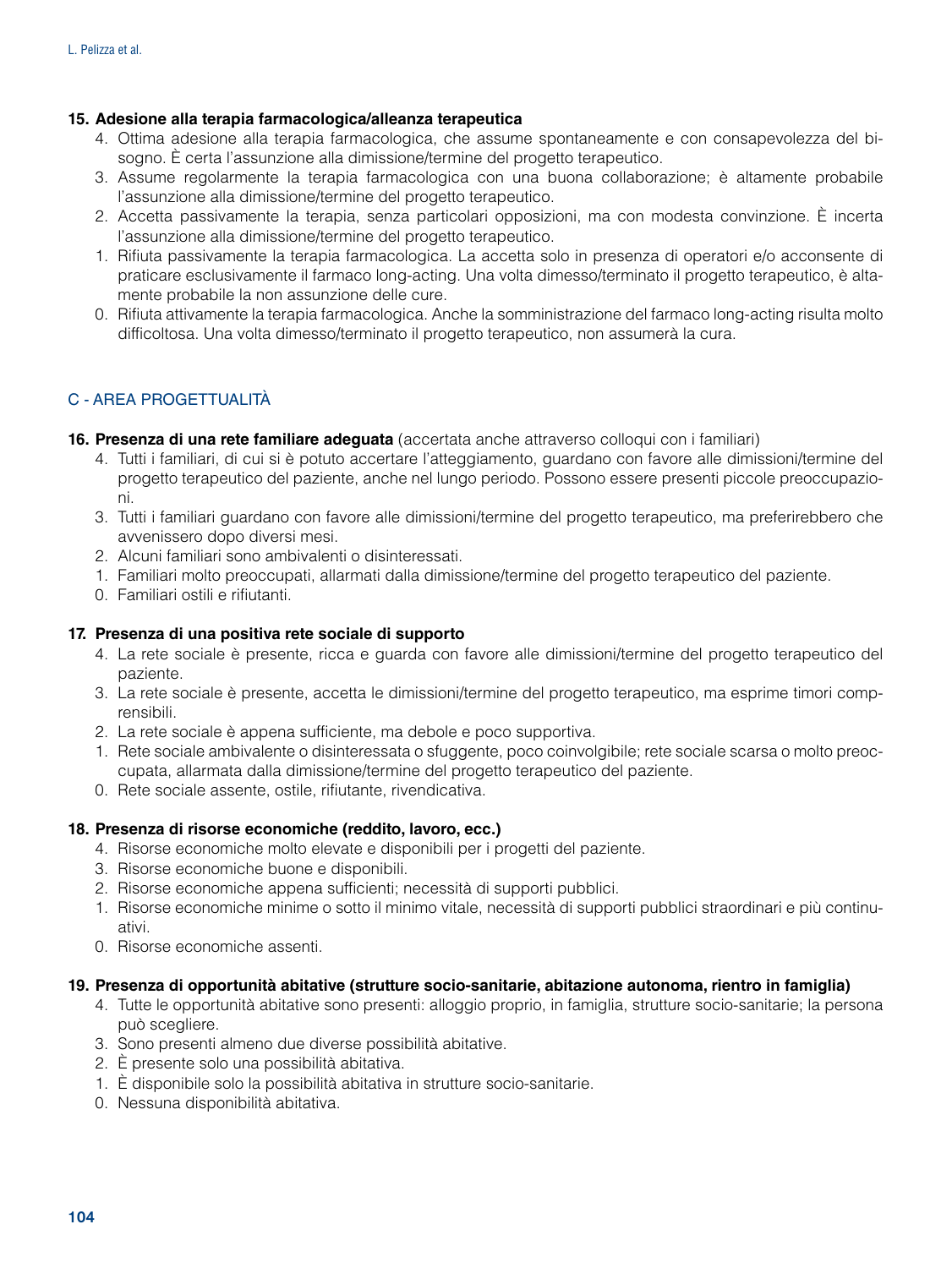#### **20. Atteggiamento del Dipartimento di Salute mentale-Dipendenze Patologiche (DSM-DP). Possibilità di attivazione di un progetto personalizzato con Budget di Salute orientato alla recovery.**

#### Punteggi

- 4. IL DSM-DP è presente e molto attivo. Tutte le componenti del Budget di Salute sono presenti (paziente, famiglia, rete sociale, volontariato, cooperazione, ente locale, ausl) ed è possibile un intervento su tutti gli assi funzionali (abitare, formazione/lavoro, socialità).
- 3. Il DSM-DP è collaborativo. Per il Budget di Salute sono presenti solo paziente, famiglia, ente locale e Ausl.
- 2. Il DSM-DP è presente, ma i progetti sono scarsamente realizzabili. I servizi sociali sono assenti. Sono presenti solo paziente, famiglia e Ausl.
- 1. Il DSM-DP è passivo e formula proposte poco realizzabili. Al momento il Budget di Salute non è disponibile, ma potrà esserlo in futuro.
- 0. Nessuna reale disponibilità del DSM-DP.

| Scala di Parma per la valutazione evolutiva del paziente psichiatrico autore di reato. |       |                                                                                                            |              |              |  |
|----------------------------------------------------------------------------------------|-------|------------------------------------------------------------------------------------------------------------|--------------|--------------|--|
|                                                                                        |       | A - Area anamnestica                                                                                       |              |              |  |
| 1. Reato                                                                               |       |                                                                                                            |              |              |  |
| $\overline{4}$                                                                         | 3     | $\overline{2}$                                                                                             | $\mathbf{1}$ | $\mathbf{0}$ |  |
| Molto lieve                                                                            | Lieve | Moderato                                                                                                   | Grave        | Gravissimo   |  |
| 2. Precedenti condotte antisociali                                                     |       |                                                                                                            |              |              |  |
| 4                                                                                      | 3     | $\overline{2}$                                                                                             | 2            | 0            |  |
| Assente                                                                                | Lieve | Moderato                                                                                                   | Grave        | Gravissimo   |  |
| 3. Uso di sostanze                                                                     |       |                                                                                                            |              |              |  |
| $\overline{4}$                                                                         | 3     | $\overline{2}$                                                                                             | $\mathbf{1}$ | 0            |  |
| Assente                                                                                | Lieve | Moderato                                                                                                   | Grave        | Gravissimo   |  |
|                                                                                        |       | 4. Precedenti esperienze traumatiche/instabilità nelle relazioni e/o disturbo della condotta nell'infanzia |              |              |  |
| 4                                                                                      | 3     | $\overline{2}$                                                                                             | 1            | 0            |  |
| Assente                                                                                | Lieve | Moderato                                                                                                   | Grave        | Gravissimo   |  |
| 5. Precedenti insuccessi di progetti terapeutico riabilitativi                         |       |                                                                                                            |              |              |  |
| $\overline{\mathbf{4}}$                                                                | 3     | $\overline{2}$                                                                                             | $\mathbf{1}$ | $\mathbf 0$  |  |
| Assente                                                                                | Lieve | Moderato                                                                                                   | Grave        | Gravissimo   |  |
| <b>B</b> - Area osservazione                                                           |       |                                                                                                            |              |              |  |
| 6. Presenza di sintomi psicotici positivi                                              |       |                                                                                                            |              |              |  |
| 4                                                                                      | 3     | $\overline{2}$                                                                                             | $\mathbf{1}$ | $\mathbf 0$  |  |
| Assente                                                                                | Lieve | Moderato                                                                                                   | Grave        | Gravissimo   |  |
| 7. Presenza di disturbi gravi della personalità /compulsione all'uso di sostanze       |       |                                                                                                            |              |              |  |
| 4                                                                                      | 3     | $\overline{c}$                                                                                             | $\mathbf{1}$ | $\Omega$     |  |
| Assente                                                                                | Lieve | Moderato                                                                                                   | Grave        | Gravissimo   |  |
| 8. Presenza di deficit cognitivi                                                       |       |                                                                                                            |              |              |  |
| 4                                                                                      | 3     | $\overline{2}$                                                                                             | $\mathbf{1}$ | $\Omega$     |  |
| Assente                                                                                | Lieve | Moderato                                                                                                   | Grave        | Gravissimo   |  |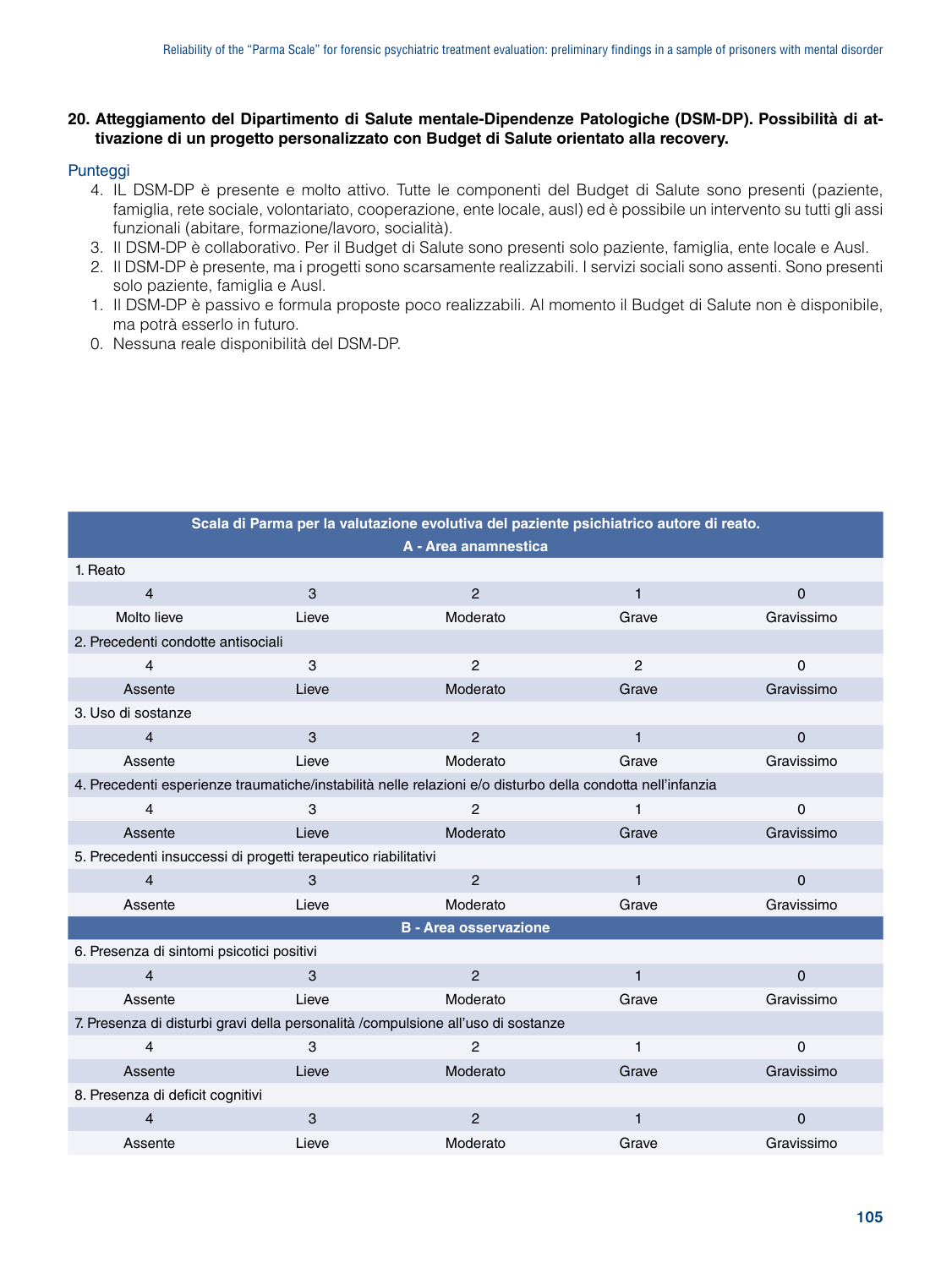| 9. Presenza di comportamenti disturbanti ed aggressivi                           |              |                                                                                                             |         |                                     |
|----------------------------------------------------------------------------------|--------------|-------------------------------------------------------------------------------------------------------------|---------|-------------------------------------|
| 4                                                                                | 3            | $\overline{c}$                                                                                              | 1       | $\Omega$                            |
| Assente                                                                          | Lieve        | Moderato                                                                                                    | Grave   | Gravissimo                          |
| 10. Rischio suicidario                                                           |              |                                                                                                             |         |                                     |
| 4                                                                                | 3            | $\overline{2}$                                                                                              | 1       | $\Omega$                            |
| Assente                                                                          | Lieve        | Moderato                                                                                                    | Elevato | Molto elevato                       |
| 11. Utilizzo di strategie di coping/motivazione al cambiamento                   |              |                                                                                                             |         |                                     |
| 0                                                                                | 1            | $\overline{2}$                                                                                              | 3       | 4                                   |
| Assente                                                                          | Lieve        | Moderato                                                                                                    | Elevato | Molto elevato                       |
| 12. Abilità nelle attività di vita quotidiana/lavorative/nelle relazioni sociali |              |                                                                                                             |         |                                     |
| 0                                                                                | $\mathbf{1}$ | 2                                                                                                           | 3       | $\overline{4}$                      |
| Assente                                                                          | Lieve        | Moderato                                                                                                    | Elevato | Molto elevato                       |
|                                                                                  |              | 13. capacità di adattamento, rispetto delle regole/adesione al programma di cura                            |         |                                     |
| 0                                                                                | 1            | 2                                                                                                           | 3       | 4                                   |
| Assente                                                                          | Lieve        | Moderato                                                                                                    | Elevato | Molto elevato                       |
| 14. Consapevolezza di malattia e della propria situazione giuridica              |              |                                                                                                             |         |                                     |
| $\Omega$                                                                         | 1            | 2                                                                                                           | 3       | $\overline{4}$                      |
| Assente                                                                          | Lieve        | Moderato                                                                                                    | Elevato | Molto elevato                       |
| 15. Adesione alla terapia farmacologica                                          |              |                                                                                                             |         |                                     |
| $\Omega$                                                                         | 1            | $\overline{2}$                                                                                              | 3       | $\overline{4}$                      |
| Assente                                                                          | Lieve        | Moderato                                                                                                    | Elevato | Molto elevato                       |
|                                                                                  |              | C - Area progettualità                                                                                      |         |                                     |
| 16. Presenza di una rete familiare adeguata                                      |              |                                                                                                             |         |                                     |
| $\Omega$                                                                         | 1            | $\overline{c}$                                                                                              | 3       | 4                                   |
| Assente                                                                          | Lieve        | Moderato                                                                                                    | Elevato | Molto elevato                       |
| 17. Presenza di una rete sociale di supporto                                     |              |                                                                                                             |         |                                     |
| 0                                                                                | 1            | $\overline{2}$                                                                                              | 3       | $\overline{4}$                      |
| Assente                                                                          | Lieve        | Moderato                                                                                                    | Elevato | Molto elevato                       |
| 18. Presenza di risorse economiche/reddito/lavoro                                |              |                                                                                                             |         |                                     |
| 0                                                                                | 1            | $\overline{c}$                                                                                              | 3       | 4                                   |
| Assente                                                                          | Lieve        | Moderato                                                                                                    | Elevato | Molto elevato                       |
|                                                                                  |              | 19. Presenza di opportunità abitative (strutture socio-sanitarie, abitazione autonoma, rientro in famiglia) |         |                                     |
| 0                                                                                | $\mathbf{1}$ | $\overline{c}$                                                                                              | 3       | $\overline{4}$                      |
| Assente                                                                          | Lieve        | Moderato                                                                                                    | Elevato | Molto elevato                       |
|                                                                                  |              | 20. Atteggiamento del DSMDP. Possibilità di attivazione di un progetto Personalizzato con Budget di Salute  |         |                                     |
| 0                                                                                | 1            | 2                                                                                                           | 3       | 4                                   |
| Assente                                                                          | Lieve        | Moderato                                                                                                    | Elevato | Molto elevato                       |
|                                                                                  |              |                                                                                                             |         |                                     |
| Area anamnestica<br>(severità)                                                   |              | Area osservazione<br>(severità)                                                                             |         | Area progettualità<br>(attuabilità) |

| Area anamnestica<br>(severità) | Area osservazione<br>(severità) | Area progettualità<br>(attuabilità) |
|--------------------------------|---------------------------------|-------------------------------------|
| 0-5 molto grave                | 0-10 molto grave                | 0-5 molto bassa                     |
| 6-10 grave                     | 11-20 grave                     | 6-10 bassa                          |
| 11-15 moderata                 | 21-30 moderata                  | 11-15 buona                         |
| 16-20 lieve                    | 31-40 lieve                     | 16-20 alta                          |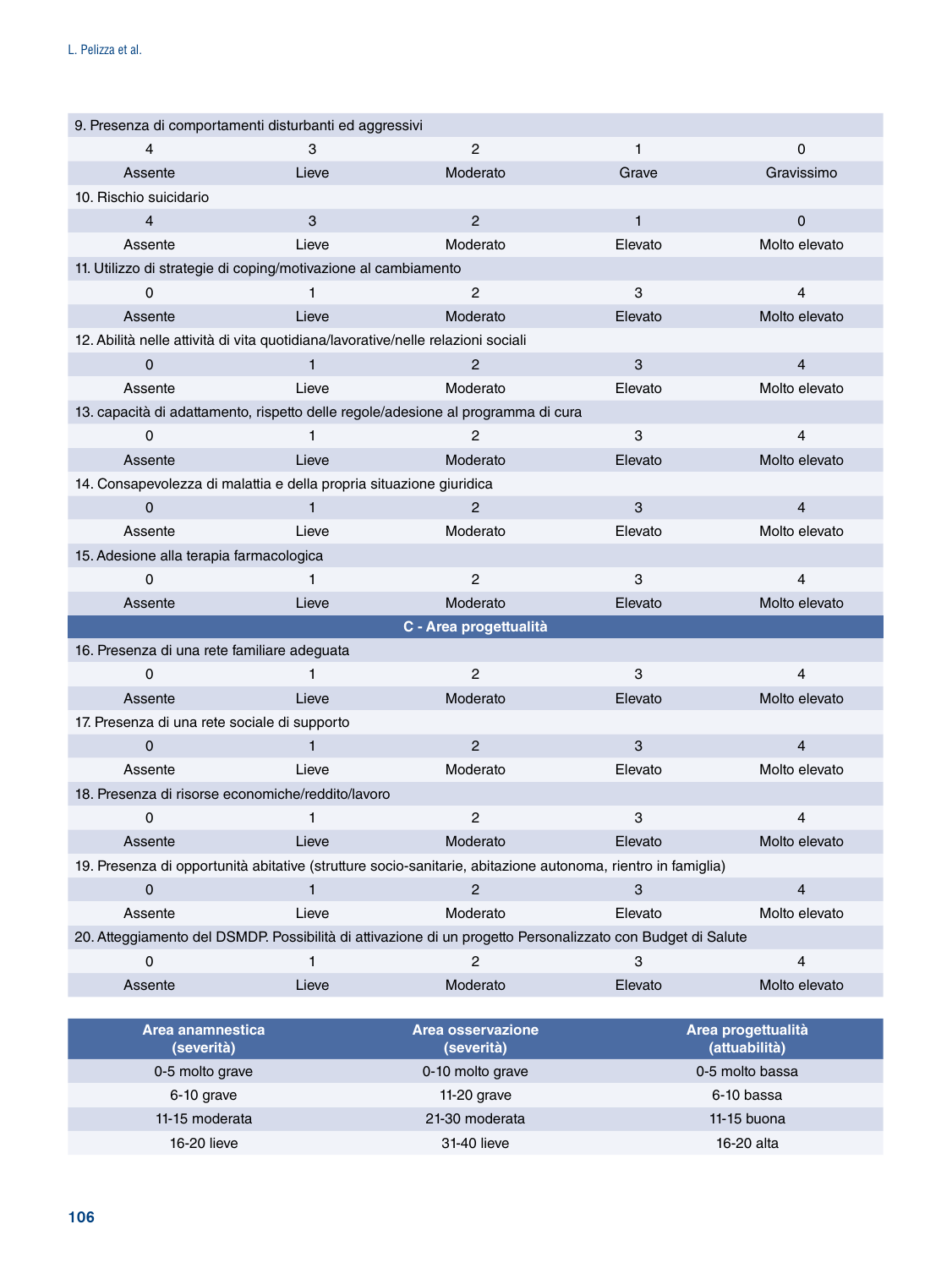# **Scores**

# A – Historical domain

**1. Crime** (for which the patient is currently in prison, psychiatric facility, judicial psychiatric hospital, at home, etc.); this includes people awaiting trial or provisionally or definitively sentenced:

0. Murder.

- 1. Very serious personal injury, sexual assault, armed robbery.
- 2. Abuse in the family, drug trafficking (if repeated).
- 3. Theft, possession of drugs.
- 4. Minor crimes (e.g. insulting to a public official during a compulsory medical treatment, etc.).
- **2. Previous antisocial behavior** (information can be collected from the patient, family members, lawyers, clinical charts and/or judicial acts)

0. Murder.

- 1. Very serious personal injury, sexual violence, armed robbery, crimes before the age of 10.
- 2. Family abuse, drug trafficking
- 3. Theft, possession of illegal drugs and/or minor crimes (e.g. insulting to a public official during a compulsory medical treatment, etc).
- 4. None.

# **3. Previous substance misuse**

- 4. No relevant problems related to substance use or other pathological addiction.
- 3. Psychological (e.g. craving) or withdrawal symptoms and/or other psychiatric symptoms due to the consumption of alcohol or illegal drugs, but exclusively reported by mental health professionals who knew the patient best.
- 2. Psychological (e.g. craving) or withdrawal symptoms and/or other psychiatric symptoms reported by all mental health professionals.
- 1. Psychological (e.g. craving) or withdrawal symptoms that were severe, disabling, or difficult to control, but not as serious as in the score 0.
- 0. Severe addiction: the patient's life was completely dominated by previous alcohol or drug misuse, and/or craving.

#### **4. Previous traumatic experiences/attachment disorder in childhood**

- 4. No evidence of traumatic experiences.
- 3. Sudden bereavement and abandonment in adulthood.
- 2. Sudden bereavement, abandonment, neglect in the developmental age.
- 1. Serious neglect, physical violence, estrangement from the family in the developmental age.
- 0. Very serious physical and sexual violence.
- **5. Previous therapeutic-rehabilitation intervention failure** (with crime recidivism or violation of security measures)
	- 4. No failure.
	- 3. One failure and/or crime recidivism/slight violation of security measures.
	- 2. Two failures (of which one not exclusively attributable to the patient) and/or minor crime recidivism/slight violation of security measures.
	- 1. Three failures, of which one with a serious crime/repeated violation of security measures.
	- 0. More than three failures with a very serious crime/repeated violation of security measures.

# B – Clinical domain (last month)

# **6. Psychotic symptoms**

- 4. No delusions or hallucinations.
- 3. Slightly eccentric or bizarre beliefs (outside the common sense); the patient may experience visual halluci-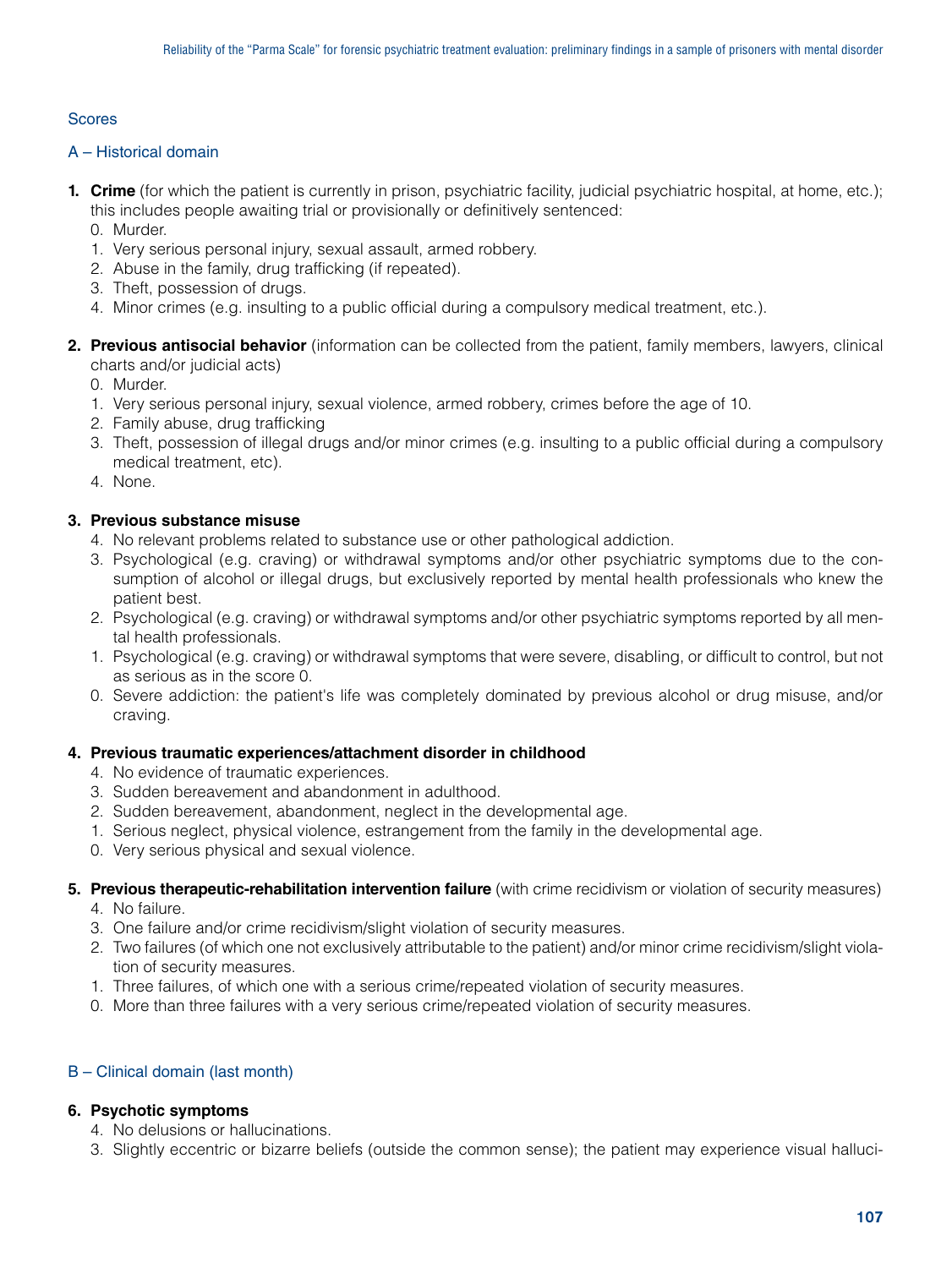nations, but with a modest level of distress; the patient has bizarre behavior only for short time periods (this behavior does not conform to the cultural norms of the ethnic group to which the patient belongs).

- 2. Full-blown delusions and hallucinations, but experienced with mild distress.
- 1. Delusions and hallucinations with severe distress, but not for most of the time, and/or prolonged, striking, but not harmful bizarre behavior
- 0. The patient is absorbed most of the time in delusions and hallucinations and/or shows behaviors inspired by delusions and hallucinations that are potentially harmful for herself/himself and/or for other people.

# **7. Personality disorders/current substance misuse**

- 4. No personality disorder. No problems related to current substance (alcohol and/or illegal drugs) misuse or other current pathological addiction. The patient is able to keep her/his commitments and obey the rules.
- 3. Pathological, but clinically secondary personality traits; low compulsion to alcohol or illegal drugs. The patient is able to obey, but sometimes she/he is hit and misses.
- 2. Moderate symptoms of personality disorder (e.g. impulsiveness, mood instability, difficulty in obeying the rules, but without serious social violations).
- 1. Severe symptoms of personality disorder: substance compulsion, severe impulsivity and mood instability. In stressful situations, impulsive and risky behaviors worsen with potential violation of social rules (especially during substance abuse).
- 0. Very serious symptoms of personality disorder: very severe compulsion, very severe mood instability, impulsiveness and/or aggressiveness. The patient's life is dominated by the substance compulsion. The patient often has unchecked behaviors that put her/his safety and health at risk. Serious and repeated violation of social rules (even outside the substance abuse).

# **8. Cognitive deficits**

- 4. No cognitive deficits. Normal or higher intelligence.
- 3. Slight cognitive deficits, such as mild understanding or memory problems (e.g. the patient more frequently forgets the names). Intelligence within the normal range.
- 2. Obvious memory and understanding deficits, but not as severe as in the scores 0 and 1 (e.g. the patient is lost in a known location, or occasionally failed to recognize a family member, or sometimes is perplexed by simple decisions). Intelligence on the edge of the normal range.
- 1. Marked spatial-temporal disorientation and in the recognition of common people, but not as serious as in the score 0; the patient is perplexed by everyday events; her/his speech is sometimes unrelated and fragmentary; her/his thought is slow. Mild to medium mental retardation.
- 0. Serious spatial-temporal disorientation or thought disorganization (e.g. the patient is systematically unable to recognize family members and/or the times of the day; the patient does not remember having eaten; her/his speech is not clear, severe clouding of the stream of consciousness). These clinical characteristics potentially put the patient at risk of accidents.

# **9. Aggressive/disturbing behavior**

- 4. No aggressive/disturbing behavior.
- 3. Higher irritability, litigiousness, and/or restlessness, but less severe than in the other scores; at least two expressions of threat that are not repeated and are not likely to lead to verbal or physical aggression.
- 2. Repeated (gestural and/or verbal) threatening expressions; repeated physical aggression without injury (e.g. physical "grabbing" or pushing); minor damage to property (e.g. breakage of furnishings or glass); prolonged hyperactivity and agitation, but not particularly disturbing for family members and friends, and which the patient is partially able to control.
- 1. One or more physical attacks on people and/or animals, such as to have caused or potentially cause minor trauma (e.g. with a mild prognosis [no more than 5 days]); damage to property more serious than at the score 2, but not such as to endanger the safety of people and/or animals; repeated obscene acts, but not present on most days; obviously disturbing and uncontrollable hyperactivity.
- 0. One or more severe physical attacks on people and/or animals; obviously threatening or obscene behavior present on most days; obviously destructive and potentially dangerous acts for the safety of people and/or animals.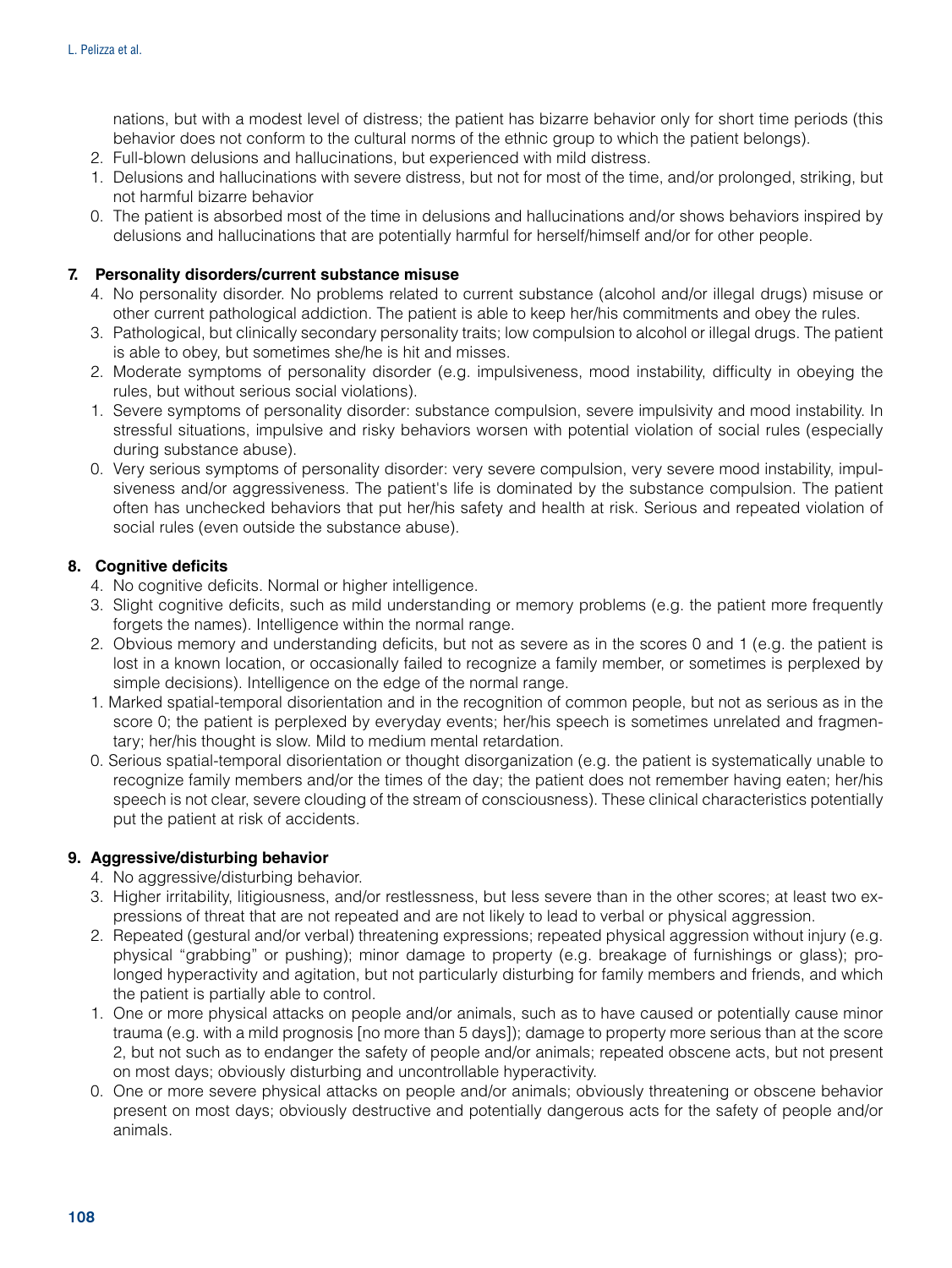# **10. Suicide risk**

- 4. No suicide risk.
- 3. Minor risk. Passive thoughts of ending it all, but without real conviction; (even protracted) thoughts of injuring oneself, but no self-inflicted behavior.
- 2. Small risk. The patient thought several times and/or for a long time about killing herself/himself, but without a suicide planning; the patient made non-dangerous self-injurious behaviors (e.g. she/he put out cigarettes on her/his hands, she/he made superficial cuts to her/his wrists).
- 1. High risk. The patient planned the suicide in detail; she/he performed preparatory acts (e.g. she/he stored pills and/or committed a suicide attempt more serious than in the score 2, but still with little harm and chance of success).
- 0. Serious suicide attempt, with high chance of success; serious intentional self-harm with impairment or with high chance of impairment or death.

# **11. Coping strategies/motivation to change**

- 4. The patient is very motivated to change; she/he invests heavily in training/work opportunities and activities. Adequate behavior. She/he feels guilty about what happened and is empathetic.
- 3. The patient is motivated to change and invests in her/his training/work commitments; she/he controls her/his behavior, but with some problems. Guilt is modest, but the patient is aware that she/he caused harm and that she/he must take responsibility for it.
- 2. Motivation is present, but unstable; behavior is poorly adequate. The patient has no guilt, but is aware that she/he caused a damage.
- 1. Low motivation to change; very vague life plans and inadequate behavior. The patient tends to blame others for what happened and does not consider the damage she/he caused.
- 0. Serious behavioral problems; no motivation to change. No sense of guilt and no awareness of crime responsability. Indifference towards others.

# **12. Social skills/ability in occupational and everyday life activities**

- 4. The patient is very skilled, active and adequate in daily life activities; she/he can study or work (if authorized). Good behavior with others.
- 3. The patient is skilled, motivated and participates in daily life activities. She/he can work. She/he controls herself/himself, but with some external support.
- 2. The patient sufficiently cooperates in daily life activities, but is unstable. She/he can work or study only with supports.
- 1. Poor cooperation in daily life activities. She/he must be constantly supported.
- 0. Serious behavioral problems; very little or no collaboration.

# **13. Adaptability/adherence to the treatment program**

- 4. The patient collaborates in the treatment program and defines personal goals (including crisis intervention). Full understanding and compliance with the rules and security measures.
- 3. The patient is able to adapt; she/he shows illness insight; no problems with adherence to treatment program and with compliance with the rules and security measures.
- 2. Some problems with adherence to the treatment plan; she/he passively follows the program.
- 1. Greater problems in collaborating and accepting clinical indications, as well as in adhering to the treatment program. Poor understanding of the rules and security measures, which must be often remembered to avoid her/his tendency to violate.
- 0. Oppositional attitudes; problematic behavior in adaptability and adhering to the treatment program, such as to almost constantly require greater efforts by mental health professionals. Total misunderstanding of the rules and security measures, and possible active violation.

# **14. Awareness of illness and legal status**

- 4. Full awareness of illness and legal status, and optimal cooperation.
- 3. The patient provides an adequate and reasonable explanation of illness; she/he shows good cooperation.
- 2. The patient provides unstable (sometimes coherent and sometimes inconsistent) explanations of illness; she/ he shows sufficient cooperation.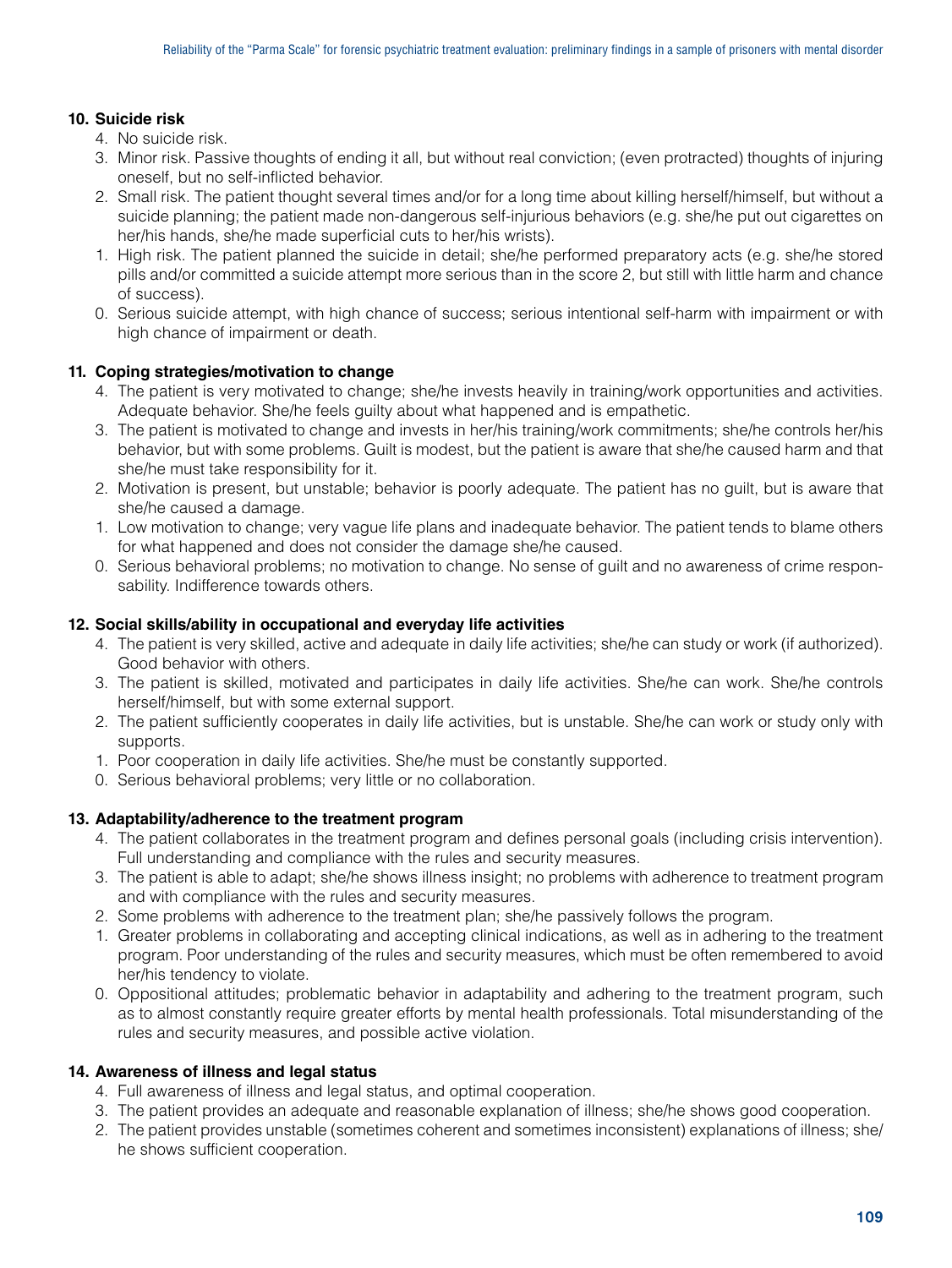- 1. The patient gives very confusing, very vague explanations of illness (e.g. "I don't know").
- 0. The patient provides delusional explanations of illness; no awareness of illness and legal status.

# **15. Adherence to drug therapy/therapeutic alliance**

- 4. Optimal adherence with the drug therapy (the patient takes spontaneously the psychopharmacological therapy and with awareness of need). The treatment continuation after the discharge from the current forensic program is certain.
- 3. The patient regularly takes the drug therapy with good cooperation; the treatment continuation after the discharge is highly probable.
- 2. The patient passively accepts the therapy, without opposition, but with modest conviction. The treatment continuation after the discharge is uncertain.
- 1. The patient passively refuses the drug therapy. She/he takes therapy only in the presence of mental health professionals, and/or agrees to only practice the long-acting formulation. The treatment continuation after the discharged is poorly probable.
- 0. The patient actively refuses the drug therapy. The administration of the long-acting formulation is also very difficult. The treatment continuation after the discharge is not highly probable.

# C – Treatment planning domain

- **16. Family support** (also assessed through interviews with family members):
	- 4. All family members look favorably on the patient's discharge/termination of her/his treatment program, even in the long term. Small concerns may be present.
	- 3. All family members look favorably upon discharge/termination of the treatment program, but they would prefer it to take place after several months.
	- 2. Some family members are ambivalent or disinterested.
	- 1. The family members are very worried, alarmed by the patient's discharge/termination of the treatment program.
	- 0. The family members are hostile and rejecting treatment discontinuation.

# **17. Social support**

- 4. The social support is present, adequate and looks favorably on the discharge/termination of the patient's treatment program.
- 3. The social support is present, accepts the termination of the patient's treatment program, but has understandable fears.
- 2. The social support is barely sufficient, but weak and not very supportive.
- 1. The social support is ambivalent or disinterested or elusive; it is very worried or alarmed by the patient's discharge/termination of the treatment program.
- 0. The social support is absent and hostile.

#### **18. Economic resources**

Score:

- 4. High economic resources available for the patient's treatment program.
- 3. Good and available economic resources.
- 2. Barely sufficient economic resources; need for public economic support.
- 1. Minimal economic resources (also under the vital minimum), need for extraordinary public support.
- 0. Economic resources are absent.

#### **19. Accomodation/housing opportunity**

Score:

- 4. All housing opportunities are present: own accommodation, accomodation with family members, social and health facilities (the patient can choose).
- 3. There are at least two different housing opportunities.
- 2. There is only one accommodation opportunity.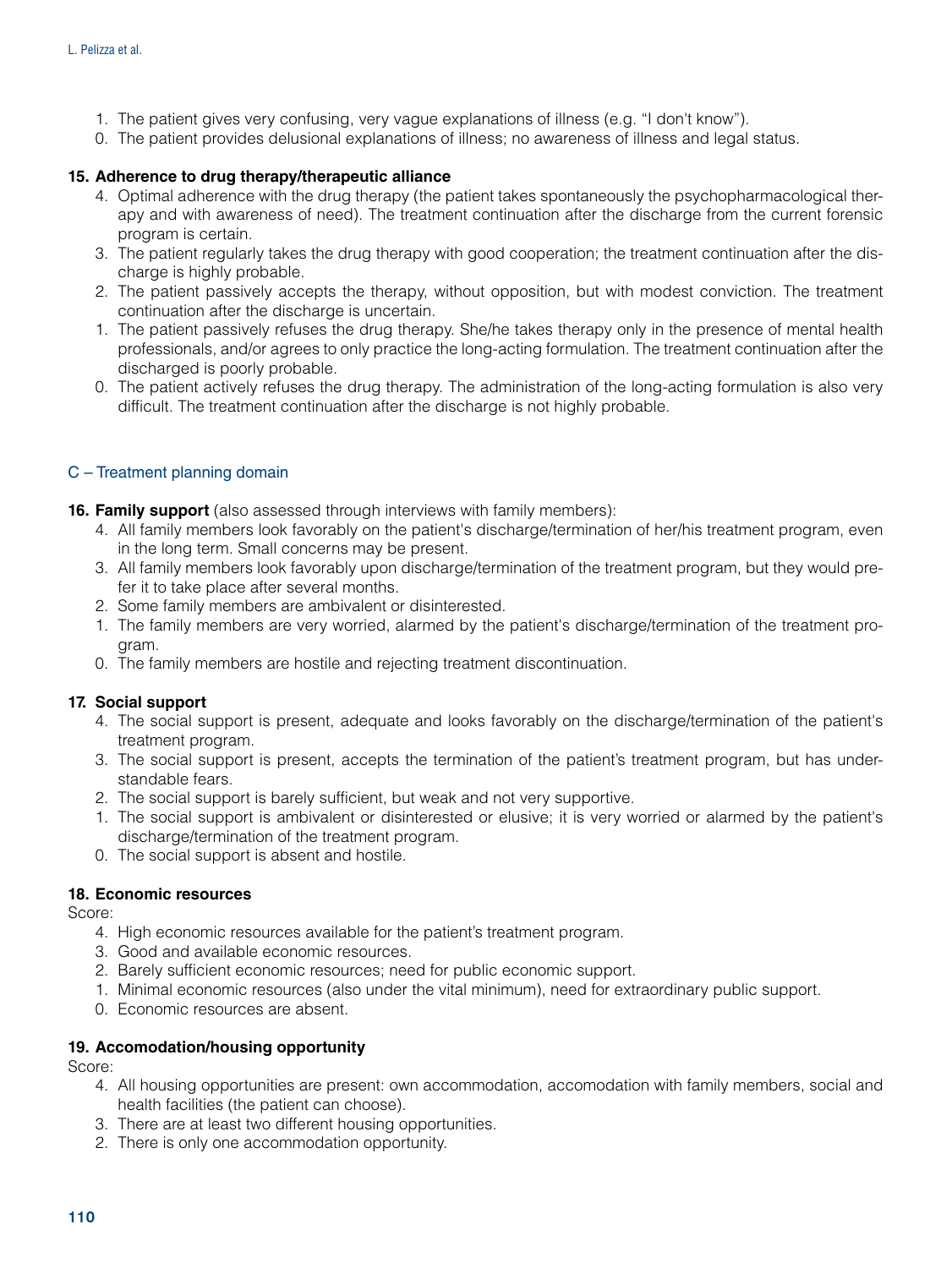- 1. Only the possibility of social or health facilities is available.
- 0. No housing opportunity.

## **20. Possibility of planning person-centered, recovery-oriented intervention programs by the Department of Mental Health (DMH) (e.g. Personal Health Budget).**

Score:

- 4. The DMH is present and active. All components of the personal health budget are present (i.e. patient, family members, social support, volunteers, social service, local authority, local health services). It is possible to intervene on all axes of functioning (housing, training/work, sociality).
- 3. The DMH is collaborative. Only the patient, family members, social and health services are present for the personal health budget.
- 2. The DMH is present, but the treatment programs are scarcely feasible. Social services are absent. Only patient, family members and health services are present.
- 1. The DMH is passive and makes scarcely feasible treatment proposals. The personal health budget is not available at the moment, but may be in the future.

**The Parma Scale (Pr-Scale)** – **English version**

0. No real availability by the DMH.

| $\overline{\text{m}}$ rule railing ocale (FP-ocale) – Eligiisii versioni |      |                       |                |             |  |
|--------------------------------------------------------------------------|------|-----------------------|----------------|-------------|--|
|                                                                          |      | A - Historical domain |                |             |  |
| 1. Crime                                                                 |      |                       |                |             |  |
| $\overline{4}$                                                           | 3    | $\overline{2}$        | $\mathbf{1}$   | $\mathbf 0$ |  |
| Very mild                                                                | Mild | Moderate              | Severe         | Extreme     |  |
| 2. Previous antisocial behavior                                          |      |                       |                |             |  |
| $\overline{4}$                                                           | 3    | $\overline{2}$        | $\overline{2}$ | $\mathbf 0$ |  |
| Absent                                                                   | Mild | Moderate              | Severe         | Extreme     |  |
| 3. Previous substance misuse                                             |      |                       |                |             |  |
| $\overline{4}$                                                           | 3    | $\overline{2}$        | $\mathbf{1}$   | $\Omega$    |  |
| Absent                                                                   | Mild | Moderate              | Severe         | Extreme     |  |
| 4. Previous traumatic experience/attachment disorder in childhood        |      |                       |                |             |  |
| 4                                                                        | 3    | 2                     | 1              | $\mathsf 0$ |  |
| Absent                                                                   | Mild | Moderate              | Severe         | Extreme     |  |
| 5. Previous therapeutic-rehabilitation intervention failure              |      |                       |                |             |  |
| $\overline{4}$                                                           | 3    | $\mathbf{2}$          | $\mathbf{1}$   | $\pmb{0}$   |  |
| Absent                                                                   | Mild | Moderate              | Severe         | Extreme     |  |
| <b>B</b> - Clinical domain                                               |      |                       |                |             |  |
| 6. Psychotic symptoms                                                    |      |                       |                |             |  |
| $\overline{4}$                                                           | 3    | $\overline{2}$        | $\mathbf{1}$   | $\pmb{0}$   |  |
| Absent                                                                   | Mild | Moderate              | Severe         | Extreme     |  |
| 7. Personality disorder/current substance misuse                         |      |                       |                |             |  |
| 4                                                                        | 3    | $\overline{2}$        | 1              | $\Omega$    |  |
| Absent                                                                   | Mild | Moderate              | Severe         | Extreme     |  |
| 8. Cognitive deficits                                                    |      |                       |                |             |  |
| $\overline{4}$                                                           | 3    | $\overline{2}$        | 1              | $\mathbf 0$ |  |
| Absent                                                                   | Mild | Moderate              | Severe         | Extreme     |  |